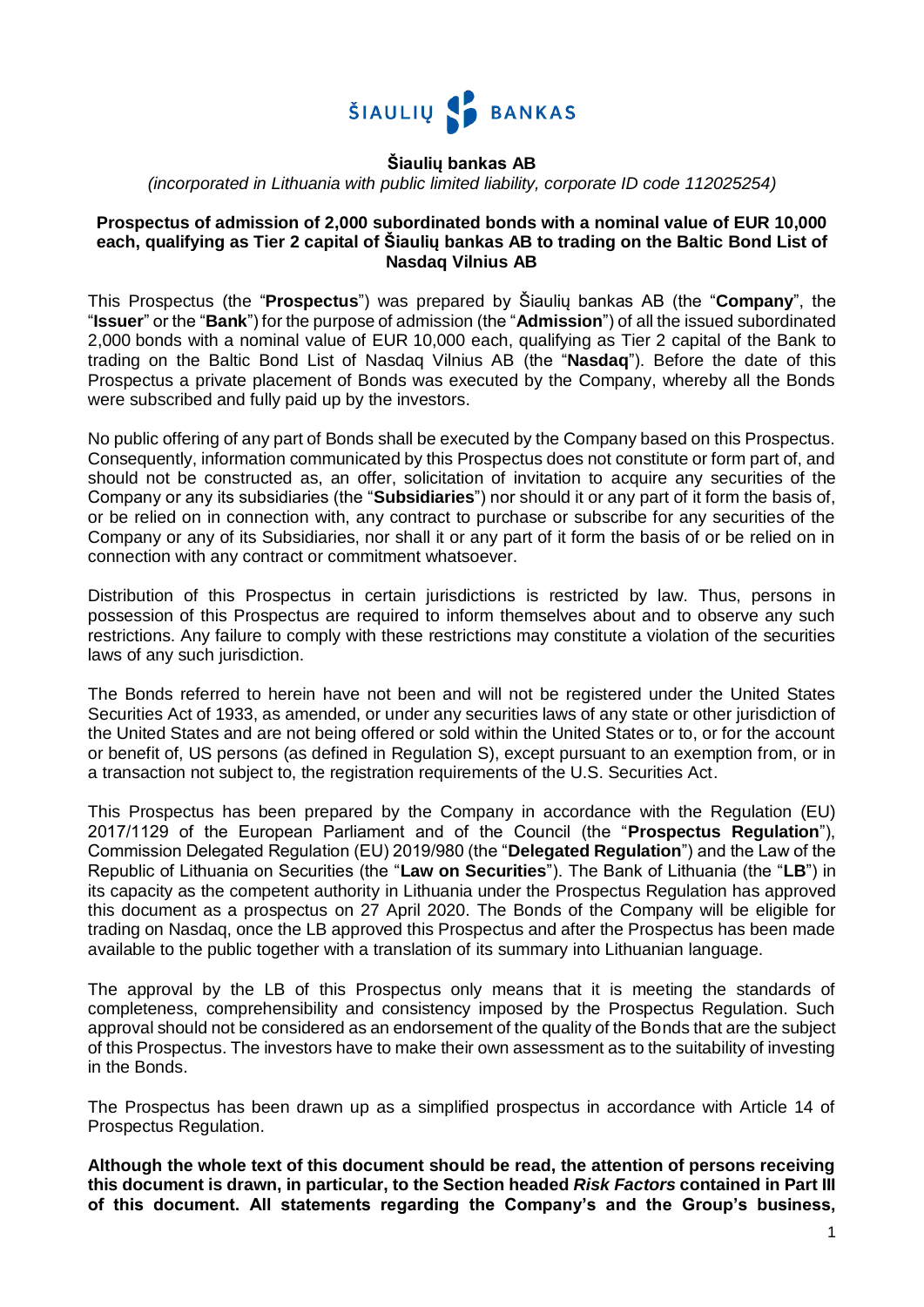#### **financial position and prospects should be viewed in light of the risk factors set out in Part III of this document.**

Subordinated Bonds of the Company – unsecured debt bonds with a fixed-term, non-equity (debt) securities under which the Company has become the debtor of the Bondholders and has assumed obligations for the benefit of the Bondholders. The claim on the principal amount of the Bonds is wholly subordinated to claims of all non-subordinated creditors. The Bonds grants their holders equal rights.

All the Bonds of the Company are registered bonds and are registered within Lithuanian branch of Nasdaq CSD, SE ("**Nasdaq CSD**") (the merged central securities depository of Lithuania, Latvia and Estonia) under ISIN LT0000404287. Bondholders will be able to hold the Bonds through Nasdaq CSD participants, such as investment firms and custodian banks operating in Lithuania.

> The date of this Prospectus 27 April 2020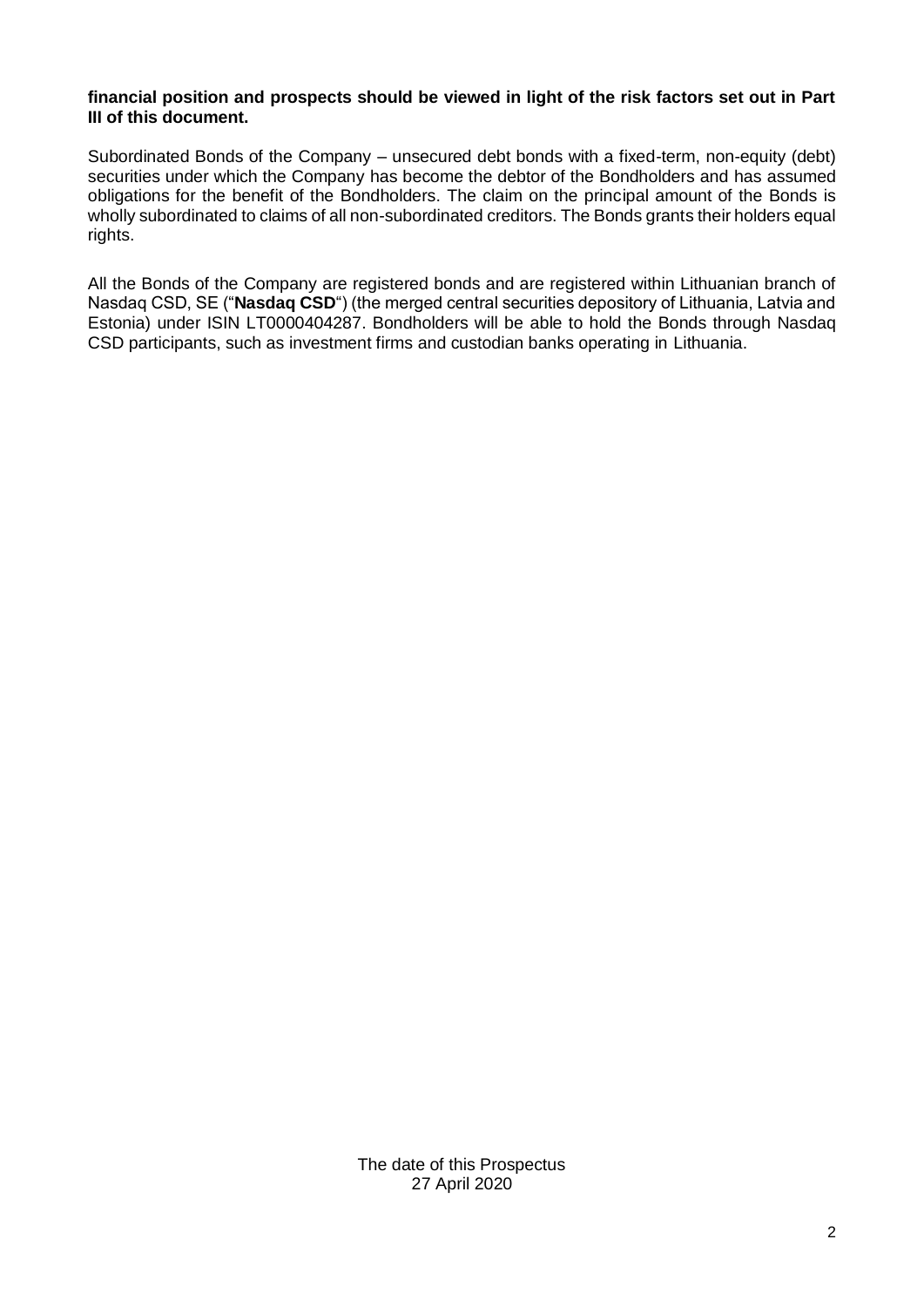# TABLE OF CONTENTS

| Ш                                                                                                |  |
|--------------------------------------------------------------------------------------------------|--|
| Ш                                                                                                |  |
|                                                                                                  |  |
|                                                                                                  |  |
|                                                                                                  |  |
|                                                                                                  |  |
| IV                                                                                               |  |
|                                                                                                  |  |
|                                                                                                  |  |
|                                                                                                  |  |
|                                                                                                  |  |
|                                                                                                  |  |
|                                                                                                  |  |
|                                                                                                  |  |
|                                                                                                  |  |
| 4.7.2 Members of the Administrative, Supervisory and Management Bodies  38                       |  |
|                                                                                                  |  |
|                                                                                                  |  |
| 4.9 Financial Information Concerning the Issuer's Assets and Liabilities, Financial Position and |  |
|                                                                                                  |  |
|                                                                                                  |  |
|                                                                                                  |  |
|                                                                                                  |  |
|                                                                                                  |  |
| v                                                                                                |  |
|                                                                                                  |  |
|                                                                                                  |  |
|                                                                                                  |  |
|                                                                                                  |  |
|                                                                                                  |  |
|                                                                                                  |  |
|                                                                                                  |  |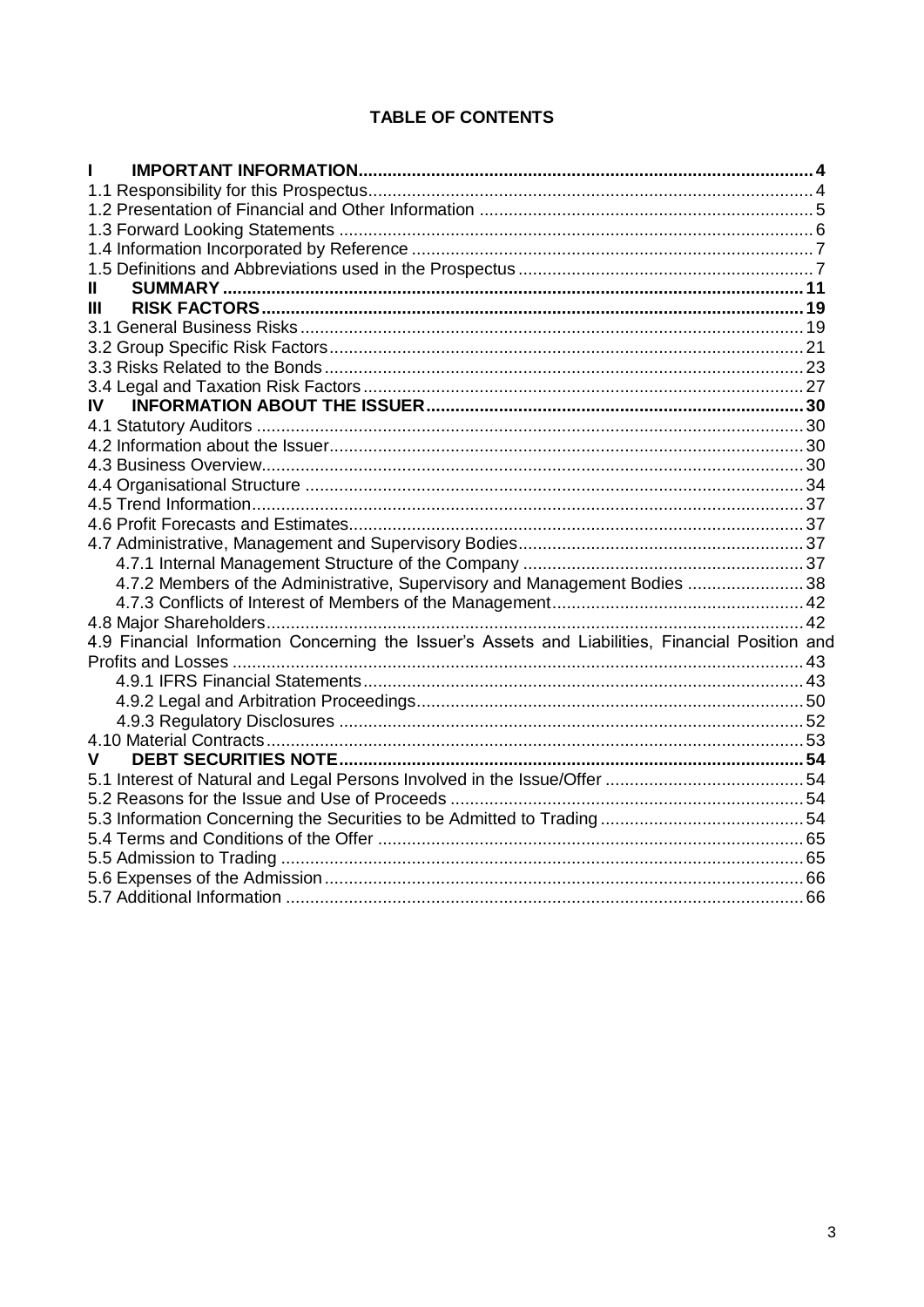#### $\mathbf{I}$ **IMPORTANT INFORMATION**

**Prospectus.** This Prospectus has been prepared by the Company in connection with the Admission. solely for the informational purposes. This Prospectus is a prospectus in the form of a single document within the meaning of the Prospectus Regulation and the Delegated Regulation. Given that the Issuer's Shares have already been admitted to trading on the regulated market (Nasdag) continuously for a period longer than 18 months, under Article 14 of the Prospectus Regulation and Articles 9 and 15 of the Delegated Regulation, this Prospectus has been prepared as a simplified prospectus and in accordance with Annex 8 (Registration document for secondary issuances of nonequity securities) and Annex 14 (Securities note for retail non-equity securities) of the Delegated Regulation. A financial information of the summary of the Prospectus shall contain the key information set out in Commission Delegated Regulation EU 2019/979.

This Prospectus has been approved by the LB, as competent authority under the Prospectus Regulation on 27 April 2020. The LB only approves this Prospectus as meeting the standards of completeness, comprehensibility and consistency imposed by the Prospectus Regulation. Such approval should not be considered as an endorsement of quality of the Bonds that are the subject of this Prospectus.

This Prospectus should be read and construed together with any supplement hereto (if any) and with any other documents attached herein and/or incorporated by reference into this Prospectus.

Taking into consideration that this Prospectus contains several hyperlinks to websites, it is also noted that the information on such websites does not form part of the Prospectus and has not been scrutinised or approved by the LB. This shall not apply to hyperlinks to information that is incorporated by reference to this Prospectus (please see Section 1.4 Information Incorporated by Reference).

#### 1.1 Responsibility for this Prospectus

Persons Responsible. The person responsible for the information provided in this Prospectus is Šiaulių bankas AB, corporate ID code 112025254, with the registered office at Tilžės str. 149, Šiauliai, Lithuania. The Company accepts responsibility for the information contained in this Prospectus. To the best of the knowledge and belief of the Company and its Chief Executive Officer Mr. Vytautas Sinius having taken all reasonable care to ensure that such is the case, the information contained in this Prospectus is in accordance with the facts and contains no omission likely to affect its import.

**Vytautas Sinius** CEO and member of the **Management Board** 

Limitations of Liability. Without prejudice to the above, no responsibility is accepted by the persons responsible for the information given in this Prospectus solely on the basis of the summary of this Prospectus, unless such summary is misleading, inaccurate or inconsistent when read together with the other parts of the Prospectus or do not provide, when read together with the other parts of the Prospectus, key information.

Furthermore, the legal advisor to the Company expressly disclaims any liability based on the information contained in this Prospectus, the summary of this Prospectus or individual parts thereof and will not accept any responsibility for the correctness, completeness or import of such information. No information contained in this Prospectus or disseminated by the Company in connection with the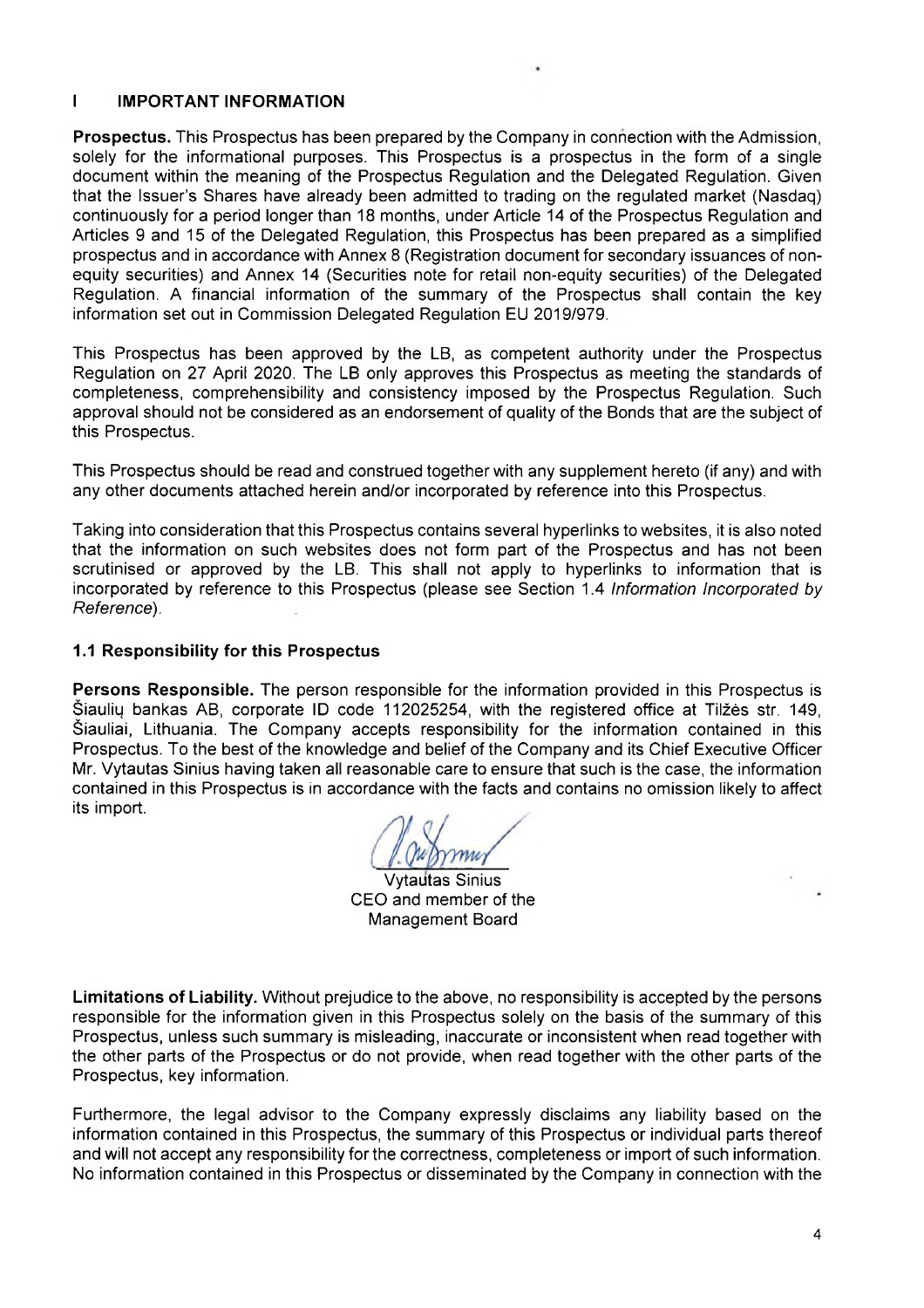Admission may be construed to constitute a warranty or representation, whether express or implied, made by the legal advisor to the Company.

Neither the Company nor the legal advisor will accept any responsibility for the information pertaining to the Admission, the Group or its operations, where such information is disseminated or otherwise made public by third parties either in connection with this Admission or otherwise.

Any persons in possession of this Prospectus should not assume that the information in this Prospectus is accurate as of any other date than the date of this Prospectus. The delivery of this Prospectus at any time after the conclusion of it will not, under any circumstances, create any implication that there has been no change in the Company's (its Subsidiaries) affairs since the date hereof or that the information set forth in this Prospectus is correct as of any time since its date. In case until the term of validity of this Prospectus or until Admission (depending on what will happen earlier), material changes in operations of the Issuer occur, they will be reflected in supplements to the Prospectus, which will be subject to an approval by the LB. The supplement (if any) will be published in the same manner as the Prospectus.

Where a claim relating to the information contained in the Prospectus is brought before a court, the plaintiff investor might, under national law, have to bear the costs of translating the Prospectus before the legal proceedings are initiated.

### <span id="page-4-0"></span>**1.2 Presentation of Financial and Other Information**

**Financial Information.** This Prospectus contains incorporated by reference financial statements and financial information of the Company and its Subsidiaries (the "**Group**").

The Prospectus contains incorporated by reference the Group's and Company's audited consolidated and separate financial statements for the years ended 31 December 2019 and 31 December 2018 (the "**IFRS Financial Statements**") prepared in accordance with International Financial Reporting Standards (the "**IFRS**") as adopted by the European Union.

The presentation of financial information in accordance with IFRS requires Management to make various estimates and assumptions which may impact the values shown in the financial statements and notes thereto. The actual values may differ from such assumptions.

The IFRS Financial Statements for the years ended 31 December 2019 and 31 December 2018 were audited (please see Section 4.1 *Statutory Auditors*).

**Approximation of Numbers.** Numerical and quantitative values in this Prospectus (e.g. monetary values, percentage values, etc.) are presented with such precision which the Company deems sufficient in order to convey adequate and appropriate information on the relevant matter. From time to time, quantitative values have been rounded up to the nearest reasonable decimal or whole value in order to avoid excessive level of detail. As a result, certain values presented as percentages do not necessarily add up to 100% due to the effects of approximation. Exact numbers may be derived from the financial statements of the Group, to the extent that the relevant information is reflected therein.

**Dating of Information.** This Prospectus is drawn up based on information which was valid on 31 December 2019. Where not expressly indicated otherwise, all information presented in this Prospectus (including the consolidated financial information of the Group, the facts concerning its operations and any information on the markets in which it operates) must be understood to refer to the state of affairs as of the aforementioned date. Where information is presented as of a date other than 31 December 2019, this is identified by either specifying the relevant date or by the use of expressions as "*the date of this Prospectus"*, "*to date"*, *"until the date hereof"* and other similar expressions, which must all be construed to mean the date of this Prospectus (27 April 2020).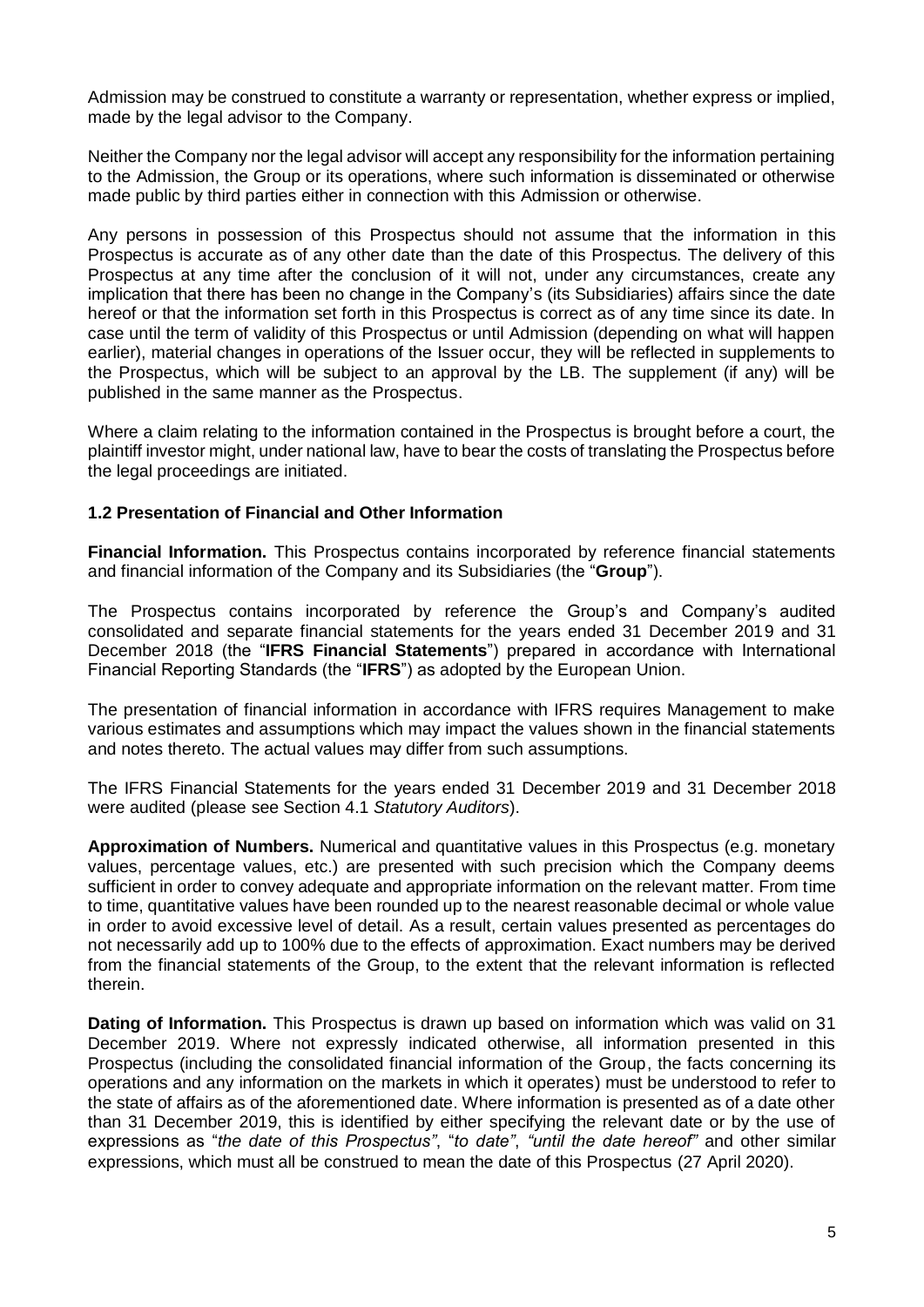**Currencies.** In this Prospectus, financial information is presented in euro (EUR), i. e. the official currency of the EU Member States participating in the Economic and Monetary Union, including Lithuania (as from 1 January 2015). Amounts originally available in other currencies have been converted to euro as of the date for which such information is expressed to be valid.

**Updates.** The Company will update the information contained in this Prospectus only by approving and announcing the Supplements to the Prospectus, as is mandatory under applicable law. The Company is under no obligation to update or modify forward-looking statements included in this Prospectus.

**Third Party Information and Market Information.** The information contained in the Prospectus has been provided by the Issuer and/or received from other sources identified herein. Thus, with respect to certain portions of this Prospectus, some information may have been sourced from third parties. Such information has been accurately reproduced and, as far as the Company is aware and is able to ascertain from information published by such other third parties, no facts have been omitted, which would render the reproduced information inaccurate or misleading. Certain information with respect to the markets in which the Group is operating is based on the best assessment made by the Management. With respect to the industry in which the Group is active, and certain jurisdictions, in which its operations are being conducted, reliable market information might be unavailable or incomplete. Whilst every reasonable care was taken to provide the best possible estimate of the relevant market situation and the information on the relevant industry, such information may not be relied upon as final and conclusive. Investors are encouraged to conduct their own investigation into the relevant markets or seek professional advice. Information on estimated market shares within certain industries and/or sectors represents the Management's views, unless specifically indicated otherwise.

## <span id="page-5-0"></span>**1.3 Forward Looking Statements**

This Prospectus includes forward-looking statements. Such forward-looking statements are based on current expectations and projections about future events, which are in turn made on the basis of the best judgment of the Management. Certain statements are based on the belief of the Management as well as assumptions made by and information available to the Management as at the date of this Prospectus. Any forward-looking statements included in this Prospectus are subject to risks, uncertainties and assumptions about the future operations of the Group, the macroeconomic environment and other similar factors.

In particular, such forward-looking statements may be identified by use of words such as *strategy*, *expect*, *forecast*, *plan*, *anticipate*, *believe*, *will*, *continue*, *estimate*, *intend*, *project*, *goals*, *targets, would, likely,* and other words and expressions of similar meaning. Forward-looking statements can also be identified by the fact that they do not relate strictly to historical or current facts. As with any projection or forecast, they are inherently susceptible to uncertainty and changes in circumstances, and the Company is under no obligation to, and expressly disclaims any obligation to, update or alter its forward-looking statements contained in this Prospectus whether as a result of such changes, new information, subsequent events or otherwise.

The validity and accuracy of any forward-looking statements is affected by the fact that the Group operates in a competitive business environment. The operations are affected by changes in domestic and foreign laws and regulations, taxes, developments in competition, economic, strategic, political and social conditions and other factors. The Group's actual results may differ materially from the Management's expectations because of the changes in such factors. Other factors and risks could adversely affect the operations, business or financial results of the Group (please see Section III *Risk Factors* for a discussion of the risks which are identifiable and deemed material at the date hereof).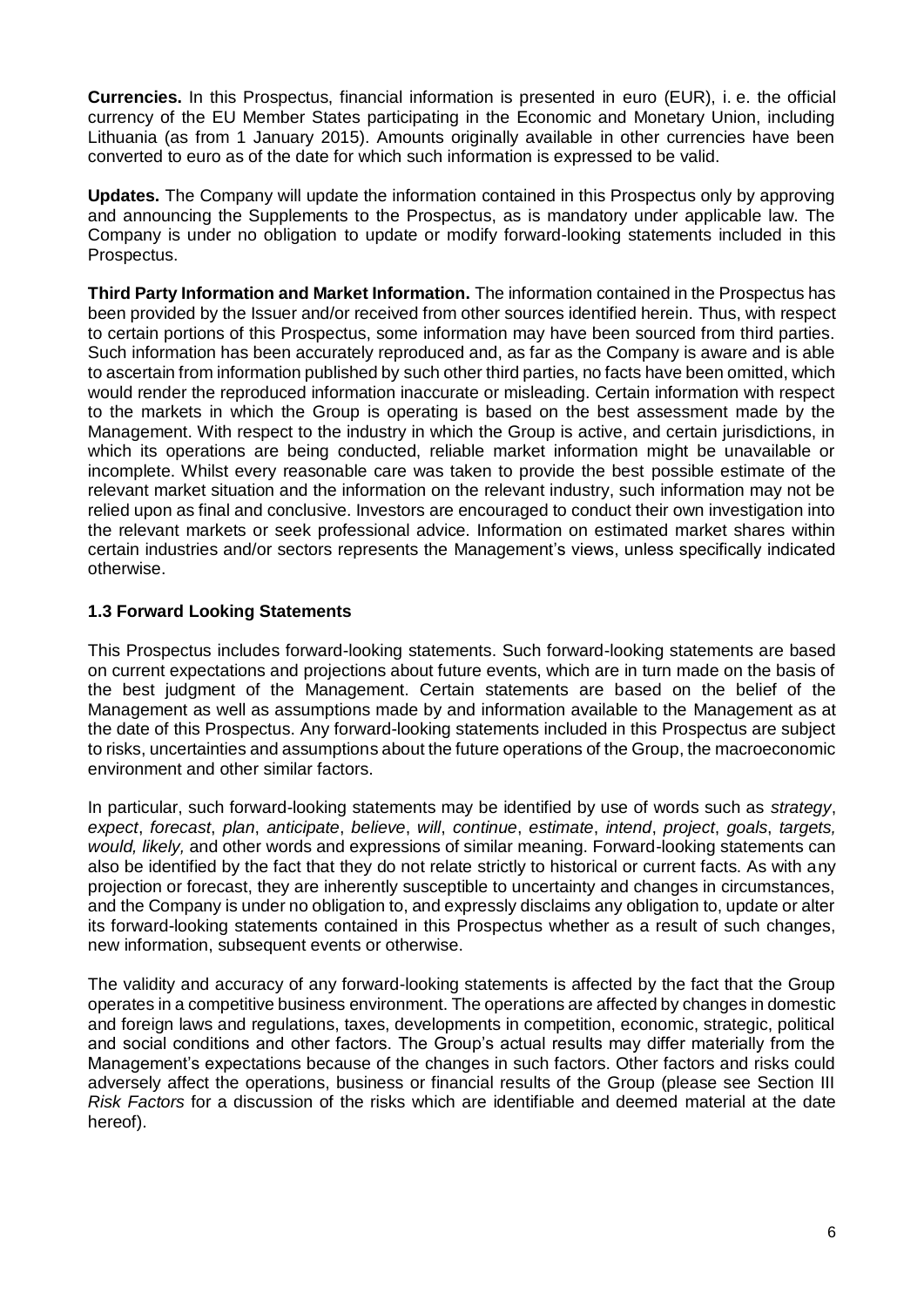# <span id="page-6-0"></span>**1.4 Information Incorporated by Reference**

The following information is incorporated in this Prospectus by reference in accordance with Article 19 of the Prospectus Regulation:

- The Group's and the Bank's audited consolidated and separate financial statements for the year ended 31 December 2019 together with the consolidated annual report and the independent auditor's report (they may be found at https://www.nasdaqbaltic.com/market/upload/reports/sab/2019 ar en eur con ias.pdf);
- The Group's and the Bank's audited consolidated and separate financial statements for the year ended 31 December 2018 together with the consolidated annual report and the independent auditor's report (they may be found at https://www.nasdaqbaltic.com/market/upload/reports/sab/2018 ar en eur con jas.pdf);
- Articles of Association of the Bank (they may be found at [https://cns.omxgroup.com/cdsPublic/viewDisclosure.action?disclosureId=868134&messageId=](https://cns.omxgroup.com/cdsPublic/viewDisclosure.action?disclosureId=868134&messageId=1092379) [1092379\)](https://cns.omxgroup.com/cdsPublic/viewDisclosure.action?disclosureId=868134&messageId=1092379).

It is possible to get acquainted with the aforementioned documents on the website of the Company at [www.sb.lt,](http://www.sb.lt/) of Nasdaq at [www.nasdaqbaltic.com](http://www.nasdaqbaltic.com/) also on website of the central regulated information base of Lithuania at [www.crib.lt.](http://www.crib.lt/)

**Documents on Display.** Throughout the period or validity of this Prospectus, the Prospectus and the aforementioned documents may be inspected at the head office of the Company located at Tilžės str. 149, Šiauliai, Lithuania, as well as at other offices at Šeimyniškių str. 1A, Vilnius, Laisvės ave. 80, Kaunas, Taikos ave. 66, Klaipėda, Lithuania, on weekdays within the limits of business hours. Any interested party may obtain a copy of these documents from the Company without charge. In addition to that, each Bondholder is entitled to receive the copy of the civil contract on 20 December 2019 concluded between the Issuer and the Trustee from the Issuer or from the Trustee, applying among other via an email of the Bank [info@sb.lt](mailto:info@sb.lt) or an e-mail of the Trustee [info@legis.lt.](mailto:info@legis.lt)

To the extent that documents other than those mentioned above (i.e. reports, letters, valuations, statements) are not reflected in this Prospectus with reasonable fullness and do not at the sole discretion of the Company constitute business secrets or inside information of the Company, requiring market disclosure, physical inspection of such documents will be arranged at the office of the Company or via electronic mail at the request of any interested party and subject to an agreement between the Company and such interested party regarding the means of inspection of the relevant documents. Reference to the Company's website in this Prospectus should not be deemed to incorporate the information on the Company's website by reference.

### <span id="page-6-1"></span>**1.5 Definitions and Abbreviations used in the Prospectus**

In this Prospectus, the definitions in capital letters will have the meanings indicated below unless the context of the Prospectus requires otherwise. Definitions are listed in alphabetical order and the list is limited to the definitions which are considered to be of most importance. Other definitions may be defined elsewhere in the Prospectus.

| "Admission"                                            | The admission of the Bonds to trading on Nasdaq                                                                                                                                                                                                                                                                                                                |
|--------------------------------------------------------|----------------------------------------------------------------------------------------------------------------------------------------------------------------------------------------------------------------------------------------------------------------------------------------------------------------------------------------------------------------|
| "Alternative<br><b>Performance Measures</b><br>(APMs)" | This Prospectus contains certain financial measures that are not<br>defined or recognised under the IFRS and which are considered to<br>be "alternative performance measures" as defined in the "ESMA<br>Guidelines on Alternative Performance Measures" issued by the<br>European Securities and Markets Authority on 5 October 2015, with<br>further updates |
| "Articles of Association"                              | Articles of Association of the Company                                                                                                                                                                                                                                                                                                                         |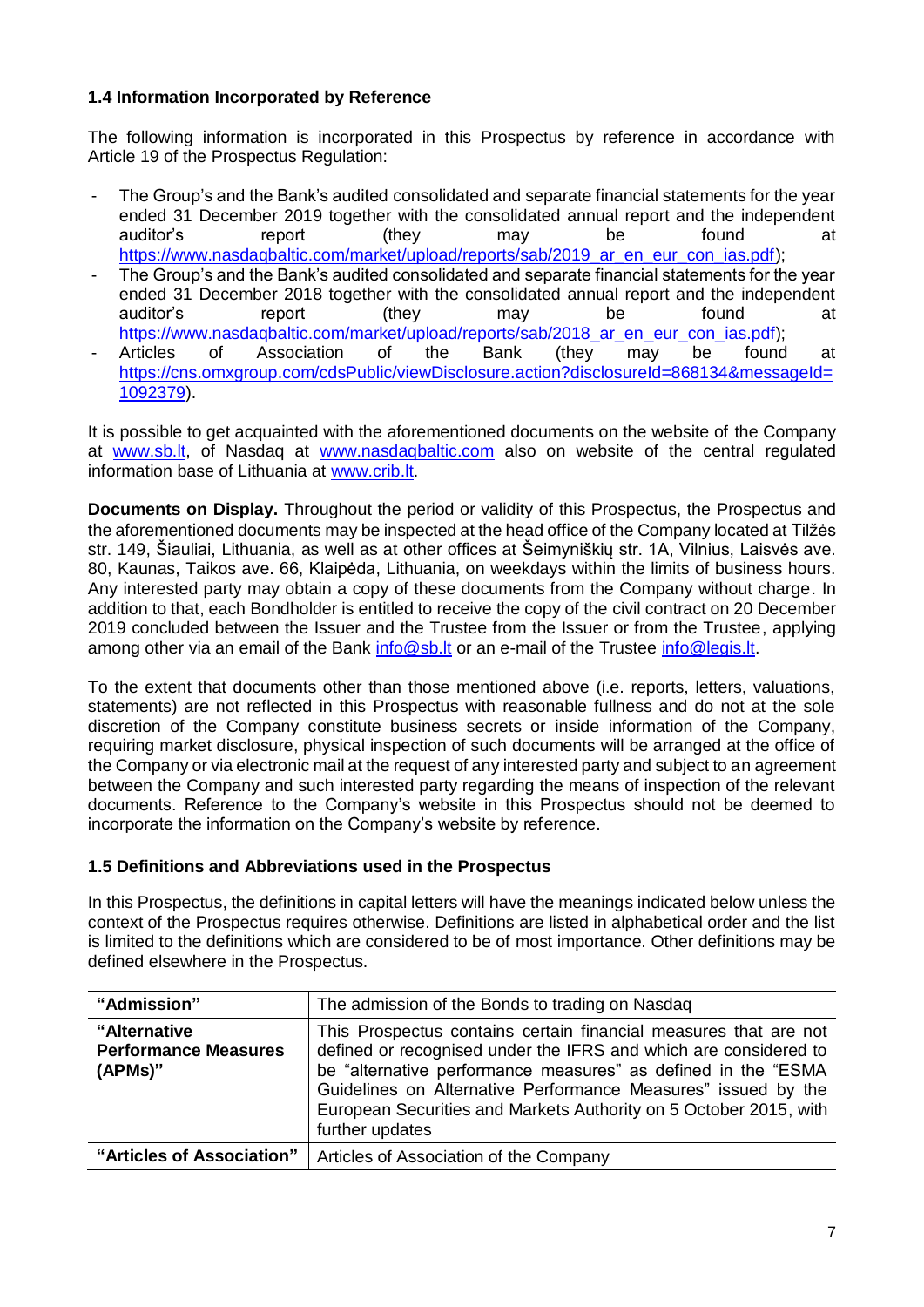| "Bonds"                               | Subordinated 2,000 Bonds of the Company <sup>1</sup> with a nominal value of<br>EUR 10,000 each, qualifying as Tier 2 instruments (subordinated<br>debt instruments included in the capital structure of the Bank), issued<br>by the Company, registered with Nasdaq CSD under ISIN<br>LT0000404287                                                                                                         |  |
|---------------------------------------|-------------------------------------------------------------------------------------------------------------------------------------------------------------------------------------------------------------------------------------------------------------------------------------------------------------------------------------------------------------------------------------------------------------|--|
| "Bondholders"                         | Holders of the Bonds of the Company                                                                                                                                                                                                                                                                                                                                                                         |  |
| "Bondholders' Meeting"                | Meeting of the Bondholders of the Company                                                                                                                                                                                                                                                                                                                                                                   |  |
| "Business Day"                        | A day on which banks in Vilnius are open for general business                                                                                                                                                                                                                                                                                                                                               |  |
| "CEO"                                 | The Chief Executive Officer of the Company (Administration<br>Manager)                                                                                                                                                                                                                                                                                                                                      |  |
| "Civil Code"                          | Civil Code of the Republic of Lithuania                                                                                                                                                                                                                                                                                                                                                                     |  |
| "Company", "Bank" or<br>"Issuer"      | Šiaulių bankas AB, a public limited liability company established and<br>existing under the laws of the Republic of Lithuania, corporate ID<br>code 112025254, with its registered address at Tilžės str. 149,<br>Šiauliai, Lithuania                                                                                                                                                                       |  |
| "EBRD"                                | European Bank for Reconstruction and Development                                                                                                                                                                                                                                                                                                                                                            |  |
| "Delegated Regulation"                | Commission Delegated Regulation (EU) 2019/980 of 14 March 2019<br>supplementing Regulation (EU) 2017/1129 of the European<br>Parliament and of the Council as regards the format, content,<br>scrutiny and approval of the prospectus to be published when<br>securities are offered to the public or admitted to trading on a<br>regulated market, and repealing Commission Regulation (EC) No<br>809/2004 |  |
| "ECB"                                 | European Central Bank                                                                                                                                                                                                                                                                                                                                                                                       |  |
| "EEA"                                 | European Economic Area                                                                                                                                                                                                                                                                                                                                                                                      |  |
| "EU"                                  | <b>European Union</b>                                                                                                                                                                                                                                                                                                                                                                                       |  |
| "EUR", $\epsilon$ , "euro"            | The official currency of the European Union Member States that<br>have adopted the single currency, including Lithuania                                                                                                                                                                                                                                                                                     |  |
| "General Meeting"                     | General Meeting of Shareholders of the Company, the supreme<br>body of the Company                                                                                                                                                                                                                                                                                                                          |  |
| "GDPR"                                | Regulation (EU) 2016/679 of the European Parliament and of the<br>Council of 27 April 2016 on the protection of natural persons with<br>regard to the processing of personal data and on the free movement<br>of such data and repealing Directive 95/46/EC (General Data<br>Protection Regulation)                                                                                                         |  |
| "Group"                               | The Company and all its Subsidiaries collectively                                                                                                                                                                                                                                                                                                                                                           |  |
| "Group Company"                       | Any entity of the Group (the abbreviation "Group Companies"<br>describes all the Group, i.e. the Company and all direct or indirect<br>Subsidiaries of the Company)                                                                                                                                                                                                                                         |  |
| "IFRS"                                | International Financial Reporting Standards as adopted by the EU                                                                                                                                                                                                                                                                                                                                            |  |
| "IFRS Financial<br><b>Statements"</b> | The Group's and the Bank's audited consolidated and separate<br>financial statements for the years ended 31 December 2019 and 31<br>December 2018 together with the annual reports and independent<br>auditor's reports on the financial statements and on the annual<br>reports                                                                                                                            |  |

<sup>-</sup><sup>1</sup> Subordinated bonds – are securities constituting unsecured and subordinated obligations of the Issuer and rank at the same rate (*pari passu*) among themselves and at least at the same rate (*pari passu*) with all other present and future unsecured and subordinated obligations of the issuer, save for those that have been accorded by law preferential rights; in case of bankruptcy of the issuer the subordinated obligations shall be satisfied only after all claims of other (unsubordinated) creditors are satisfied.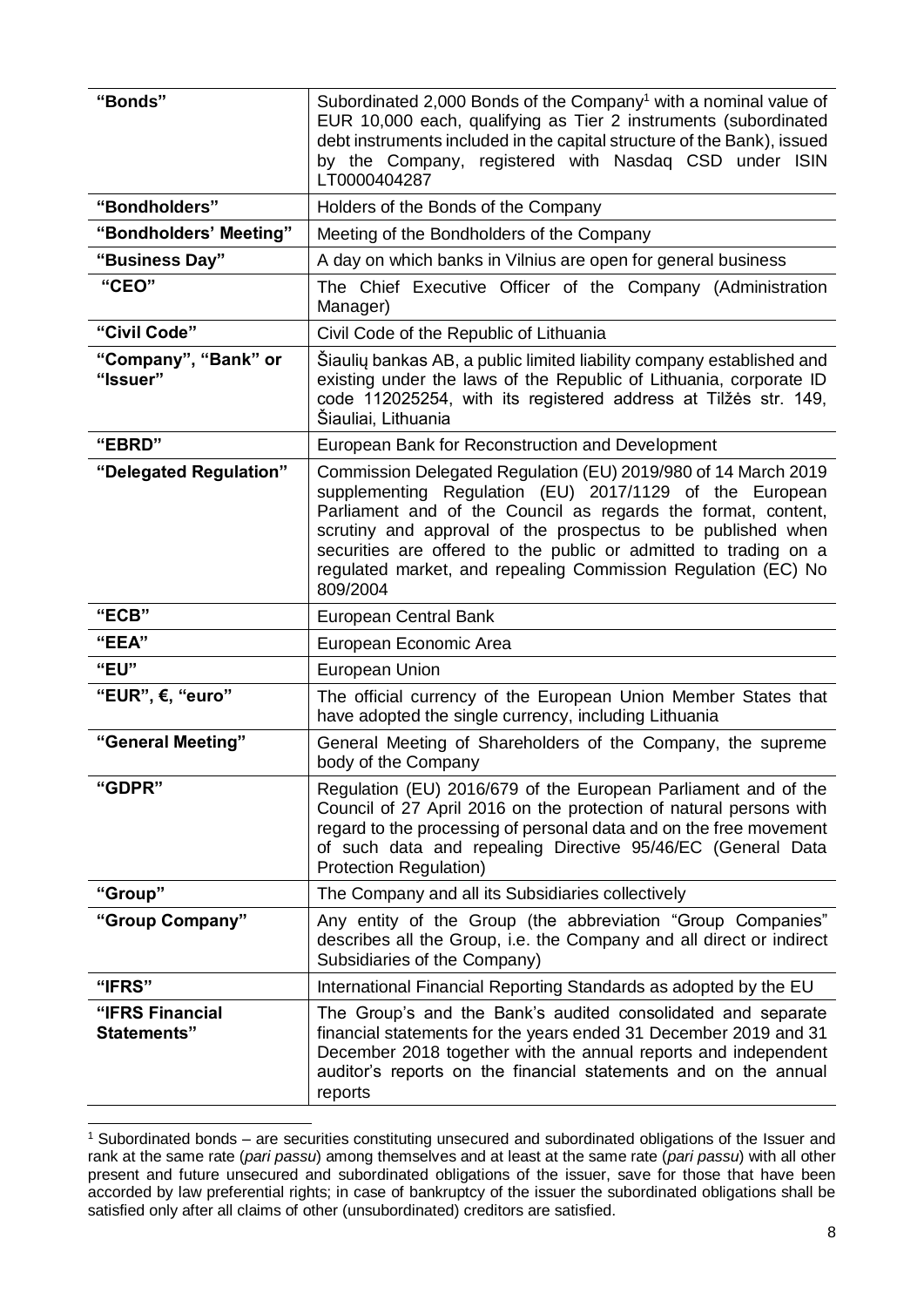| "Key Executives"                                             | CEO (Administration Manager), Deputy Chief Executive Officers<br>(Head of Finance and Risk Management Division and Head of Sales<br>and Marketing Division), Head of Business Development Division,<br>Head of Accounting and Tax Division and Head of Legal and<br><b>Administration Division</b>                   |  |
|--------------------------------------------------------------|----------------------------------------------------------------------------------------------------------------------------------------------------------------------------------------------------------------------------------------------------------------------------------------------------------------------|--|
| "Law on Banks"                                               | Law of the Republic of Lithuania on Banks                                                                                                                                                                                                                                                                            |  |
| "Law on Companies"                                           | Law of the Republic of Lithuania on Companies                                                                                                                                                                                                                                                                        |  |
| "Law on Protection of<br>Interests of<br><b>Bondholders"</b> | Law of the Republic of Lithuania on Protection of Interests of<br>Bondholders of Public Limited Liability Companies and Private<br><b>Limited Liability Companies</b>                                                                                                                                                |  |
| "Law on Securities"                                          | Law of the Republic of Lithuania on Securities                                                                                                                                                                                                                                                                       |  |
| "LB"                                                         | The Bank of Lithuania                                                                                                                                                                                                                                                                                                |  |
| "Major Shareholders"                                         | Shareholders of the Company, as indicated in Section 4.8 Major<br><b>Shareholders</b>                                                                                                                                                                                                                                |  |
| "Management"                                                 | The Management Board collectively with the Key Executives                                                                                                                                                                                                                                                            |  |
| "Management Board"                                           | The Management Board of the Company                                                                                                                                                                                                                                                                                  |  |
| "Market Abuse<br><b>Regulation"</b>                          | Regulation (EU) No 596/2014 of the European Parliament and of the<br>Council of 16 April 2014 on market abuse                                                                                                                                                                                                        |  |
| "Maturity Date"                                              | The date on which the Bonds shall be repaid in full at their nominal<br>amount                                                                                                                                                                                                                                       |  |
| "Member State"                                               | A Member State of the European Economic Area                                                                                                                                                                                                                                                                         |  |
| "Nasdaq"                                                     | Nasdaq Vilnius AB (Vilnius stock exchange), a public limited liability<br>company established and existing under the laws of the Republic of<br>Lithuania, corporate ID code 110057488, with its registered address<br>at Konstitucijos ave. 29, Vilnius, Lithuania                                                  |  |
| "Nasdaq CSD"                                                 | Lithuanian branch of Nasdaq CSD SE (Societas Europaea), the<br>merged central securities depository of Lithuania, Latvia and<br>Estonia, the clearing and settlement institution of these Baltic<br>countries, legal entity code 304602060, registered at the address<br>Konstitucijos ave. 29-1, Vilnius, Lithuania |  |
| "Prospectus"                                                 | This document, prepared for the purpose of the Admission, including<br>information<br>incorporated<br>by<br>reference<br>annexes,<br>and<br>its<br>supplements, if any                                                                                                                                               |  |
| "Prospectus Regulation"                                      | Regulation (EU) 2017/1129 of the European Parliament and of the<br>Council of 14 June 2017 on the prospectus to be published when<br>securities are offered to the public or admitted to trading on a<br>regulated market, and repealing Directive 2003/71/EC                                                        |  |
| "Register of Legal<br><b>Entities</b> "                      | Register of Legal Entities of the Republic of Lithuania                                                                                                                                                                                                                                                              |  |
| "Regulation S"                                               | Regulation S under the U.S. Securities Act                                                                                                                                                                                                                                                                           |  |
| "Section"                                                    | A section of this Prospectus                                                                                                                                                                                                                                                                                         |  |
| "Shares"                                                     | Ordinary registered shares of the Company with the nominal value<br>of EUR 0.29 each issued and outstanding at any time                                                                                                                                                                                              |  |
| "Subsidiaries"                                               | Subsidiaries of the Issuer, indicated in the IFRS<br>Financial<br>Statements, incorporated by reference to this Prospectus                                                                                                                                                                                           |  |
| "Supervisory Council"                                        | The Supervisory Council of the Company                                                                                                                                                                                                                                                                               |  |
| "Summary"                                                    | The summary of this Prospectus                                                                                                                                                                                                                                                                                       |  |
| "Terms and Conditions"                                       | Terms and Conditions for the Bank's Bonds issue, as described in<br>Section 5.3 Information Concerning the Securities to be Admitted to                                                                                                                                                                              |  |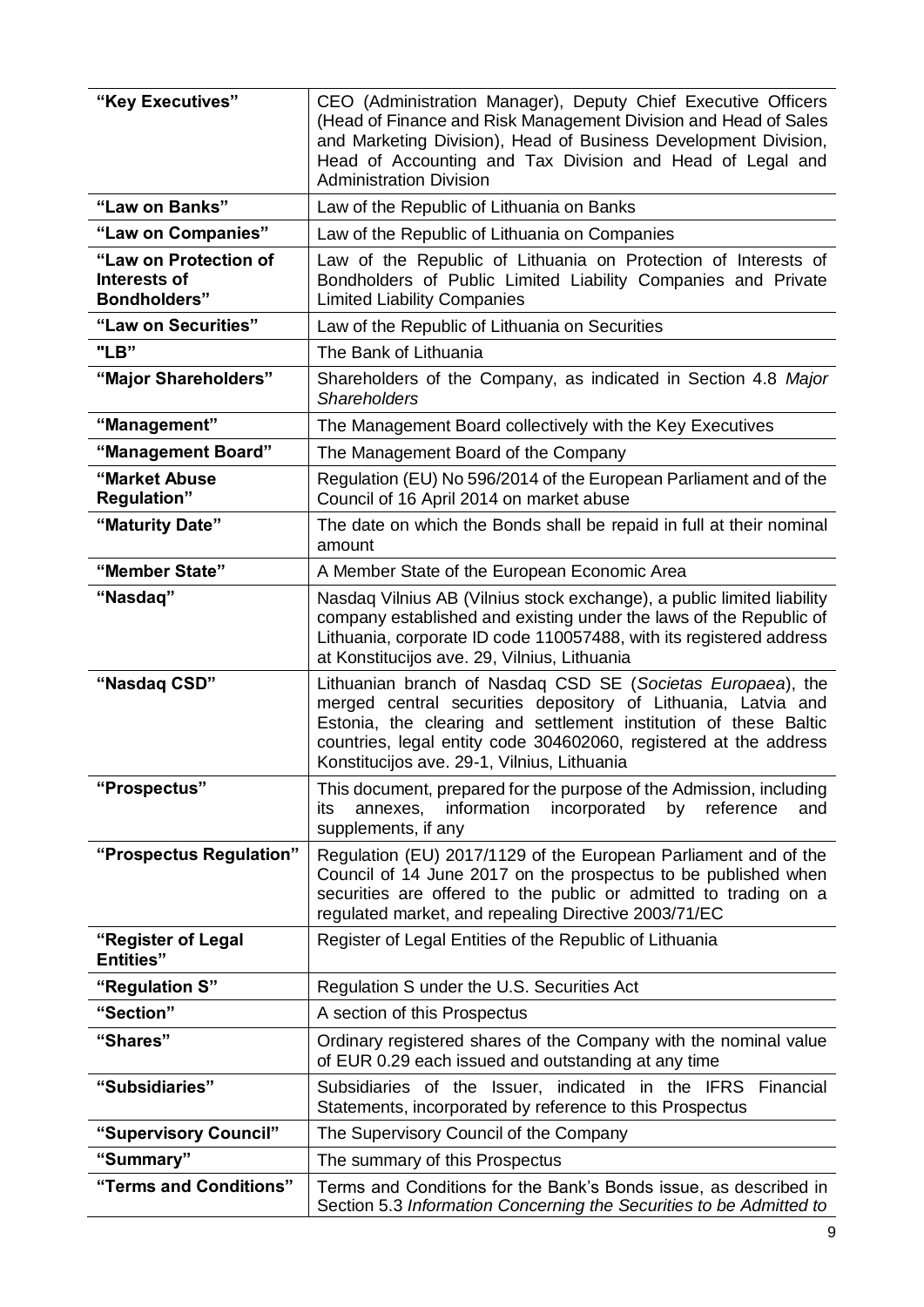|           | Trading and in the document, signed by the investors, when<br>subscribing the Bonds                                                                                                                                                                                                                                                                                             |
|-----------|---------------------------------------------------------------------------------------------------------------------------------------------------------------------------------------------------------------------------------------------------------------------------------------------------------------------------------------------------------------------------------|
| "Trustee" | Trustee of the Bondholders, Legisperitus UAB, a private limited<br>liability company established and existing under the laws of the<br>Republic of Lithuania, corporate ID code 302441904, with its<br>registered address at A. Juozapavičiaus str. 6, Vilnius, Lithuania,<br>with which the Company has concluded an agreement for<br>representation of Bondholder's interests |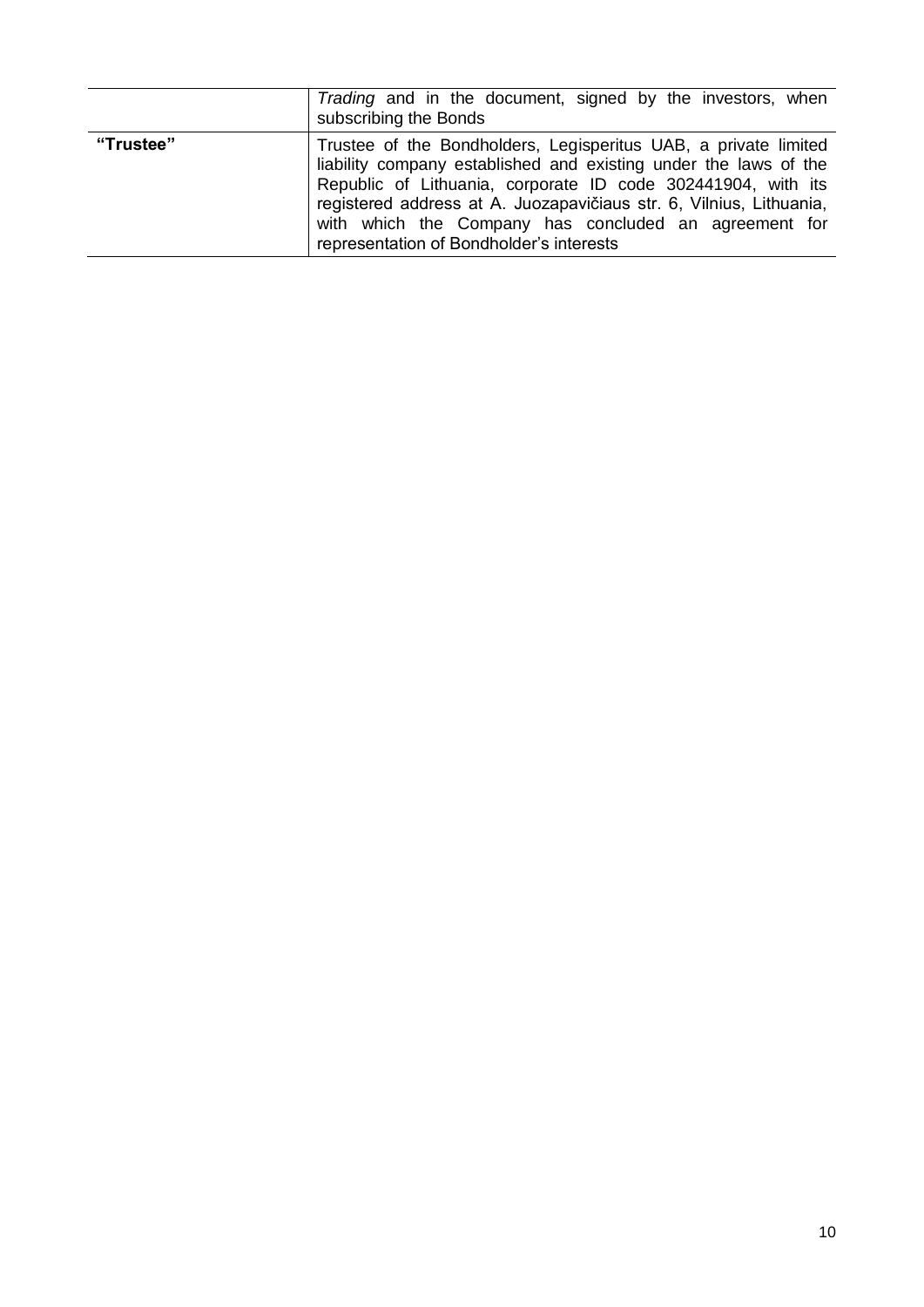## <span id="page-10-0"></span>**II SUMMARY**

#### **Introduction and warnings**

This Summary (the "**Summary**") is not the prospectus for the the Admission of the Bonds to trading on Nasdaq and should be read merely as an introduction to the same. Any decision to invest in the Bonds by the investors should be based on consideration of the Prospectus as a whole by the investor. The information in the Summary is presented as of the date of announcement hereof, unless indicated otherwise. Civil liability in relation to this Summary attaches only to those persons who have tabled the Summary, including any translation hereof, but where the Summary is misleading, inaccurate or inconsistent when read together with the other parts of the Prospectus, or where it does not provide, when read together with the other parts of the Prospectus, key information in order to aid investors when considering whether to invest in the Bonds. Investment into Bonds involves risks and the investor may lose all or part of the investment. Where a claim relating to the information contained in the Prospectus is brought before a court, the plaintiff investor might, under national law, have to bear the costs of translating the Prospectus before the legal proceedings are initiated.

The abbreviations, used in this Summary shall have the same meanings, as in the Prospectus, unless in this Summary they are described otherwise.

|                                                   | <b>Siauliu Bankas AB</b> subordinated 2,000 Bonds with a  |
|---------------------------------------------------|-----------------------------------------------------------|
| Name and international securities identification  | nominal value of EUR 10,000 each, qualifying as Tier 2    |
| number (ISIN) of the Bonds                        | capital, issued by the Company, registered with Nasdaq    |
|                                                   | CSD under ISIN LT0000404287                               |
|                                                   | Business and legal name of the issuer is Siauliy Bankas   |
|                                                   | AB (the "Company", the "Bank" or the "Issuer"). The       |
|                                                   | Company is registered with the Register of Legal Entities |
| The identity and contact details of the Issuer,   | of the Republic of Lithuania under code 112025254. The    |
| including its legal entity identifier (LEI)       | contact details of the Company are the following:         |
|                                                   | address Tilžės st. 149, Šiauliai, Lithuania, phone        |
|                                                   | +370 41 595 607, e-mail info@sb.lt. The Company's LEI     |
|                                                   | is 549300TK038P6EV4YU51                                   |
|                                                   | The Bank of Lithuania (the "LB") in its capacity as the   |
|                                                   | competent authority in Lithuania under the Prospectus     |
| The identity and contact details of the competent | Regulation has approved the Prospectus on 27 April        |
| authority, which has approved the Prospectus,     | 2020. The contact details of the LB are the following:    |
| the date of approval of the Prospectus            | address Gedimino pr. 6, LT-01103 Vilnius, Lithuania (for  |
|                                                   | correspondence Totoriy g. 4, LT-01121 Vilnius,            |
|                                                   | Lithuania), phone $+37080050500$ , e-mail pt@lb.lt        |
| Key information on the Issuer                     |                                                           |

#### *Who is the Issuer of the securities?*

Business and legal name of the Issuer is Šiaulių bankas AB. The Company has been established and is currently operating under the laws of the Republic of Lithuania in the form of a public limited liability company (in Lithuanian: *akcinė bendrovė* or *AB*) and is established for an indefinite term. The Company's LEI is 549300TK038P6EV4YU51. The Company is the parent company of the Group. The Group includes the Company and the Subsidiaries of the Company, indicated in the IFRS Financial Statements, incorporated by reference to the Prospectus.

#### *Principal activities of the Issuer:*

The Bank accepts deposits, issues loans, makes money transfers and documentary settlements, exchanges currencies for its clients, issues and processes debit and credit cards, is engaged in trade finance in investing and trading in securities, as well as performs other activities set forth in the Law on Banks and the Articles of Association.

The key area of the Bank's activities is focused on lending to small and medium-sized business (SME). The Bank is granting credits to SMEs under the JEREMIE facility (risk sharing credits as well as credits with the portfolio guarantee), under innovative business facility InnovFin, etc. The Bank is actively participating in multi-apartment renovation projects, financing energy saving facilities in Lithuania and currently is a renovation financing leader in Lithuania.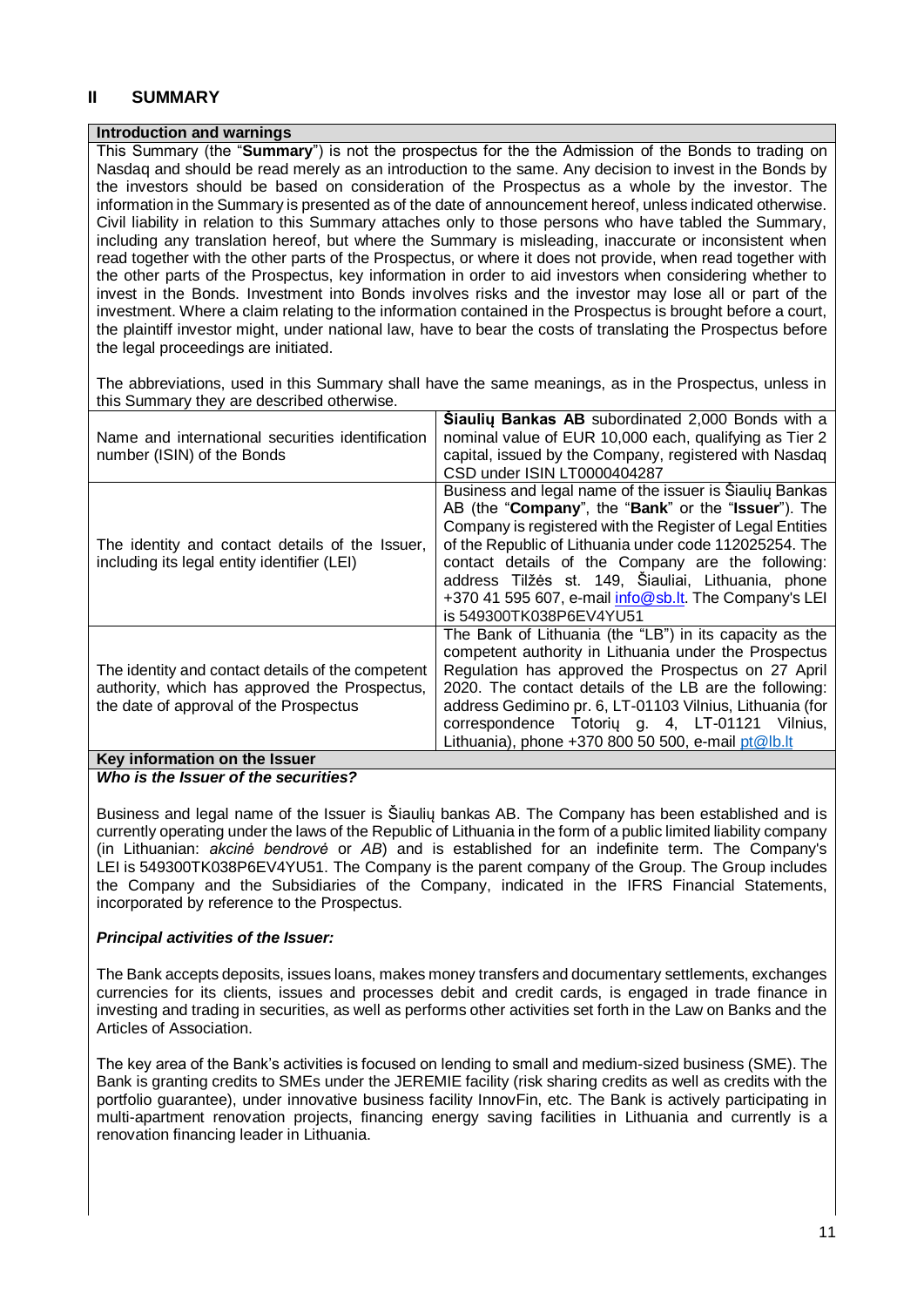#### *Major shareholders:*

As at the date of the Prospectus and this Summary, the shareholders holding over 5% of all Shares in the Company are the following:

|    | No. Shareholder           | Number of owned<br>shares and votes<br>directly | Percentage<br>owned<br>directly, % | Votes, held by other persons,<br>acting in concert, % | Total,<br>% |
|----|---------------------------|-------------------------------------------------|------------------------------------|-------------------------------------------------------|-------------|
| 1. | <b>EBRD</b>               | 156,308,983                                     | 26.02                              | $\overline{\phantom{0}}$                              | 26.02       |
| 2. | Invalda<br><b>INVL AB</b> | 32,949,246                                      | 5.48                               | $0.66^2$                                              | 6.14        |
| 3  | Algirdas<br><b>Butkus</b> | 15,015,248                                      | 2.50                               | 2.97 <sup>3</sup>                                     | 5.47        |
| 4  | Gintaras<br>Kateiva       | 31,628,103                                      | 5.27                               | 0.02 <sup>4</sup>                                     | 5.29        |

The control of the Issuer is exercised by the Issuer's shareholders. The Issuer is not aware of any direct or indirect control links and of any common control agreements between its shareholders.

#### *The identity of key managing directors of the Issuer:*

The Issuer has a three-tier management system (which also includes the supervisory body), i.e. Supervisory Council, Management Board and CEO (Administration Manager). Business address of all the indicated bodies of the Company is Tilžės str. 149, Šiauliai, Lithuania.

In addition, the Company employs several Key Executives: the CEO, Deputy Chief Executive Officers (Head of Finance and Risk Management Division and Head of Sales and Marketing Division), Head of Business Development Division, Head of Accounting and Tax Division and Head of Legal and Administration Division, all of who are also the members of the Management Board.

| Name, surname              | <b>Position within the Issuer</b>                                                                                                                                  | <b>Beginning</b><br>of term | End of term                            |
|----------------------------|--------------------------------------------------------------------------------------------------------------------------------------------------------------------|-----------------------------|----------------------------------------|
| <b>Supervisory Council</b> |                                                                                                                                                                    |                             |                                        |
| Arvydas Salda              | Chairman of the Supervisory Council                                                                                                                                | 31.03.2020                  |                                        |
| Gintaras Kateiva           | Member of the Supervisory Council                                                                                                                                  | 31.03.2020                  |                                        |
| Ramunė Vilija<br>Zabulienė | Member of the Supervisory Council<br>(independent)                                                                                                                 | 31.03.2020                  | Until<br>31.03.2024, in                |
| Darius Šulnis              | Member of the Supervisory Council                                                                                                                                  | 31.03.2020                  | any<br>case<br>not                     |
| Martynas Česnavičius       | Member of the Supervisory Council<br>(independent)                                                                                                                 | 31.03.2020                  | later than until<br>ordinary<br>the    |
| Miha Košak                 | Member of the Supervisory Council<br>(independent)                                                                                                                 | 31.03.2020                  | General<br>Meeting in 2024             |
| Adriano Arietti            | Member of the Supervisory Council<br>31.03.2020<br>(independent, on the date of Prospectus he<br>does not yet have a permision of ECB to<br>become Bank's manager) |                             |                                        |
| <b>Management</b>          |                                                                                                                                                                    |                             |                                        |
| Algirdas Butkus            | Chairman of the Management Board                                                                                                                                   | 31.03.2020                  |                                        |
| <b>Vytautas Sinius</b>     | Member of the Management Board, CEO                                                                                                                                | 31.03.2020                  | Until<br>31.03.2024, in                |
| <b>Donatas Savickas</b>    | Member of the Management Board, Head of<br>Finance and Risk Management Division                                                                                    | 31.03.2020                  | any<br>case<br>not<br>later than until |
| Daiva Šorienė              | Member of the Management Board, Head of<br>Sales and Marketing Division                                                                                            | 31.03.2020                  | ordinary<br>the<br>General             |
| Vita Urbonienė             | Member of the Management Board, Head of<br>Accounting and Tax Division                                                                                             | 31.03.2020                  | Meeting in 2024                        |

#### **Members of the Management Board and Key Executives**

-

<sup>2</sup> Votes, held by its subsidiary INVL Asset Management UAB.

<sup>3</sup> Votes, held by the controlled entities: prekybos namai "Aiva" UAB – 2.05%, Mintaka UAB – 0,92%.

<sup>4</sup> Votes, held by the spouse Vilinda Kateivienė.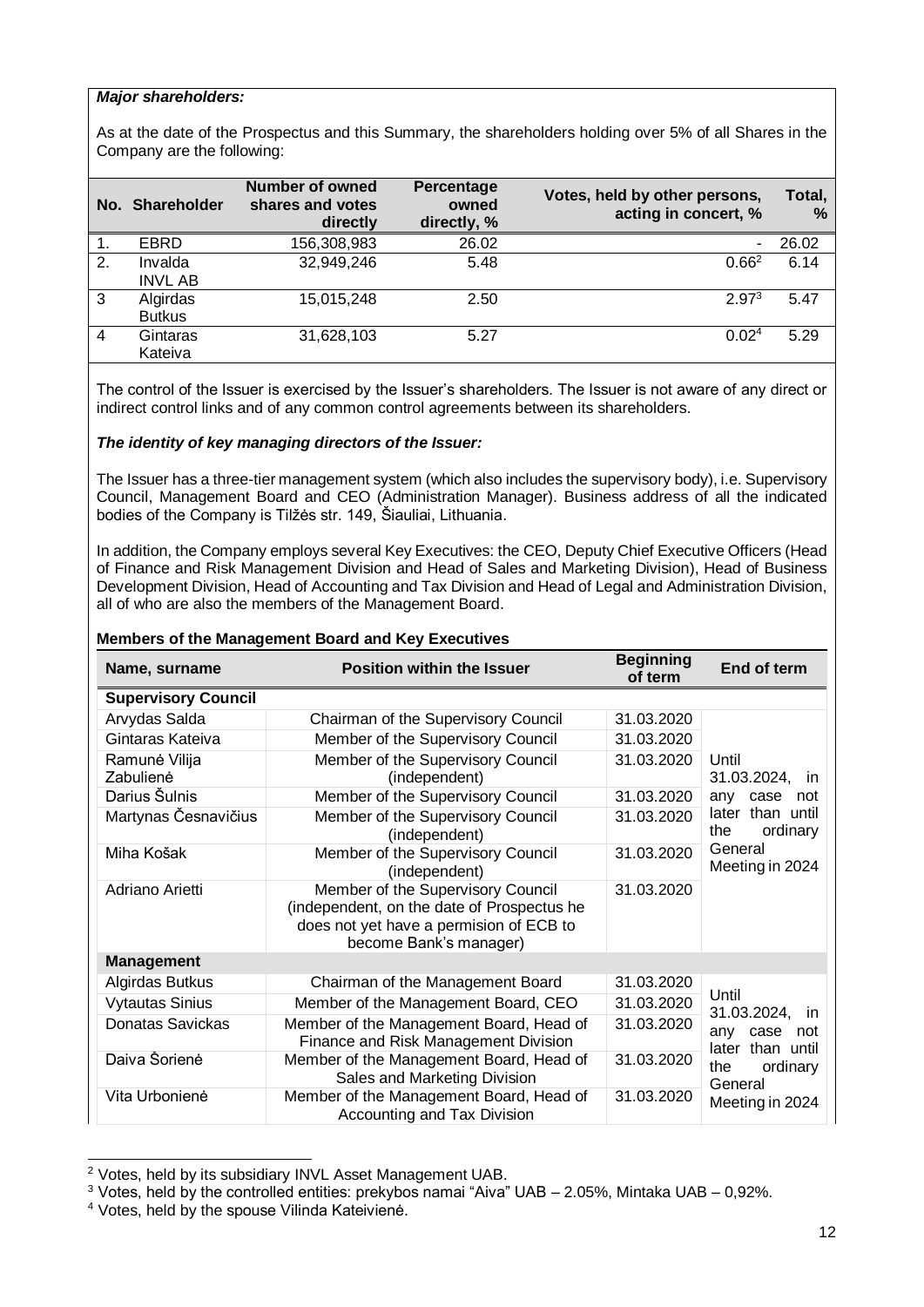| Mindaugas Rudys     | Member of the Management Board, Head of<br><b>Business Development Division</b> | 31.03.2020 |
|---------------------|---------------------------------------------------------------------------------|------------|
| Ilona Baranauskienė | Member of the Management Board, Head of<br>Legal and Administration Division    | 31.03.2020 |

*Source: the Company*

#### *The identity of statutory auditors of the Issuer:*

PricewaterhouseCoopers UAB. PricewaterhouseCoopers UAB headquarters are registered at J. Jasinskio str. 16B, LT-03163 Vilnius, Lithuania, tel. +370 5 239 2300, fax +370 5 239 2301, audit licence number is 000173. The audit for the years 2019 and 2018 was executed by auditor Mr. Rimvydas Jogėla, auditor's licence No. 000457.

The General Meeting, held on 31 March 2020 has elected audit company KPMG Baltics UAB, registered at Konstitucijos ave. 29, LT-08105 Vilnius, Lithuania, tel. +370 5 2102 600, fax +370 5 2102659, audit licence number is 001446, for the audit of the consolidated annual financial statements of the Bank and the Group for the years 2020 and 2021.

#### *What is the key financial information regarding the Issuer?*

In the tables below the key financial information as at the end of each of the financial years ended 31 December 2019 and 31 December 2018 which have been extracted or derived from the IFRS Financial Statements, incorporated by reference to the Prospectus is indicated. The information has been presented in accordance with Annex III of the European Commission Delegated Regulation 2019/979/EU as deemed most appropriate in relation to the offer Bonds by the Company. **Consolidated Income Statement** 

|                                                   | Year ended 31 December | Year ended 31 December |
|---------------------------------------------------|------------------------|------------------------|
| <i>(EUR'000)</i>                                  | 2019                   | 2018                   |
|                                                   | Audited                |                        |
| Net interest income (or equivalent)               | 72,412                 | 62,826                 |
| Net fee and commission income                     | 16.714                 | 14,199                 |
| Net impairment loss on financial assets           | 13,431                 | 6,500                  |
| Net trading income                                | 15,013                 | 7,897                  |
| Operating profit before impairment loss           | 68,144                 | 65,744                 |
| Net profit or loss attributable to equity holders |                        |                        |
| of the parent                                     | 51,522                 | 52,638                 |

#### **Consolidated Balance sheet**

| <i>(EUR'000)</i>                                                             | As at 31 December 2019 | As at 31 December 2018 |
|------------------------------------------------------------------------------|------------------------|------------------------|
|                                                                              | audited                |                        |
| Total assets                                                                 | 2,508,186              | 2,261,729              |
| Senior debt                                                                  | 0                      | 20,003                 |
| Subordinated debt                                                            | 20,044                 | 0                      |
| Loans and receivables from customers (net)                                   | 1,672,175              | 1,386,255              |
| Deposits from customers                                                      | 2,033,649              | 1,845,788              |
| Total equity                                                                 | 310,804                | 274,738                |
| Non performing loans (based on net carrying<br>amount)/Loans and receivables | 5.33%                  | 6.23%                  |
| Common Equity Tier 1 capital (CET1) ratio                                    | 14.99%                 | 15.11%                 |
| <b>Total Capital Ratio</b>                                                   | 16.19%                 | 15.11%                 |
| Leverage Ratio calculated under applicable<br>regulatory framework           | 8.93%                  | 8.75%                  |

Capital and liquidity position remain robust – prudential requirements are implemented with adequate reserve. According to the data as of 31 December 2019 the Bank complied with all the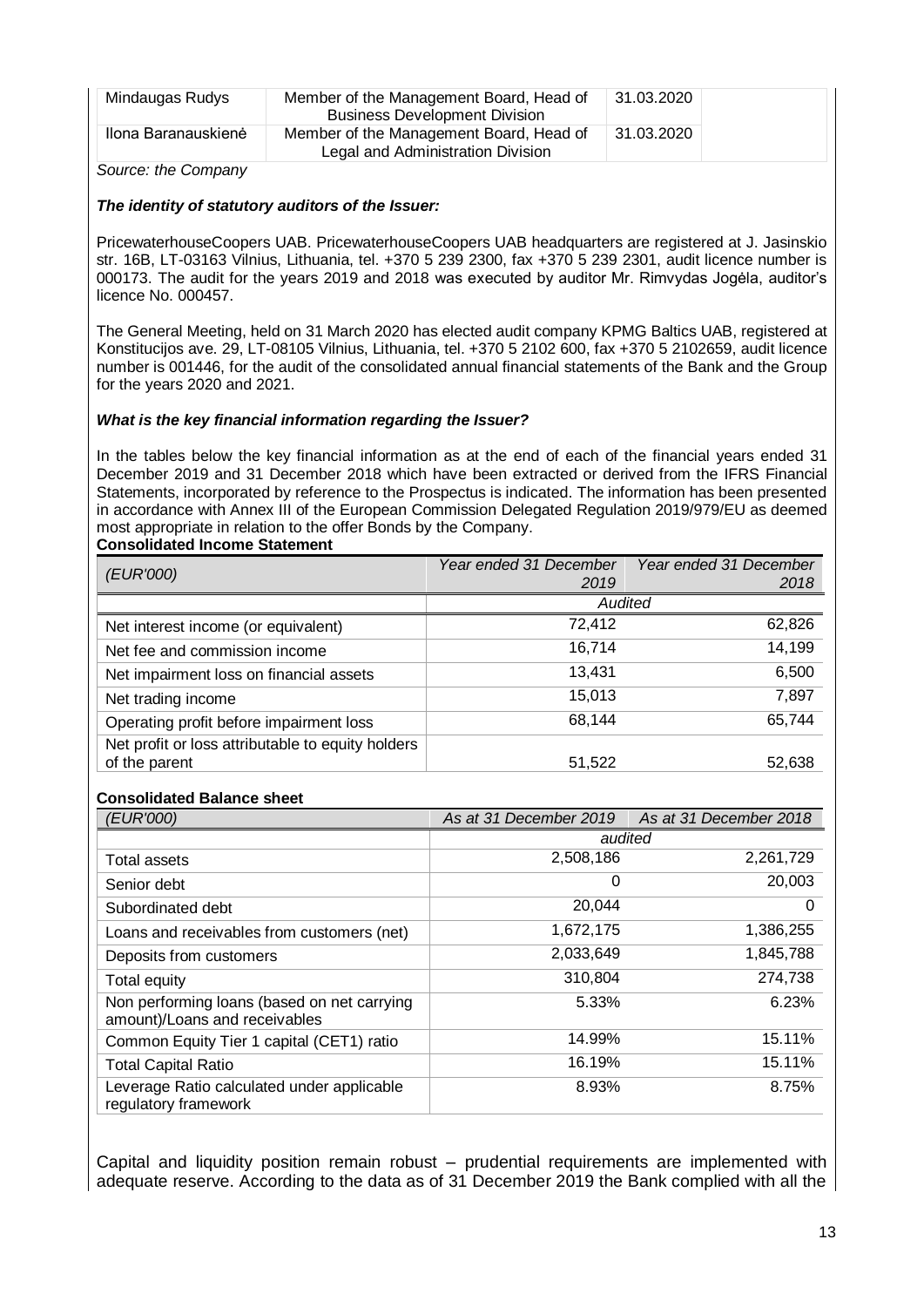prudential requirements set out by the LB. With revenues growing faster than expenses, operational efficiency remains strong.

#### *Audit qualifications:*

There was no qualification or emphasis of the matter in the auditor's report on the Group's and the Company's consolidated and separate financial statements for the year ended 31 December 2019 and 31 December 2018.

*What are the key risks that are specific to the Issuer?* 

#### **Group specific risk factors:**

- *Maintaining capital adequacy ratios.* Capital adequacy is the main indicator for assessment of solvency of credit institutions. Failure to maintain sufficient capital to absorb the losses from all the risks the Group is exposed to may lead to failure of the institution to meet its obligations to its creditors. As of the date of the Prospectus the Group is complying with all applicable capital requirements and its capital adequacy ratio as of 31 December 2019 is  $16.19\%$  (31 December 2018 – 15.11%) – i.e. higher than required minimum level of 13.4%. Also, the Bank is subject to a non-binding recommendatory Pillar 2 Guidance (P2G) capital buffer of 1%. However, the capital requirements adopted in Lithuania and the EU may change, whether as a result of further changes of the EU or Lithuanian legislation, global standards or interpretation thereof. In response to COVID-19 situation, supervisory authorities announced that they allow banks to operate temporarily below the level of capital defined by the Pillar 2 Guidance (P2G), the capital conservation buffer (CCB). The LB announced that from 1 April they release the countercyclical capital buffer for Lithuania of 1%.
- *Counterparty credit risk.* Counterparty credit risk is the risk of potential loss which may arise from counterparty's inability to meet its obligations to the Group. Credit risk affects cash and cash equivalents held with third parties (such as deposits with banks and other financial institutions), bonds, derivatives, but mostly credit exposures to customers, including outstanding loans as well as other receivables and commitments. Group's maximum exposure to credit risk before collateral held or other credit enhancements amounted to EUR 2.69 billion as of 31 December 2019 and EUR 2.69 billion as of 31 December 2018. Global pandemic situation negatively affects the financial status of Group's counterparties and their ability to meet their obligations to the Group. It is very likely that significant part of Group's customers will have disruptions in their cash flows and will be unable to meet their obligations by original payment schedules. The Bank is offering temporary payment deferrals to its customers impacted by the COVID-19 situation. As of current moment, there are no reliable estimates of the COVID-19 situation to the macroeconomic situation in general, and to Group's credit risk situation in specific. The estimates and scenarios available to the Group's management at current moment forecast a significant increase in credit losses (impairment expenses), which will reduce the profitability of the Group, but no business continuity issues are expected. However, a major scale deterioration in credit risk could have a material impact on Group's capital levels and lead to insufficiency of capital, which could lead to a failure of the respective Group Company to meet its obligations to its creditors.
- *Loan portfolio concentration risk.* The operations of the Group are subject to loan portfolio concentration risk, which by essence is a risk arising from the overall spread of outstanding accounts over the number and variety of clients. As of 31 December 2019, largest exposure amounted to 14.83% of regulatory capital (31 December 2018: 18.23%, while the limit is <25%. As of 31 December 2019 the top 3 industries with largest exposure were Real Estate with 19.19%, Manufacturing with 15.98%, and Wholesale and Retail Trade with 13.63% share of the total corporate loans value provided by the Group. If the concentrations are mismanaged, severely adverse credit situation in a segment where the Group has excessive concentration could have a material impact on Group's capital levels and lead to a failure of the respective Group Company to meet its obligations to its creditors.
- *Liquidity risk.* It refers to the availability of sufficient funds to meet deposit withdrawals and other financial commitments related to financial instruments as they actually fall due. If an institution has insufficient liquidity, it may be unable to meet its obligations to its creditors. As of 31 December 2019 the Bank's financial liquidity coverage ratio was equal to 202% (as of 31 December 2018 277%), when the requirement is set at >=100%, indicating rather low Issuer's liquidity risk. COVID-19 situation raises concerns about the possible liquidity issues, therefore the ECB allows banks to operate temporarily below the required liquidity coverage ratio (LCR) level. As of current moment, no negative trends in Group's liquidity position is observed, and estimates and scenarios available to the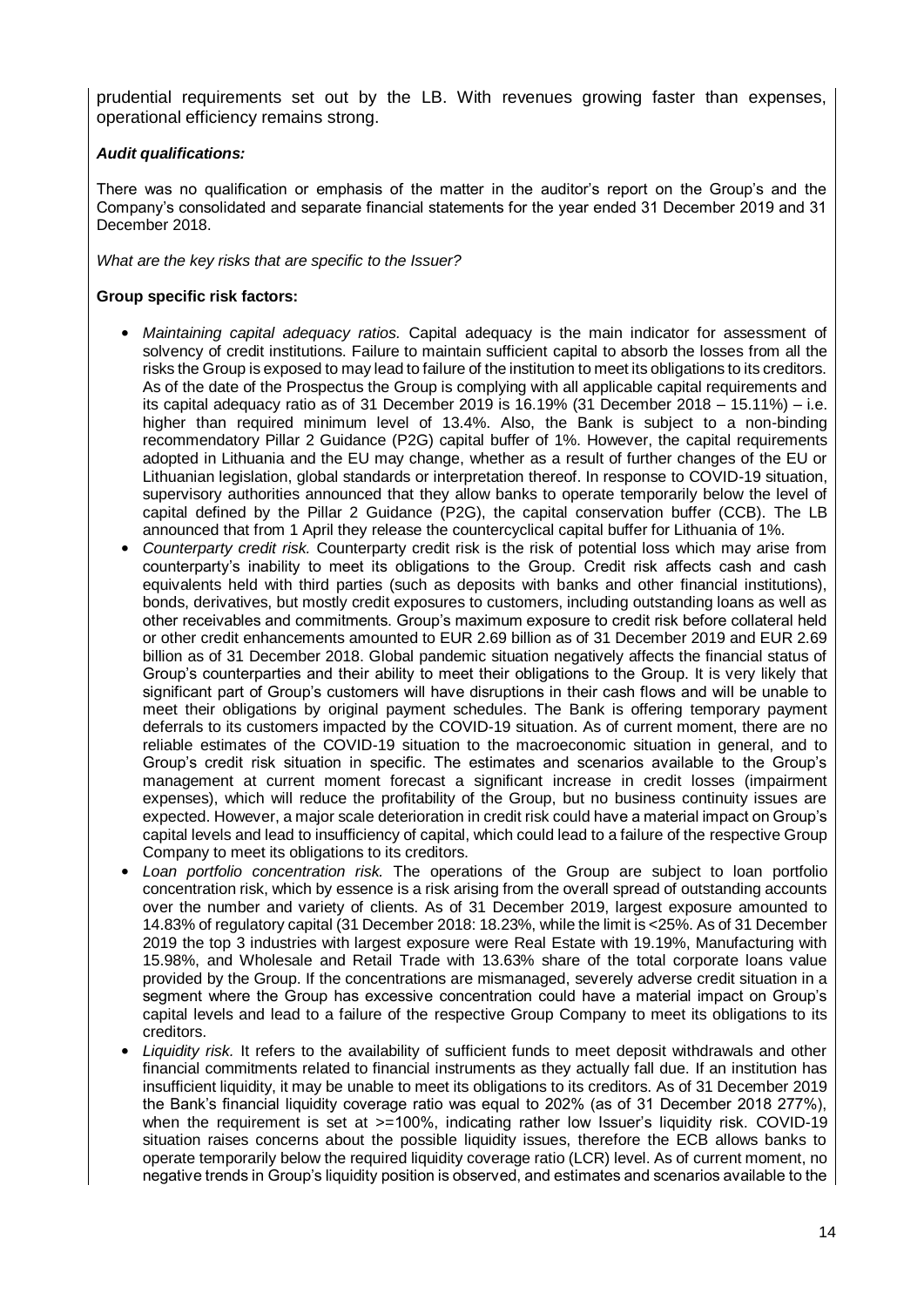Management at current moment do not forecast material liquidity deterioration due to the coronavirus situation.

• *Dependency on information technology.* The Group has developed and uses a variety of information technology (IT) systems and web-based solutions in carrying out its everyday business operations and providing services to its clients. This means that the Group is exceedingly open to IT related risks over which it has no control, including system-wide failures of communication infrastructure, quality and reliability of equipment and software supplied by third parties and other similar risks. Furthermore, should the Group experience a significant security breakdown or other significant disruption to its information technology systems, sensitive information could be compromised, which in turn could result in civil and administrative liability of the Group before its customers, counterparties and state authorities. In addition to that, potential illegal attacks on the Group's internal IT systems may limit access to both online and offline services of the Group, which would have material adverse effect on further operations of the Group and its financial position.

#### **General business risk factors:**

- *Risk related to COVID-19 pandemic situation* As of current date, the Bank recognizes that it will be impacted by the global pandemic situation, but the severity of the impact is not certain at the moment. Many households and businesses will be negatively affected by the unprecedented nature and extent of the current health and safety measures. While the definite outcome is still uncertain, there is no doubt that many borrowers, especially from certain sectors, will face financial difficulties as their revenues will shrink significantly and they will face difficulties in servicing loans by initial schedule. Forbearance measures are made available by the Bank to its customers (mortgages can have a 6 months interest-only period, other loans – 3 months). The ECB announced that banks can fully use their capital and liquidity buffers. Banks will be allowed to operate temporarily below the level of capital defined by the Pillar 2 Guidance, the capital conservation buffer, and the liquidity coverage ratio. The LB released the countercyclical capital buffer for Lithuania from 1 April 2020. At this moment, the Group expects that the coronavirus situation will significantly affect its credit risk profile – i.e. impairment losses are expected to increase.
- *Market risk.* Market disruptions can be triggered by current tendencies challenging the stability of the EU in its current form, such as the undergoing process of the United Kingdom leaving the EU (Brexit), which, in addition to increasing economic volatility and market uncertainty globally, could have a significant negative impact on the economic development of the EU Member States. Since significant share of EU banking activities are concentrated in the UK, Brexit can result in structural changes of EU banking sector. COVID-19 situation has additionaly contributed to and increased market uncertainties.

### **Legal and taxation risk factors:**

- *Exposure to regulatory actions and investigations.* The Group is subject to extensive and comprehensive regulations imposed both through local and through European legal acts. Any determination by the authorities that the Group has not acted in compliance with all the applicable laws and regulations could have serious legal and reputational consequences for the Group, including exposure to fines, criminal and civil penalties and other damages, increased prudential requirements or even lead to business disruption in the respective fields. Any of these consequences may have material adverse effect on the Group's operations, financial position and results as well as on the Bonds price. In 2019 the LB carried out a scheduled inspection of Company on credit risk management and compliance with requirements of anti-money laundering and counter terrorist financing and passed a resolution obliging the Company to correct violations and deficiencies of legislation and imposed a fine of EUR 880 thousand, which is now being contested in the court by the Bank.
- *Litigation risks.* In the course of their ordinary business operations, companies of the Group might be involved in several court and official proceedings, as plaintiffs or defendants, the outcome of which cannot currently be predicted with any certainty. The Group may be required under a court order or settlement agreement to pay considerable amounts, which may also exceed any provisions set up for this purpose. In addition to these amounts, the legal costs incurred by the Group and in some cases of its opponent would also have to be borne. This could have a material adverse effect on the net assets, financial position and financial performance of the Group*.* The most important court proceedings in which the Bank is currently involved are listed in the main part of the Prospectus.

#### **Key information on the securities** *What are the main features of the securities?*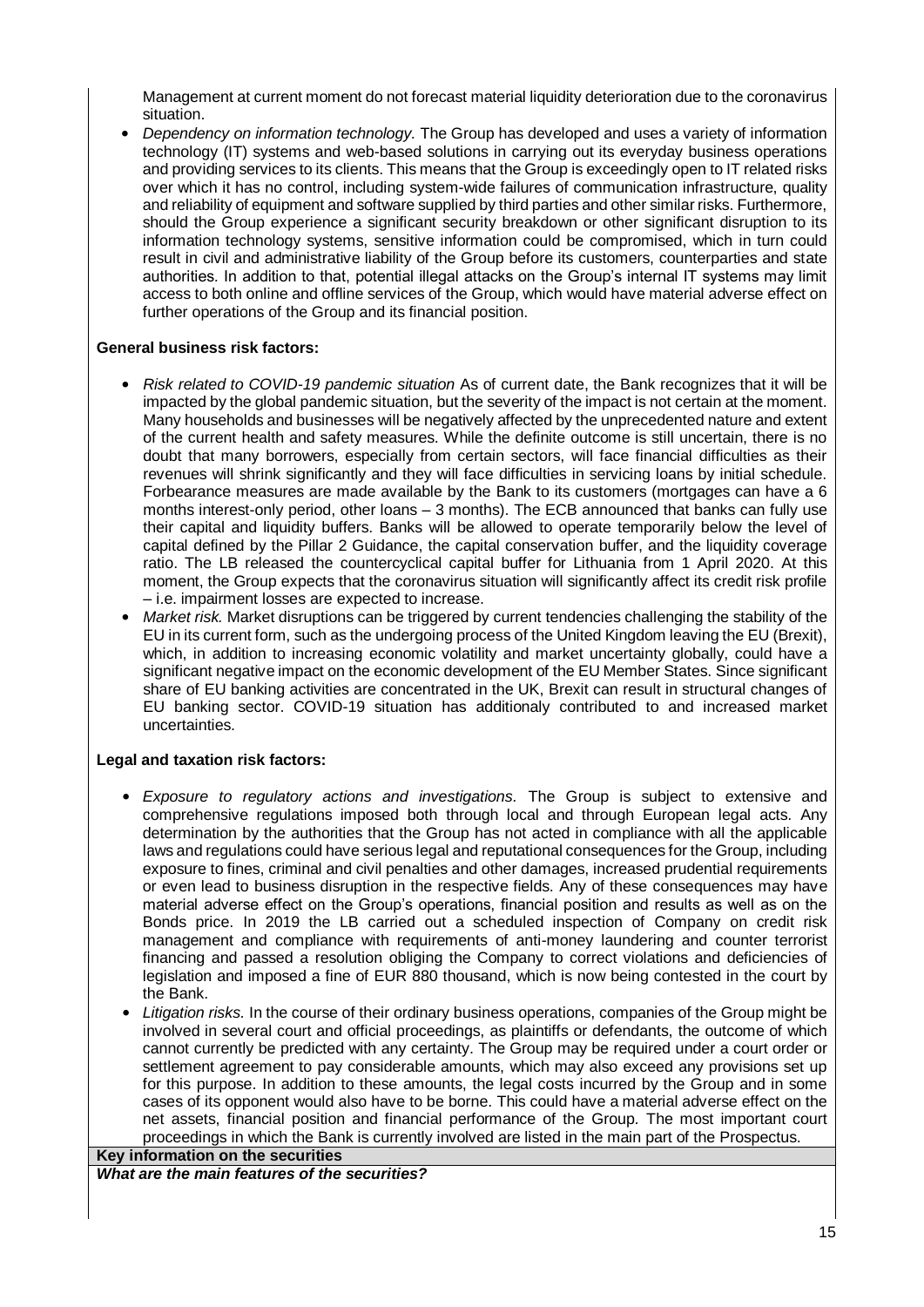#### *Their type, class and ISIN:*

Subordinated 2,000 Bonds with a nominal value of EUR 10,000 each, qualifying as Tier 2 capital, in the amount EUR 20,000,000 issued by the Company, registered with Nasdaq CSD under ISIN LT0000404287.

#### *Their currency, denomination, par value, the number of securities issued and the term of the securities:*

Currency of the issue – EUR.

Maturity Date: 23 December 2029. Nominal value and issue price of the Bond: EUR 10,000. Aggregate principal amount of Bonds: EUR 20,000,000.

Annual Interest Rate of the Bonds: 6.15%. Interest Payment Dates: 23 December of each year from 2020 to 2029.

Payments of amounts (whether principal, interest or otherwise, including on the final redemption) due on the Bonds will be made to the Bondholders thereof, as appearing in Nasdaq CSD at the close of business on the Business Day preceding the due date for such payment.

Payments of amounts (whether principal, interest or otherwise, including on the final redemption) due on the Bonds will be made by the Issuer itself to the Bondholders' accounts indicated, when purchasing the **Bonds** 

#### *The rights attached to the securities:*

Bondholders shall have the rights provided in Law on Protection of Interests of Bondholders, the Civil Code, the Law on Companies, the Law on Banks and other laws regulating the rights of bondholders, as well as the rights specified in the respective decision to issue Bonds. The Bondholders shall have the following main rights:

- to receive the cumulative interest accrued annually;
- to receive the nominal value of Bonds and the cumulative interest accrued on the Maturity Date of the Bonds;
- to sell or transfer otherwise all or part of the Bonds;
- to bequeath all or part of owned Bonds to the ownership of other persons (applicable only towards natural persons);
- to participate in the Bondholders' Meetings;
- to vote in the Bondholders' Meetings:
- to initiate the convocation of the Bondholders' Meetings following the procedure and in cases provided for in the Law on Protection of Interests of Bondholders;
- to adopt a decision to convene the Bondholders' Meeting following the procedure and in cases provided for in the Law on Protection of Interests of Bondholders;
- to obtain the information about the Issuer, the issue of Bonds or other information related to the protection of his/her/its interests;
- to receive the copy of the contract concluded between the Issuer and the Trustee;
- other rights, established in the applicable laws or in the documents of establishment of the Issuer.

No Bondholder shall be entitled to exercise any right of set-off against moneys owed by the Issuer in respect of such Bonds.

The rights of Bondholders shall be executed during the term of validity of Bonds according to the order, indicated in this Prospectus and the applicable Lithuanian laws.

On 20 December 2019, the Issuer has concluded the civil contract with the Trustee (Legisperitus UAB), which meets the requirements established for the trustees in the Law on Protection of Interests of Bondholders. Contact data of this Trustee is the following: registration address A. Juozapavičiaus str. 6, Vilnius, Lithuania, address for correspondence Šeimyniškių str. 1A, Vilnius, Lithuania, tel. +370 698 16 674, e-mail [info@legis.lt.](mailto:info@legis.lt)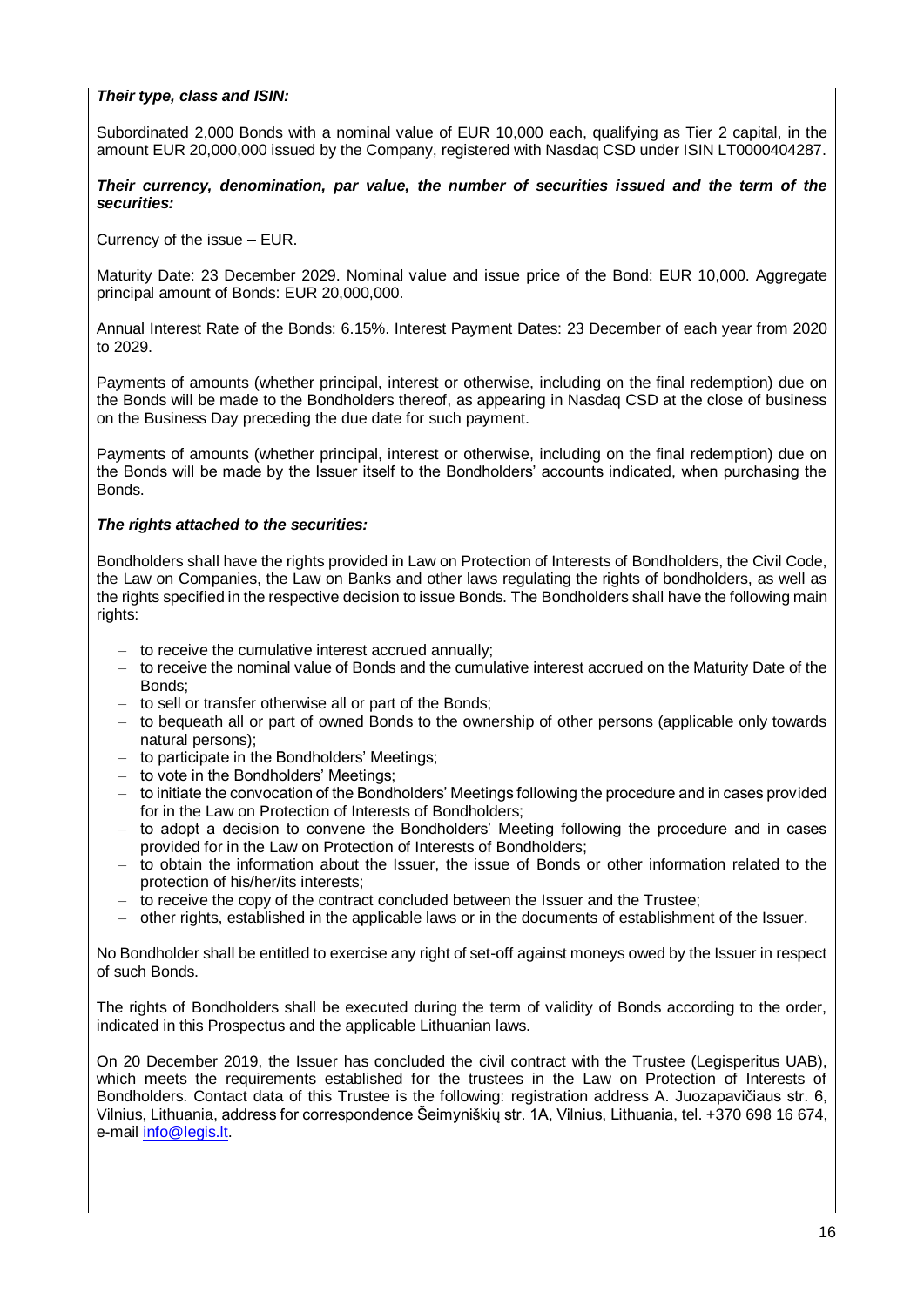#### *Any restrictions on the free transferability of the securities:*

The Bonds are freely transferable under laws of the Republic of Lithuania. However, any Bondholder wishing to transfer the Bonds must ensure that any offering related to such transfer would not be qualified as a public offering in the meaning of the applicable law. Ensuring that any offering of the Bonds does not fall under the definition of public offering under the applicable law is the obligation and liability of the Bondholder. The securities account managers may temporarily block the Bonds on a Bondholder's securities account to ensure performance of corporate actions regarding the Bonds. In addition to that, the Bonds have not been and will not be registered under the U.S. Securities Act of 1933, as amended, or any U.S. state securities laws. Subject to certain exemptions, a holder of the Bonds may not offer or sell the Bonds in the United States. The Issuer has not undertaken to register the Bonds under the U.S. Securities Act or any U.S. state securities laws or to effect any exchange offer for the Bonds in the future. Furthermore, the Issuer has not registered the Bonds under any other country's securities laws, other than laws of the Republic of Lithuania. It is the Bondholder's obligation to ensure that the offers and sales of Bonds comply with all applicable securities laws. It is the Bondholder's obligation to ensure that the offers and sales of Bonds comply with all applicable securities laws.

#### *Where will the securities be traded?*

The Bonds shall be applied for introduction to trading on a Baltic Bond List of Nasdaq once the Prospectus has been approved and announced under the requirements of the applicable law.

The Issuer shall submit an application to Nasdaq Board regarding Admission of the Bonds to trading on Nasdaq (the Baltic Bond List) as soon as practically possible. The Company shall implement all the measures, established in Nasdaq rules, needed that the Bonds would be admitted to trading on Nasdaq as soon as practicably possible.

The Management expects that the Bonds shall be admitted to trading on Nasdaq within 1 (one) month as from approval and announcement of the Prospectus. Disregarding this, the Management will put its best endeavours so that this term would be as short as practicable possible.

The Issuer shall also put its best efforts to ensure that the Bonds remain listed on Nasdaq. The Issuer shall, following a listing or Admission to trading, take all reasonable actions on its part required as a result of such listing or trading of the Bonds.

#### *What are the key risks that are specific to the securities?*

- *The Bonds may be not a suitable investment for all investors.* Each existing or potential investor in the Bonds must determine the suitability of that investment in light of its own circumstances. Beside other individual criterias suitability should also be determined based on the investment suitability tests performed by the credit institutions or investment brokerage firms opening securities accounts of such potential investor. These institutions or firms may require potential investor to perform additional Bonds suitability test. Potential investor is advised to pay attention to the results of such tests when determining investment suitability of the Bonds. A potential investor should not invest in the Bonds unless it has the expertise (either alone or with the help of a financial adviser) to evaluate how the Bonds will perform under changing conditions, the resulting effects on the value of such Bonds and the impact this investment will have on the potential investor's overall investment portfolio.
- *Subordination risks.* The Bonds are subordinated to all unsubordinated claims against the Issuer; however, not to the claims, which are subordinated to the Bonds or which rank at the same rate (pari passu) with the Bonds. The subordination of the Bonds means that upon the recovery, liquidation or bankruptcy of the Issuer, all the claims arising from the Bonds shall fall due in accordance with Terms and Conditions and shall be satisfied only after the full satisfaction of all unsubordinated recognised claims against the Issuer in accordance with the applicable law and in particular the Article 87(7) of the Law on Banks (7th ranking claim from the order of satisfaction of creditors claims).
- *Early redemption risk.* According to the Terms and Conditions, the Bonds may be redeemed prematurely on the initiative of the Issuer, any time, but not earlier than after 5 (five) years from the issue of the Bonds, save for the Regulatory Call, also in case of the Tax Event or Capital Event. If this early redemption right is exercised by the Issuer, the rate of return from an investment into the Bonds may be lower than initially anticipated. On the other hand, the Bondholders are not entitled to request early redemption of Bonds.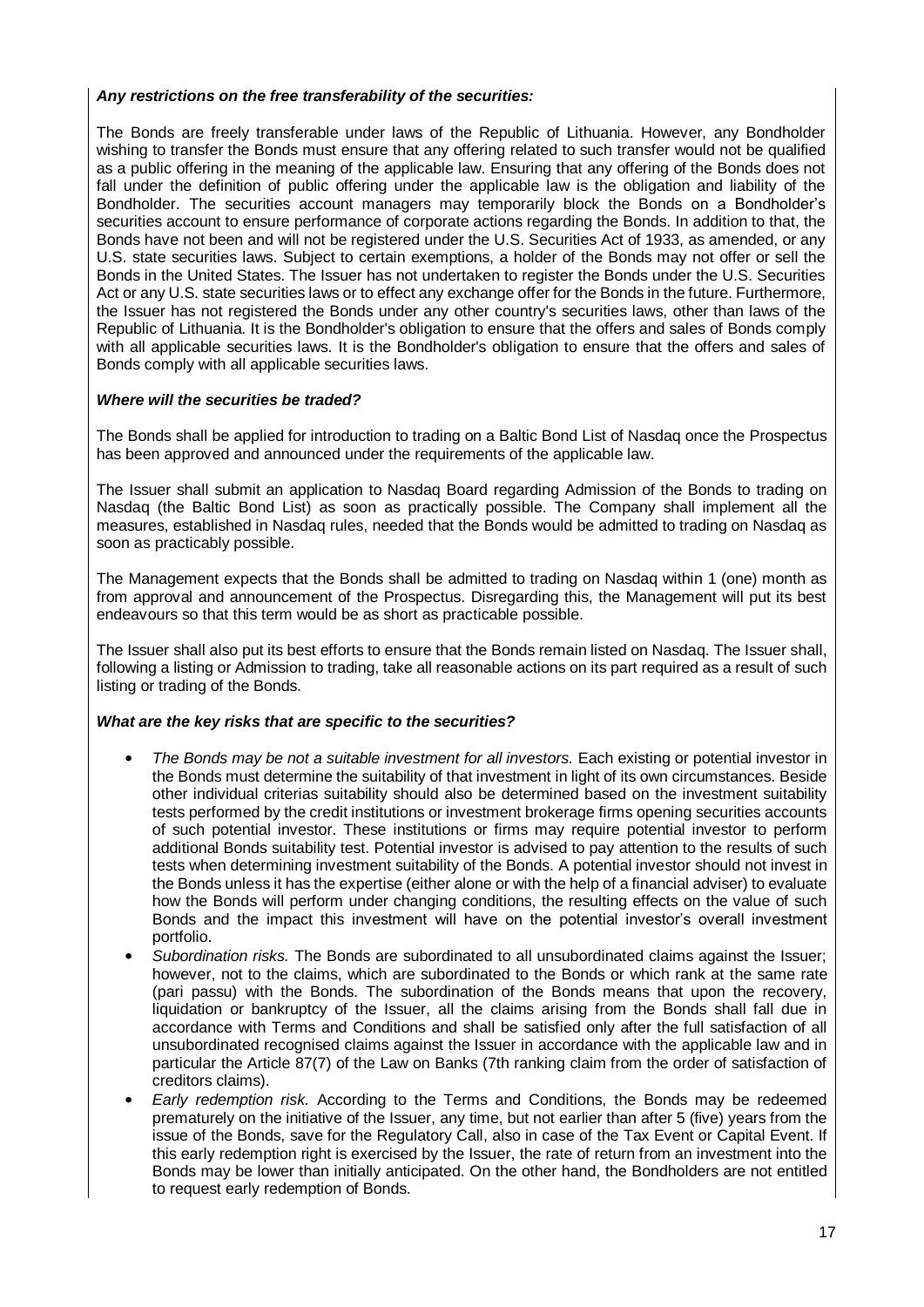- *Regulatory Call (Redemption risk in Tier 2 Bonds).* According to the Terms and Conditions, the Regulatory Call may be executed by the Bank, if the relevant subordinated Bonds are likely to be excluded from Tier 2 capital of the Issuer for the purposes of the capital adequacy rules applicable to the Issuer at the relevant time (other than the capital adequacy rules as in force on the Issue Date of the relevant Bonds), or there is a change in the applicable tax treatment of the Bonds which are material and were not foreseeable at the time of their issuance, i.e. the Issuer may redeem the relevant Bonds, subject to the prior permission of the LB, provided that at the relevant time such permission is required (but without any requirement for the consent or approval of the Bondholders), and upon giving not less than 15 nor more than 30 days' irrevocable notice.
- *Bail-in.* The Bonds may become subject to actions that can be taken or measures that can be applied by resolution authorities if a Bank experiences serious financial problems or if the stability of the financial system is in serious and immediate danger as a result of the situation of a Lithuanian financial institution (for the purpose hereof including a relevant holding company). In the event that write-down or conversion powers are exercised by a competent authority: (i) the amount outstanding may be reduced, including to zero, which would mean that the Investors lost all or part of his/her/its investment into Bonds; (ii) the Bonds may be converted into ordinary shares or other instruments of ownership; (iii) the terms may be varied (e.g. the variation of maturity of the Bonds).

#### **Key information on the admission to trading on a regulated market**

#### *Under which conditions and timetable can I invest in this security?*

Not applicable with respect to the provisions related to public offering, as this Prospectus was not prepared for the public offering of the Bonds (or any part thereof). It was prepared solely for the purpose of the Admission of the Bonds of the Issuer to trading on Nasdaq.

The Admission of the Bonds to trading on Nasdaq is subject to the approval of the Prospectus by the LB, announcement thereof as well as of summary translation of the Prospectus into Lithuanian by the Company and adoption of the decision by the Board of Nasdaq regarding admission of Bonds to trading on Nasdaq.

The Issuer shall submit an application to Nasdaq Board regarding Admission of the Bonds to trading on Nasdaq (the Baltic Bond List) as soon as practically possible. The Company shall take implement all the measures, established in Nasdaq rules, needed that the Bonds would be admitted to trading on Nasdaq as soon as practicably possible.

The Management expects that the Bonds shall be admitted to trading on Nasdaq within 1 (one) month as from approval and announcement of the Prospectus. Disregarding this, the Management will put its best endeavours so that this term would be as short as practicable possible.

The Issuer shall also put its best efforts to ensure that the Bonds remain listed on Nasdaq. The Issuer shall, following a listing or Admission to trading, take all reasonable actions on its part required as a result of such listing or trading of the Bonds.

The Issuer will cover all costs which are related to the Admission of the Bonds to Nasdaq.

The Issuer does not intend to apply for admission of the Bonds (or part thereof) to trading on other regulated markets or equivalent markets.

#### *Estimate of the total expenses of the issue and offer:*

Following the preliminary calculations, the Issuer's fixed expenses, related to the Admission, shall comprise of approximately 0.07% of the issue price of Bonds (including, without limitation, state fee for approval of the Prospectus, admission fees to the Nasdaq Vilnius and fees for preparation of the Prospectus).

The Issuer does not intend to charge any expenses to the investors, related to the Admission.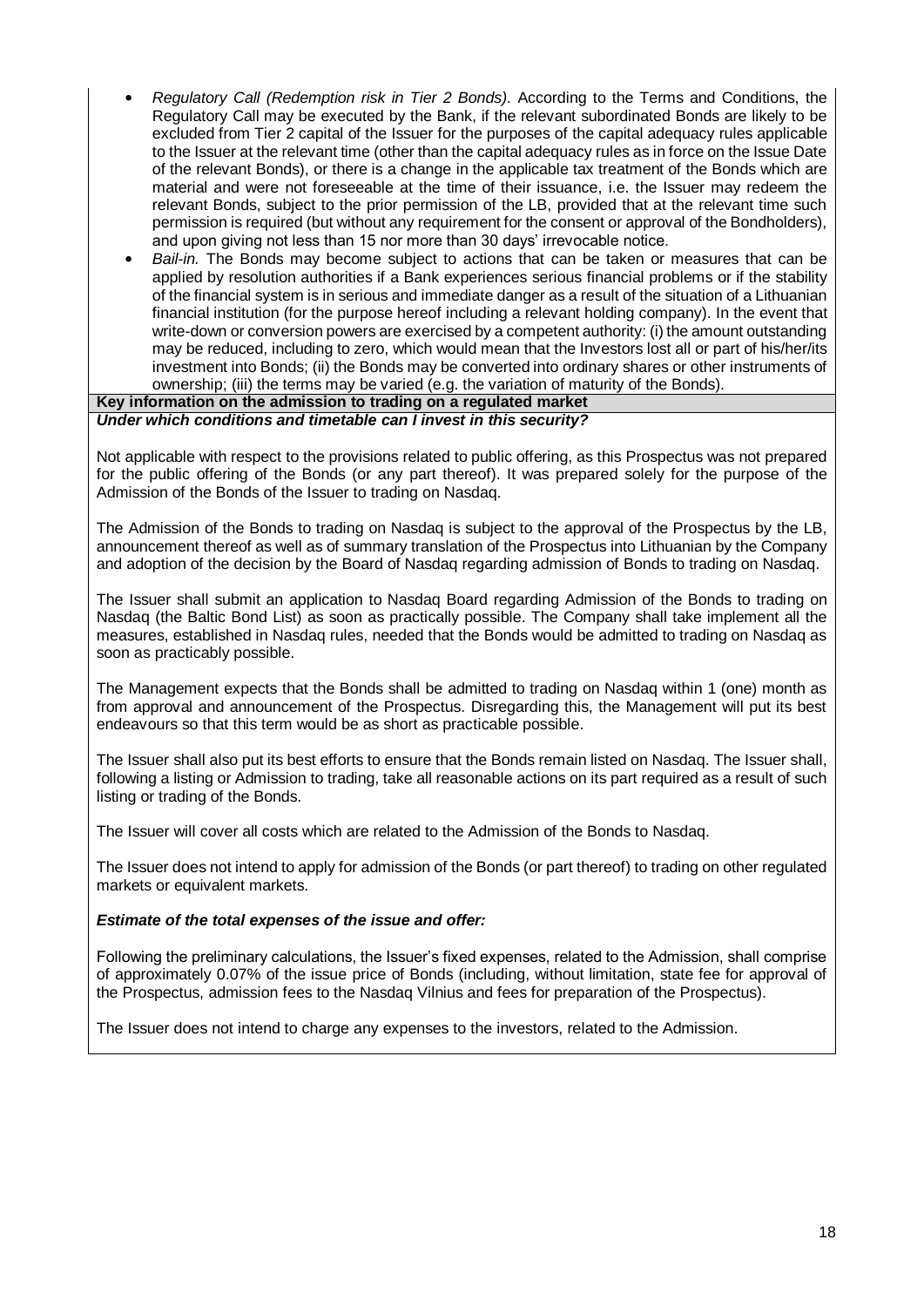## <span id="page-18-0"></span>**III RISK FACTORS**

*The following is a disclosure of certain risk factors that may affect the Issuer's ability to fulfil its obligations under the Bonds. All of these factors are contingencies which may or may not occur and the Issuer is not in a position to express a view on the likelihood of any such contingency occurring. In addition, factors which are material for the purpose of assessing the risks associated with the Bonds are described below. The Issuer believes that the factors described below represent the principal risks inherent in investing in the Bonds, but the inability of the Issuer to pay interest, principal or other amounts on or in connection with the Bonds may occur for other reasons which may not be considered significant risks by the Issuer based on information currently available to the Issuer or which it may not currently be able to anticipate. Investors should also read the detailed information set out elsewhere in this Prospectus and reach their own views prior to making any investment decision. This Prospectus also contains forward-looking statements that involve risks and uncertainties. The Group's actual results may differ materially from those anticipated in the forwardlooking statements as a result of various factors, including but not limited to the risks described below and elsewhere in this Prospectus.* 

*It cannot be excluded that over time the list of the risks specified below will no longer be complete or comprehensive. Consequently, these risks cannot be considered as the only risks to which the Group is exposed as at the date of the Prospectus. The Group may be exposed to additional risks and adverse factors of which the Group is unaware or which are believed to be immaterial as at the date of the Prospectus. The occurrence of events described as risks may result in a decline in the market price of the Bonds and, consequently, Investors who purchase the Bonds could lose a part or all of their investment.*

## <span id="page-18-1"></span>**3.1 General Business Risks**

### **Risk related to COVID-19 pandemic situation**

As of current date, the Bank recognizes that it will be impacted by the global pandemic situation, but the severity of the impact is not certain at the moment. Many households and businesses will be negatively affected by the unprecedented nature and extent of the current health and safety measures. While the definite outcome is still uncertain, there is no doubt that many borrowers, especially from certain sectors, will face financial difficulties as their revenues will shrink significantly and they will face difficulties in servicing loans by initial schedule.

Forbearance measures are made available by the Bank to its customers (mortgages can have a 6 months interest-only period, other loans – 3 months). Additional challenges arise from the organization of operations in the light of the quarantine situation and taking precautionary measures to ensure the safety of customers and employees. The regulators understand the challenge and relax the regulatory requirements. The ECB announced that banks can fully use their capital and liquidity buffers. Banks will be allowed to operate temporarily below the level of capital defined by the Pillar 2 Guidance, the capital conservation buffer, and the liquidity coverage ratio. The LB has released the countercyclical capital buffer for Lithuania from 1 April 2020. At this moment, the Group expects that the coronavirus situation will significantly affect its credit risk profile – i.e. impairment losses are expected to increase.

### **Market risk**

Market disruptions can be triggered by current tendencies challenging the stability of the EU in its current form, such as the undergoing process of the United Kingdom leaving the EU (Brexit), which, in addition to increasing economic volatility and market uncertainty globally, could have a significant negative impact on the economic development of the EU Member States. Since significant share of EU banking activities are concentrated in the UK, Brexit can result in structural changes of EU banking sector. COVID-19 situation has additionaly contributed to and increased market uncertainties.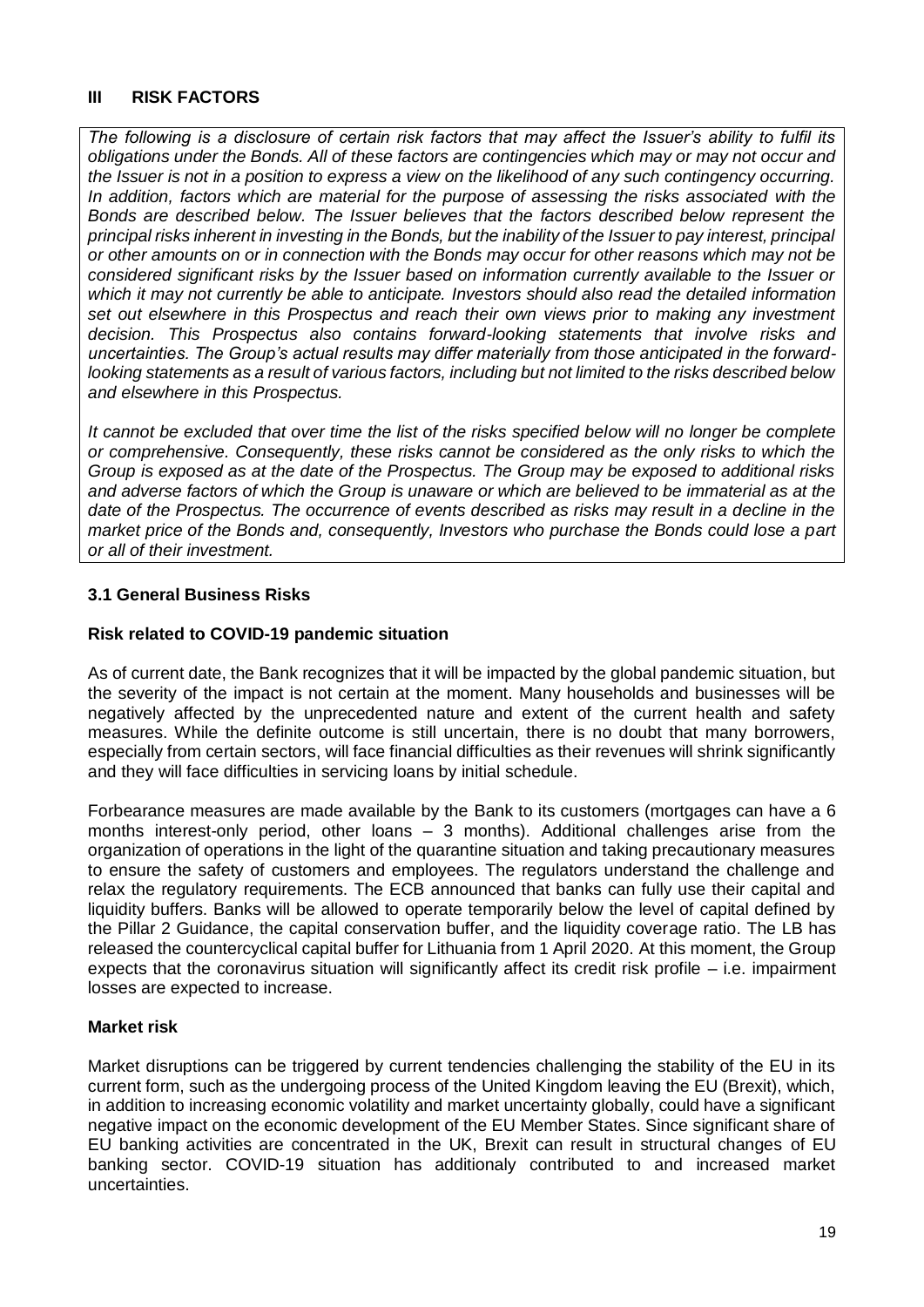#### **Interest rate risk**

The operations of the Group are inherently exposed to interest rate risk. The amount of net interest income earned by the Group materially affects the revenues and the profitability of the operations of the Group – during year ended on 31 December 2019 net interest income accounted to 61.11 % of the Groups total operating income<sup>5</sup> (59.90% in 2018). Interest rates are affected by numerous factors beyond the control of the Group, which may be not estimated adequately. Such factors include the changes in the overall economic environment, level of inflation, monetary policies of states, etc. Despite the fact that the Management uses adequate interest rate risk management methods and tools, due to the unforeseen fluctuations of market interest rates there may be a mismatch between the interest income earned from the lending and crediting operations of the Group and the interest costs paid on the interest-bearing liabilities, which may have material adverse effect on the Group's operations, financial condition and results of operations.

### **Securities risk**

Securities risk is the risk to incur losses from the investment in securities. The Group has a substantial securities portfolio, which consists mostly of investment grade debt securities. At 31 December 2019, securities portfolio accounted for 23.94% of Group's assets (31 December 2018: 31.83%). Largest share of the securities portfolio serves as a secondary liquidity reserve. The Group uses internal risk limit system that combines various maturity/rating, geographical region, value at risk, capital requirements, issuer, portfolio limits to manage securities risk. However, certain geopolitical, economic or other factors may lead to a situation when the unforeseen market fluctuations or disappearance of the active market for securities may have a material adverse effect on the Group's liquidity, financial condition and results of operations. Regarding the floctuations on the markets, related to COVID-19 the value of portfolio of debt decurities of the Bank, held as a liquidity reserve, during the months of March and April decreased approximately by EUR 10 million (approx. 2%). In addition to that, the liquidity of part of securities, held by the Bank also reduced. Thus, liquid funds from this portfolio may be currently received by the Bank only through operations of monetary policy of the ECB, by pledging eligible securities, rather than by selling the secutities on the market.

### **Foreign currency risk**

-

Foreign currency risk arises primarily from the acquisition of securities denominated in foreign currencies or from foreign currency receivables and liabilities. Foreign exchange rates may be affected by complex political and economic factors, including relative rates of inflation, interest rate levels, the balance of payments between countries, the extent of any governmental surplus or deficit, and from the monetary, fiscal and trade policies pursued by the governments of the relevant currencies. Devaluation, depreciation or appreciation of foreign currency may have significant adverse effect on the value of the Group's assets denominated in foreign currency or increase the euro value of the Group's foreign currency liabilities. The Group's foreign currency risk management is based on monitoring the risk exposure against the limits established for single open currency position. Positions are monitored on a daily basis and the risk management policy is focused on maintaining substantially closed foreign exchange positions. The Group also calculates Overall net open position (ONOP), which is the higher of the total short or total long positions. As of 31 December 2019 the Group's ONOP was equal to 0.22% of Group's capital (0.17% as of 31 December 2018). However, situations may arise in which internal risk management procedures might turn out to be inadequate and adverse changes in foreign currency exchange rates could result in material adverse effect on the Group's financial situation and business results.

<sup>&</sup>lt;sup>5</sup> Operating income is an Alternative Performance Measure, which is calculated as a total of following income statement lines: Net interest income; Net fee and commission income; Net gain (loss) from operations with securities; Net gain (loss) from foreign exchange and related derivatives; Net gain (loss) from other derivatives; Net gain (loss) from changes in fair value of subordinated loan; Net gain (loss) from derecognition of financial assets; Net gain (loss) from disposal of tangible assets; Revenue related to other activities of Group companies; Other operating income.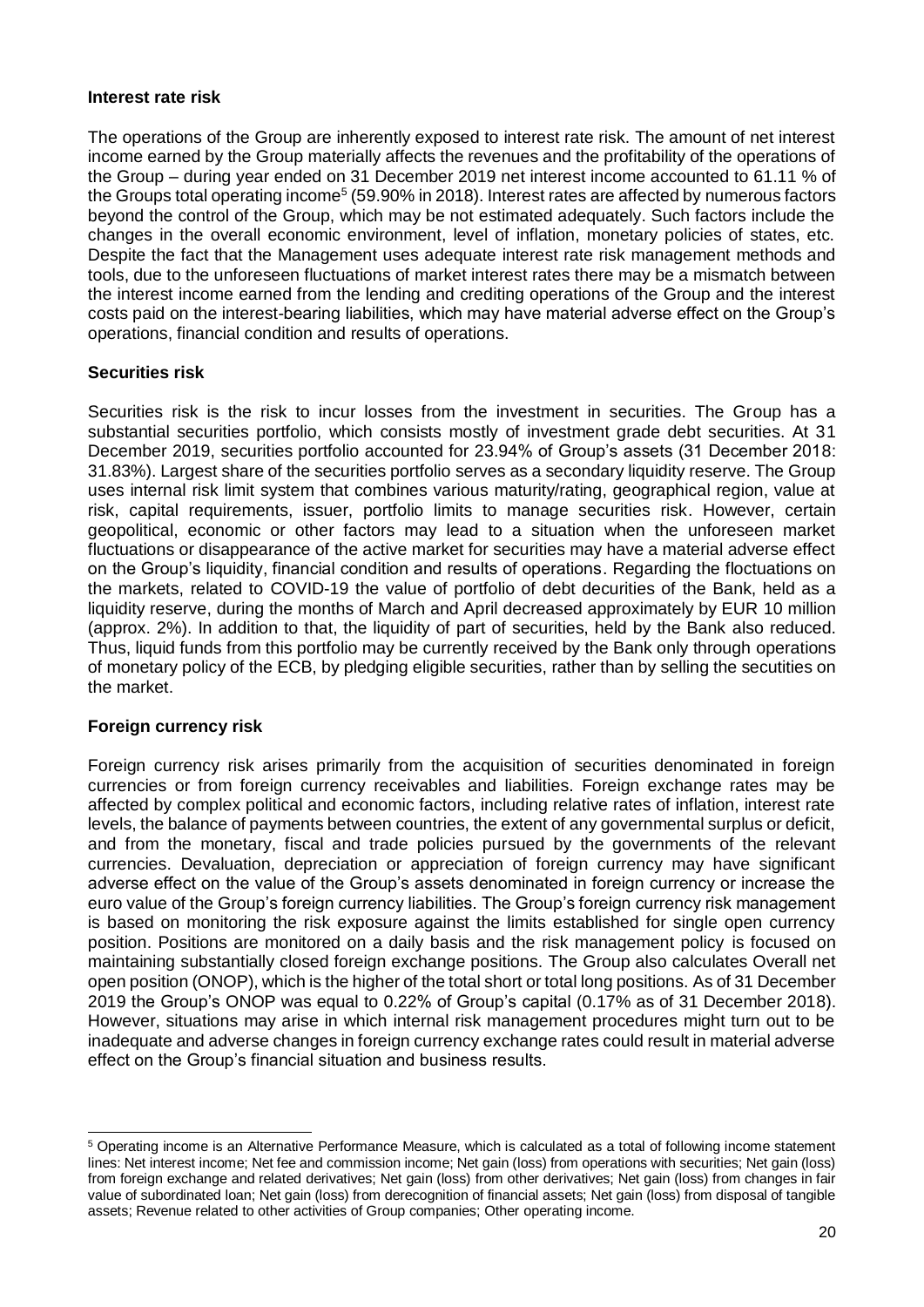## **Real estate market risk**

As a part of Group's business activities, the Group finances entities operating in Lithuanian real estate sector. As of 31 December 2019 credit exposure to entities operating in real estate and rent and in construction sectors accounted to 14.60% (as of 31 December 2018 14.23%) of total loans provided by the Group before taking into account collateral held. In addition to that, the Group uses real estate as a main type of collateral securing both corporate and individual loans provided. As of 31 December 2019 real estate with the fair value of EUR 2,522 million (as of 31 December 2018 EUR 1,901 million) was used as a collateral for loans provided. Potential negative development of Lithuanian real estate market could have a negative impact on both real estate market prices and transaction volume. Such decreases in prices and volumes could have an adverse effect on Groups debtors operating in real estate sector and could degrade the value and liquidity of real estate used by the Group as a collateral which in turn could have negative effect on the Group's financial position.

## **Exposure to conduct of other market participants**

The Group's access to financing may be adversely affected by market practises of other market participants. Financial and securities markets are interrelated and defaults and failures to conduct sound business by other market players could lead to market-wide liquidity problems or other marketwide issues, which could adversely affect the Group's access to capital resources. In addition to that, the Group has exposure to many counterparties arising from trading, clearing, funding or other relationships with them. Failure of such market participants to meet their obligations may result in the default of the Group before other counterparties and clients, which in turn may have material adverse effect on the Group's operations and financial position.

## **Technological innovation related risk**

In recent years the banking industry has been a focus of a number of digital technology based business initiatives and business ventures ("fintechs") which aim to transform the banking business model and compete with conventional banking institutions. A risk exists that new technology based market players could enter the market of banking services, thus significantly changing competitive landscape of the industry. Such changes could have an adverse effect on the Group's business operations and financial position. This risk is material specifically for the Issuer as:

- the main provider of the information system IS Forpost, used by the Bank may not be able to sustain competence from other market participants due to decrease of subjects, using the system;
- the Bank uses quite a large amount of soft, which does not fit together;
- some of the systems, developed partially by the Bank itself (e.g. trade and accounting of the securities) does not have a reliable maintenance.

# <span id="page-20-0"></span>**3.2 Group Specific Risk Factors**

# **Maintaining capital adequacy ratios**

Capital adequacy is the main indicator for assessment of solvency of credit institutions. Failure to maintain sufficient capital to absorb the losses from all the risks the Group is exposed to may lead to failure of the institution to meet its obligations to its creditors. As of the date of the Prospectus the Group is complying with all applicable capital requirements and its capital adequacy ratio as of 31 December 2019 is 16.19% (31 December 2018 – 15.11%) – i.e. higher than required minimum level of 13.4%. Also, the Bank is subject to a non-binding recommendatory Pillar 2 Guidance (P2G) capital buffer of 1%. However, the capital requirements adopted in Lithuania and the EU may change, whether as a result of further changes of the EU or Lithuanian legislation, global standards or interpretation thereof. In response to COVID-19 situation, supervisory authorities announced that they allow banks to operate temporarily below the level of capital defined by the Pillar 2 Guidance (P2G), the capital conservation buffer (CCB). The LB announced that from 1 April they release the countercyclical capital buffer for Lithuania of 1%.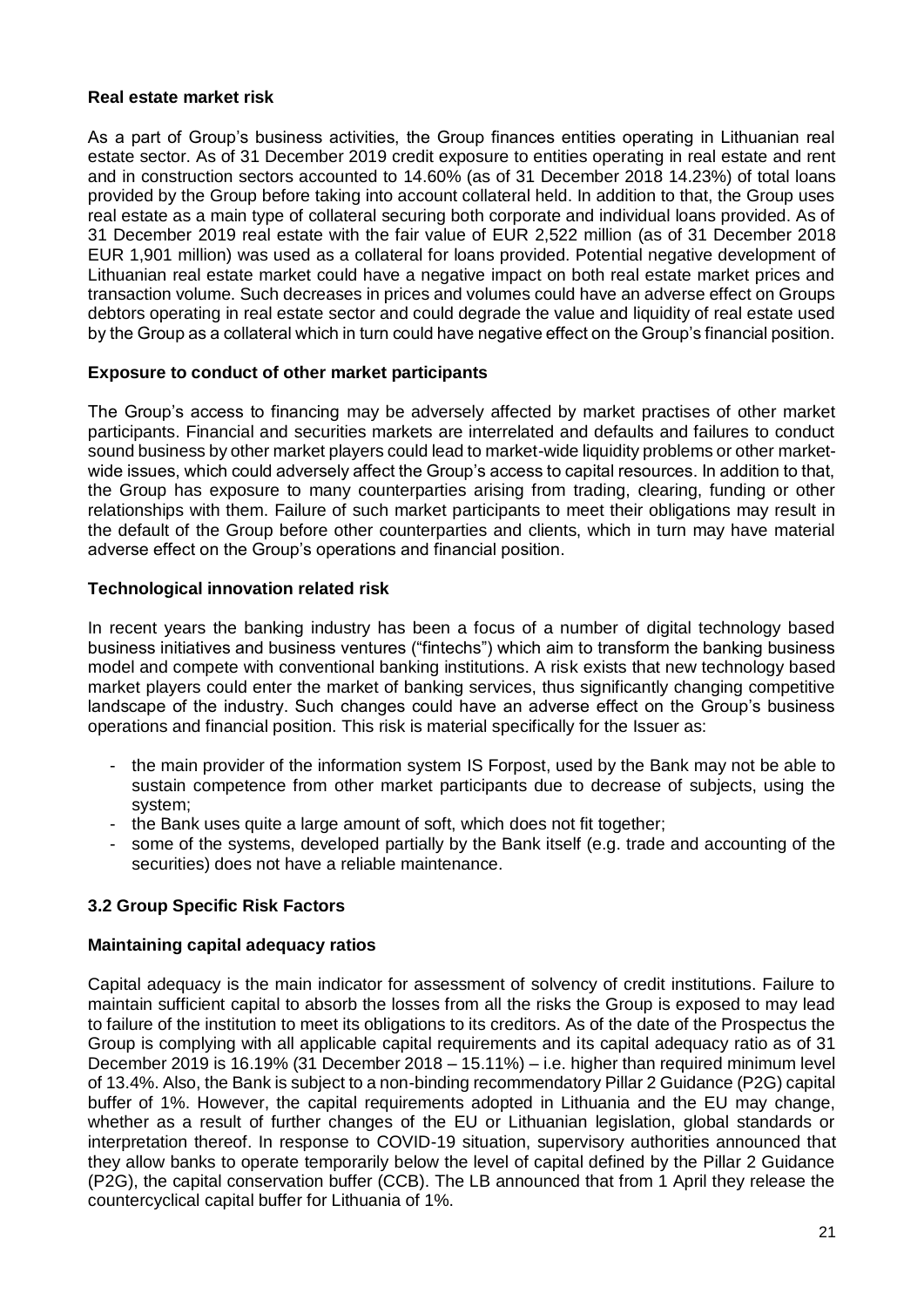## **Counterparty credit risk**

Counterparty credit risk is the risk of potential loss which may arise from counterparty's inability to meet its obligations to the Group. Credit risk affects cash and cash equivalents held with third parties (such as deposits with banks and other financial institutions), bonds, derivatives, but mostly credit exposures to customers, including outstanding loans as well as other receivables and commitments. Group's maximum exposure to credit risk before collateral held or other credit enhancements amounted to EUR 2.69 billion as of 31 December 2019 and EUR 2.69 billion as of 31 December 2018. Global pandemic situation negatively affects the financial status of Group's counterparties and their ability to meet their obligations to the Group. It is very likely that significant part of Group's customers will have disruptions in their cash flows and will be unable to meet their obligations by original payment schedules. The Bank is offering temporary payment deferrals to its customers impacted by the COVID-19 situation. As of current moment, there are no reliable estimates of the COVID-19 situation to the macroeconomic situation in general, and to Group's credit risk situation in specific. The estimates and scenarios available to the Group's management at current moment forecast a significant increase in credit losses (impairment expenses), which will reduce the profitability of the Group, but no business continuity issues are expected. However, a major scale deterioration in credit risk could have a material impact on Group's capital levels and lead to insufficiency of capital, which could lead to a failure of the respective Group Company to meet its obligations to its creditors.

## **Loan portfolio concentration risk**

The operations of the Group are subject to loan portfolio concentration risk, which by essence is a risk arising from the overall spread of outstanding accounts over the number and variety of clients. As of 31 December 2019, largest exposure amounted to 14.83% of regulatory capital (31 December 2018: 18.23%), while the limit is <25%. As of 31 December 2019 the top 3 industries with largest exposure were Real Estate with 19.19%, Manufacturing with 15.98%, and Wholesale and Retail Trade with 13.63% share of the total corporate loans value provided by the Group. The above concentration risk may have a material adverse effect on the Group's operations, financial condition and results of operations. If the concentrations are mismanaged, severely adverse credit situation in a segment where the Group has excessive concentration could have a material impact on Group's capital levels and lead to a failure of the respective Group Company to meet its obligations to its creditors.

# **Liquidity risk**

Liquidity risk refers to the availability of sufficient funds to meet deposit withdrawals and other financial commitments related to financial instruments as they actually fall due. If an institution has insufficient liquidity, it may be unable to meet its obligations to its creditors. As of 31 December 2019 the Bank's financial liquidity coverage ratio was equal to 202% (as of 31 December 2018 277%), when the requirement is set at  $>=100\%$ , indicating rather low Issuer's liquidity risk.

COVID-19 situation raises concerns about the possible liquidity issues, therefore the ECB allows banks to operate temporarily below the required liquidity coverage ratio (LCR) level. As of current moment, no negative trends in Group's liquidity position is observed, and estimates and scenarios available to the Group's management at current moment do not forecast material liquidity deterioration due to the coronavirus situation.

### **Dependency on information technology systems**

The Group has developed and uses a variety of information technology (IT) systems and web-based solutions in carrying out its everyday business operations and providing services to its clients. This means that the Group is exceedingly open to IT related risks over which it has no control, including system-wide failures of communication infrastructure, quality and reliability of equipment and software supplied by third parties and other similar risks. Furthermore, should the Group experience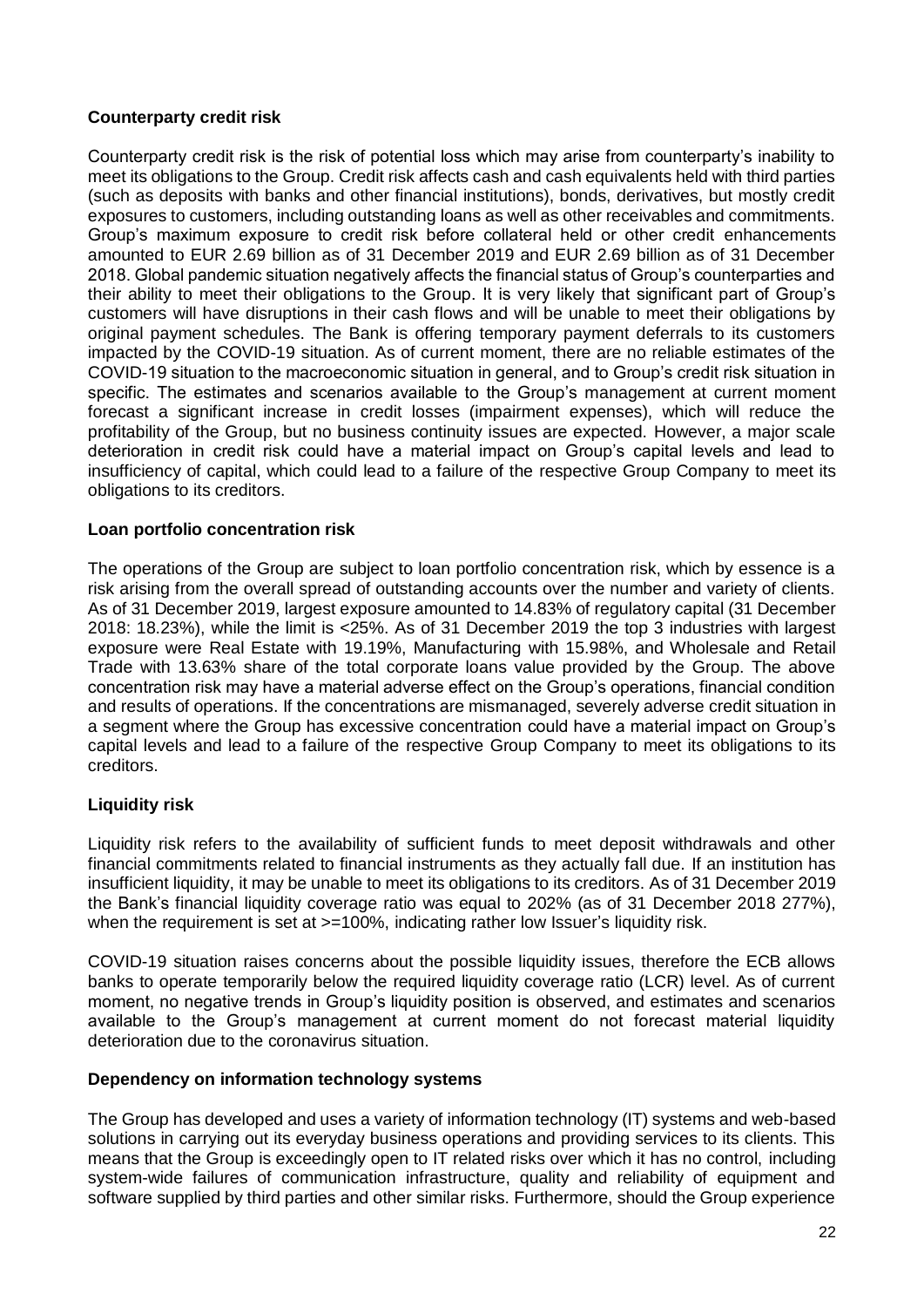a significant security breakdown or other significant disruption to its information technology systems, sensitive information could be compromised, which in turn could result in civil and administrative liability of the Group before its customers, counterparties and state authorities. In addition to that, potential illegal attacks on the Group's internal IT systems may limit access to both online and offline services of the Group, which would have material adverse effect on further operations of the Group and its financial position. The Group may, despite its efforts, fail to mitigate all IT systems related risks or fail to take appropriate and effective countermeasures if its systems fall under attack, which in turn may have material adverse effect on the Group's operations, financial position and results.

## **Competition risk**

The Issuer is the fourth largest bank registered in Lithuania in terms of both loan portfolio and deposits. As a result, the Group faces a significant competition from other larger market players. In each of the business segments, the Group competes primarily on the basis of its service range, pricing, established client relationships, technical knowledge and the efficient handling of banking operations. If the Group is unable to continue provision of its services to existing clients, developing new services portfolios and attracting new clients, responding to client trends, increasing its operating efficiency and reducing its operating and overhead costs, it may not be able to successfully compete in the market. Should the Group fail to maintain its market position in the market and business segments, this could have a material adverse effect on the net assets, financial position and financial performance of the Group.

## **Operational risk**

Operational risk is a risk of potential loss caused by human, process or information system failures and flaws. In addition to human, process or information system failures and flaws, the operational risk embraces risk of corporate fraud and misconduct. When completing transactions, transaction limits and competence systems are used to minimise potential loss and the principle of duality is used in the Group's working procedures, according to which there should be an approval by at least two employees or units in order to carry out a transaction or procedure. The information systems and operations of the Group companies are monitored constantly in order to identify risks of system failures, flaws or fraud and mitigate the operational risk. The information received from the monitoring of the information systems and operations of the Group companies is used to correct the flaws in information systems and avoid failures thereof. The Group's working procedures are reviewed periodically to ensure minimising human and process flaws and the potential loss arising therefrom. However, the risk of such losses cannot be eliminated altogether. The operational risk may have material adverse effect on the Group's operations, financial position and results.

### <span id="page-22-0"></span>**3.3 Risks Related to the Bonds**

### **The Bonds may be not a suitable investment for all investors**

Each existing or potential investor in the Bonds must determine the suitability of that investment in light of its own circumstances. Beside other individual criterias suitability should also be determined based on the investment suitability tests performed by the credit institutions or investment brokerage firms opening securities accounts of such potential investor. These institutions or firms may require potential investor to perform additional Bonds suitability test. Potential investor is advised to pay attention to the results of such tests when determining investment suitability of the Bonds. In particular, each potential investor should:

- have sufficient knowledge and experience to make a meaningful evaluation of the Bonds, the merits and risks of investing in the Bonds;
- have access to, and knowledge of, appropriate analytical tools to evaluate, in the context of its particular financial situation, an investment in the Bonds and the impact such investment will have on its overall investment portfolio;
- have sufficient financial resources and liquidity to bear all of the risks of an investment in the Bonds;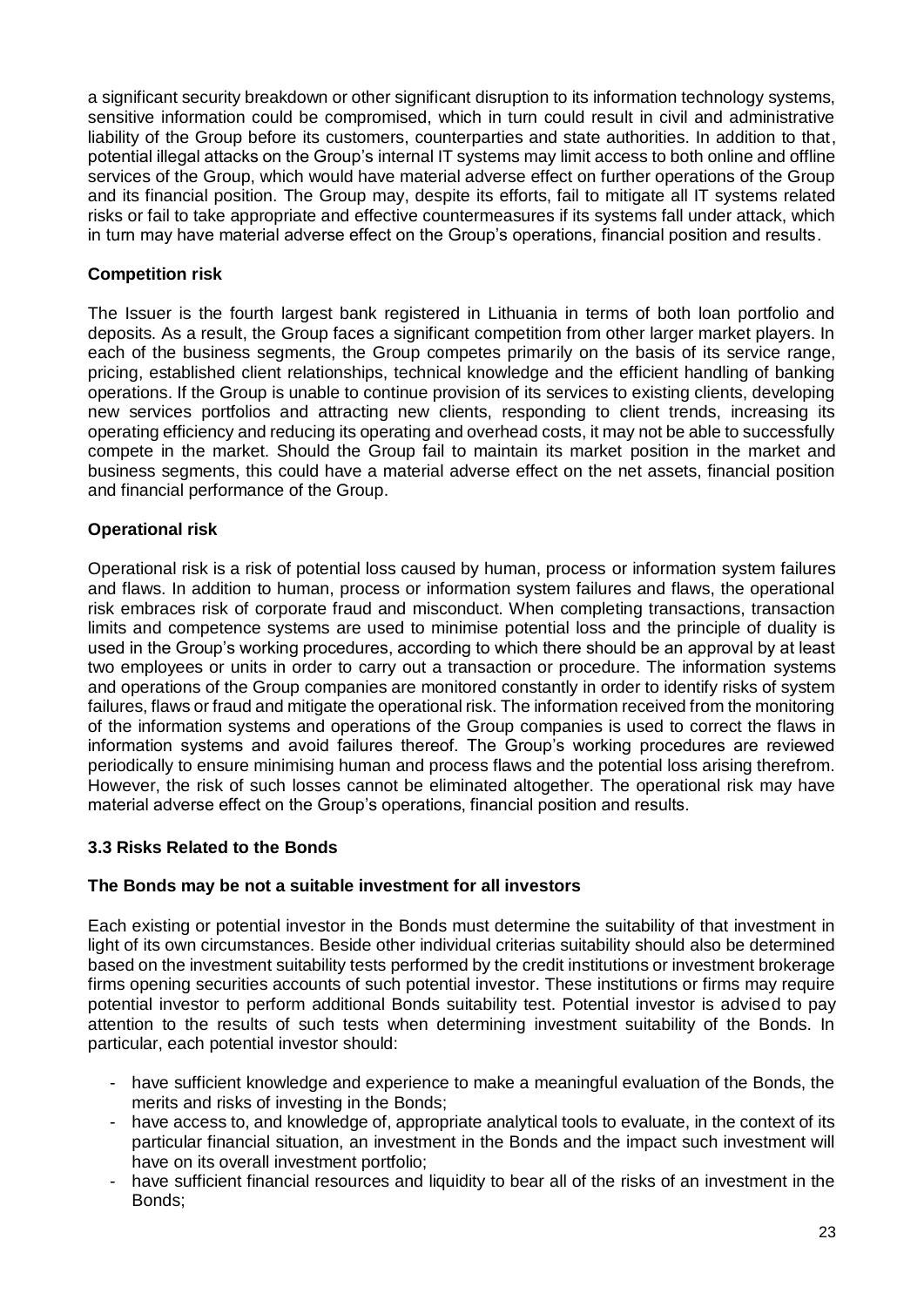- understand thoroughly the terms of the Bonds; and
- be able to evaluate (either alone or with the help of a financial adviser) possible scenarios for economic, interest rate and other factors that may affect its investment and its ability to bear the applicable risks.

A potential investor should not invest in the Bonds unless it has the expertise (either alone or with the help of a financial adviser) to evaluate how the Bonds will perform under changing conditions, the resulting effects on the value of such Bonds and the impact this investment will have on the potential investor's overall investment portfolio.

## **Subordination risks**

The Bonds are subordinated to all unsubordinated claims against the Issuer; however, not to the claims, which are subordinated to the Bonds or which rank at the same rate (pari passu) with the Bonds. The subordination of the Bonds means that upon the recovery, liquidation or bankruptcy of the Issuer, all the claims arising from the Bonds shall fall due in accordance with Terms and Conditions and shall be satisfied only after the full satisfaction of all unsubordinated recognised claims against the Issuer in accordance with the applicable law and in particular the Article 87(7) of the Law on Banks (7<sup>th</sup> ranking claim from the order of satisfaction of creditors claims). Therefore, upon the recovery, liquidation or bankruptcy of the Issuer, the Bondholders are not entitled to any payments due under the Terms and Conditions until the full and due satisfaction of all the unsubordinated, i.e. higher ranking claims against the Issuer. The subordination may have an adverse effect on the Issuer's ability to meet all its obligations arising from the Bonds.

# **Early redemption risk**

According to the Terms and Conditions, the Bonds may be redeemed prematurely on the initiative of the Issuer, any time, but not earlier than after 5 (five) years from the issue of the Bonds as described in Section 5.3 *Information Concerning the Securities to be Admitted to Trading*, save for the Regulatory Call, also in case of the Tax Event or Capital Event, as indicated in the same Section. If this early redemption right is exercised by the Issuer, the rate of return from an investment into the Bonds may be lower than initially anticipated. The Bonds may, however, be redeemed prematurely by the Issuer only if the LB has granted its consent to the early redemption. The decision on granting the consent involves certain amount of discretion by the LB and the early redemption is therefore beyond the control of the Issuer. On the other hand, the Bondholders are not entitled to request early redemption of Bonds.

# **Regulatory Call (Redemption risk in Tier 2 Bonds)**

According to the Terms and Conditions, the Regulatory Call may be executed by the Bank, if the relevant subordinated Bonds are likely to be excluded from Tier 2 capital of the Issuer for the purposes of the capital adequacy rules applicable to the Issuer at the relevant time (other than the capital adequacy rules as in force on the Issue Date of the relevant Bonds), or there is a change in the applicable tax treatment of the Bonds which are material and were not foreseeable at the time of their issuance, i.e. the Issuer may redeem the relevant Bonds, subject to the prior permission of the LB, provided that at the relevant time such permission is required (but without any requirement for the consent or approval of the Bondholders), and upon giving not less than 15 nor more than 30 days' irrevocable notice.

# **Bail-in**

The Bonds may become subject to actions that can be taken or measures that can be applied by resolution authorities if a Bank experiences serious financial problems or if the stability of the financial system is in serious and immediate danger as a result of the situation of a Lithuanian financial institution (for the purpose hereof including a relevant holding company). In the event that write-down or conversion powers are exercised by a competent authority: (i) the amount outstanding may be reduced, including to zero, which would mean that the Investors lost all or part of his/her/its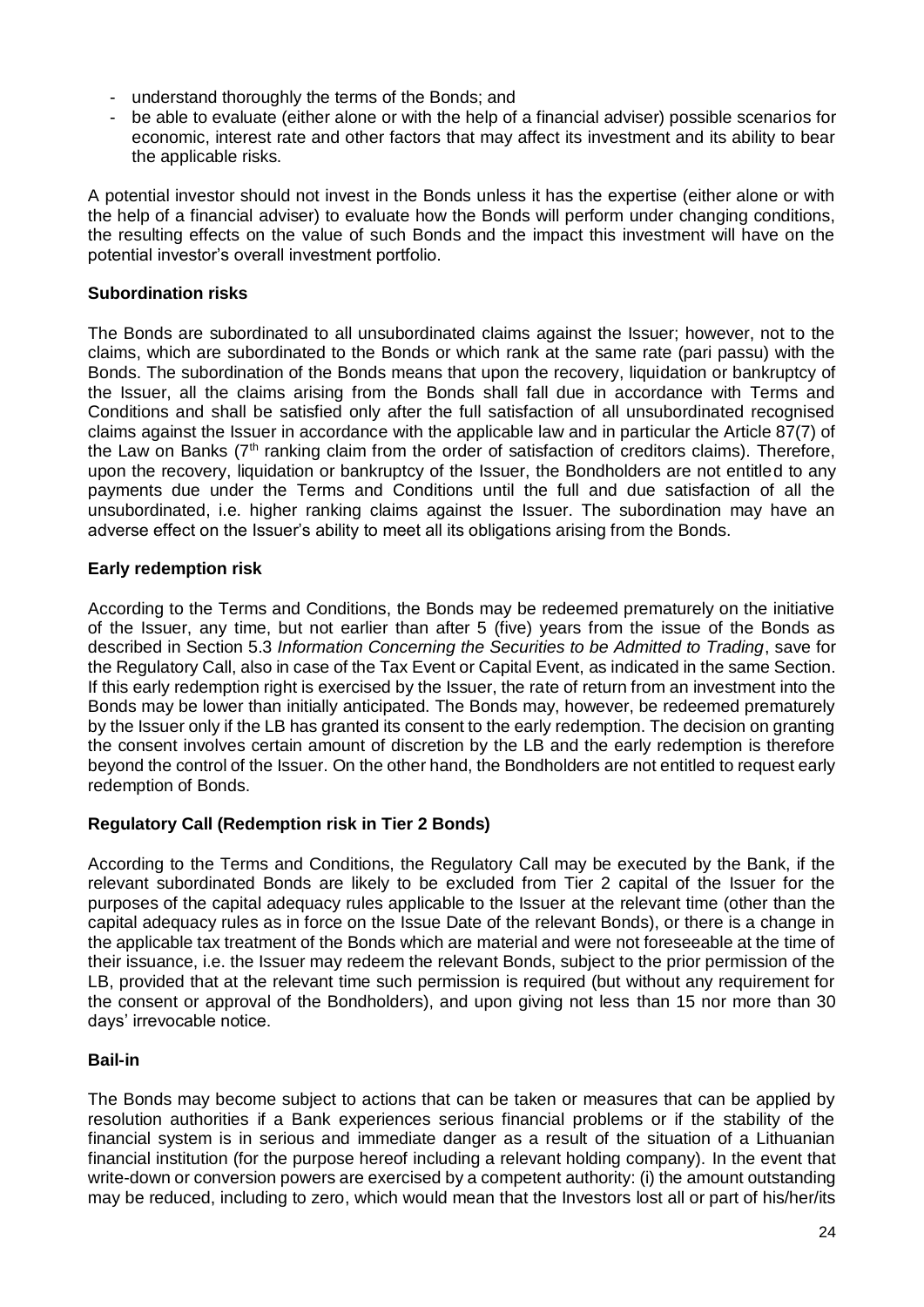investment into Bonds; (ii) the Bonds may be converted into ordinary shares or other instruments of ownership; (iii) the terms may be varied (e.g. the variation of maturity of the Bonds).

Please note that financial public support should only be used as a last resort after having assessed and exploited, to the maximum extent practicable, the resolution tools, including the bail-in tool.

## **Legal investment considerations may restrict certain investments**

The investment activities of certain investors are subject to investment laws and regulations, or review or regulation by certain authorities. Each potential investor should (by their own or with a help of their advisers) to determine whether and to what extent (i) the Bonds are legal investments for it, (ii) the Bonds can be used as collateral for various types of borrowing and (iii) other restrictions apply to its purchase or pledge of any Bonds. Financial institutions should consult their legal advisers or the appropriate regulators to determine the appropriate treatment of the Bonds under any applicable risk based capital or similar rules.

## **An active secondary market for the Bonds may not develop**

Prior to Admission to trading on the regulated market, there is no public market for the Bonds. Although application will be made for the Bonds to be admitted to trading on Nasdaq, there is no assurance that such application(s) will be accepted and the Bonds will be admitted to trading. In addition, Admission to trading the Bonds on a regulated market will not guarantee that a liquid public market for the Bonds will develop or, if such market develops, that it will be maintained, and the Issuer is under any obligation to maintain such market. If an active market for the Bonds does not develop or is not maintained, it may result in a material decline in the market price of the Bonds, and the liquidity of the Bonds may be adversely affected. In addition, the liquidity and the market price of the Bonds can be expected to vary with changes in market and economic conditions, the financial condition and the prospects of the Issuer, as well as many other factors that generally influence the market price for securities. Accordingly, due to such factors the Bonds may trade at a discount to the price at which the Bondholders purchased/subscribed the Bonds. Therefore, investors may not be able to sell their Bonds at all or at a price that will provide them with a yield comparable to similar financial instruments that are traded on a developed and functioning secondary market. Further, if additional and competing financial instruments are introduced on the markets, this may also result in a material decline in the market price and value of the Bonds.

### **Credit risk**

Any person who purchases the Bonds is relying on the creditworthiness of the Issuer and has no rights against any other person. Bondholders are subject to the risk of a partial or total failure of the Issuer to make interest and/or redemption payments that the Issuer is obliged to make under the Bonds. The worse the creditworthiness of the Issuer, the higher the risk of loss. A materialization of the credit risk may result in partial or total failure of the Issuer to make interest and/or redemption payments.

In addition, even if the likelihood that the Issuer will be in a position to fully perform all obligations under the Bonds when they fall due actually has not decreased, market participants could nevertheless be of that opinion. Market participants may in particular be of such opinion if market participants' assessment of the creditworthiness of corporate debtors in general or debtors operating in the industries sector adversely change. If any of these risks occur, the third parties would only be willing to purchase Bonds for a lower price than before the materialisation of said risk. The market value of the Bonds may therefore decrease.

### **Interest rate risk, related to Bonds**

If interest rates in general or particularly with regard to obligations of corporate debtors or corporate debtors with activities in the industries sector for durations equal to the remaining term of the Bonds increase, the market value of the Bonds may decrease. The longer the remaining term of a debt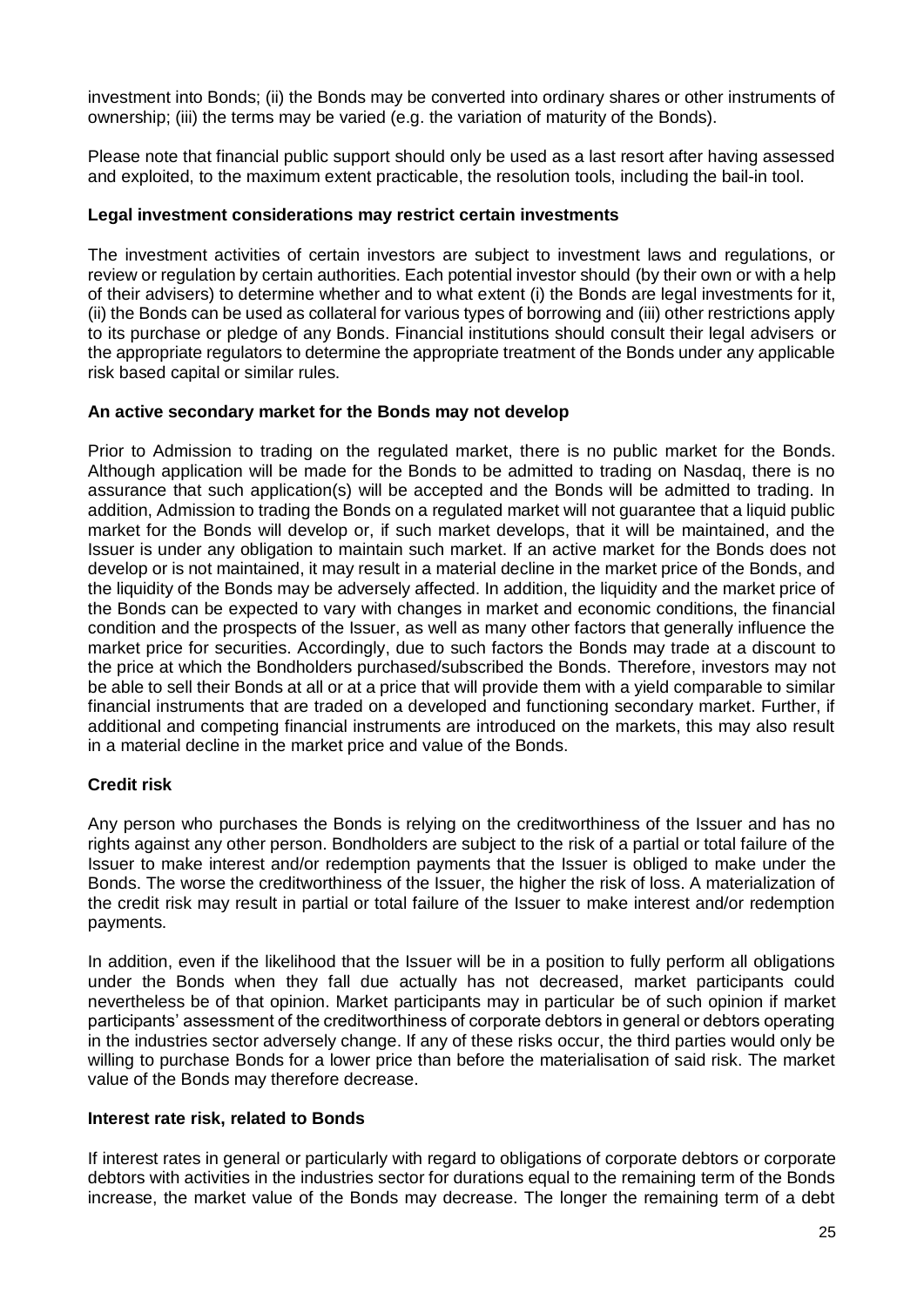instrument, the stronger is its market value affected by changes of the interest rate level. There are further factors which may affect the market value of the Bonds, including, but not limited to global or national economic factors and crises in the global or national financial or corporate sector. Bondholders should be aware that movements of the market interest rate can adversely affect the market price of the Bonds and can lead to losses for the Bondholders if they sell their Bonds.

## **Fluctuations in exchange rates and interest rates may adversely affect the value of the Bonds**

The Issuer will pay principal and interest on the Bonds in EUR. This presents certain risks relating to currency conversions if an investor's financial activities are denominated principally in a currency or currency unit (the "Investor's Currency") other than EUR. These include the risk that exchange rates may significantly change (including changes due to devaluation of EUR or revaluation of the Investor's Currency) and the risk that authorities with jurisdiction over the Investor's Currency may impose or modify exchange controls. An appreciation in the value of the Investor's Currency relative to EUR would decrease the Investor's Currency equivalent: (i) yield on the Bonds; (ii) value of the principal payable on the Bonds; and (iii) market value of the Bonds.

Government and monetary authorities may impose (as some have done in the past) exchange controls that could adversely affect the applicable exchange rate. As a result, investors may receive less interest or principal than expected, or no interest or principal at all. In addition, investment in the Bonds involves the risk that subsequent changes in market interest rates may adversely affect the value of the Bonds.

# **Taxation of Bonds**

Purchasers/subscribers and sellers of the Bonds should be aware that they may be required to pay taxes or other documentary charges or duties in accordance with the laws and practices of the country where the Bonds are transferred or other jurisdictions. In some jurisdictions, no official statements of the tax authorities or court decisions may be available for financial instruments such as the Bonds. Potential investors are advised not to rely solely on the tax summary contained in this Prospectus (Section 5.3 *Information Concerning the Securities to be Admitted to Trading*) but to also ask for their own tax advisers' advice on their individual taxation with respect to the acquisition, sale and redemption of the Bonds. Only these advisors are in a position to duly consider the specific situation of the potential investor.

# **Transaction costs/charges**

When the Bonds are purchased/subscribed or sold, several types of incidental costs (including transaction fees and commissions) are incurred in addition to the purchase/issue or sale price of the Bonds. To the extent that additional – domestic or foreign – parties are involved in the execution of an order, including but not limited to domestic dealers or brokers in foreign markets, Bondholders may also be charged for the brokerage fees, commissions and other fees and expenses of such parties (third party costs). These incidental costs may significantly reduce or eliminate any profit from holding the Bonds.

# **Possibility to forfeit interest and principle amount invested**

Should the Issuer become insolvent, legal protection proceedings or out-of-court legal protection proceedings of the Issuer are initiated during the term of the Bonds, an investor may forfeit interest payable on, and the principle amount of, the Bonds in whole or in part. An investor is always solely responsible for the economic consequences of its investment decisions. The Bonds constitute direct, subordinated, unsecured and unguaranteed obligations of the Issuer, ranking at the same rate (pari passu) without any preference among each other. In addition to that the state guarantee (insurance) is not applicable in case of investments into the Bonds.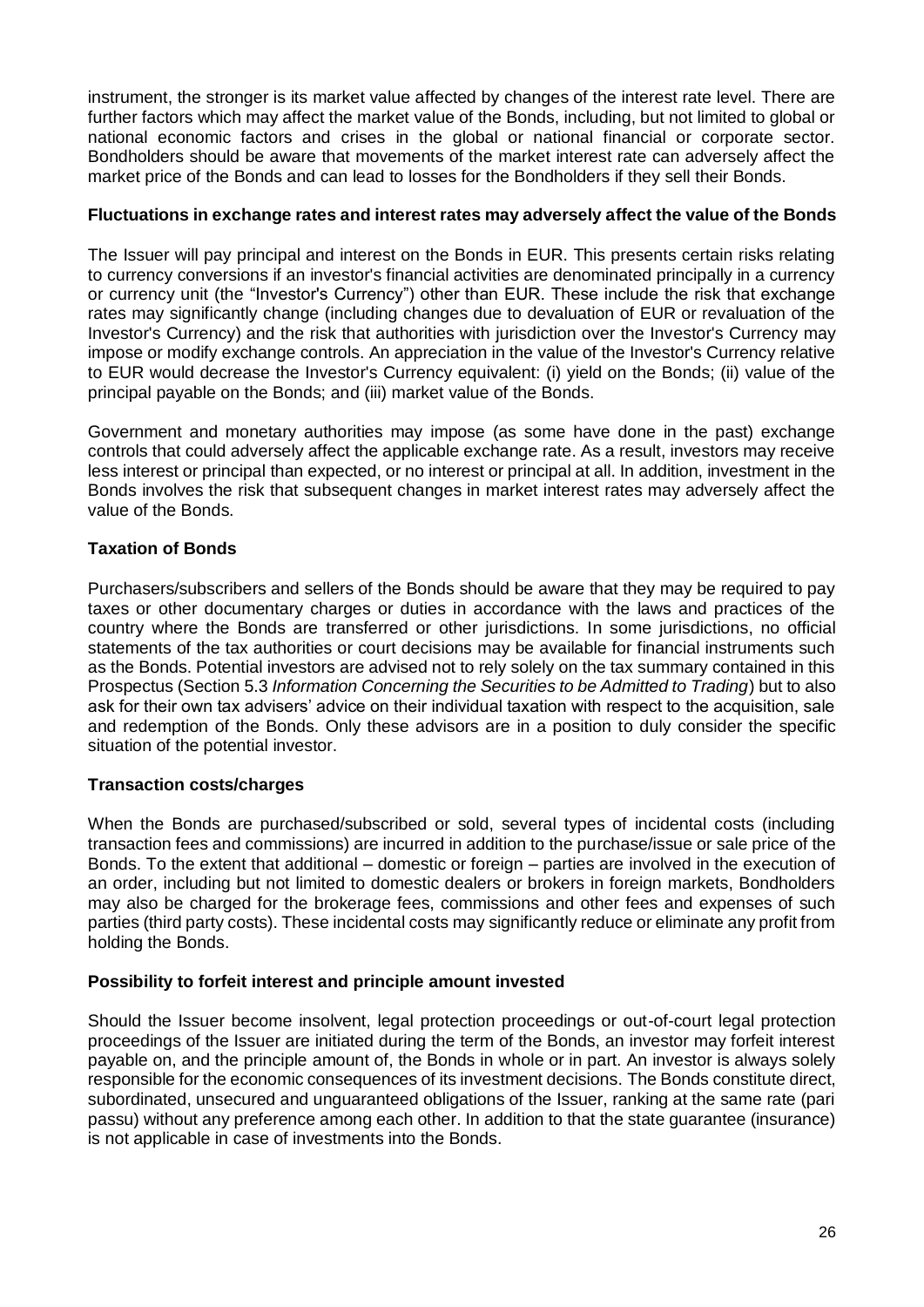### **No guarantee or security**

The Bonds will not be obligations of anyone other than the Issuer and they will not be guaranteed. No one other than the Issuer will accept any liability whatsoever in respect of any failure by the Issuer to pay any amount due under the Bonds.

The Issuer shall not be prevented from creating any security interest over any of its assets in favour of any third party, i. e. the Prospectus does not include any negative pledge provisions, or provide any restrictions on entrance to particular security arrangements between the Bank and any third party.

#### **Amendments to the Bonds bind all Bondholders**

The Law on Protection of Interests of Bondholders requires and the Terms and Conditions of the Bonds contain provisions for calling Bondholders' Meetings to consider matters affecting their interests generally. These provisions permit defined majorities to bind all Bondholders including Bondholders who did not attend and vote at the relevant Bondholders' Meetings who voted in a manner contrary to the majority. This may incur financial losses, among other things, to all Bondholders, including such Bondholders who did not attend and vote at the relevant meeting and Bondholders who voted in a manner contrary to the majority.

#### **No limitation on issuing additional debt**

The Issuer is not prohibited from issuing further debt as long as the requirements of the applicable law, related to banking activities are followed. If the Issuer incurs significant additional debt ranking equally with the Bonds, it will increase the number of claims that would be entitled to share rateably with the Bondholders in any proceeds distributed in connection with an insolvency of the Issuer.

#### **Risk of difference in insolvency law**

In the event that an Issuer becomes insolvent, insolvency proceedings will be generally governed by the insolvency laws of that Issuer's place of incorporation, which in each case is Lithuania. The insolvency laws of Lithuania may be different from the insolvency laws of an Investor's home jurisdiction (when it it not Lithuania) and the treatment and ranking of holders of Bonds issued by the Issuer and Issuer's other creditors and shareholders under the insolvency laws of Lithuania may be different from the treatment and ranking of holders of those Bonds and that Issuer's other creditors and shareholders if that Issuer was subject to the insolvency laws of the Investor's home jurisdiction.

The insolvency procedure of the Issuer would be subject to special rules arising from the Directive 2014/59/EU of the European Parliament and of the Council of 15 May 2015 establishing a framework for the recovery and resolution of credit institutions and investment firms (the Bank Recovery and Resolution Directive) which is transposed to, among others, the Law on Banks. The respective legislation provides for, among others, special instruments which may be invoked by the supervisory authority (LB) in case of deterioration of financial situation of the Issuer such as moratorium (limitation of activities of the Issuer), appointment of a temporary administrator, etc.

### <span id="page-26-0"></span>**3.4 Legal and Taxation Risk Factors**

### **Exposure to regulatory actions and investigations**

The Group provides various financial services and products and is, therefore, subject to extensive and comprehensive regulations imposed both through local and through European legal acts. Several local and European authorities, including financial supervision, consumer protection, antimoney laundering, tax, and other authorities, regularly perform investigations, examinations, inspections and audits of the Group's business, including, but not limited to regarding capital requirements, standards of consumer lending, anti-money laundering, anti-bribery, payments, reporting, corporate governance, etc. Any determination by the authorities that the Group has not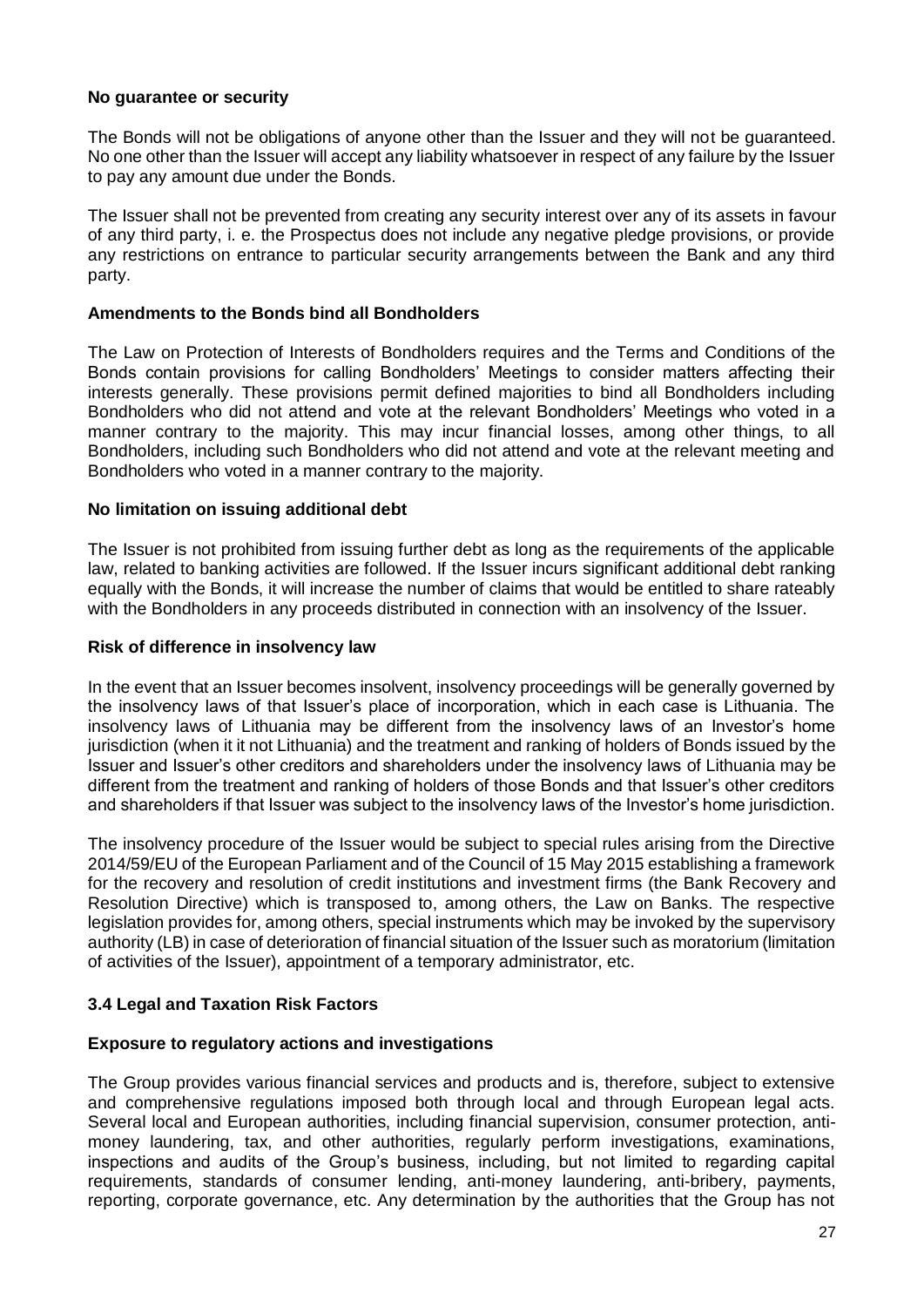acted in compliance with all the applicable laws and regulations could have serious legal and reputational consequences for the Group, including exposure to fines, criminal and civil penalties and other damages, increased prudential requirements or even lead to business disruption in the respective fields. Any of these consequences may have material adverse effect on the Group's operations, financial position and results as well as on the Bonds price.

## **The penalty of EUR 880,000 was imposed by LB which is currently being contested in court**

As it was indicated in the notifications on material events of the Bank, dated 30 December 2019 and 30 December 2019, the LB carried out a scheduled inspection of the Bank on credit risk management and compliance with requirements of anti-money laundering and counter terrorist financing (AMLCTF). After examining the inspection report, the Board of the LB passed a resolution which obligated the Bank to remedy breaches of legislation and deficiencies in the field of credit risk management, eliminate breaches and deficiencies identified by the LB in the field of AMLCTF requirement implementation and imposed a penalty of EUR 880 thousand.

Most of the breaches and deficiencies identified by the LB had been eliminated by the Bank before the inspection findings were discussed by the Board of the LB. In addition to that, the Bank has not detected any cases where breaches and deficiencies identified in the LB inspection report would have been used for money laundering and terrorist financing purposes. Thus, the Management Board has decided to contest the above resolution of the Board of the LB and, for this purpose, has filed a complaint with the Vilnius Regional Administrative Court. The Bank may not evaluate, what decision the court will take in this case.

#### **Possible uncertainties related to application of EU's General Data Protection Regulation (the "GDPR")**

The Group Companies' have adopted internal rules and implemented procedures related to data processing operations necessary to comply with GDPR. Notwithstanding, due to complexity and novelty of regulation and lack of relevant supervisory authority practice / court case law, certain regulatory aspects are subject to various interpretations. Such uncertainties in legal framework, as well as possible human errors pose the Group Companies to face a certain risk of being not fully compliant with GDPR and potentially subject to sanctions. The companies which do not adhere to the GDPR requirements may be subject to penalties in the amount of up to EUR 10 – 20 million or 2 – 4% of total worldwide turnover of the company of the preceding financial year depending on the severity of the infringement.

### **Tax contingencies and uncertain tax positions**

Lithuanian tax legislation which was enacted or substantively enacted at the end of the reporting period may be subject to varying interpretations. Consequently, tax positions taken by the Issuer and the formal documentation supporting the tax positions may be successfully challenged by relevant authorities. Starting from the year 2020 fiscal periods remains open to review by the authorities in respect of taxes for three calendar years after the year of review as a general rule, and for five and ten years in particular cases set forth by Lithuanian tax legislation. The Issuer is not aware of any circumstances that could lead to significant tax charges and penalties in the future that have not been provided for or disclosed in this Prospectus. The Group's uncertain tax positions are reassessed by the Issuer at the end of each reporting period. Liabilities are recorded for income tax positions that are determined by the Issuer as more likely than not to result in additional taxes being levied if the positions were to be challenged by the tax authorities. The assessment is based on the interpretation of tax laws that have been enacted or substantively enacted by the end of the reporting period, and any known court or other rulings on such issues. Liabilities for penalties, interest and taxes other than on income are recognized based on the Issuer's best estimate of the expenditure required to settle the obligations at the end of the reporting period.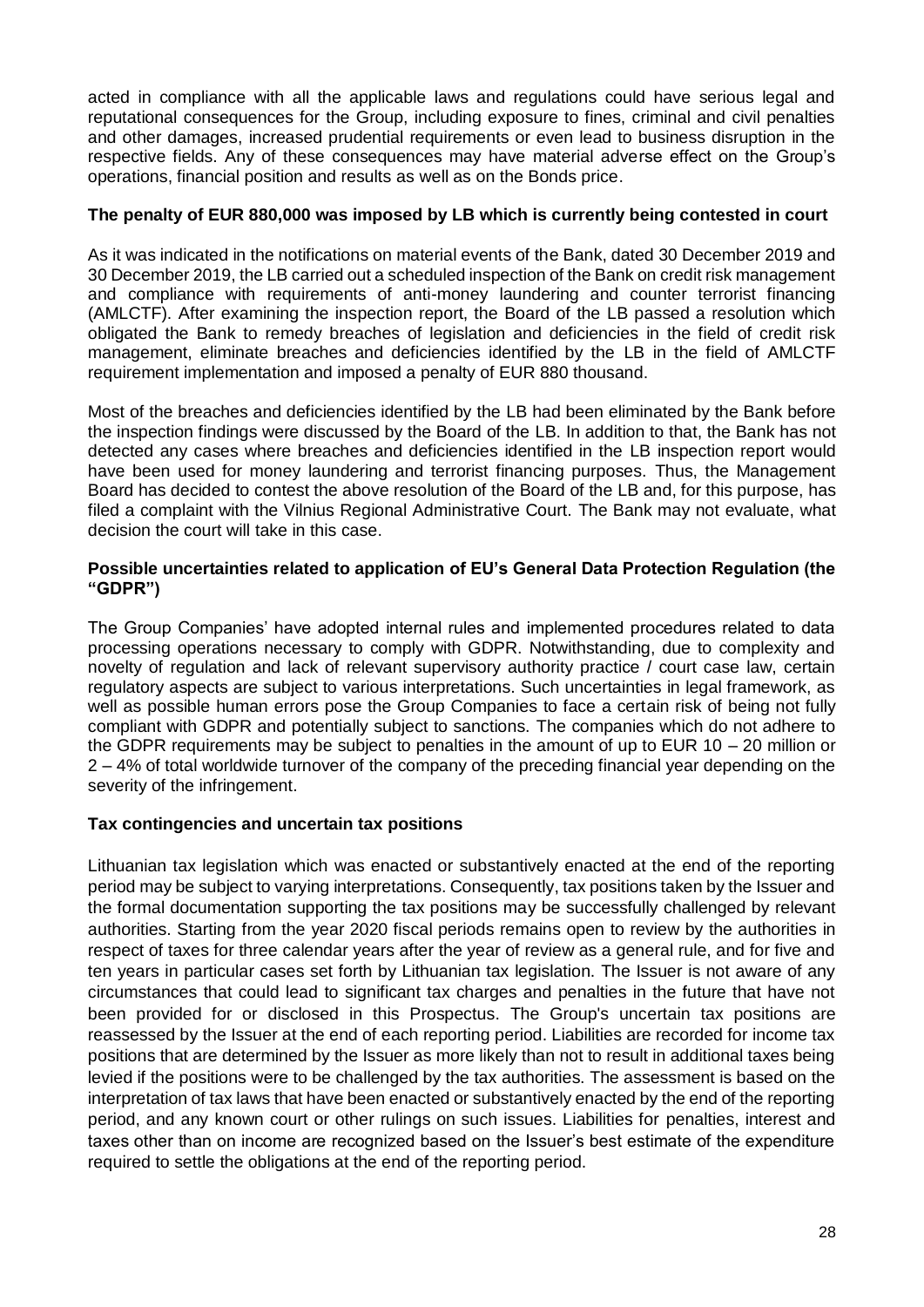# **Litigation risks**

In the course of their ordinary business operations, the Group Companies might be involved in several court and official proceedings, as plaintiffs or defendants, the outcome of which cannot currently be predicted with any certainty. The Group Companies may be required under a court order or settlement agreement to pay considerable amounts, which may also exceed any provisions set up for this purpose. In addition to these amounts, the legal costs incurred by the Group and in some cases of its opponent would also have to be borne. This could have a material adverse effect on the net assets, financial position and financial performance of the Group.

Please see Section 4.9.2 *Legal and Arbitration Proceedings* for more information regarding the legal proceedings, in which the Group Companies are involved.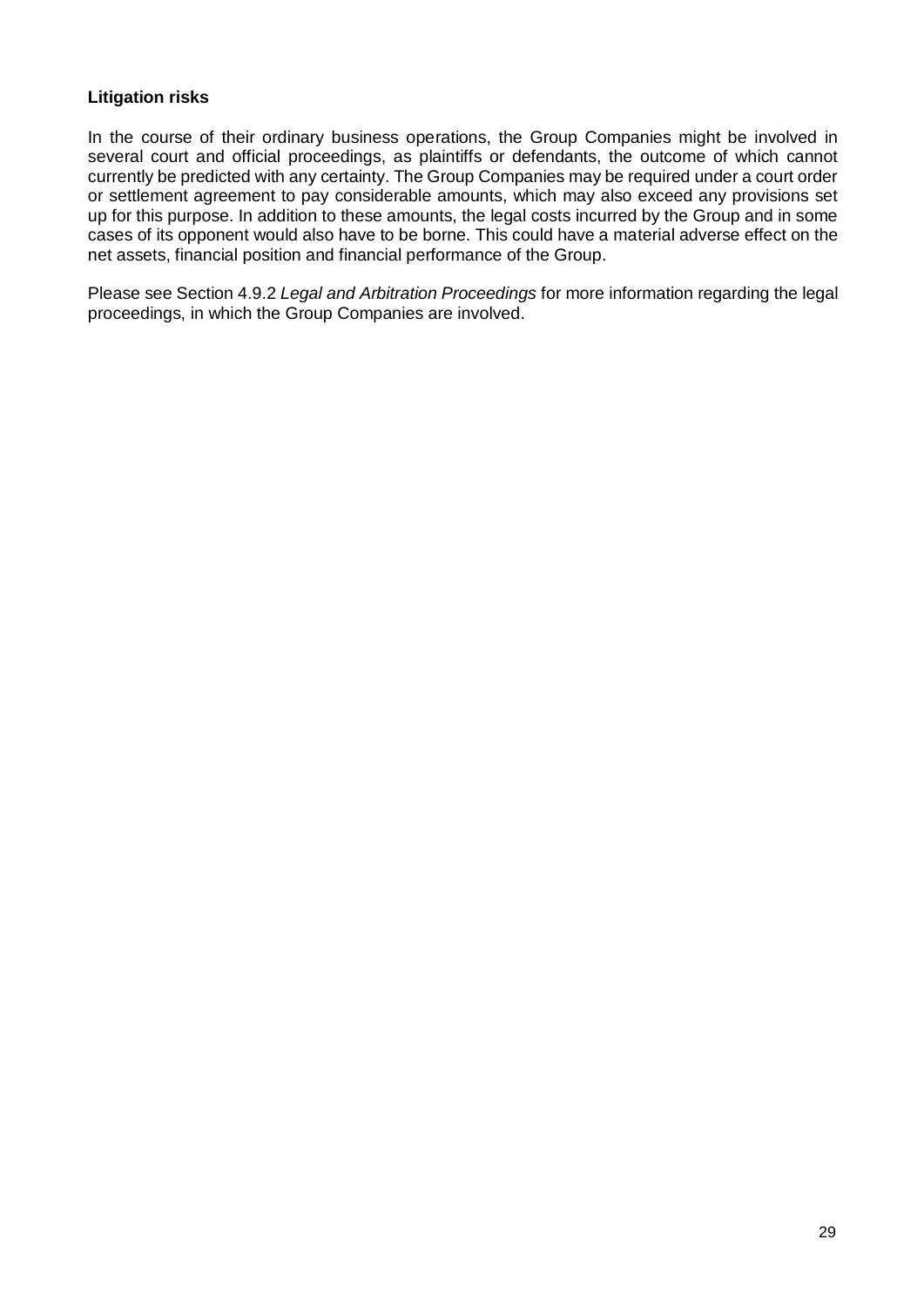# <span id="page-29-0"></span>**IV INFORMATION ABOUT THE ISSUER**

### <span id="page-29-1"></span>**4.1 Statutory Auditors**

The IFRS Financial Statements for the years ended 31 December 2019 and 31 December 2018 have been audited by Pricewaterhousecoopers UAB company code 111473315, registered address at J. Jasinskio str. 16B, Vilnius, Lithuania, audit company's licence number 001273. The information on the auditors who have performed the audit the Issuer's IFRS Financial Statements for both financial years is presented below:

| <b>Name</b>        | <b>Auditor's licence</b><br>number | Licence issuer                     |
|--------------------|------------------------------------|------------------------------------|
| Rimvydas<br>Jogėla | 000457                             | The Lithuanian Chamber of Auditors |

The General Meeting, held on 31 March 2020 has elected audit company KPMG Baltics UAB, registered at Konstitucijos ave. 29, LT-08105 Vilnius, Lithuania, tel. +370 5 2102 600, fax +370 5 2102659, audit licence number is 001446, for the audit of the consolidated annual financial statements of the Bank and the Group for the years 2020 and 2021.

#### <span id="page-29-2"></span>**4.2 Information about the Issuer**

#### **Table 1: Key information about the Issuer**

| Legal and commercial name of the Issuer                    | Akcinė bendrovė Šiaulių bankas and Šiaulių<br>bankas AB respectively                                                                                                                                                                          |
|------------------------------------------------------------|-----------------------------------------------------------------------------------------------------------------------------------------------------------------------------------------------------------------------------------------------|
| Legal form of the Issuer                                   | Public limited liability company                                                                                                                                                                                                              |
| Place of registration of the Issuer (registered<br>office) | Tilžės str. 149, Šiauliai, Lithuania                                                                                                                                                                                                          |
| Corporate ID code of the Issuer                            | 112025254                                                                                                                                                                                                                                     |
| LEI                                                        | 549300TK038P6EV4YU51                                                                                                                                                                                                                          |
| Legislation under which the Issuer operates                | The laws of the Republic of Lithuanian                                                                                                                                                                                                        |
| Date of incorporation of the Issuer                        | 4 February 1992                                                                                                                                                                                                                               |
| Operating period                                           | Indefinite                                                                                                                                                                                                                                    |
| Telephone number                                           | +370 41 595 607                                                                                                                                                                                                                               |
| E-mail                                                     | info@sb.lt                                                                                                                                                                                                                                    |
| Website                                                    | www.sb.lt The information on the website does not<br>form part of the Prospectus, unless certain of this<br>information is incorporated by reference into the<br>Prospectus (please see Section 1.4 Information<br>Incorporated by Reference) |

### <span id="page-29-3"></span>**4.3 Business Overview**

The Bank accepts deposits, issues loans, makes money transfers and documentary settlements, exchanges currencies for its clients, issues and processes debit and credit cards, is engaged in trade finance in investing and trading in securities, as well as performs other activities set forth in the Law on Banks and the Articles of Association.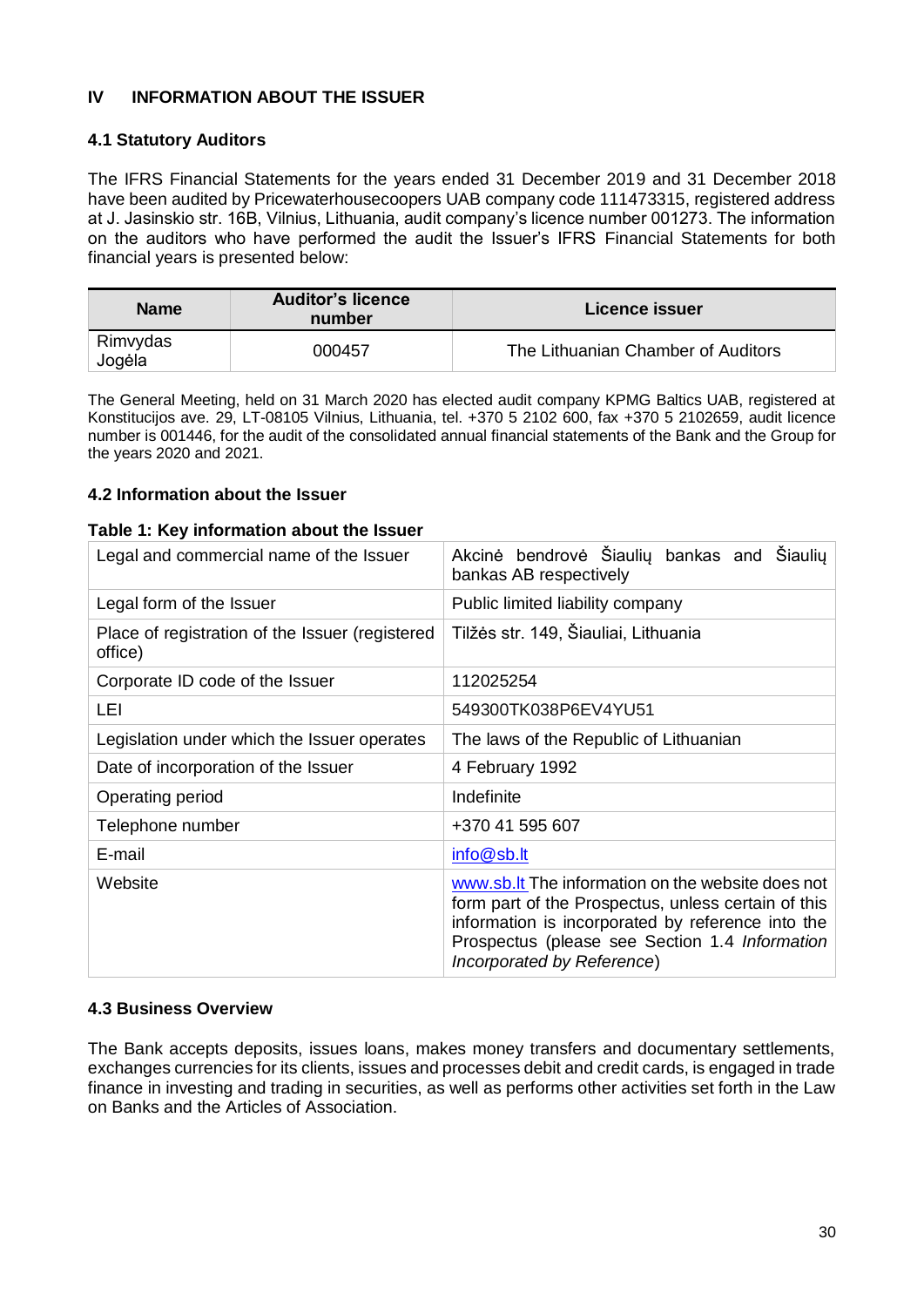The key area of the Bank's activities is focused on lending to small and medium-sized business (SME). The Bank is granting credits to SMEs under the JEREMIE<sup>6</sup> facility (risk sharing credits as well as credits with the portfolio guarantee), under innovative business facility InnovFin<sup>7</sup>, etc. The Bank is actively participating in multi-apartment renovation projects, financing energy saving facilities in Lithuania and currently is a renovation financing leader in Lithuania.



#### **Figure 1. Regions and customer service network of the Bank**

CSC - Customer Service Center

*Source: the Company*

As at 31 December 2019 the Bank had 60 customer service outlets.

The Bank has 10% of sector's retail deposit market share. 95% of deposit portfolio – from Lithuanian residents. Term deposits comprise 45% of total deposit portfolio. Average maturity – 19 months.

<sup>-</sup><sup>6</sup> JEREMIE is a joint initiative set up in 2007 by the European Commission (Directorate-General for Regional and Urban Policy) in co-operation with the European Investment Bank Group and other financial institutions to enhance cohesion across the EU. The JEREMIE instrument was set up to deploy part of the EU Structural Funds allocated to the regional and national Managing Authorities through new risk finance initiatives for SMEs.

 $7$  The InnovFin – EU Finance for Innovators programme, which was launched in 2014 by the European Commission and the EIB Group, with the purpose to offer a new generation of financial instruments and advisory services to help innovative firms access finance more easily across Europe and beyond.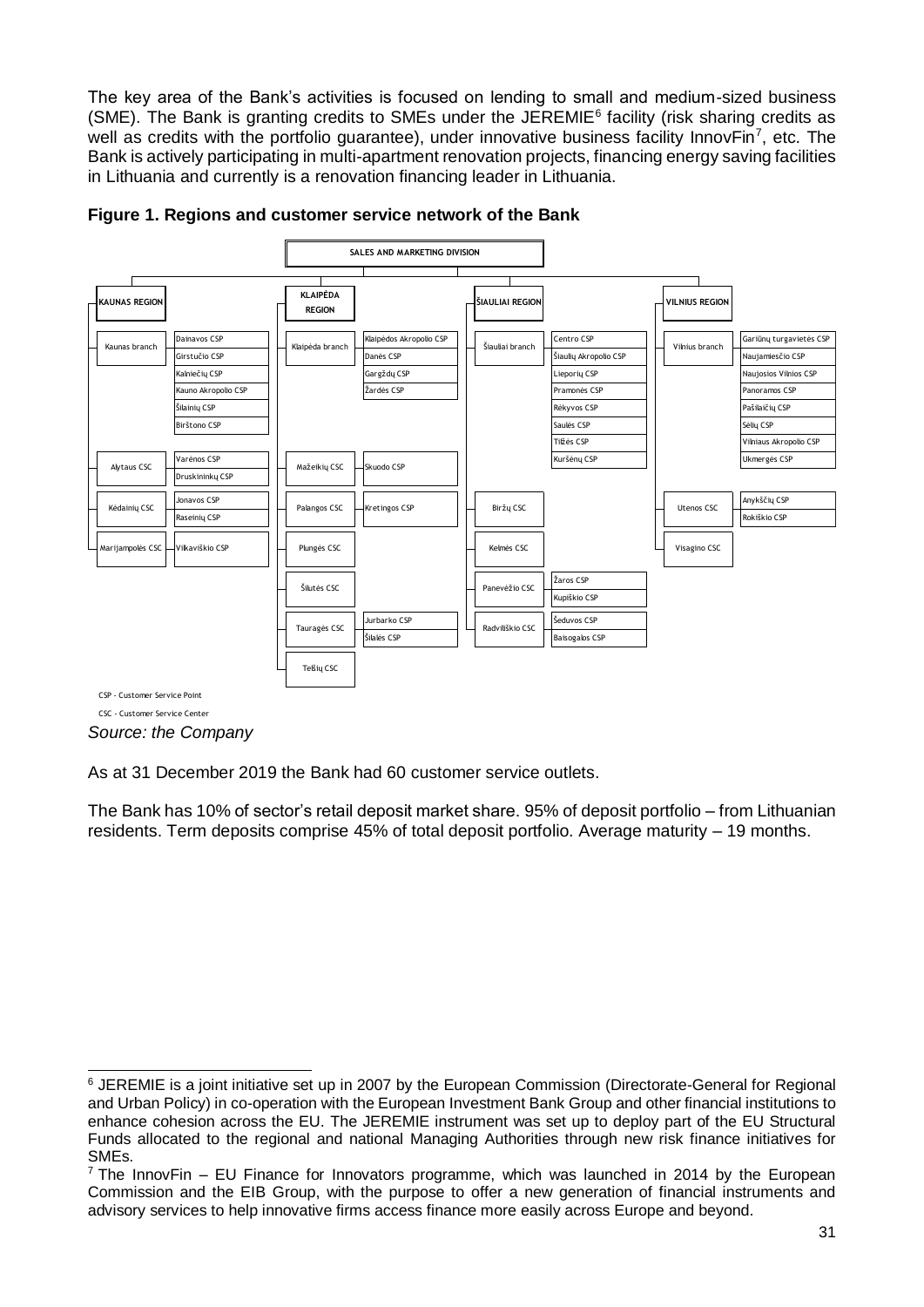

**Figure 2. Deposit portfolio in EUR million and deposit costs dinamics**

*Source: the Company*

Cost of resources is an alternative performance measure, which is calculated by dividing annualized monthly interest expense (including deposit insurance and resolution board contributions) by average monthly interest bearing liabilities (i.e. total of Due to other banks and financial institutions, Due to customers, Special and lending funds, Debt securities in issue, Subordinated loan).

In 2019 more than EUR 770 million of new loan agreements were signed, in 2018 – more than EUR 700 million. Despite downward pressure on loan interest rates, the Bank manages to keep a stable yield.



**Figure 3. Loan portfolio in EUR million and yields**

*Source: the Company*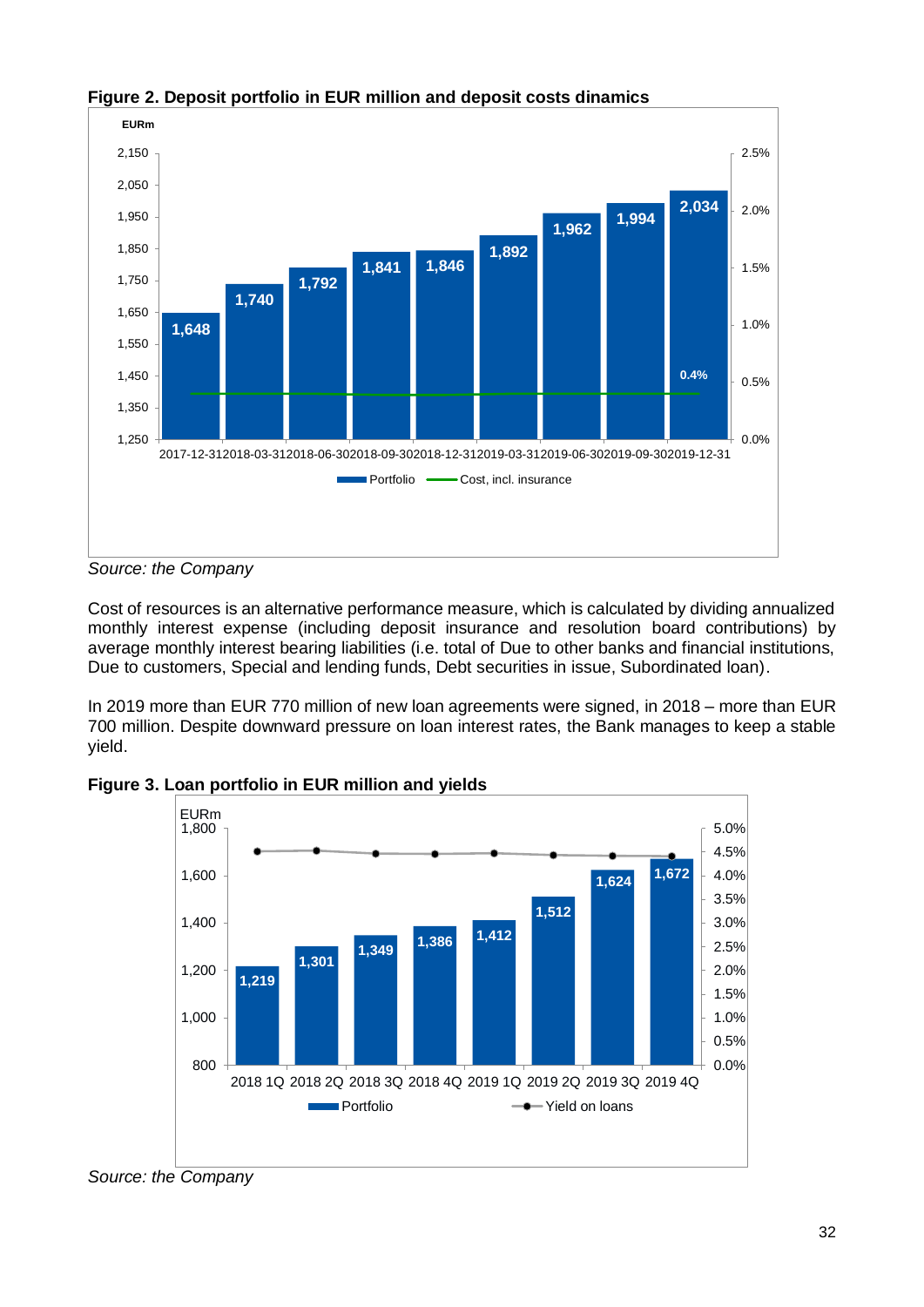



*Source: the Company*



**Figure 5. NPE (not performing loans)<sup>9</sup>**

*Source: the Company*

 $\overline{a}$ 

 $8$  Cost of risk (CoR) = Allowance for impairment losses on loans for the year (presented in the income statement) / average total loan portfolio (calculated as a average of the total assets (presented in statement of financial position) for the last four quaters). The ratio shows the percentage loan loss provisions from total loan portfolio – lower ratio shows better loan portfolio quality.

<sup>&</sup>lt;sup>9</sup> NPEs are recognized according to principles laid out in Commission Implementing Regulation (EU) No 680/2014.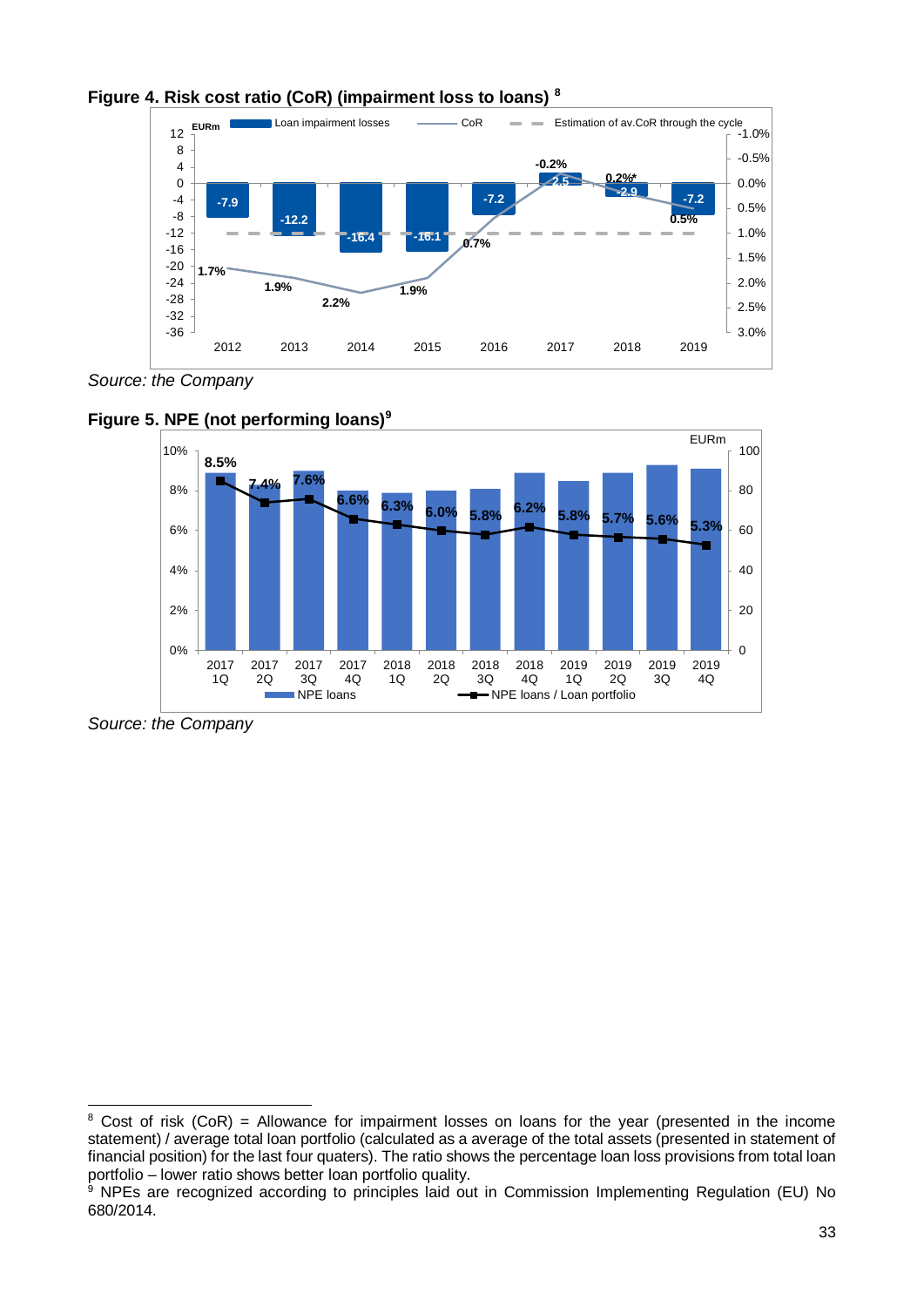

#### **Figure 6. Net Profit earned by the Group, EUR million**

### <span id="page-33-0"></span>**4.4 Organisational Structure**





The Issuer does not belong to the group of companies as it is described in the applicable Lithuanian laws, i.e. the Issuer is not controlled by any persons, as it is indicated in the Law on Companies – none of shareholders of the Company has shares thereof, entitling to more than 1/2 of votes in the General Meeting.

*Source: IFRS Financial Statements*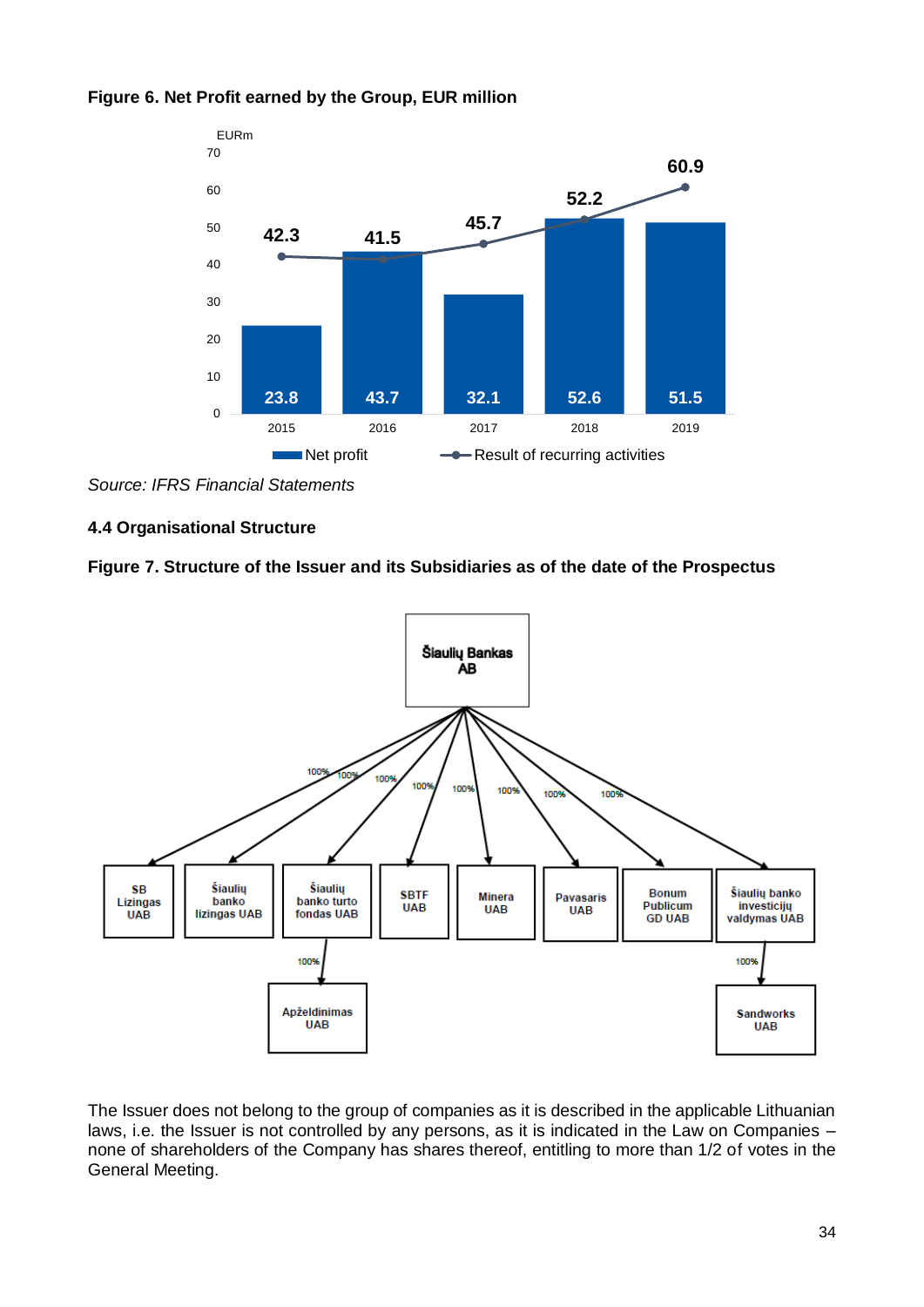The Company together with the Subsidiaries form a Group of companies, as indicated below. The Issuer is not dependent upon other Subsidiaries within the Group.

|                   | Table 2. Shareholdings of the Company, held in the Subsidiaries as on the date of the |  |  |  |  |  |  |
|-------------------|---------------------------------------------------------------------------------------|--|--|--|--|--|--|
| <b>Prospectus</b> |                                                                                       |  |  |  |  |  |  |

| <b>Subsidiary</b>                      | <b>State of</b><br>registration | <b>Status</b> | <b>Amount of</b><br>shares and<br>votes, held by<br>the Company<br>$(\%)$ |
|----------------------------------------|---------------------------------|---------------|---------------------------------------------------------------------------|
| <b>SB Lizingas UAB</b>                 | Lithuania                       | Subsidiary    | 100                                                                       |
| Šiaulių banko lizingas UAB             | Lithuania                       | Subsidiary    | 100                                                                       |
| Šiaulių banko turto fondas UAB         | Lithuania                       | Subsidiary    | 100                                                                       |
| <b>SBTF UAB</b>                        | Lithuania                       | Subsidiary    | 100                                                                       |
| Minera UAB                             | Lithuania                       | Subsidiary    | 100                                                                       |
| Pavasaris UAB                          | Lithuania                       | Subsidiary    | 100                                                                       |
| Bonum Publicum GD UAB                  | Lithuania                       | Subsidiary    | 100                                                                       |
| Šiaulių banko investicijų valdymas UAB | Lithuania                       | Subsidiary    | 100                                                                       |
| Sandworks UAB                          | Lithuania                       | Subsidiary    | $100^{(*)}$                                                               |
| Apželdinimas UAB                       | Lithuania                       | Subsidiary    | $100^{(*)}$                                                               |
|                                        |                                 |               |                                                                           |

*Source: IFRS Financial Statements*

*\* The indicated shares are held by Šiaulių banko investicijų valdymas UAB, 100% Subsidiary of the Company.*

*\*\* The indicated shares are held by Šiaulių banko turto fondas UAB, 100% Subsidiary of the Company.*

The main registration data on the Subsidiaries are provided below:

# **Table 3. Registration information of the Subsidiaries**

| $\sim$ , which are also the contract of the contract $\sim$ . The contract $\sim$ |                                             |  |
|-----------------------------------------------------------------------------------|---------------------------------------------|--|
| Name of the company                                                               | <b>SB Lizingas UAB</b>                      |  |
| Legal form                                                                        | Private limited liability company           |  |
| <b>Country of incorporation</b>                                                   | Republic of Lithuania                       |  |
| Administrator of the register                                                     | <b>State Enterprise Centre of Registers</b> |  |
| Code                                                                              | 234995490                                   |  |
| Date of incorporation                                                             | 14 July 1997                                |  |
| <b>Registered address</b>                                                         | Laisvės ave. 80, Kaunas, Lithuania          |  |
|                                                                                   |                                             |  |

| Name of the company             | Šiaulių banko lizingas UAB                  |
|---------------------------------|---------------------------------------------|
| Legal form                      | Private limited liability company           |
| <b>Country of incorporation</b> | Republic of Lithuania                       |
| Administrator of the register   | <b>State Enterprise Centre of Registers</b> |
| Code                            | 145569548                                   |
| Date of incorporation           | 16 August 1999                              |
| <b>Registered address</b>       | Vilniaus str. 167, Šiauliai, Lithuania      |

| Name of the company             | Šiaulių banko turto fondas UAB              |
|---------------------------------|---------------------------------------------|
| Legal form                      | Private limited liability company           |
| <b>Country of incorporation</b> | Republic of Lithuania                       |
| Administrator of the register   | <b>State Enterprise Centre of Registers</b> |
| Code                            | 145855439                                   |
| Date of incorporation           | 13 August 2002                              |
| <b>Registered address</b>       | Vilniaus str. 167, Šiauliai, Lithuania      |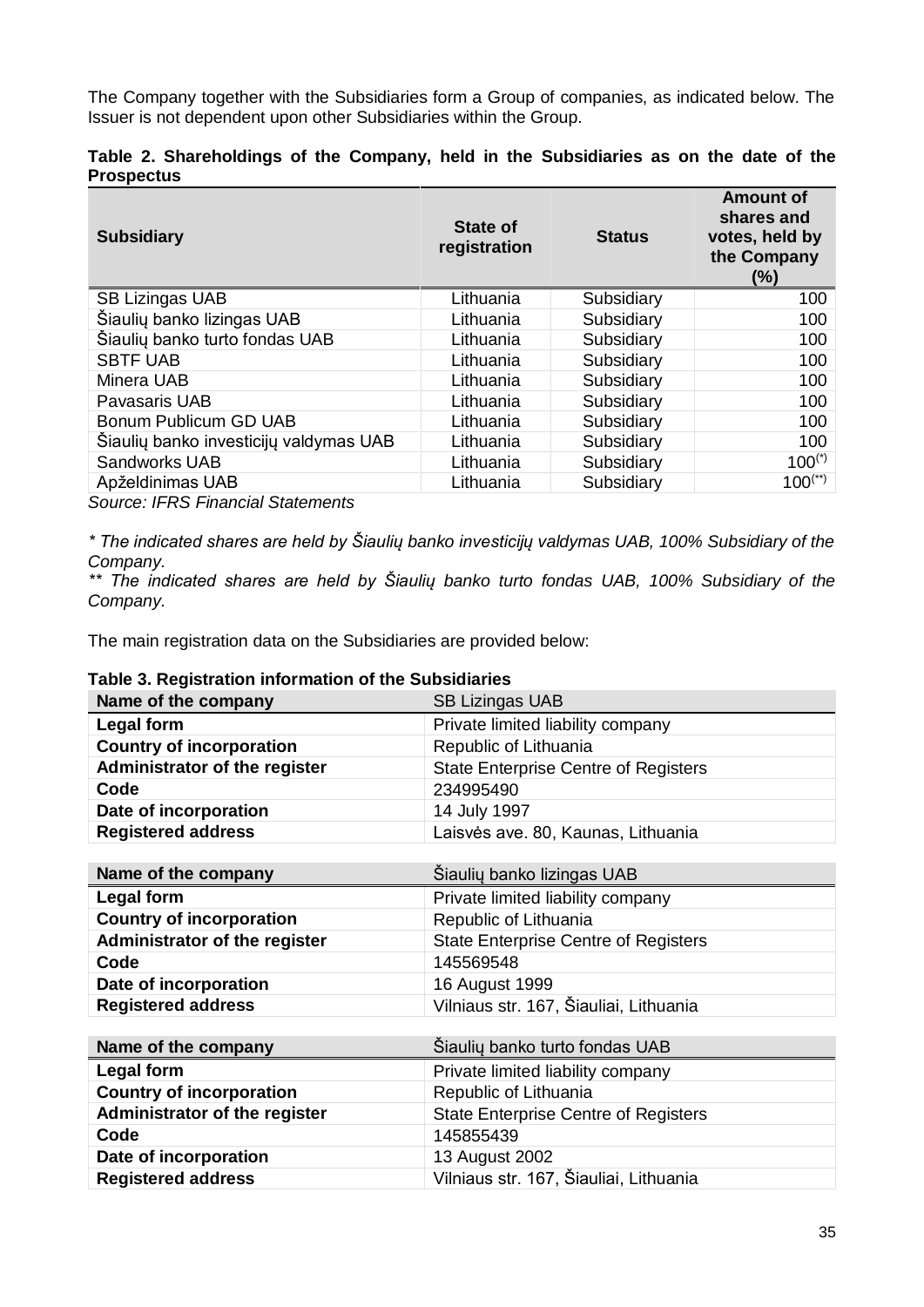| Name of the company             | <b>SBTF UAB</b>                             |
|---------------------------------|---------------------------------------------|
| Legal form                      | Private limited liability company           |
| <b>Country of incorporation</b> | Republic of Lithuania                       |
| Administrator of the register   | <b>State Enterprise Centre of Registers</b> |
| Code                            | 300069309                                   |
| Date of incorporation           | 24 November 2004                            |
| <b>Registered address</b>       | Vilniaus str. 167, Šiauliai, Lithuania      |

| Name of the company             | Minera UAB                                  |
|---------------------------------|---------------------------------------------|
| Legal form                      | Private limited liability company           |
| <b>Country of incorporation</b> | Republic of Lithuania                       |
| Administrator of the register   | <b>State Enterprise Centre of Registers</b> |
| Code                            | 121736330                                   |
| Date of incorporation           | 30 September 1992                           |
| <b>Registered address</b>       | Šeimyniškių str. 1A, Vilnius, Lithuania     |

| Name of the company             | Pavasaris UAB                               |
|---------------------------------|---------------------------------------------|
| Legal form                      | Private limited liability company           |
| <b>Country of incorporation</b> | Republic of Lithuania                       |
| Administrator of the register   | <b>State Enterprise Centre of Registers</b> |
| Code                            | 121681115                                   |
| Date of incorporation           | 25 September 1992                           |
| <b>Registered address</b>       | Lazdynų str. 21, Vilnius, Lithuania         |

| Name of the company             | Bonum Publicum GD UAB                       |
|---------------------------------|---------------------------------------------|
| Legal form                      | Private limited liability company           |
| <b>Country of incorporation</b> | Republic of Lithuania                       |
| Administrator of the register   | <b>State Enterprise Centre of Registers</b> |
| Code                            | 110081788                                   |
| Date of incorporation           | 31 August 2000                              |
| <b>Registered address</b>       | Laisvės ave. 3, Vilnius, Lithuania          |

| Name of the company             | Šiaulių banko investicijų valdymas UAB      |
|---------------------------------|---------------------------------------------|
| Legal form                      | Private limited liability company           |
| <b>Country of incorporation</b> | Republic of Lithuania                       |
| Administrator of the register   | <b>State Enterprise Centre of Registers</b> |
| Code                            | 145649065                                   |
| Date of incorporation           | 31 August 2000                              |
| <b>Registered address</b>       | Šeimyniškių str. 1A, Vilnius, Lithuania     |

| Name of the company             | <b>Sandworks UAB</b>                        |
|---------------------------------|---------------------------------------------|
| Legal form                      | Private limited liability company           |
| <b>Country of incorporation</b> | Republic of Lithuania                       |
| Administrator of the register   | <b>State Enterprise Centre of Registers</b> |
| Code                            | 302896357                                   |
| Date of incorporation           | 22 October 2012                             |
| <b>Registered address</b>       | Skruzdynės str. 1, Neringa, Lithuania       |
|                                 |                                             |
| Name of the company             | Anželdinimas LIAR                           |

| AUZUUIIIIIIIAS UAD                   |
|--------------------------------------|
| Private limited liability company    |
| Republic of Lithuania                |
| State Enterprise Centre of Registers |
|                                      |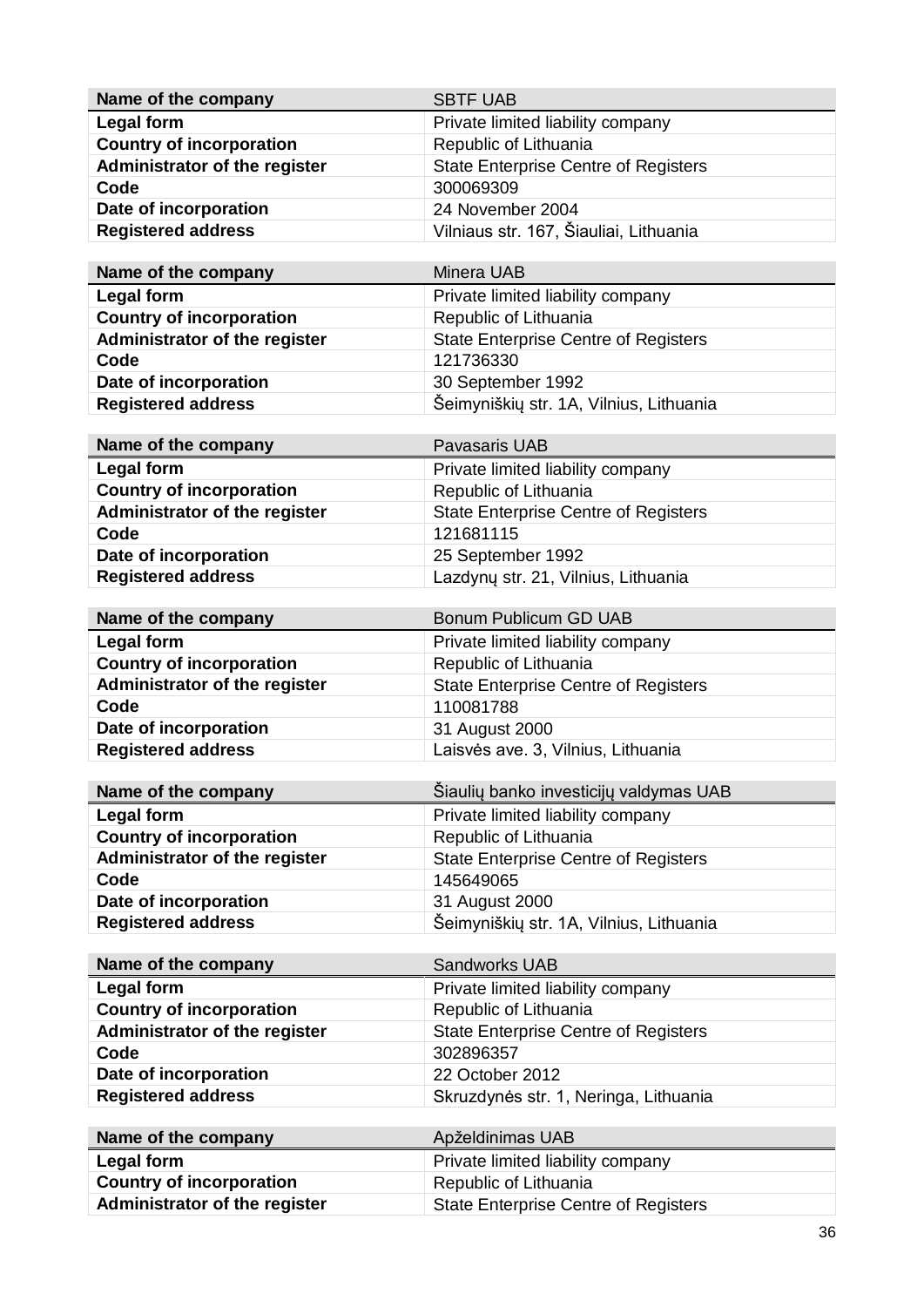| Code                      | 132443396                              |
|---------------------------|----------------------------------------|
| Date of incorporation     | 5 February 1991                        |
| <b>Registered address</b> | Vilniaus str. 167, Šiauliai, Lithuania |

# <span id="page-36-0"></span>**4.5 Trend Information**

There have been no:

(i) material adverse change in the prospects of the Company or the Group since the last published IFRS Financial Statements for the year ended 31 December 2019;

(ii) significant change in the financial performance of the Group since the end of the last financial period for the year ended 31 December 2019 to the date of the Prospectus;

(iii) any known trends, uncertainties, demands, commitments or events that are reasonably likely to have a material effect on the Issuer's prospects for at least the current financial year, except the uncertainties, related to COVID-19 pandemic. For more information on this issue please see a risk factor, named "Risk related to COVID-19 pandemic situation", as well as the notification on material event of the Bank, dated 17 March 2020<sup>10</sup>.

### <span id="page-36-1"></span>**4.6 Profit Forecasts and Estimates**

The Issuer has not made a decision to include the profit forecasts or estimates in the Prospectus.

### <span id="page-36-2"></span>**4.7 Administrative, Management and Supervisory Bodies**

The Issuer has a three-tier management system (which also includes the supervisory body), i.e. Supervisory Council, Management Board and CEO (Administration Manager). Business address of all the indicated bodies of the Company is Tilžės str. 149, Šiauliai, Lithuania.

The Supervisory Council is a collegial supervisory body, which is responsible for supervising the activities of the Company and its management bodies, the appointment and removal of the members of the Management Board, submitting its comments and proposals to the General Meeting on the Company's operating strategy, sets of financial statements, drafts of profit/loss appropriation, the reports of the Company, the activities of the Management Board and the CEO, submitting proposals to revoke decisions of the Management Board or the CEO, etc.

The Management Board is a collegial management body, which is responsible for the strategic management of the Company, the appointment and removal of the CEO (the Administration Manager), calling the General Meetings, adoption of other corporate decisions which are economically feasible for the Company, etc.

The CEO is responsible for the day-to-day management of the Company and enjoys the exclusive right of representing the Company vis-à-vis third parties.

In addition, the Company employs several Key Executives: the CEO (Administration Manager), Deputy Chief Executive Officers (Head of Finance and Risk Management Division and Head of Sales and Marketing Division), Head of Business Development Division, Head of Accounting and Tax Division and Head of Legal and Administration Division. They all, excluding Head of IT, are also the members of the Management Board. Head of Finance and Risk Management Division and Head of Sales and Marketing Division also work as deputies CEO.

### <span id="page-36-3"></span>**4.7.1 Internal Management Structure of the Company**

-

Detailed management system of the Issuer is provided in the scheme below.

<sup>&</sup>lt;sup>10</sup> https://cns.omxgroup.com/cdsPublic/viewDisclosure.action?disclosureId=928229&messageId=1169491.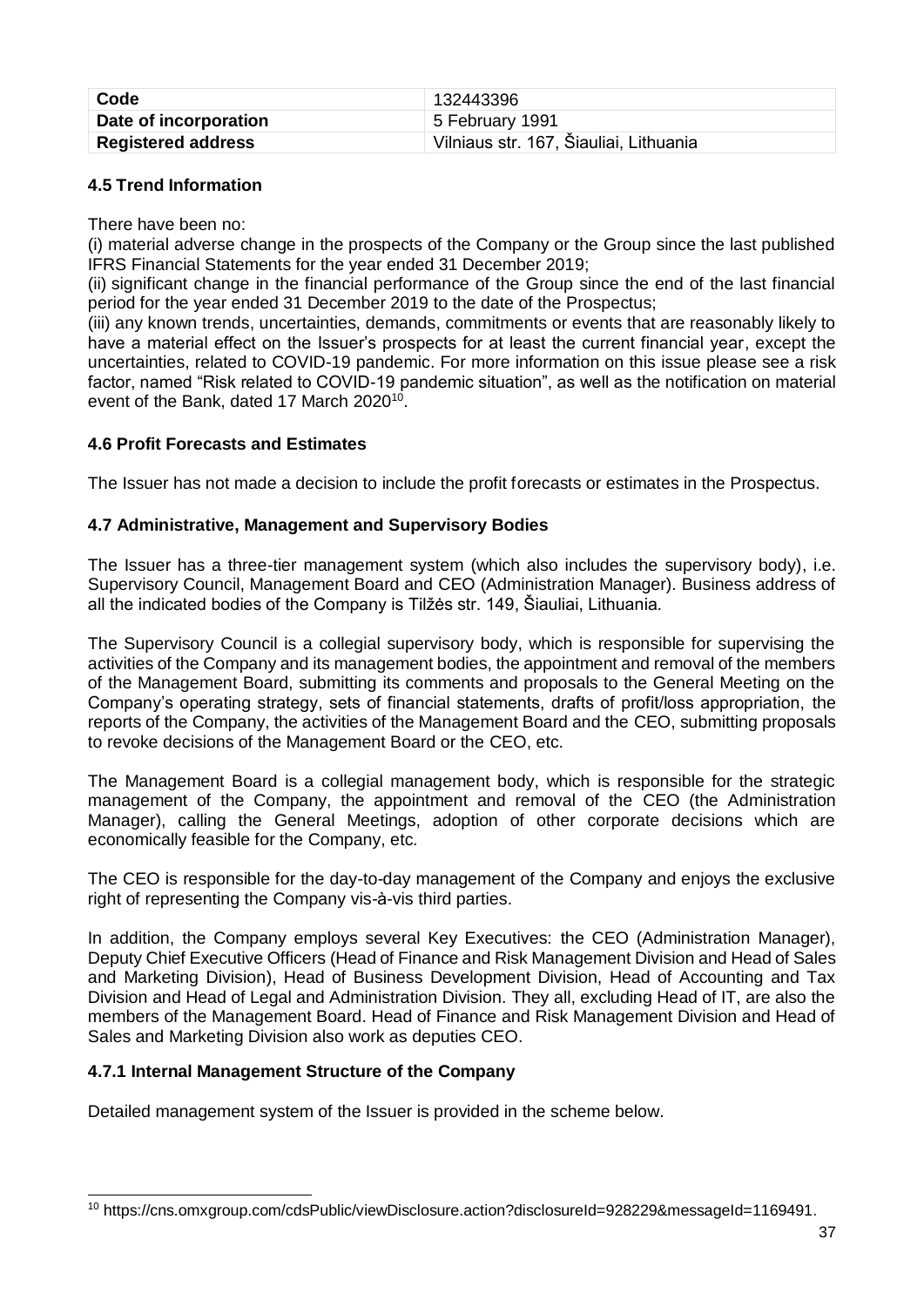#### **Management system of the Issuer**



#### <span id="page-37-0"></span>**4.7.2 Members of the Administrative, Supervisory and Management Bodies**

|  | Table 4. Members of management and supervisory bodies |  |
|--|-------------------------------------------------------|--|
|--|-------------------------------------------------------|--|

| Name, surname              | <b>Position within the Issuer</b>                                                                                                                    | <b>Beginning of</b><br>term | End of term                                |  |
|----------------------------|------------------------------------------------------------------------------------------------------------------------------------------------------|-----------------------------|--------------------------------------------|--|
| <b>Supervisory Council</b> |                                                                                                                                                      |                             |                                            |  |
| Arvydas Salda              | Chairman of the Supervisory<br>Council                                                                                                               | 31.03.2020                  |                                            |  |
| Gintaras Kateiva           | Member of the Supervisory Council                                                                                                                    | 31.03.2020                  | Until                                      |  |
| Ramunė Vilija<br>Zabulienė | Member of the Supervisory Council<br>(independent)                                                                                                   | 31.03.2020                  | 31.03.2024,<br>in any case                 |  |
| Darius Šulnis              | Member of the Supervisory Council                                                                                                                    | 31.03.2020                  | not later than                             |  |
| Martynas<br>Česnavičius    | Member of the Supervisory Council<br>(independent)                                                                                                   | 31.03.2020                  | the<br>until<br>ordinary                   |  |
| Miha Košak                 | Member of the Supervisory Council<br>(independent)                                                                                                   | 31.03.2020                  | General<br>Meeting<br>in                   |  |
| Adriano Arietti            | Member of the Supervisory Council<br>(independent, on the date of Prospectus<br>he does not yet have a permision of<br>ECB to become Bank's manager) | 31.03.2020                  | 2024                                       |  |
| <b>Management Board</b>    |                                                                                                                                                      |                             |                                            |  |
| Algirdas Butkus            | Chairman of the Management Board                                                                                                                     | 31.03.2020                  | Until                                      |  |
| <b>Vytautas Sinius</b>     | Member of the Management Board,<br>CEO                                                                                                               | 31.03.2020                  | 31.03.2024,<br>in any case                 |  |
| Donatas Savickas           | Member of the Management Board,<br><b>Head of Finance and Risk</b><br><b>Management Division</b>                                                     | 31.03.2020                  | not later than<br>the<br>until<br>ordinary |  |
| Daiva Šorienė              | Member of the Management Board,<br><b>Head of Sales and Marketing</b><br><b>Division</b>                                                             | 31.03.2020                  | General<br>Meeting<br>in<br>2024           |  |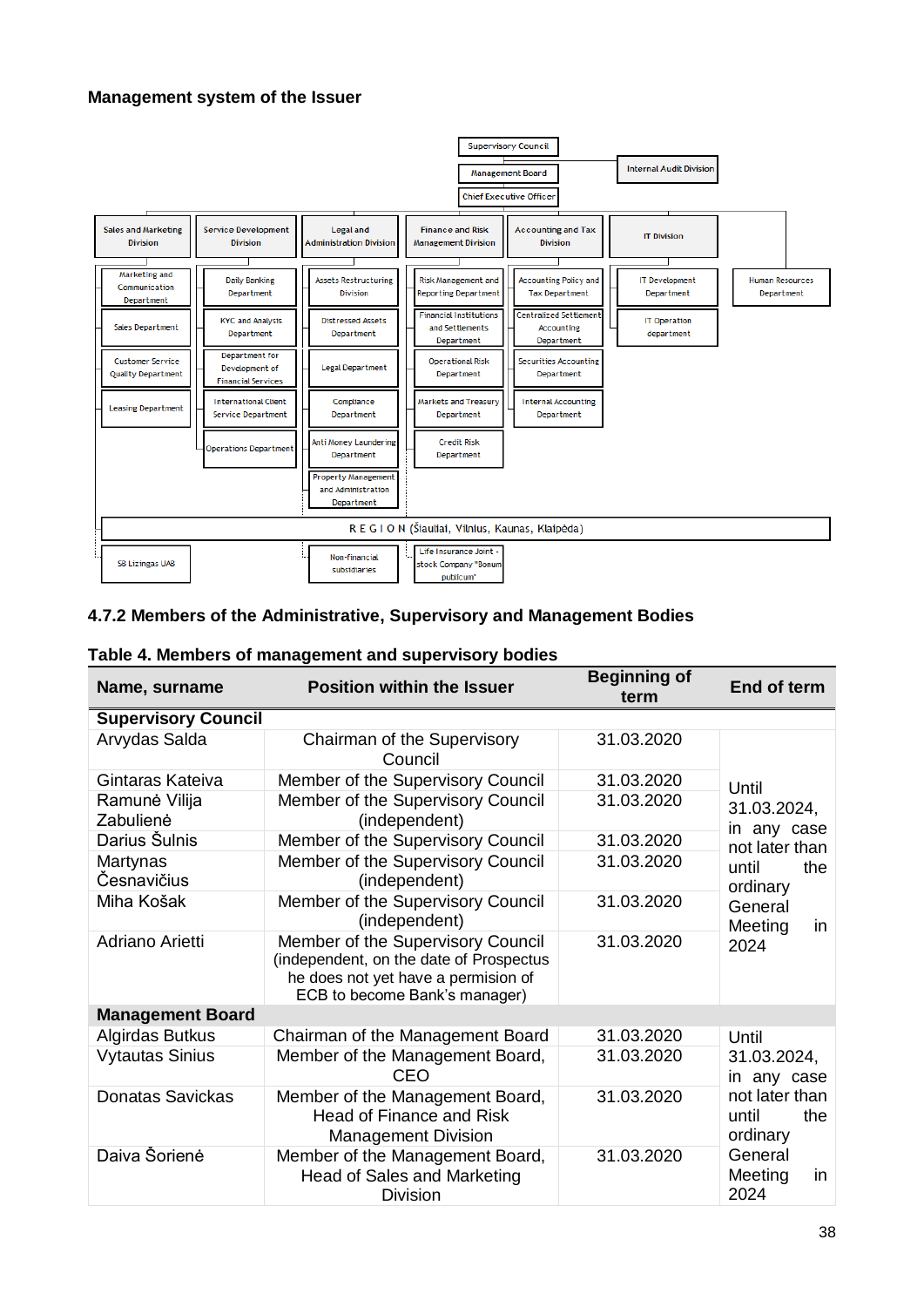| Name, surname       | <b>Position within the Issuer</b>                                                         | <b>Beginning of</b><br>term | End of term |
|---------------------|-------------------------------------------------------------------------------------------|-----------------------------|-------------|
| Vita Urbonienė      | Member of the Management Board,<br>Head of Accounting and Tax<br><b>Division</b>          | 31.03.2020                  |             |
| Mindaugas Rudys     | Member of the Management Board,<br><b>Head of Business Development</b><br><b>Division</b> | 31.03.2020                  |             |
| Ilona Baranauskienė | Member of the Management Board,<br>Head of Legal and Administration<br><b>Division</b>    | 31.03.2020                  |             |

#### *Source: the Company*

According to the Law on Companies, the tenure of the Supervisory Council and Management Board shall be indicated in the Articles of Association and may not last longer than until the ordinary General Meeting convened in the last year of the tenure of the respectively Supervisory Council or Management Board. There is no limitation on the number of terms of office a member of the Supervisory Council and Management Board may serve.

#### **Supervisory Council**

**Arvydas Salda** (born in 1955). Education – in 1978 graduated from the Vilnius University, where he gained Applied Mathematics qualification. From 2002 till 2004 he was the Director of Šiaulių banko turto fondas UAB, from 2004 till 2017 he worked as a Consultant in AB "Eglės" sanatorija. Since 1991 he serves as a member of the Supervisory Council, and since 1999 as the Chairman of the Supervisory Council. In addition to that, Arvydas Salda currently also serves as a consultant of Šiaulių Banko Turto Fondas UAB and a Board member at Klaipėdos LEZ Valdymo Bendrovė UAB. Arvydas Salda individually holds 1.84% of Shares in the Bank.

**Gintaras Kateiva** (born in 1965). Education – in 1989 graduated from the Vilnius state pedagogical institute, where he gained Pedagogue qualification. From 1993 till 2015 he was the General Manager of Litagra UAB. Since 2008 he serves as a member of the Supervisory Council. In addition to that, Gintaras Kateiva currently also serves as a Chairman of the Board of Litagra UAB and Director of Litagros Mažmena UAB. Gintaras Kateiva individually holds 5.27% of Shares in the Bank and collectively with other persons acting in concert 5.29% of Shares.

**Ramunė Vilija Zabulienė** (born in 1962). Education – in 1985 graduated from the Vilnius University where she gained Engineer – Economist qualification. From 2002 till 2011 she was the Deputy Chairman of the Board of the LB and from 2014 till 2016 she served as an adviser to the Minister of Culture of the Republic of Lithuania. Ramunė Vilija Zabulienė acts as an independent member of the Supervisory Council since 2012. In addition to that, she currently serves as a Director of ArsDomina Všį. She holds no Shares in the Bank.

**Darius Šulnis** (born in 1971). Education – in 1993 graduated from the Vilnius University, where he gained a Masters in Economics. In 2013 he also graduated from the Duke University – The Fuqua School of Business, where he gained a Masters in Busines Administration. He has held different positions in INVL Asset Management IPAS (Latvia), INVL Atklatais Pensiju Fonds AB (Latvia), LP Grupė UAB (former name Litagra), INVL Asset Management UAB, Invalda INVL Investments UAB, bank Finasta AB, MP Pension Funds Baltic UAB, INVL Baltic Farmland AB, INVL Technology AB, INVL Baltic Real Estate AB and in many other companies.

He currently serves as a President and member of the Board of Invalda INVL AB, Chairman of the Board of INVL Asset Management UAB, member of the Board of INVL Baltic Farmland AB and member of the Board of Litagra UAB. He is also a member of the Supervisory Council since 2016. Darius Šulnis individually holds no Shares in the Bank. Invalda INVL AB collectively with other persons acting in concert indirectly holds 6.14% of Shares.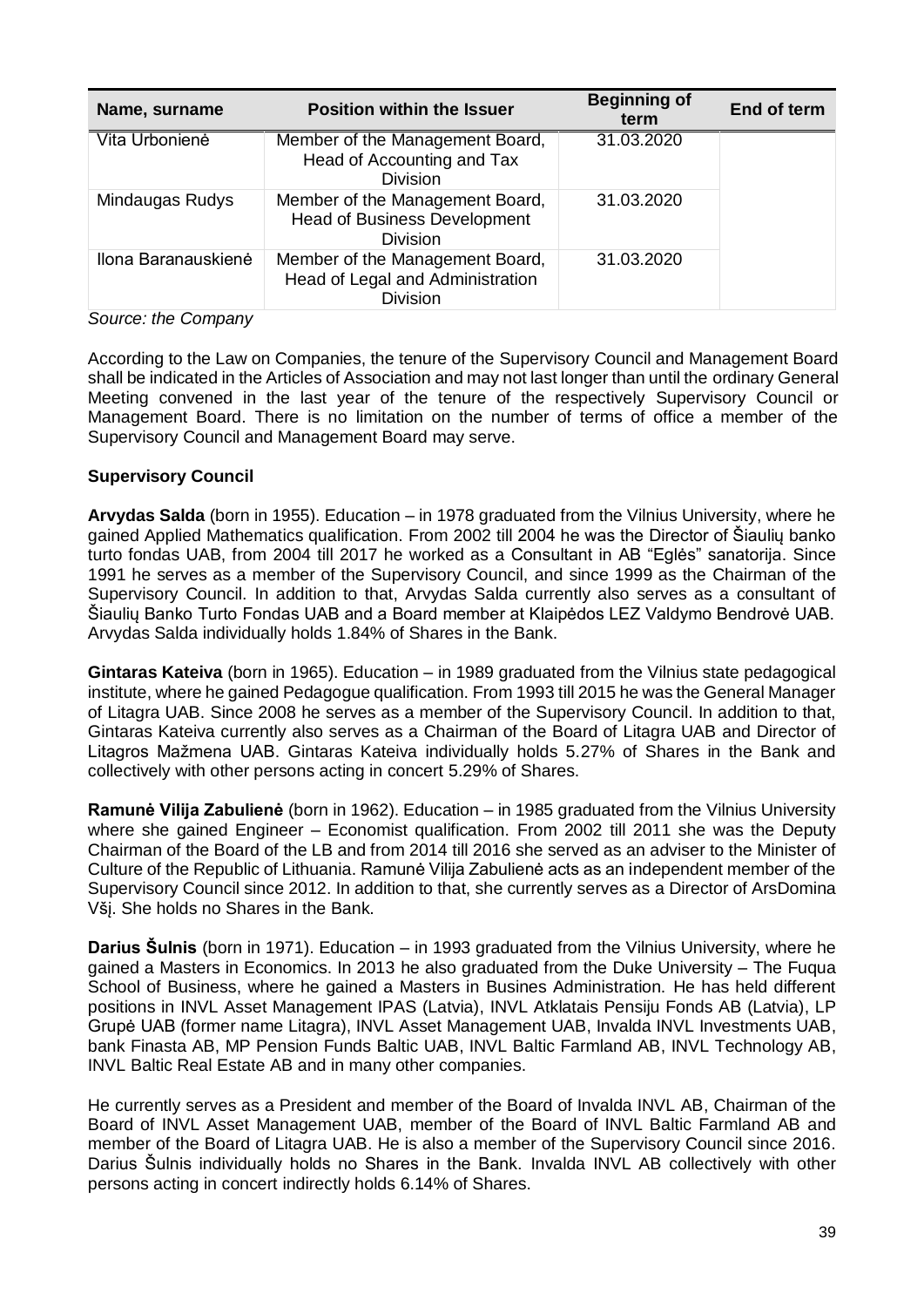**Martynas Česnavičius** (born in 1972). Education – in 1995 graduated from the Vilnius University where he gained Economist qualification. He has held different positions in Laisvas Nepriklausomas Kanalas UAB, Kitron ASA, Litagra UAB, Atradimų Studija UAB, Malsena Plius UAB, Snaigė AB, Sanitas AB, TEO LT AB and in other companies.

Martynas Česnavičius currently serves as a Consultant of Pro Finance UAB, member of the Boards of companies managed by KJK management S.A. investment fund (KJK Investments S.à r.l. (Luxembourg); KJK Fund III Management S.à r.l. (Luxembourg); KJK Investicije (Slovenia); KJK Investicije 2 d.o.o. (Slovenia); KJK Investicije 3 d.o.o. (Slovenia); KJK Investicije 4 d.o.o. (Slovenia); KJK Investicije 5 d.o.o. (Slovenia); KJK Investicije 7 d.o.o. (Slovenia); KJK Investicije 8 d.o.o. (Slovenia); Kovinoplastika d.d. (Slovenia); Leader 96 Eood (Bulgaria)), Director of Investment management and member of the Board of D investicijų valdymas UAB, member of the Board of Amber Trust II S.C.A. (Luxembourg); Amber Trust management (Luxembourg); Rigas dzirnavnieks (Latvia); Balti Veski (Estonia); Baltic Mill AB. Martynas Česnavičius serves as a member of the Supervisory Council since 2016, he acts as an independent member of the Supervisory Council since 2020. Martynas Česnavičius individually holds no Shares in the Bank. However, collectively with other persons acting in concert he indirectly holds 0.35% of Shares.

**Miha Košak** (born in 1968). Education – in 1989 graduated from the London School of Economics, where he gained a Bachelor of Science in Economics. In 1991 he also graduated from the University of Exeter, where he gained MA in the Economics of the European Community and in 1998 from the SDA Bocconi, where he gained a Masters of Business Administration. He has held different positions in Gorenje Group, NLB d.d. (Slovenia's largest financial institution), VTB Capital Plc, UBS Investment Bank, Citigroup Global Markets, Barclays de Zoete Wedd, Credit Suisse First Boston, UBS AG, in London, Milan and Zurich. Miha Košak currently serves as a member of the Supervisory Board of Abanka d.o.o. (Slovenia), also consults and executes independent activities as: member of the Advisory Board of Fraport Slovenia (largest Slovenian International Airport); Trustee of the British Slovene Society; member of the Board of the British-Slovenian Chamber of Commerce; member of the Advisory Council of Emona Capital LLP; member of the Strategic Board of Elan Inventa d.o.o. He serves as a member of the Supervisory Council of the Bank since 2017. Miha Košak holds no Shares in the Bank.

**Adriano Arietti** (born in 1948). Education – in 1972 graduated from the University of Turin where he gained Master in Law with Honors and specialization in Economics.

His work experience and previous positions includes:

More than 40 years of professional experience in international banking. For the last decade he has been providing consultancy for institutional clients and was the member of the Boards of Directors and Supervisory Boards of banks operating in transitional economies and has served as an independent member of the Board in Banque Centrale Populaire (Morocco), ATF Bank (Kazakhstan), Privredna banka (Croatia). He has also chaired various banks' committees: Strategy, Risk Management, Remuneration, Nomination, and Audit.

Form 1998 till 2009 Adriano Arietti was working at the Headquarters in Milan of Banca IntesaBCI, later of Intesa Sanpaolo SpA as Head of the Foreign Banks Division and Corporate Finance and M&A. He was in charge of development and submission to the Boards of Banca IntesaBCI and Intesa Sanpaolo SpA of strategy to develop a multinational bank network in Central-Eastern Europe, with the execution of M&A transactions, amongst which the notable acquisitions of Privredna Banka (Croatia), Delta Banka (Serbia, current name Banca Intesa Beograd) and VUB Banka(Slovakia).

For more than twenty years, A. Arietti has worked in various foreign branches and subsidiaries of Banca Commerciale Italiana (BCI). In this context, he spent five years as a Deputy CEO of BCI Suisse Zurich, BCI's Swiss subsidiary providing private banking services to clients worldwide, and as Vice President of the Investment Committee responsible for supervision of treasury operations, and the Geneva and Lugano branches.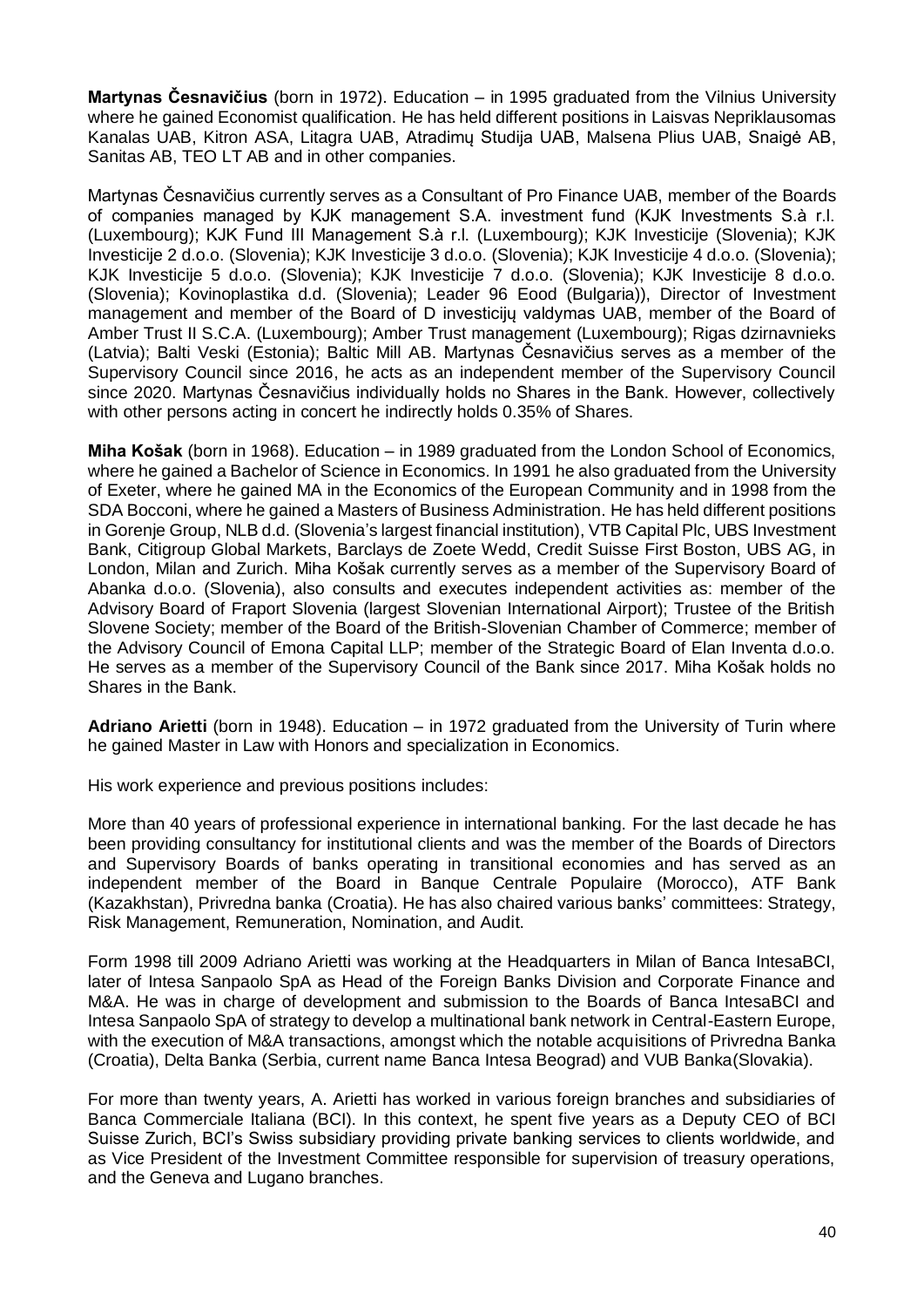Previously he has also worked for twelve years in New York in various positions encompassing commercial and investment banking. Currently he serves as a member of the Board of Directors of Banque Centrale Populaire (BCP) (Morocco) and member of the Supervisory Board of ATF Bank (Kazakhstan). Adriano Arietti holds no Shares in the Bank.

## **Management Board**

**Algirdas Butkus** (born in 1951). Education – in 1975 graduated from the Kaunas Polytechnic Institute where he gained Engineer – Economist qualification. Since 1999 he serves as a Chairman of the Board and from 1991 till 1999 he was the Chairman of the Supervisory Council. Since 2011 Algirdas Butkus is also a Deputy Chief Executive Officer of the Bank. He individually holds 2.59% of Shares in the Bank and collectively with other persons acting in concert 5.47% of Shares.

**Vytautas Sinius** (born in 1976). Education – in 2002 graduated from the Vilnius University, where he gained a Bachelor in Economics. In 2009 he also graduated from the Vytautas Magnus University, where he gained a Masters in Management and Business Administration. From 2006 till 2010 he was the Executive Vice President, Head of Retail Banking of SEB bankas AB. Since 2014 he is a Deputy Chairman of the Board (he serves in the Management Board since 2011) and Chief Executive Officer of the Bank. Vytautas Sinius individually holds 0.19% of Shares in the Bank.

**Donatas Savickas** (born in 1969). Education – in 1993 graduated from the Vilnius University, where he gained a economist-analyst qualification. In 2009 he also graduated from the Vytautas Magnus University, where he gained a Masters in Management and Business Administration. Since 1995 he is a Deputy Chairman of the Board. Since 2005 he also is a Deputy Chief Executive Officer and Head of the Finance and Risk Management Division of the Bank. Donatas Savickas individually holds 0.10% of Shares in the Bank.

**Daiva Šorienė** (born in 1966). Education – in 1989 graduated from the Vilnius University, where she gained a Masters in Economics. In 2007 she also graduated from the BMI, where she gained Executive Master of Business Administration and in 2007 from the Vytautas Magnus University, where she gained a Masters in Business Management. From 1998 she occupies many positions at the Bank (Deputy Chairman of the Board, Head of Business and Retail Banking, Head of Šiauliai region, Head of Business Development division, Head of Sales and Marketing Division). She is also a Deputy Chief Executive Officer of the Bank since 2014. Daiva Šorienė individually holds 0.02% of Shares in the Bank.

**Vita Urbonienė** (born in 1970). Education – in 1993 graduated from the Vilnius University, where she gained Finance and Credits qualification. From 1997 she occupied many positions at the Bank (Accountant, Deputy of Chief accountant, Chief accountant). She serves as a member of the Board since 2011 and Head of Accounting and Tax Division since 2005. Vita Urbonienė individually holds 0.04% of Shares in the Bank.

**Mindaugas Rudys** (born in 1982). Education – in 2007 graduated from the Vilnius University, where he gained a Bachelor in International Economics. In 2014 he also graduated from Mykolas Romeris University, where he gained Masters in Economics and in 2015 from Baltic Management Institute he gained Executive Masters in Business Administration. He is a member of the Board since 2020 and the Head of Business Development Division of the Bank since 2018. Mindaugas Rudys individually holds 0.03% of Shares in the Bank.

**Ilona Baranauskienė** (born in 1975). Education – in 1997 graduated from the Kaunas University of Technology, where she gained a Bachelor in Business Administration. In 2005 she also graduated from the Šiauliai University, where she gained Masters in Economics. From 2007 till 2013 she was the General Manager of SLEZVB UAB. She serves as a member of the Board since 2014 and Head of Legal and Administration Division of the Bank since 2018. Ilona Baranauskienė individually holds 0.01% of Shares in the Bank.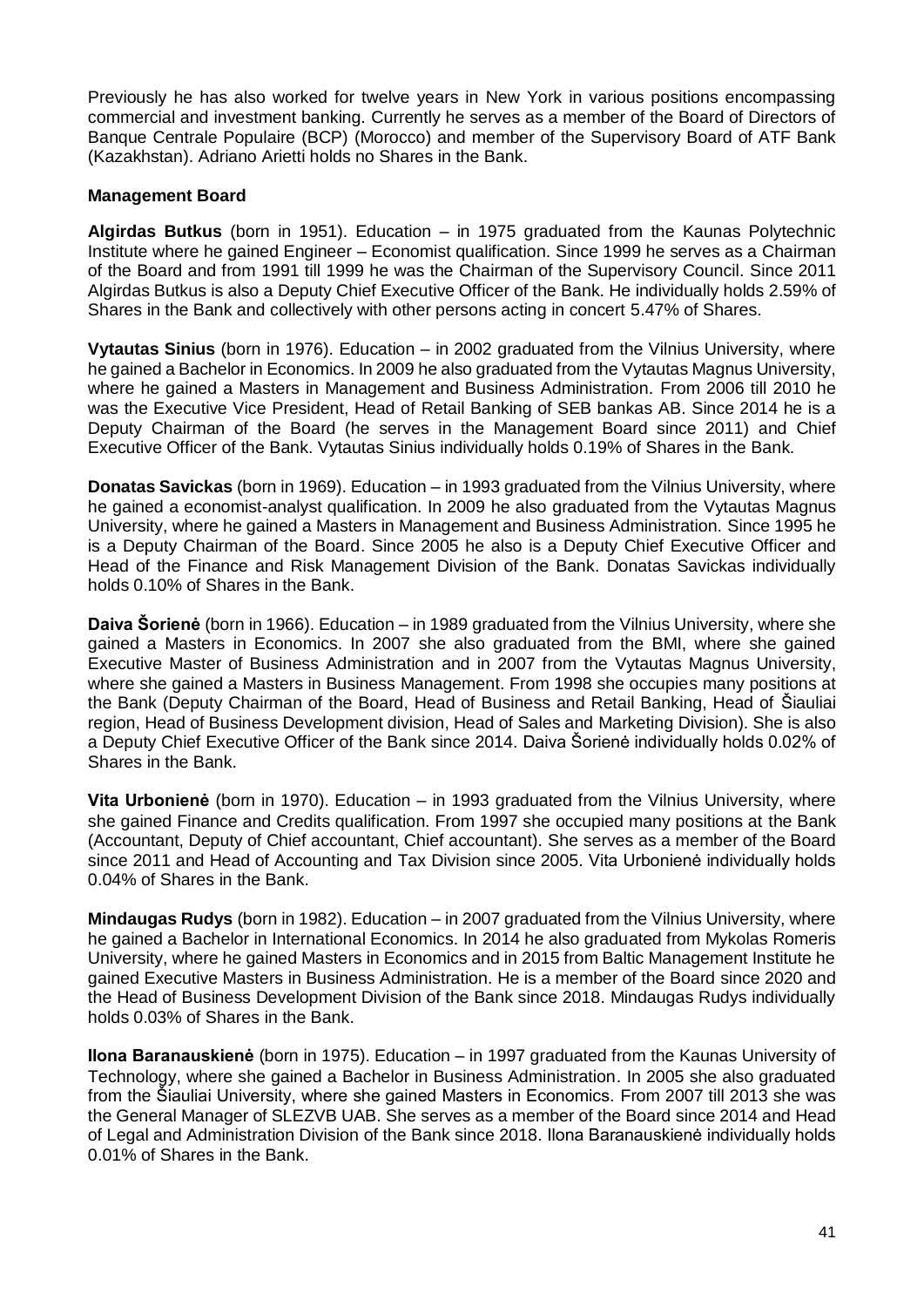# **Key Executives**

As all the Key Executives are all also members of the Management Board, the information on all of them is provided in Section above.

The Key Executives have employment relations with the Company which are of unlimited duration. Under the Law on Companies the CEO may be revoked from the position by the Management Board without any early notice for any cause. The same applies to the Management Board members, who may be revoked from the position by the Supervisory Council without any early notice for any cause. However, taking into consideration the fact that all the Management Board members are also serving as the Key Executives, they (except for the CEO) may be dismissed from these positions of the Company only on the grounds and following the procedure indicated in the Labour Code of the Republic of Lithuania.

### <span id="page-41-0"></span>**4.7.3 Conflicts of Interest of Members of the Management**

As indicated in Section above, four members of the Supervisory Council (Arvydas Salda, Gintaras Kateiva, Darius Šulnis and Martynas Česnavičius) as well as all seven members of the Management Board either directly and indirectly hold the Shares and votes carried thereby in the General Meeting.

It is possible that the direct and indirect shareholders of the Company (four of which are members of the Supervisory Council and seven – members of the Management Board) may favour their own interests rather than those of the Company.

Apart from the above, the Company is not aware of any potential conflict of interests between any duties to the Company of the members of the Board, Supervisory Council or the Key Executives.

Furthermore, none of the members of the Board or Supervisory Council is related to any other member of these bodies as by blood or marriage.

There are no arrangements with the Major Shareholders of the Issuer, customers, suppliers or others, pursuant to which any member of the Board and/or Supervisory Council was selected as a member of the administrative, management or member of senior management.

### <span id="page-41-1"></span>**4.8 Major Shareholders**

On the day of this Prospectus the authorised capital of the Company is EUR 174,210,616.27 and is divided into 600,726,263 ordinary registered Shares with a nominal value of EUR 0.29 each. All the Shares issued by the Company entitle to equal voting rights to their holders.

In the table below the information is provided on shareholders of the Company on the date of this Prospectus.

#### **Table 5. Shareholders of the Company, holding more than 5% of the authorised capital of the Company as of the date hereof**

| No.    | <b>Shareholder</b> | <b>Number of</b><br>owned shares<br>and votes<br>directly | Percentage<br>owned<br>directly, % | Votes, held by other<br>persons, acting in concert,<br>% | Total, % |
|--------|--------------------|-----------------------------------------------------------|------------------------------------|----------------------------------------------------------|----------|
|        | <b>EBRD</b>        | 156,308,983                                               | 26.02                              | ۰                                                        | 26.02    |
| 2.     | Invalda INVL AB    | 32,949,246                                                | 5.48                               | $0.66^{11}$                                              | 6.14     |
| 3      | Algirdas Butkus    | 15,015,248                                                | 2.50                               | $2.97^{12}$                                              | 5.47     |
| 4      | Gintaras Kateiva   | 31,628,103                                                | 5.27                               | $0.02^{13}$                                              | 5.29     |
| $\sim$ | $\cdot$ $\sim$     |                                                           |                                    |                                                          |          |

*Source: the Company*

-

<sup>11</sup> Votes, held by its subsidiary INVL Asset Management UAB.

<sup>12</sup> Votes, held by the controlled entities: prekybos namai "Aiva" UAB – 2.05%, Mintaka UAB – 0,92%.

<sup>13</sup> Votes, held by the spouse Vilinda Kateivienė.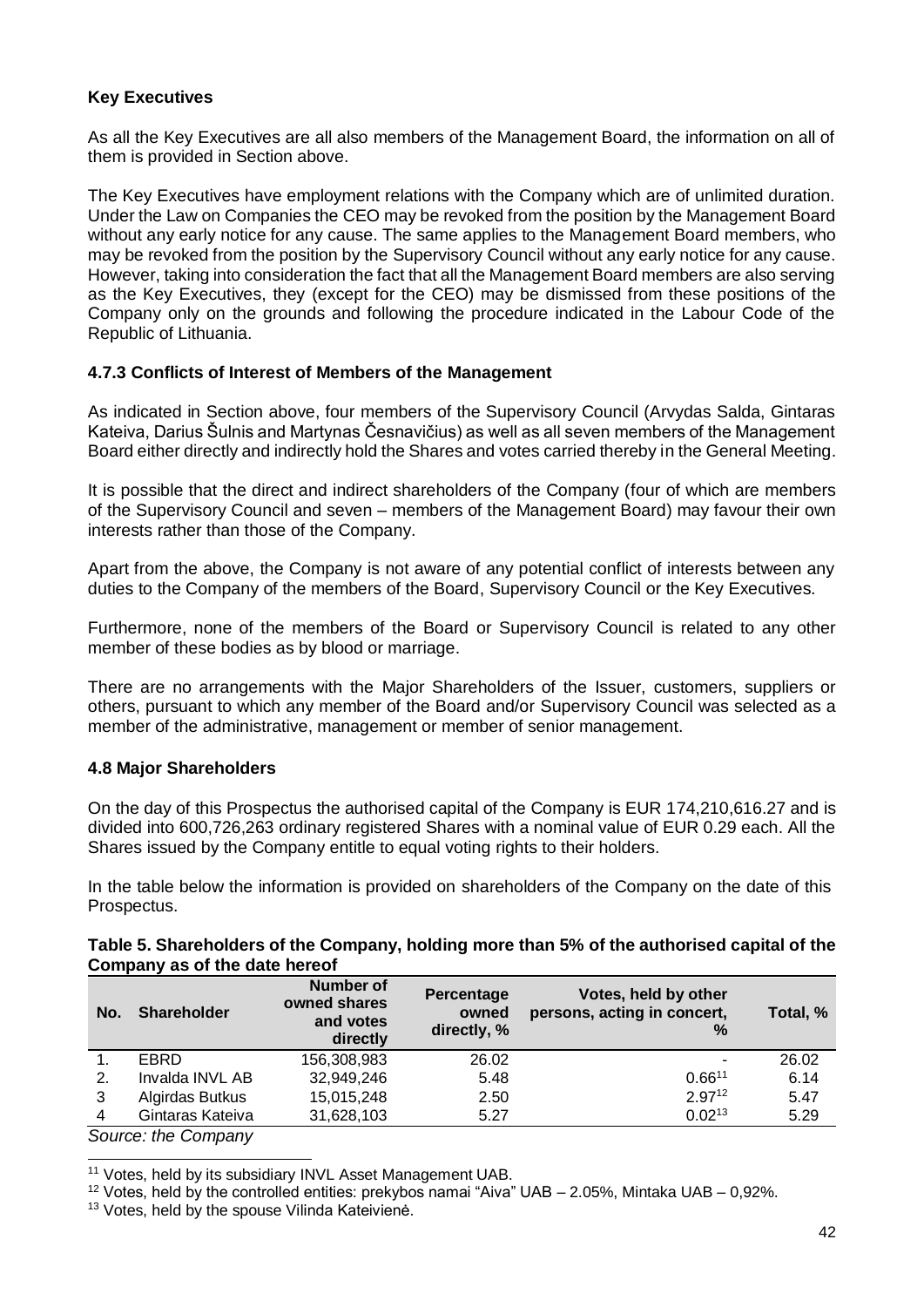|           |                               |                                       | the looder and their controlled con-    |                     |                                         |                                                                   |             |
|-----------|-------------------------------|---------------------------------------|-----------------------------------------|---------------------|-----------------------------------------|-------------------------------------------------------------------|-------------|
| <b>No</b> | <b>Manager</b>                | <b>Position</b>                       | <b>Number of</b><br>owned<br>shares and | Percentage<br>owned | <b>Number of</b><br>owned<br>shares and | <b>Controlled</b><br>companies                                    | Total,<br>% |
|           |                               |                                       | votes<br>directly                       | directly, %         | votes non-<br>directly                  |                                                                   |             |
| 1.        | Gintaras<br>Kateiva           | Member of<br>Supervisory<br>Council   | 31,628,103                              | 5.27                | 121,072                                 |                                                                   | 5.29        |
| 2.        | Algirdas<br><b>Butkus</b>     | Chairman of<br>the Board              | 15,015,248                              | 2.50                | 17,836,020                              | Prekybos<br>namai Aiva<br>$UAB - 2.05$<br>Mintaka<br>$UAB - 0.92$ | 5.47        |
| 3.        | Arvydas<br>Salda              | Chairman of<br>Supervisory<br>Council | 11,072,419                              | 1.84                |                                         |                                                                   | 1.84        |
| 4.        | Martynas<br>Česnavičius       | Member of<br>Supervisory<br>Council   |                                         |                     | 2,108,160                               | Pro Finance<br>$UAB - 0.35$                                       | 0.35        |
| 5.        | Vytautas<br><b>Sinius</b>     | Member of<br>the Board                | 1,116,222                               | 0.19                |                                         |                                                                   | 0.19        |
| 6.        | Donatas<br>Savickas           | Member of<br>the Board                | 588,885                                 | 0.10                |                                         |                                                                   | 0.10        |
| 7.        | Vita Urbonienė                | Member of<br>the Board                | 234,682                                 | 0.04                |                                         |                                                                   | 0.04        |
| 8.        | Mindaugas<br>Rudys            | Member of<br>the Board                | 167,568                                 | 0.03                |                                         |                                                                   | 0.03        |
| 9.        | Daiva Šorienė                 | Member of<br>the Board                | 149,627                                 | 0.02                |                                         |                                                                   | 0.02        |
| 10.       | <b>Ilona</b><br>Baranauskienė | Member of<br>the Board                | 56,039                                  | 0.01                |                                         |                                                                   | 0.01        |

# **Table 6. Votes of the managers of the Issuer and their controlled companies**

*Source: the Company*

Apart from the information, indicated in this Section, the Company has no information about any other possible control over the Issuer, as well as the arrangements, the operation of which may at a subsequent date result in a change in control of the issuer. Disregarding this, as it was indicated in the notification on material event of the Bank, dated 10 April 2020<sup>14</sup>, on this date, as part of the annual variable remuneration for 2019, employees of the Bank were granted an option right to receive 2,491,317 Shares free of charge on 14 April 2023. The Bank also confirmed 930,696 Shares (one third of the number of Shares granted in 2019) for the results of operations in 2018, to be delivered to employees on 15 April 2022. After execution of these Share option rights the structure of shareholders of the Bank may slightly change.

### <span id="page-42-0"></span>**4.9 Financial Information Concerning the Issuer's Assets and Liabilities, Financial Position and Profits and Losses**

# <span id="page-42-1"></span>**4.9.1 IFRS Financial Statements**

-

IFRS Financial Statements (the consolidated of the Group and stand alone of the Bank) are incorporated by reference to this Prospectus. In the tables below are provided only the consolidated

<sup>14</sup> [https://cns.omxgroup.com/cdsPublic/viewDisclosure.action?disclosureId=934032&messageId=1176648.](https://cns.omxgroup.com/cdsPublic/viewDisclosure.action?disclosureId=934032&messageId=1176648)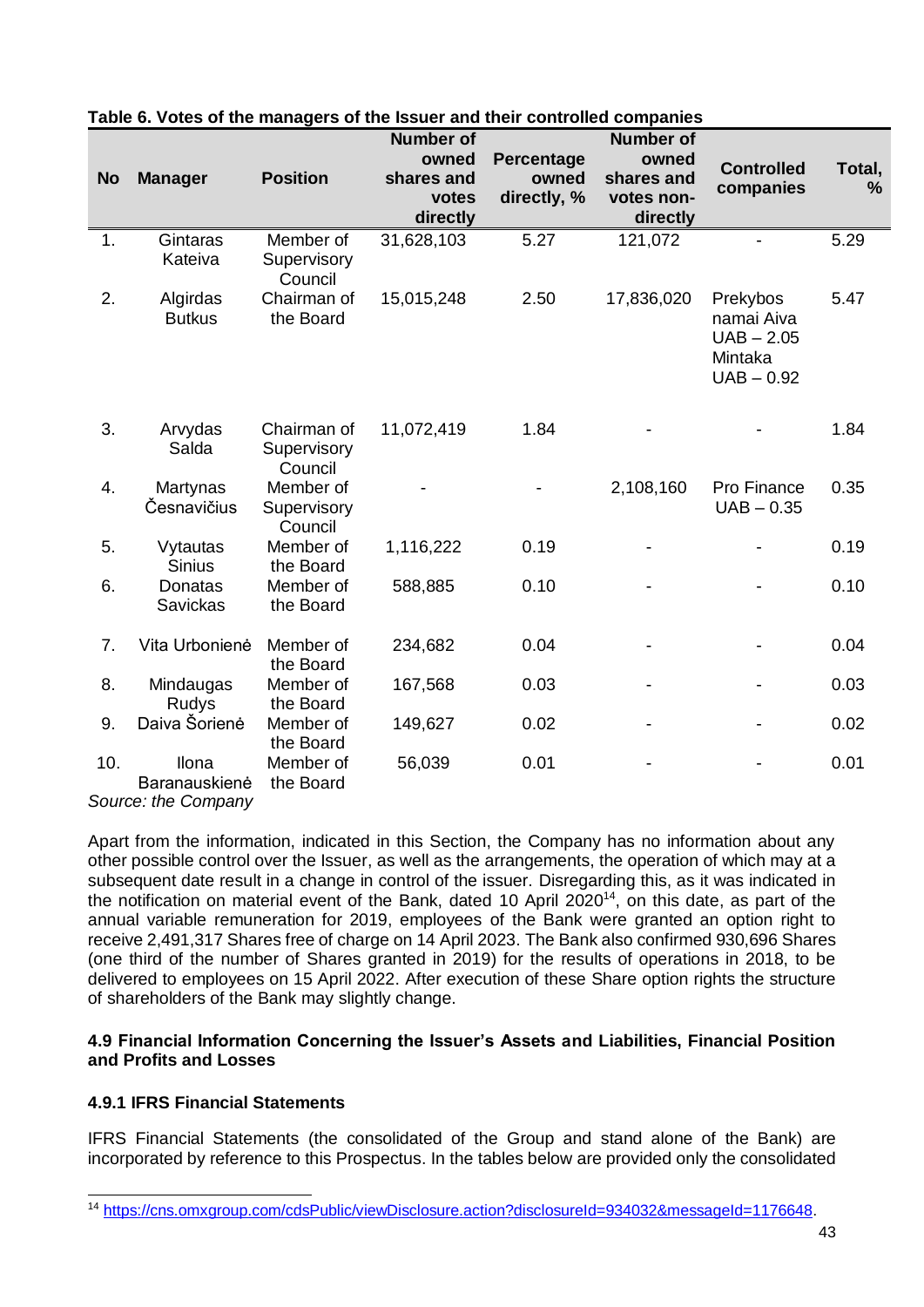IFRS Financial Statements. Unless otherwise stated, this information should be read in conjunction with, and is qualified in its entirety by reference to, such IFRS Financial Statements and related notes.

The statement of the financial position of the Group for the years ended 31 December 2019 and 31 December 2018 based on the audited IFRS Financial Statements is provided in the table below.

| Table 7. Consolidated statement of the financial position, EUR thousand |  |  |
|-------------------------------------------------------------------------|--|--|
|                                                                         |  |  |

| <b>Balance Sheet</b>               | <b>31 December 2019</b> | <b>31 December 2018</b> |
|------------------------------------|-------------------------|-------------------------|
| <b>ASSETS</b>                      |                         |                         |
| Cash and cash equivalents          | 184,917                 | 89,304                  |
| Securities in the trading book     | 40,427                  | 60,182                  |
| Due from other banks               | 280                     | 2,090                   |
| Derivative financial instruments   | 986                     | 1,197                   |
| Loans to customers                 | 1,514,578               | 1,262,167               |
| Finance lease receivables          | 157,597                 | 124,088                 |
| Investment securities at fair      | 14,059                  | 21,107                  |
| value                              |                         |                         |
| Investment securities at           | 545,849                 | 638,655                 |
| amortized cost                     |                         |                         |
| Investments in subsidiaries and    |                         |                         |
| associates                         |                         |                         |
| Intangible assets                  | 4,288                   | 3,359                   |
| Property, plant and equipment      | 12,216                  | 8,630                   |
| Investment property                | 7,570                   | 9,760                   |
| Current income tax prepayment      | 44                      | 1,477                   |
| Deferred income tax asset          | 1,419                   | 1,251                   |
| Inventories                        | 8,780                   | 16,312                  |
| Other financial assets             | 7,875                   | 13,213                  |
| Other non-financial assets         | 7,301                   | 8,937                   |
| <b>Total assets</b>                | 2,508,186               | 2,261,729               |
|                                    |                         |                         |
| <b>LIABILITIES</b>                 |                         |                         |
| Due to other banks and financial   | 74,395                  | 69,152                  |
| institutions                       |                         |                         |
| Derivative financial instruments   | 945                     | 1,048                   |
| Due to customers                   | 2,033,649               | 1,845,788               |
| Debt securities in issue           | 20,044                  | 20,003                  |
| Special and lending funds          | 7,060                   | 3,192                   |
| Subordinated loan                  |                         |                         |
| Current income tax liabilities     | 1,579                   | 233                     |
| Deferred income tax liabilities    | 917                     | 598                     |
| Liabilities related to insurance   | 33,497                  | 27,967                  |
| activities                         |                         |                         |
| <b>Other financial liabilities</b> | 18,128                  | 13,501                  |
| Other non-financial liabilities    | 7,168                   | 5,509                   |
| <b>Total liabilities</b>           | 2,197,382               | 1,986,991               |
| <b>EQUITY</b>                      |                         |                         |
| Share capital                      | 174,211                 | 174,211                 |
| Share premium                      | 3,428                   | 3,428                   |
|                                    |                         |                         |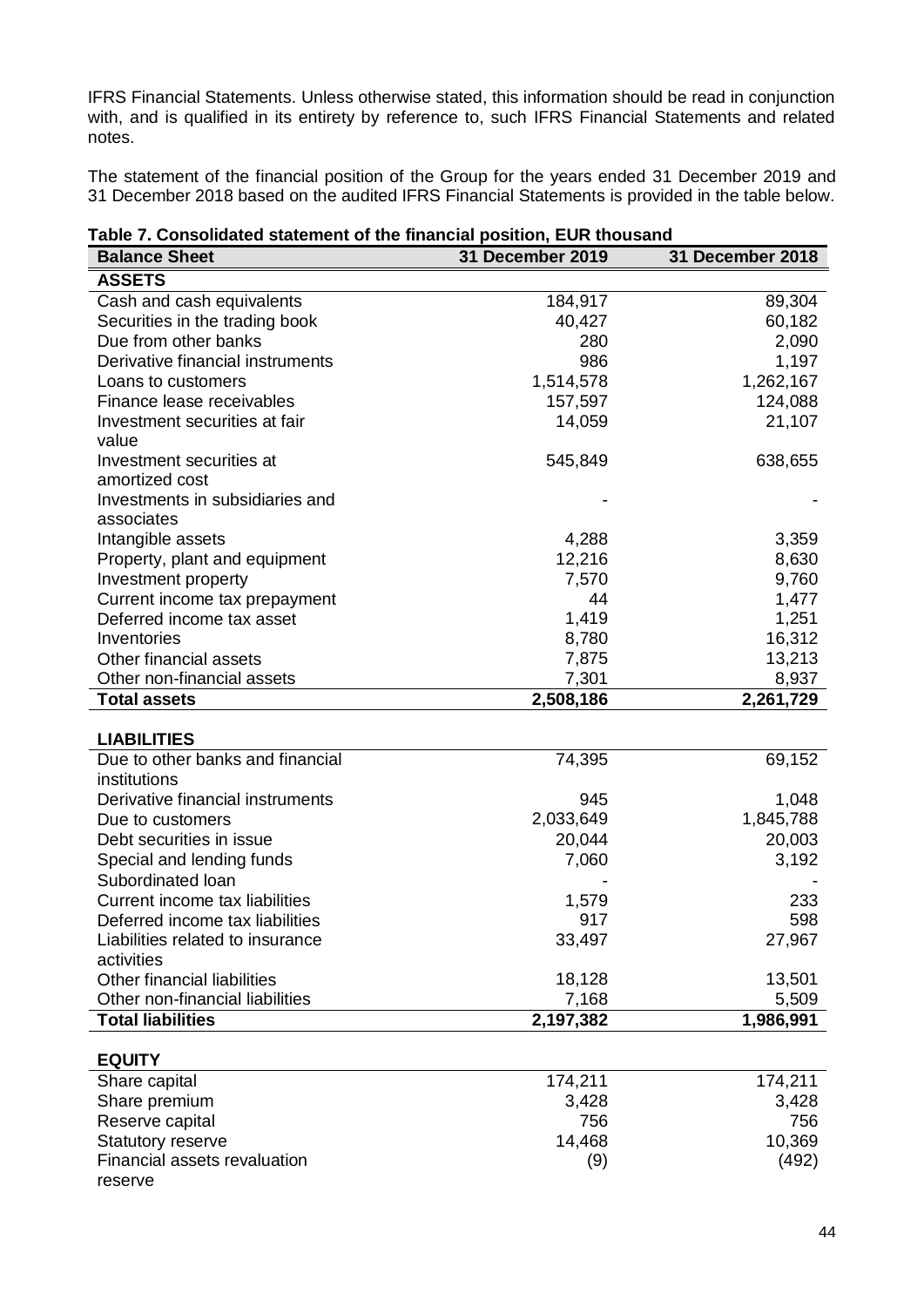| <b>Balance Sheet</b>                | <b>31 December 2019</b> | <b>31 December 2018</b> |
|-------------------------------------|-------------------------|-------------------------|
| Reserve for acquisition of own      | 10,000                  |                         |
| shares                              |                         |                         |
| Other equity                        | 1,536                   |                         |
| Retained earnings                   | 106,414                 | 86,466                  |
| Non-controlling interest            | ۰                       |                         |
| <b>Total equity</b>                 | 310,804                 | 274,738                 |
| <b>Total liabilities and equity</b> | 2,508,186               | 2,261,729               |

*Source: IFRS Financial Statements*

The statement of the comprehensive income of the Group for the years ended 31 December 2019 and 31 December 2018 based on the audited IFRS Financial Statements is provided in the table below.

#### **Table 8. Consolidated statement of profit or loss and other comprehensive income, EUR thousand**

| <b>Profit and Loss Statement</b>                                                           | 2019      | 2018      |
|--------------------------------------------------------------------------------------------|-----------|-----------|
| Interest revenue calculated using the effective interest method                            | 73,401    | 64,839    |
| Other similar income                                                                       | 7,223     | 6,421     |
| Interest expense and similar charges                                                       | (8, 212)  | (8, 434)  |
| Net interest income                                                                        | 72,412    | 62,826    |
|                                                                                            |           |           |
| Fee and commission income                                                                  | 22,791    | 19,518    |
| Fee and commission expense                                                                 | (6,077)   | (5, 319)  |
| Net fee and commission income                                                              | 16,714    | 14,199    |
| Net gain from trading activities                                                           | 15,013    | 7,897     |
| Net loss from changes in fair value of subordinated loan                                   |           | 9,043     |
| Net gain from derecognition of financial assets                                            | 2,442     | 582       |
| Net gain (loss) from disposal of tangible assets                                           | 3,462     | 2,449     |
| Revenue related to insurance activities                                                    | 6,962     | 6,465     |
| Other operating income                                                                     | 1,498     | 1,426     |
| Salaries and related expenses                                                              | (22, 842) | (21,085)  |
| Depreciation and amortization expenses                                                     | (3, 595)  | (1,982)   |
| Expenses related to insurance activities                                                   | (8, 764)  | (3,930)   |
| Other operating expenses                                                                   | (15, 158) | (12, 146) |
| <b>Operating profit before impairment losses</b>                                           | 68,144    | 65,744    |
|                                                                                            |           |           |
| Allowance for impairment losses on loans and finance lease receivables                     | (7, 158)  | (2,941)   |
| Allowance for impairment losses on other assets                                            | (1,234)   | (4,802)   |
| (Allowance) / reversal of allowance for impairment losses on investments<br>in subsidiares |           |           |
| Share of the profit or loss of investments in subsidiaries accounted for                   |           |           |
| using the equity method                                                                    |           |           |
|                                                                                            |           |           |
| Profit before income tax                                                                   | 59,752    | 58,001    |
|                                                                                            |           |           |
| Income tax expense                                                                         | (8,230)   | (5,363)   |
| Net profit for the period                                                                  | 51,522    | 52,638    |
|                                                                                            |           |           |
| Net profit attributable to:                                                                |           |           |
| Owners of the Bank                                                                         | 51,522    | 52,638    |
| Non-controlling interest                                                                   |           |           |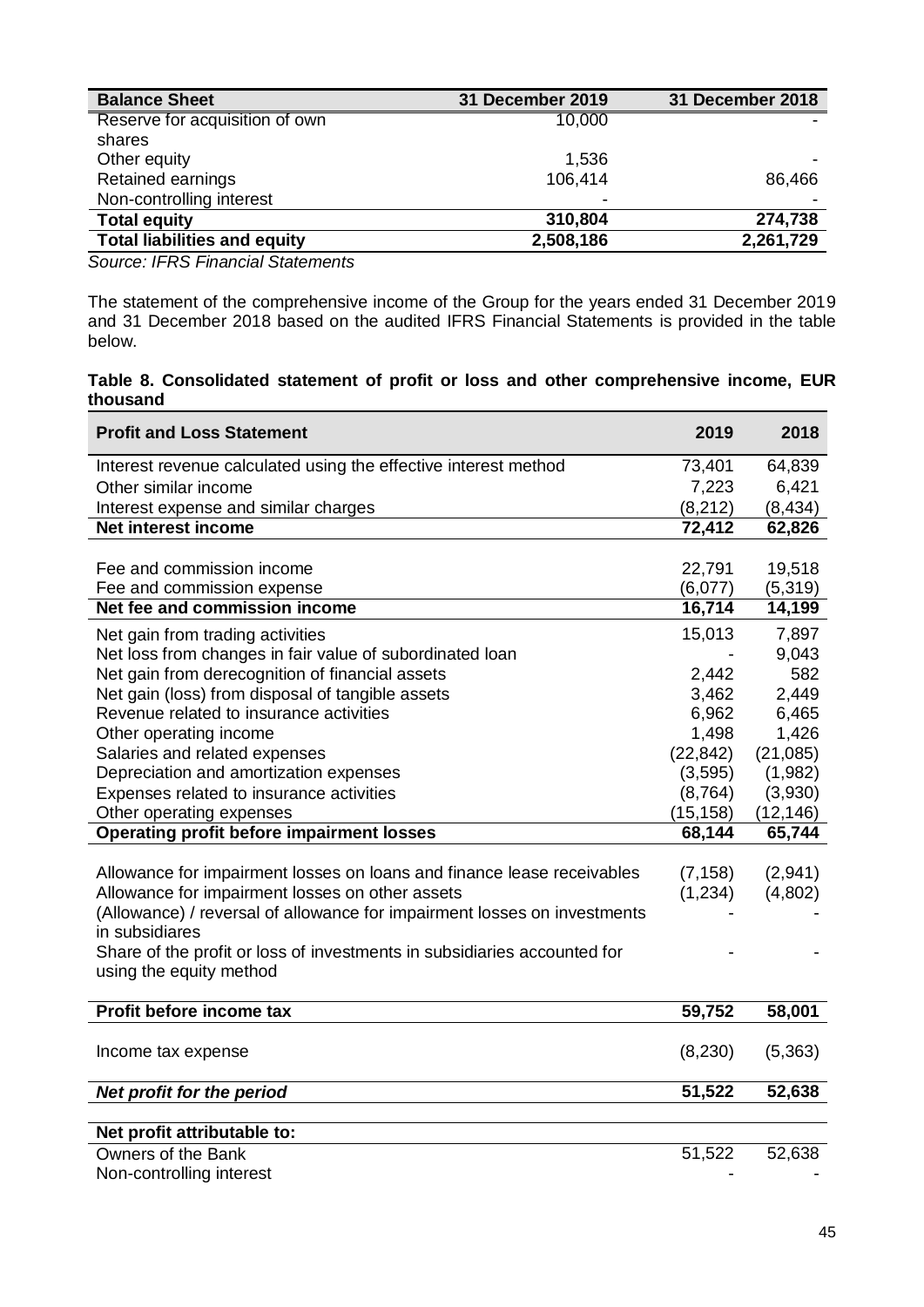| <b>Profit and Loss Statement</b>                                                         | 2019 | 2018 |
|------------------------------------------------------------------------------------------|------|------|
| Basic earnings per share (in EUR per share) attributable to owners of the<br><b>Bank</b> | 0.09 | 0.10 |
| Diluted earnings per share (in EUR per share) attributable to owners of<br>the Bank      | 0.09 | 0.10 |

*Sources: IFRS Financial Statements*

The statement of changes in equity of the Group for the years ended 31 December 2019 and 31 December 2018 based on the audited IFRS Financial Statements is provided in the table below.

# **Table 9. Consolidated statement of changes in equity, EUR thousand**

| <b>Statement of</b><br>changes in equity                               | Share capital | premium<br>Share | Reserve capital | revaluation reserve<br>instruments<br>Financial | Statutory reserve | own<br>ð<br>Reserve for<br>acquisition<br>shares | Other equity | Retained earnings | Total     |
|------------------------------------------------------------------------|---------------|------------------|-----------------|-------------------------------------------------|-------------------|--------------------------------------------------|--------------|-------------------|-----------|
| 1 January 2018                                                         | 131,366       |                  | 756             | (368)                                           | 7,177             |                                                  |              | 61,953            | 200,884   |
| Transfer to statutory<br>reserve<br>Reversal of deferred<br>income tax |               |                  |                 |                                                 | 3,192             |                                                  |              | (3, 192)          |           |
| previously<br>recognized direcly in<br>equity                          |               |                  |                 |                                                 |                   |                                                  |              | (1, 127)          | (1, 127)  |
| Conversion of<br>subordinated loan to<br>share capital                 | 16,572        | 3,428            |                 |                                                 |                   |                                                  |              | 4,732             | 24,732    |
| Payment of dividends<br>Increase in share                              |               |                  |                 |                                                 |                   |                                                  |              | (2, 265)          | (2,265)   |
| capital through bonus<br><i>issue of shares</i>                        | 26,273        |                  |                 |                                                 |                   |                                                  |              | (26, 273)         |           |
| Total comprehensive<br><i>income:</i>                                  |               |                  |                 | (124)                                           |                   |                                                  |              | 52,638            | 52,514    |
| Net profit                                                             |               |                  |                 |                                                 |                   |                                                  |              | 52,638            | 52,638    |
| Other comprehensive<br>income                                          |               |                  |                 | (124)                                           |                   |                                                  |              |                   | (124)     |
| 31 December 2018<br>(restated)                                         | 174,211       | 3,428            | 756             | (492)                                           | 10,369            |                                                  |              | 86,466            | 274,738   |
| Impact of change in<br>accounting principles                           |               |                  |                 |                                                 |                   |                                                  |              | (54)              | (54)      |
| 1 January 2019                                                         | 174,211       | 3,428            | 756             | (492)                                           | 10,369            | $\blacksquare$                                   | ۰            | 86,412            | 274,684   |
| Transfer to statutory<br>reserve                                       |               |                  |                 |                                                 | 4,099             |                                                  |              | (4,099)           |           |
| Transfer to reserve<br>for acquisition of own<br>shares                |               |                  |                 |                                                 |                   | 10,000                                           |              | (10,000)          |           |
| Recognition of other<br>equity                                         |               |                  |                 |                                                 |                   | $\blacksquare$                                   | 1,536        |                   | 1,536     |
| Payment of dividends                                                   |               |                  |                 |                                                 |                   |                                                  |              | (17, 421)         | (17, 421) |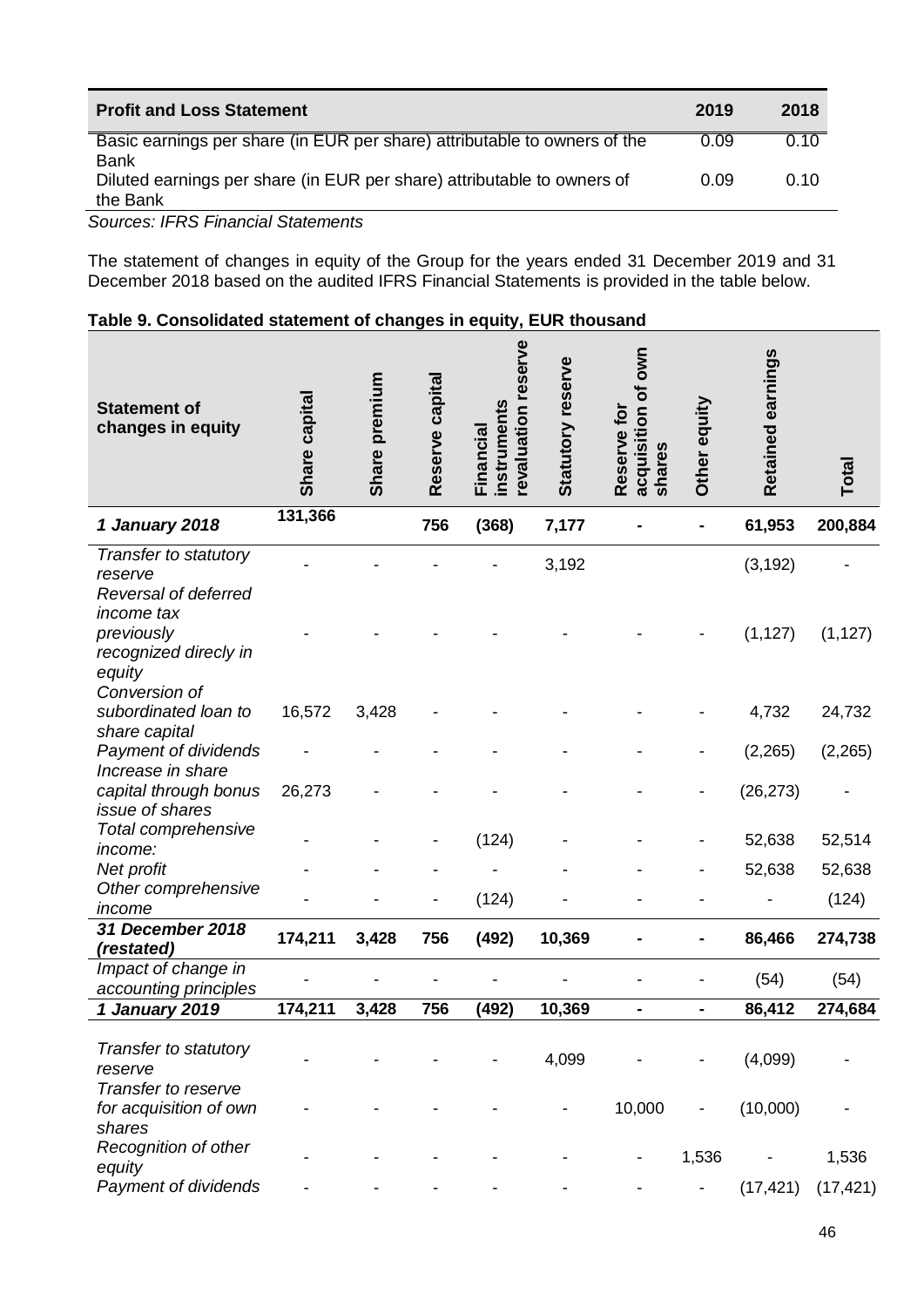| <b>Statement of</b><br>changes in equity                     | capital<br><b>Share</b> | premium<br><b>Share</b> | capital<br>poz<br>Reser | Ŵ<br>uatio<br><u>ದೆ</u><br>ଞ୍ଚ<br>instr<br>စ္ | rese<br>Statutory | डू<br>ठ<br>៑<br>ٯ<br>O<br>ω<br>icquisi<br>ທ<br>share<br>Reser<br>$\bar{a}$ | equity<br>Other | earnings<br>Retained | <b>Total</b> |
|--------------------------------------------------------------|-------------------------|-------------------------|-------------------------|-----------------------------------------------|-------------------|----------------------------------------------------------------------------|-----------------|----------------------|--------------|
| Total comprehensive<br><i>income:</i>                        |                         |                         |                         | 483                                           |                   |                                                                            |                 | 51,522               | 52,005       |
| Net profit                                                   |                         |                         |                         |                                               |                   |                                                                            |                 | 51,522               | 51,522       |
| Other comprehensive<br>income                                |                         |                         |                         | 483                                           |                   |                                                                            |                 |                      | 483          |
| 31 December 2019<br><b>Source: IFRS Financial Statements</b> | 174,211                 | 3,428                   | 756                     | (9)                                           | 14,468            | 10,000                                                                     | 1,536           | 106,414              | 310,804      |

The statement of the cash flows of the Group for the years ended 31 December 2019 and 31 December 2018 based on the audited IFRS Financial Statements is provided in the table below.

|  |  | Table 10. Statement of the cashflows, EUR thousand |  |
|--|--|----------------------------------------------------|--|
|  |  |                                                    |  |
|  |  |                                                    |  |

| <b>Cashflow statement</b>                                      | 2019       | 2018       |
|----------------------------------------------------------------|------------|------------|
| <b>Operating activities</b>                                    |            |            |
| Interest received on loans and advances                        | 65,043     | 54,403     |
| Interest received on finance leases                            | 6,907      | 5,599      |
| Interest received debt securities in the trading book          | 1,035      | 1,247      |
| Interest paid                                                  | (7, 233)   | (8,053)    |
| Fees and commissions received                                  | 22,701     | 19,532     |
| Fees and commissions paid                                      | (6,032)    | (5,282)    |
| Net cash inflows from trade in securities in the trading book  | 37,464     | (11,909)   |
| Net inflows from foreign exchange operations                   | 8,005      | 5,637      |
| Net inflows from derecognition of financial assets             | 2,442      | 582        |
| Net inflows from disposal of tangible assets                   | 5,236      | 8,373      |
| Cash inflows related to other activities of Group companies    | 8,460      | 7,891      |
| Cash outflows related to other activities of Group companies   | (8, 764)   | (3,976)    |
| Recoveries on loans previously written off                     | 2,183      | 1,582      |
| Salaries and related payments to and on behalf of employees    | (23,662)   | (20, 422)  |
| Payments related to operating and other expenses               | (12, 013)  | (12, 100)  |
| Income tax paid                                                | (4,808)    | (10, 704)  |
| Net cash flow from operating activities before change in       | 96,964     | 32,400     |
| operating assets and liabilities                               |            |            |
| Change in operating assets and liabilities:                    |            |            |
| Decrease in due from other banks                               | 1,810      | 128        |
| (Increase) in loans to customers                               | (260, 253) | (176, 866) |
| Increase in financel lease receivable                          | (34, 824)  | (32, 632)  |
| Decrease (increase) in other financial assets                  | 5,338      | (2,728)    |
| Decrease (increase) in other non-financial assets              | 6,178      | (8, 873)   |
| Increase (decrease) in due to banks and financial institutions | 5,275      | 13,215     |
| Increase in due to customers                                   | 186,968    | 197,499    |
| Increase (decrease) in special and lending funds               | 3,868      | (10, 144)  |
| Increase (decrease) in other financial liabilities             | 6,058      | 1,625      |
| Increase (decrease) in other non-financial liabilities         | 1,439      | 1,339      |
| Change                                                         | (78, 143)  | (17, 437)  |
| Net cash flow from (used in) from operating activities         | 18,821     | 14,963     |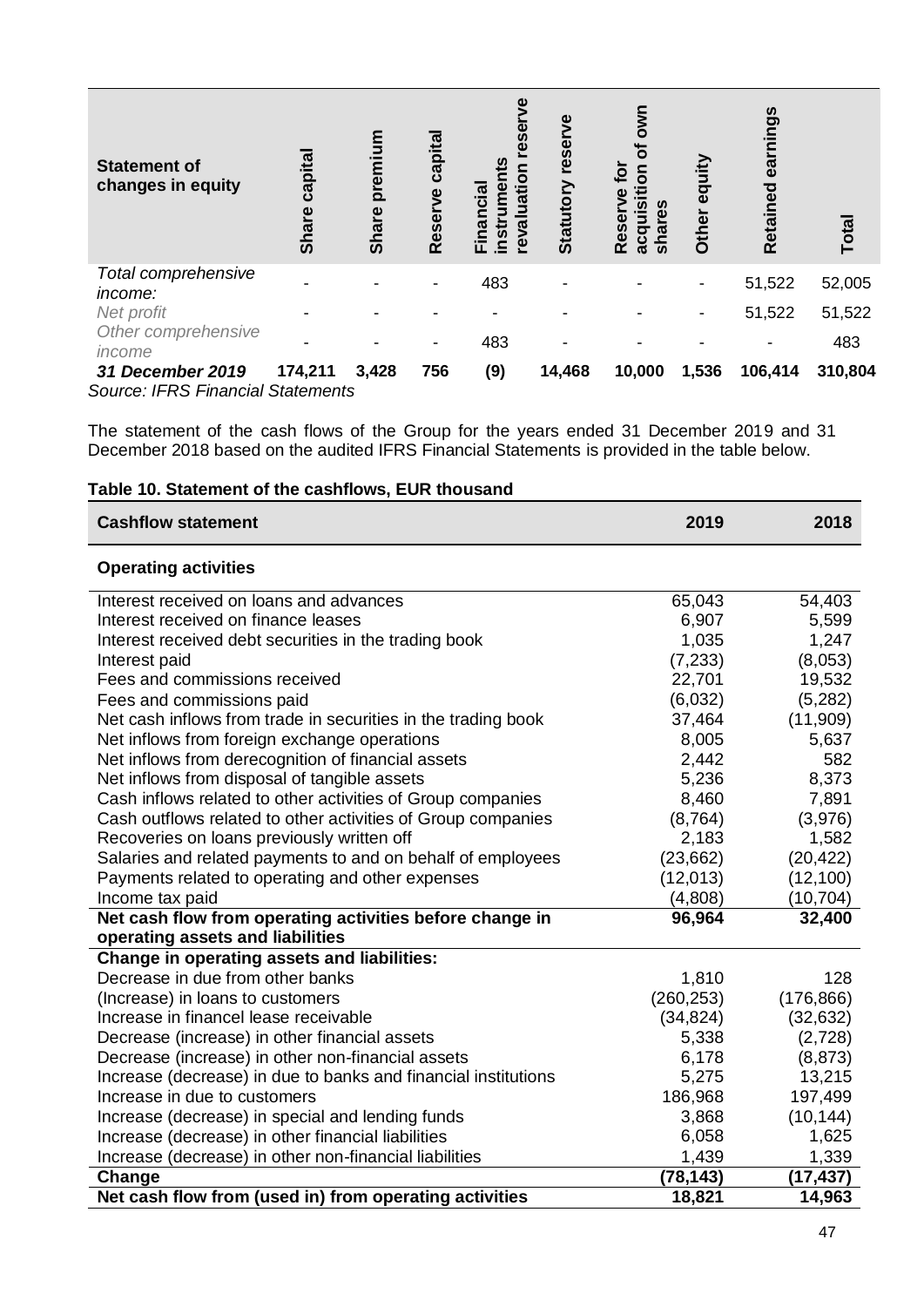| <b>Investing activities</b><br>Acquisition of property, plant and equipment, investment property<br>(5, 527)<br>(2, 328)<br>and intangible assets<br>Disposal of property, plant and equipment, investment property<br>5,109<br>3,555<br>and intangible assets<br>Acquisition of debt securities at amortized cost<br>(133,985)<br>(48, 246)<br>Proceeds from redemption or sale of debt securities at amortized<br>122,242<br>70,184<br>cost<br>Interest received on debt securities at amortized cost<br>14,864<br>13,900<br>42<br>37<br>Dividends received<br>(7, 408)<br>Acquisition of investment seurities at fair value<br>(7, 469)<br>Sale or redemption of investment securities at fair value<br>14,328<br>2,459<br>Interest received on investment securities at fair value<br>382<br>251<br>Net cash flow (used in) from investing activities<br>95,725<br>(53,005)<br><b>Financing activities</b><br>Payment of dividends<br>(17, 382)<br>(2,272)<br>Interest on debt securities in issue<br>(120)<br>(120)<br>Issue of debt securities<br>20,000<br>(20,000)<br>Redemption of debt securities issued<br>Principal elements of lease payments<br>(1, 431) | <b>Cashflow statement</b> | 2019 | 2018 |
|------------------------------------------------------------------------------------------------------------------------------------------------------------------------------------------------------------------------------------------------------------------------------------------------------------------------------------------------------------------------------------------------------------------------------------------------------------------------------------------------------------------------------------------------------------------------------------------------------------------------------------------------------------------------------------------------------------------------------------------------------------------------------------------------------------------------------------------------------------------------------------------------------------------------------------------------------------------------------------------------------------------------------------------------------------------------------------------------------------------------------------------------------------------------|---------------------------|------|------|
|                                                                                                                                                                                                                                                                                                                                                                                                                                                                                                                                                                                                                                                                                                                                                                                                                                                                                                                                                                                                                                                                                                                                                                        |                           |      |      |
|                                                                                                                                                                                                                                                                                                                                                                                                                                                                                                                                                                                                                                                                                                                                                                                                                                                                                                                                                                                                                                                                                                                                                                        |                           |      |      |
|                                                                                                                                                                                                                                                                                                                                                                                                                                                                                                                                                                                                                                                                                                                                                                                                                                                                                                                                                                                                                                                                                                                                                                        |                           |      |      |
|                                                                                                                                                                                                                                                                                                                                                                                                                                                                                                                                                                                                                                                                                                                                                                                                                                                                                                                                                                                                                                                                                                                                                                        |                           |      |      |
|                                                                                                                                                                                                                                                                                                                                                                                                                                                                                                                                                                                                                                                                                                                                                                                                                                                                                                                                                                                                                                                                                                                                                                        |                           |      |      |
|                                                                                                                                                                                                                                                                                                                                                                                                                                                                                                                                                                                                                                                                                                                                                                                                                                                                                                                                                                                                                                                                                                                                                                        |                           |      |      |
|                                                                                                                                                                                                                                                                                                                                                                                                                                                                                                                                                                                                                                                                                                                                                                                                                                                                                                                                                                                                                                                                                                                                                                        |                           |      |      |
|                                                                                                                                                                                                                                                                                                                                                                                                                                                                                                                                                                                                                                                                                                                                                                                                                                                                                                                                                                                                                                                                                                                                                                        |                           |      |      |
|                                                                                                                                                                                                                                                                                                                                                                                                                                                                                                                                                                                                                                                                                                                                                                                                                                                                                                                                                                                                                                                                                                                                                                        |                           |      |      |
|                                                                                                                                                                                                                                                                                                                                                                                                                                                                                                                                                                                                                                                                                                                                                                                                                                                                                                                                                                                                                                                                                                                                                                        |                           |      |      |
|                                                                                                                                                                                                                                                                                                                                                                                                                                                                                                                                                                                                                                                                                                                                                                                                                                                                                                                                                                                                                                                                                                                                                                        |                           |      |      |
|                                                                                                                                                                                                                                                                                                                                                                                                                                                                                                                                                                                                                                                                                                                                                                                                                                                                                                                                                                                                                                                                                                                                                                        |                           |      |      |
|                                                                                                                                                                                                                                                                                                                                                                                                                                                                                                                                                                                                                                                                                                                                                                                                                                                                                                                                                                                                                                                                                                                                                                        |                           |      |      |
|                                                                                                                                                                                                                                                                                                                                                                                                                                                                                                                                                                                                                                                                                                                                                                                                                                                                                                                                                                                                                                                                                                                                                                        |                           |      |      |
|                                                                                                                                                                                                                                                                                                                                                                                                                                                                                                                                                                                                                                                                                                                                                                                                                                                                                                                                                                                                                                                                                                                                                                        |                           |      |      |
|                                                                                                                                                                                                                                                                                                                                                                                                                                                                                                                                                                                                                                                                                                                                                                                                                                                                                                                                                                                                                                                                                                                                                                        |                           |      |      |
|                                                                                                                                                                                                                                                                                                                                                                                                                                                                                                                                                                                                                                                                                                                                                                                                                                                                                                                                                                                                                                                                                                                                                                        |                           |      |      |
|                                                                                                                                                                                                                                                                                                                                                                                                                                                                                                                                                                                                                                                                                                                                                                                                                                                                                                                                                                                                                                                                                                                                                                        |                           |      |      |
|                                                                                                                                                                                                                                                                                                                                                                                                                                                                                                                                                                                                                                                                                                                                                                                                                                                                                                                                                                                                                                                                                                                                                                        |                           |      |      |
| Net cash flow (used in) financing activities<br>(18, 933)<br>(2, 392)                                                                                                                                                                                                                                                                                                                                                                                                                                                                                                                                                                                                                                                                                                                                                                                                                                                                                                                                                                                                                                                                                                  |                           |      |      |
|                                                                                                                                                                                                                                                                                                                                                                                                                                                                                                                                                                                                                                                                                                                                                                                                                                                                                                                                                                                                                                                                                                                                                                        |                           |      |      |
| 95,613<br>(40,434)<br>Net increase (decrease) in cash and cash equivalents                                                                                                                                                                                                                                                                                                                                                                                                                                                                                                                                                                                                                                                                                                                                                                                                                                                                                                                                                                                                                                                                                             |                           |      |      |
| Cash and cash equivalents at 1 January<br>89,304<br>129,738                                                                                                                                                                                                                                                                                                                                                                                                                                                                                                                                                                                                                                                                                                                                                                                                                                                                                                                                                                                                                                                                                                            |                           |      |      |
| Cash and cash equivalents at end of the period<br>184,917<br>89,304                                                                                                                                                                                                                                                                                                                                                                                                                                                                                                                                                                                                                                                                                                                                                                                                                                                                                                                                                                                                                                                                                                    |                           |      |      |

*Sources: IFRS Financial Statements*

#### **Table 11. APMs, EUR thousand**

|                                                 |      | Year ended 31 December |  |
|-------------------------------------------------|------|------------------------|--|
|                                                 | 2019 | 2018                   |  |
| Net interest income                             |      |                        |  |
| Growth, %                                       | 15   |                        |  |
| Net fee and commission income                   |      |                        |  |
| Growth, %                                       |      | 30                     |  |
| Courage: IEDO Financial Ototomonto, the Company |      |                        |  |

*Sources: IFRS Financial Statements, the Company*

| <b>PRUDENTIAL</b>         |       | <b>Year ended 31 December</b> |
|---------------------------|-------|-------------------------------|
| <b>STANDARDS</b>          | 2019  | 2018                          |
| <b>LIQUIDITY RATIOS</b>   |       |                               |
| LCR,% (the Bank)          | 202   | 277                           |
| <b>SOLVENCY RATIOS</b>    |       |                               |
| Capital adequacy ratio, % | 16.19 | 15.11                         |
| Source: the Company       |       |                               |

Bank is subject to regulatory Liquidity coverage ratio (LCR). The Bank complied with this ratio with a substantial cushion (requirement for the LCR is set at 100%).

Capital and liquidity position remain robust – prudential requirements are implemented with adequate reserve. According to the data as of 31 December 2019 the Bank complied with all the prudential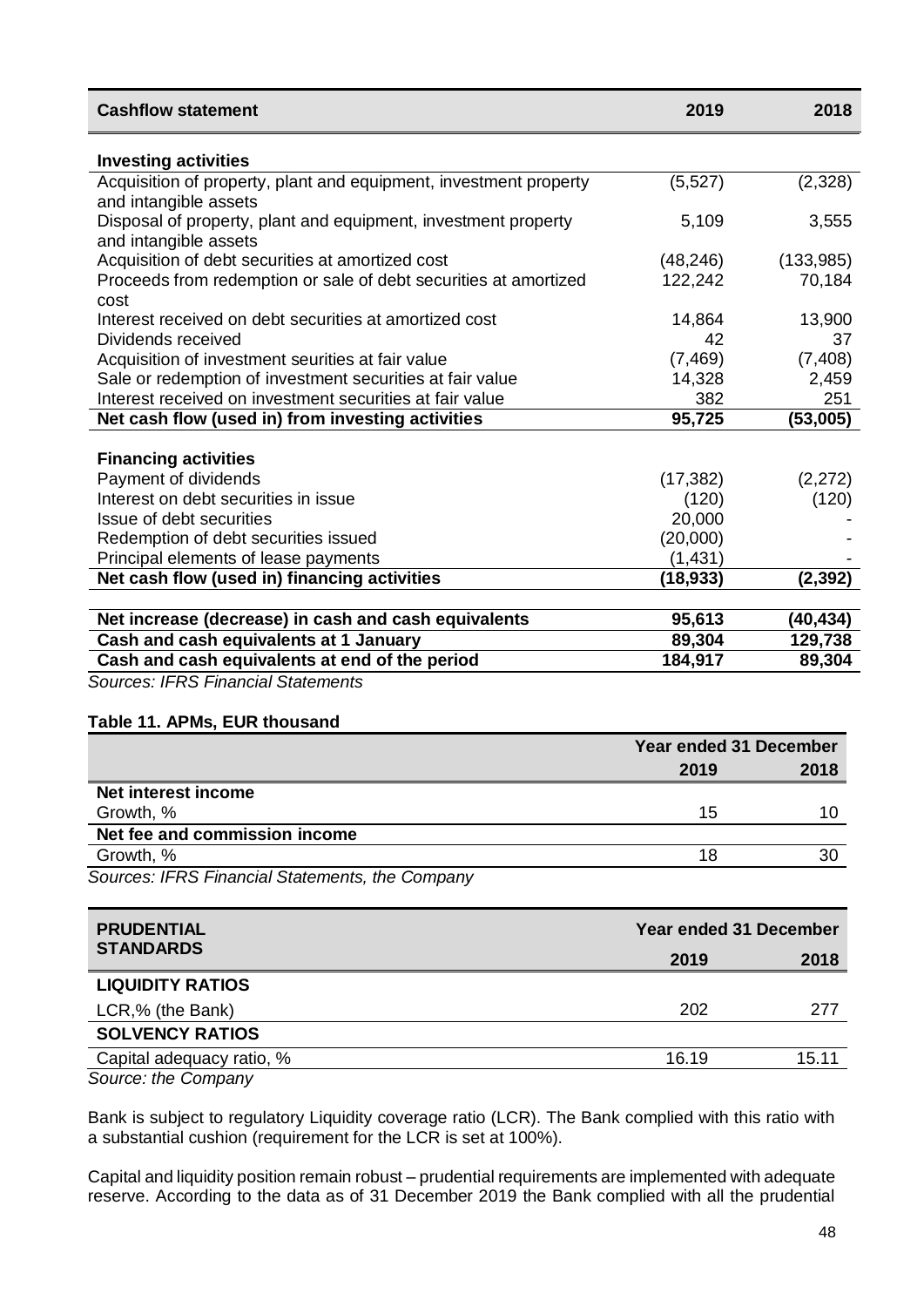requirements set out by the LB. With revenues growing faster than expenses, operational efficiency remains strong.

The ratios were calculated in accordance with Regulation (EU) No 575/2013 of the European Parliament and of the Council of 26 June 2013 on prudential requirements for credit institutions and investment firms and amending Regulation (EU) No 648/2012 ("CRR").

| <b>KEY RATIOS AND</b>        | <b>Year ended 31 December</b> |        |
|------------------------------|-------------------------------|--------|
| <b>INDICATORS*</b>           | 2019                          | 2018   |
| <b>PROFITABILITY RATIOS</b>  |                               |        |
| ROAA,%                       | 2.13                          | 2.40   |
| ROAE,%                       | 17.60                         | 22.32  |
| Cost to Income,%             | 42.50                         | 37.32  |
| Recurring activities result, | 60,864                        | 52.244 |
| <b>EUR thousand</b>          |                               |        |

*Sources: IFRS Financial Statements, the Company*

Performance measures calculated using IFRS Financial Statements numbers. The table below provides a list of profitability ratios calculation methodology, and the main rationale for using it.

| <b>APM</b>                                  | <b>Formula</b>                                                                                                                                                                                                                                                                                                                                                                                                                                                                                                                       | <b>Rationale for using the APM</b>                                                                                                   |
|---------------------------------------------|--------------------------------------------------------------------------------------------------------------------------------------------------------------------------------------------------------------------------------------------------------------------------------------------------------------------------------------------------------------------------------------------------------------------------------------------------------------------------------------------------------------------------------------|--------------------------------------------------------------------------------------------------------------------------------------|
| Net interest<br>income growth,<br>%         | Net interest income (current period)/ Net interest<br>income (previous period)*100%                                                                                                                                                                                                                                                                                                                                                                                                                                                  | The ratio shows the growth of net<br>interest income in percentage<br>compared to numbers for the                                    |
|                                             | period ended 31 December - (net interest income for<br>current year)/(net interest income for previous<br>year)*100%                                                                                                                                                                                                                                                                                                                                                                                                                 | previous period and indicates the<br>growth rate.                                                                                    |
| Net fee and<br>commission<br>income growth, | Net fee and commission income (current period)/ Net<br>fee and commission income (previous period)*100%                                                                                                                                                                                                                                                                                                                                                                                                                              | The ratio shows the growth of net<br>fee and commission income in<br>percentage<br>compared<br>to                                    |
| %                                           | period ended 31 December - (net fee and commission<br>income for current year)/(net fee and commission<br>income for previous year)*100%                                                                                                                                                                                                                                                                                                                                                                                             | numbers for the previous period<br>and indicates the growth rate.                                                                    |
| Return on<br>average assets,<br>(ROAA) %    | Net profit for the period/ Average total assets for the<br>last four quarters                                                                                                                                                                                                                                                                                                                                                                                                                                                        | The ratio shows the percentage<br>return the company earns from<br>assets. The higher the ratio, the                                 |
|                                             | period ended 31 December - net profit for the<br>year/((sum of total<br>assets for the last four<br>quarters)/4)*100%                                                                                                                                                                                                                                                                                                                                                                                                                | more efficient use of assets.                                                                                                        |
| Return on<br>average equity,<br>(ROAE) %    | Net profit for the period/ Average total equity for the<br>last four quarters                                                                                                                                                                                                                                                                                                                                                                                                                                                        | The ratio shows the percentage<br>return the company earns from<br>equity. Higher ROAE ratio is                                      |
|                                             | period ended 31 December – net profit for the<br>year/((sum of total equity for the last four<br>quarters)/4)*100%                                                                                                                                                                                                                                                                                                                                                                                                                   | considered as better.                                                                                                                |
| Cost to income<br>ratio, %                  | <b>Operating costs/ Operating income*100%</b><br>Operating costs (which is a total of income statement<br>lines):<br>· Salaries and related expenses;<br>• Depreciation and amortization expenses;<br>• Expenses related to other activities of Group<br>companies;<br>• Other operating expenses.<br>Operating income (which is a total of income<br>statement lines):<br>• Net interest income;<br>• Net fee and commission income;<br>• Net gain from operations with securities;<br>• Net gain from foreign exchange and related | The ratio indicates the amount of<br>cost used to earn one euro of<br>income. Lower cost to income<br>ratio is considered as better. |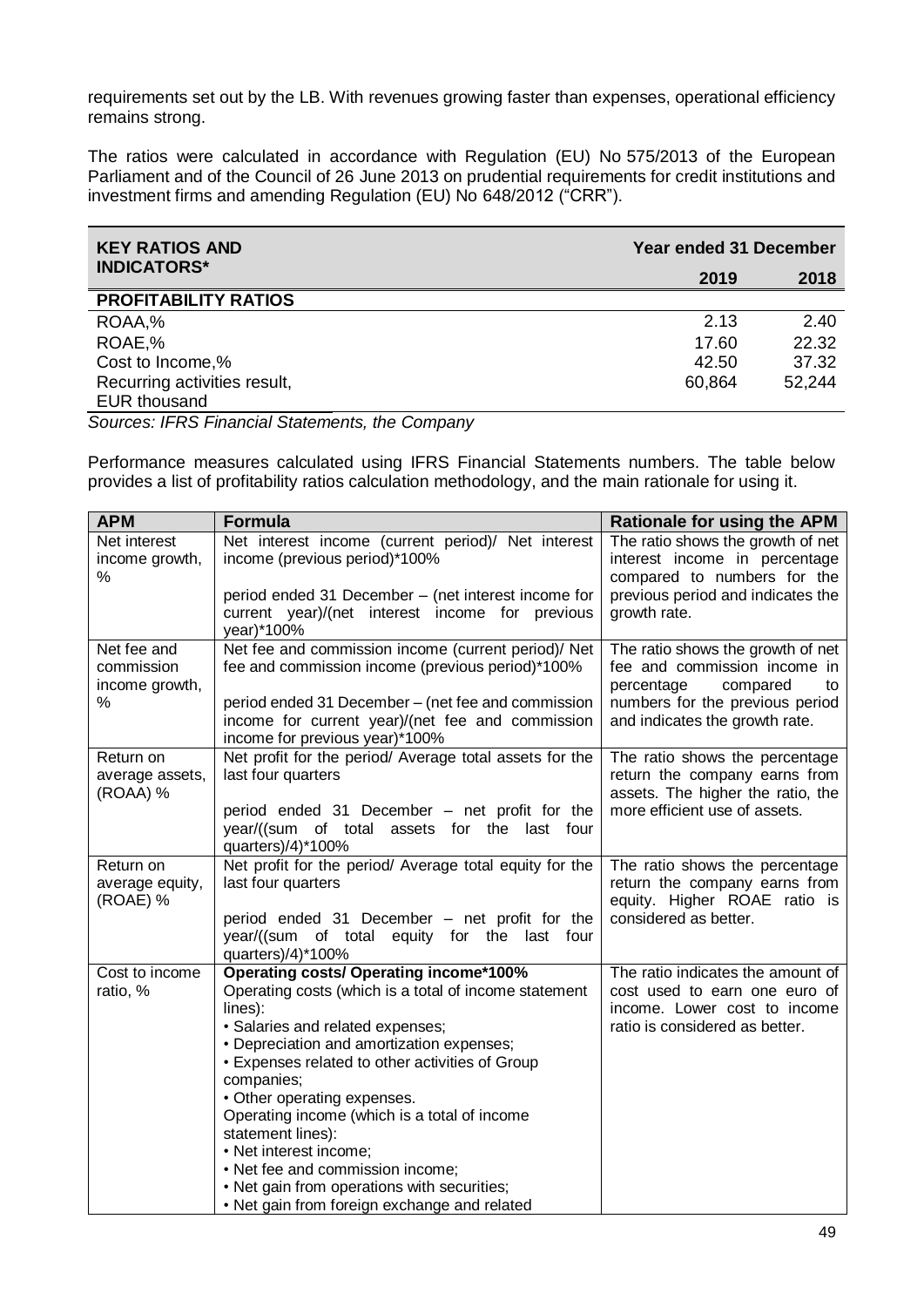| Recurring         | derivatives;<br>• Net loss from other derivatives;<br>• Net loss from changes in fair value of subordinated<br>loan;<br>• Net gain from derecognition of financial assets;<br>• Net gain from disposal of tangible assets;<br>• Revenue related to other activities of Group<br>companies;<br>• Other operating income<br>Operating profit before impairment losses - Non- | Non-recurring earnings is a non-                                      |
|-------------------|----------------------------------------------------------------------------------------------------------------------------------------------------------------------------------------------------------------------------------------------------------------------------------------------------------------------------------------------------------------------------|-----------------------------------------------------------------------|
| activities result | recurring earnings                                                                                                                                                                                                                                                                                                                                                         | IFRS performance measure used                                         |
|                   | Non-recurring earnings calculated as a total of                                                                                                                                                                                                                                                                                                                            | for Bank's analysis. It aims to                                       |
|                   | income statement lines:                                                                                                                                                                                                                                                                                                                                                    | show a part of earnings that is                                       |
|                   | • Net loss from other derivatives;                                                                                                                                                                                                                                                                                                                                         | attributable<br>one-off<br>to                                         |
|                   | • Net loss from changes in fair value of subordinated<br>loan:                                                                                                                                                                                                                                                                                                             | transactions or transactions that<br>are not typical to the Group's   |
|                   | • Net gain from derecognition of financial assets;                                                                                                                                                                                                                                                                                                                         | main activity.                                                        |
|                   | • Net gain from disposal of tangible assets;                                                                                                                                                                                                                                                                                                                               |                                                                       |
|                   | • Net gain from operations with securities (sale of                                                                                                                                                                                                                                                                                                                        |                                                                       |
|                   | investment securities held to collect cash flows)                                                                                                                                                                                                                                                                                                                          |                                                                       |
|                   | Note: Amounts from other income statement lines                                                                                                                                                                                                                                                                                                                            |                                                                       |
|                   | can be included if treated as non-recurring                                                                                                                                                                                                                                                                                                                                |                                                                       |
| Cost of risk      | Allowance for impairment losses on loans / average                                                                                                                                                                                                                                                                                                                         | The ratio shows the percentage                                        |
| $(CoR)$ , %       | total loan portfolio *100%                                                                                                                                                                                                                                                                                                                                                 | loan loss provisions from total<br>Ioan portfolio - lower ratio shows |
|                   | Allowance for impairment losses on loans for the                                                                                                                                                                                                                                                                                                                           | better loan portfolio quality.                                        |
|                   | period / average total loan portfolio (calculated as a                                                                                                                                                                                                                                                                                                                     |                                                                       |
|                   | average of the total assets for the last four quaters)                                                                                                                                                                                                                                                                                                                     |                                                                       |
|                   |                                                                                                                                                                                                                                                                                                                                                                            |                                                                       |

Since the end of the last period for which the Company's audited consolidated financial information exists (31 December 2019), there have been no significant change in the financial position of the Group.

# **Summary of Independent Auditor's Reports**

The IFRS Financial Statements for the years ended 31 December 2019 and 31 December 2018, incorporated by reference to this Prospectus have been audited by PricewaterhouseCoopers UAB. In auditor's opinion, IFRS Financial Statements for both years ended 31 December 2019 and 31 December 2018 give a true and fair view of the separate and consolidated financial position of the Bank and the Group as at 31 December 2019 and 31 December 2018, and of their separate and consolidated financial performance and their separate and consolidated cash flows for the years then ended in accordance with International Financial Reporting Standards, as adopted by the European Union. Apart from that, no other information in the Prospectus has been audited by the auditors.

Full independent Auditor's reports are presented together with IFRS Financial Statements which are incorporated by reference to this Prospectus.

# <span id="page-49-0"></span>**4.9.2 Legal and Arbitration Proceedings**

The Group Companies are not involved in any governmental, legal or arbitration proceedings (including any such proceedings which are pending or threatened of which the Issuer is aware), during a period covering at least the previous 12 months which may have or have had in the recent past significant effects on the Issuer and/or Group's financial position or profitability, except as indicated below:

### **The court investigates criminal case in which three employees of the Bank are charged**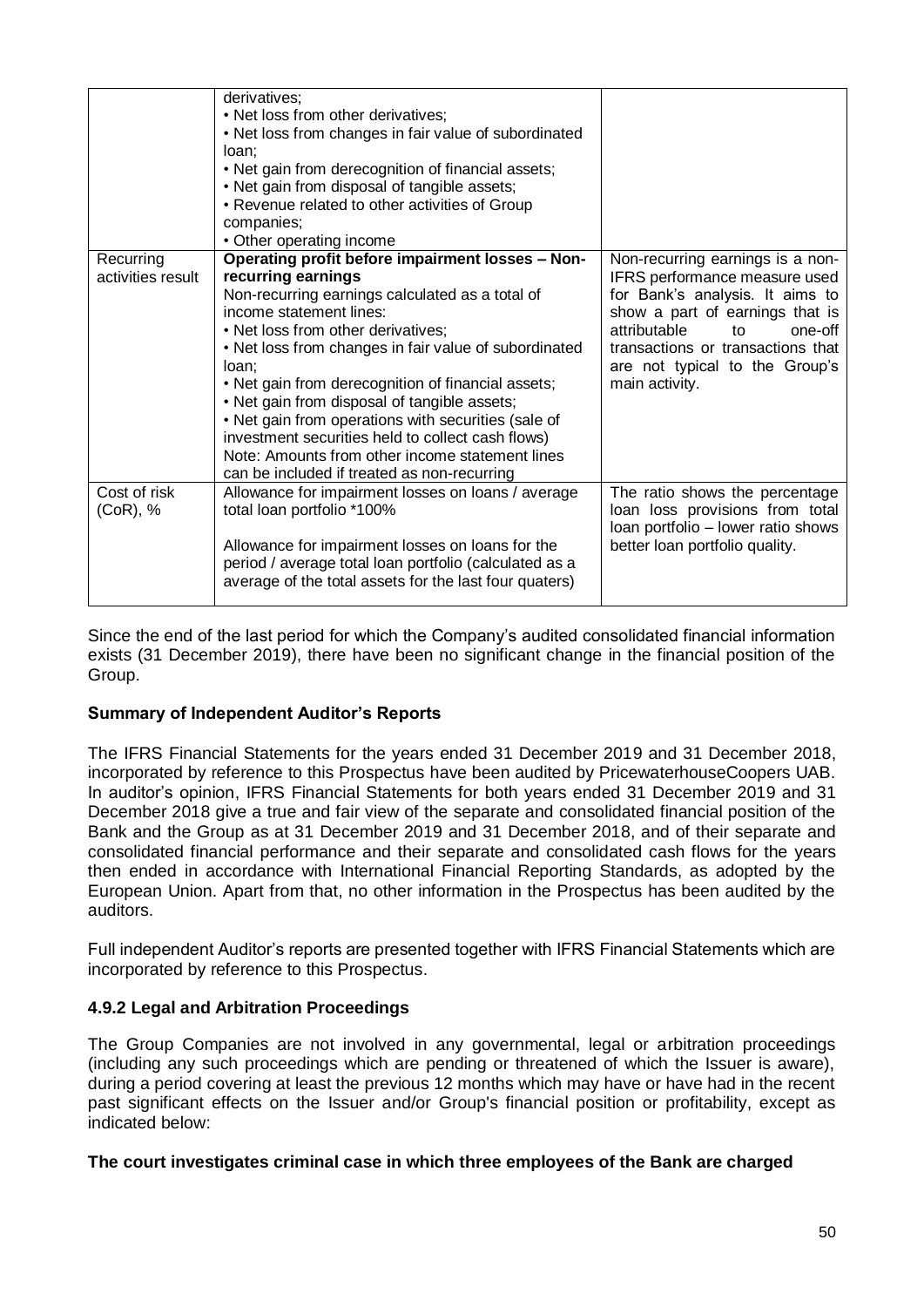As it was indicated by the Bank in the material event notification, dated 8 February 2019, upon completion of the pre-trial investigation regarding the circumstances of usage of the credit issued by the Bank (see Bank's material event notification, dated 5 June 2018), the lawsuit was transferred to the Klaipėda Regional Court.

The court investigates the circumstances of 7.5 million euros credit issued to company "Nidos pušynas" and its use performed by Vladimir Romanov and his associates. The actions taken by current CEO Vytautas Sinius, who chaired the Loan Committee in 2012 and other two Bank's employees (who took the positions of Head of Šiauliai Branch and Director of Treasury Department in 2012) are also being investigated regarding issue of the credit in the aforementioned credit granting process. Neither financial, nor any other claims have been expressed with regard to the Bank in this lawsuit.

At the moment, the credit agreement has been expired, the collateral has been realized, the company "Nidos pušynas" has been liquidated. The outcome of this case will have no impact on the results of the Bank's performance.

The ongoing process does not affect the continuity of the Bank's performance and its daily operations. The Bank meets all the requirements and standards set out for the Bank's activities and the obligations assumed with regard to the clients are and will be fulfilled. The Bank has informed the LB about the ongoing investigation. The Bank may not evaluate, what decision the court will take in this case.

### **The first instance court did not uphold the claim against the Bank and its employee; the civil case will be heard by the appellate court**

The court did not uphold the claim for damages in amount of approx. 10 million euros against eight defendants, including the Bank and one of its employees.

Since 2004 the Bank granted 6 million euros credits to the borrower – the company "Grimeda". "Grimeda" had ceased to fulfill its obligations to the Bank since 2015. As a consequence, the Bank terminated credit agreements unilaterally in 2016 and the borrower (plaintiff) applied to the court declaring that the credit agreements were terminated unlawfully and demanding to set a new schedule for credit repayments. The court rejected plaintiff's claim and the plaintiff appealed. It is noteworthy that "Grimeda" started the procedures of legal restructuring in 2017, and since 2019 – the case of bankruptcy.

The Bank reasonably expects the appellate court shall uphold the judgment of the first instance court.

### **The claim of EUR 300,000 against the Bank**

A legal entity registered in the Republic of Germany brought an action against the Bank, following which a plaintiff claimed for compensation for the damages suffered. The claim for damages is based on the fact that the plaintiff suffered a loss of EUR 300,000 as a result of the breaches of anti-money laundering and counter terrorist financing legislation made by the Bank.

In the Bank's view, the claim is unfounded: the damages to the plaintiff resulted from third party fraud, i.e. due to circumstances beyond the Bank's actions and / or inaction.

The plaintiff suffered a loss of EUR 300,000 as a result of the fraud and, as stated in the claim, not only sued the Bank to the court, but also made a claim to the pre-trial registration office of her place of registration (Germany), also to Klaipėda District Prosecutor's Office, where pretrial investigation was started, and also applied the LB with the complaint.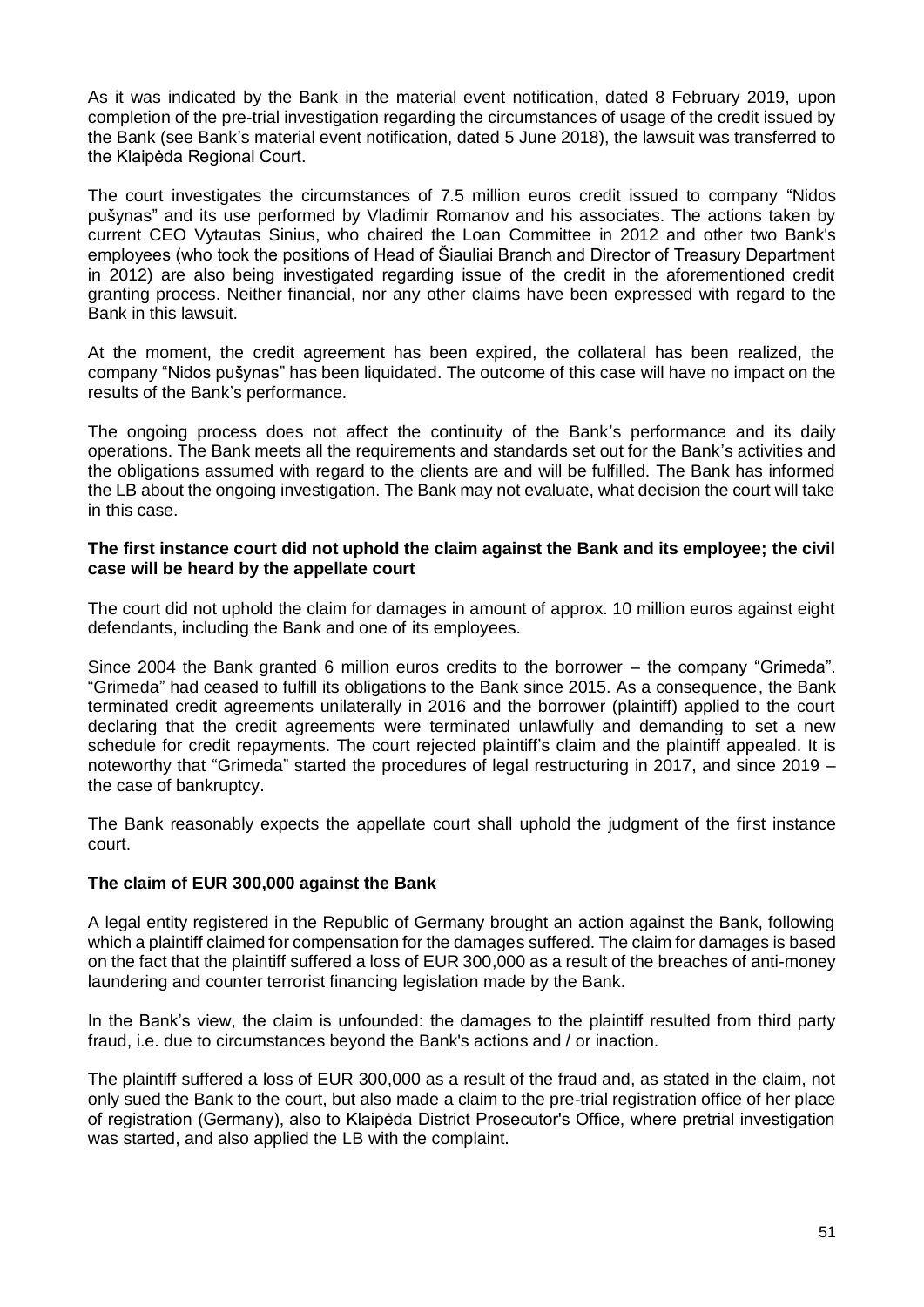#### **The LB imposed a fine for non-compliance with the requirements of anti-money laundering and counter terrorist financing (AMLCTF)**

As it was indicated in the notifications on material events of the Bank, dated 30 December 2019 and 30 January 2020, the LB carried out a scheduled inspection of the Bank on credit risk management and compliance with requirements of anti-money laundering and counter terrorist financing (AMLCTF). After examining the inspection report, the Board of the LB passed a resolution which obligated the Bank to remedy breaches of legislation and deficiencies in the field of credit risk management, eliminate breaches and deficiencies identified by the LB in the field of AMLCTF requirement implementation and imposed a penalty of EUR 880 thousand.

Most of the breaches and deficiencies identified by the LB had been eliminated by the Bank before the inspection findings were discussed by the Board of the LB. The Bank continues its scheduled targeted actions to strengthen the area of AMLCTF which have been started even before the inspection. In addition to that, the Bank has not detected any cases where breaches and deficiencies identified in the LB inspection report would have been used for money laundering and terrorist financing purposes. The Bank has decided to contest the above resolution of the Board of the LB and, for this purpose, has filed a complaint with the Vilnius Regional Administrative Court. The Bank may not evaluate, what decision the court will take in this case.

## <span id="page-51-0"></span>**4.9.3 Regulatory Disclosures**

-

The summary of the information, disclosed under the Market Abuse Regulation over the last 12 months, which is relevant as at the date of the Prospectus includes the following (as indicated in the publicly disclosed information of the Company on the stock exchange information system of Nasdaq as material events; not mentioning regular announcements re convocation of the General Meetings, their adopted decisions, transactions in Shares of the Bank, concluded by the managers, webinars, discussions on financials, which are announced in the IFRS Financial Statements, announcements, which relate to the notifications, which were announced earlier and have been updated with the later notifications, etc.):

1. On 30 January 2020 the Company informed<sup>15</sup>, that the Management Board resolved to contest the resolution of the Board of the LB regarding the calculation and imposition of a sanction (a fine of EUR 880,000) and, for this purpose, has filed a complaint with the Vilnius Regional Administrative Court.

2. On 9 January 2020 the Company informed<sup>16</sup>, that the Bank has signed an agreement with the Lithuanian branch of Danske Bank A/S for the acquisition of the retail loan portfolio of EUR 125 million. The transaction is scheduled to be completed within four months after signing of the agreement. The Bank will acquire the retail loan portfolio including it's liabilities of the Lithuanian branch of Danske Bank A/S. Most of the portfolio consist of the mortgage loans. The Bank increased its activity in the mortgage segment last year – new automated processes were implemented and the team of employees was strengthened, therefore this transaction is a consistent step with the Bank's plan to become an active participant in the mortgage market.

3. On 23 December 2019 the Bank informed<sup>17</sup>, that by the decision of the Management Board, on 21 December 2019 the Issuer redeemed EUR 20 million Bond issue (ISIN code LT0000432015) prior to its maturity date, i.e. it executed a call option in accordance with the terms and conditions of the bond issue.

<sup>15</sup> [https://cns.omxgroup.com/cdsPublic/viewDisclosure.action?disclosureId=919509&messageId=1158727.](https://cns.omxgroup.com/cdsPublic/viewDisclosure.action?disclosureId=919509&messageId=1158727)

<sup>16</sup> [https://cns.omxgroup.com/cdsPublic/viewDisclosure.action?disclosureId=917542&messageId=1156158.](https://cns.omxgroup.com/cdsPublic/viewDisclosure.action?disclosureId=917542&messageId=1156158)

<sup>17</sup> [https://cns.omxgroup.com/cdsPublic/viewDisclosure.action?disclosureId=916386&messageId=1154643.](https://cns.omxgroup.com/cdsPublic/viewDisclosure.action?disclosureId=916386&messageId=1154643)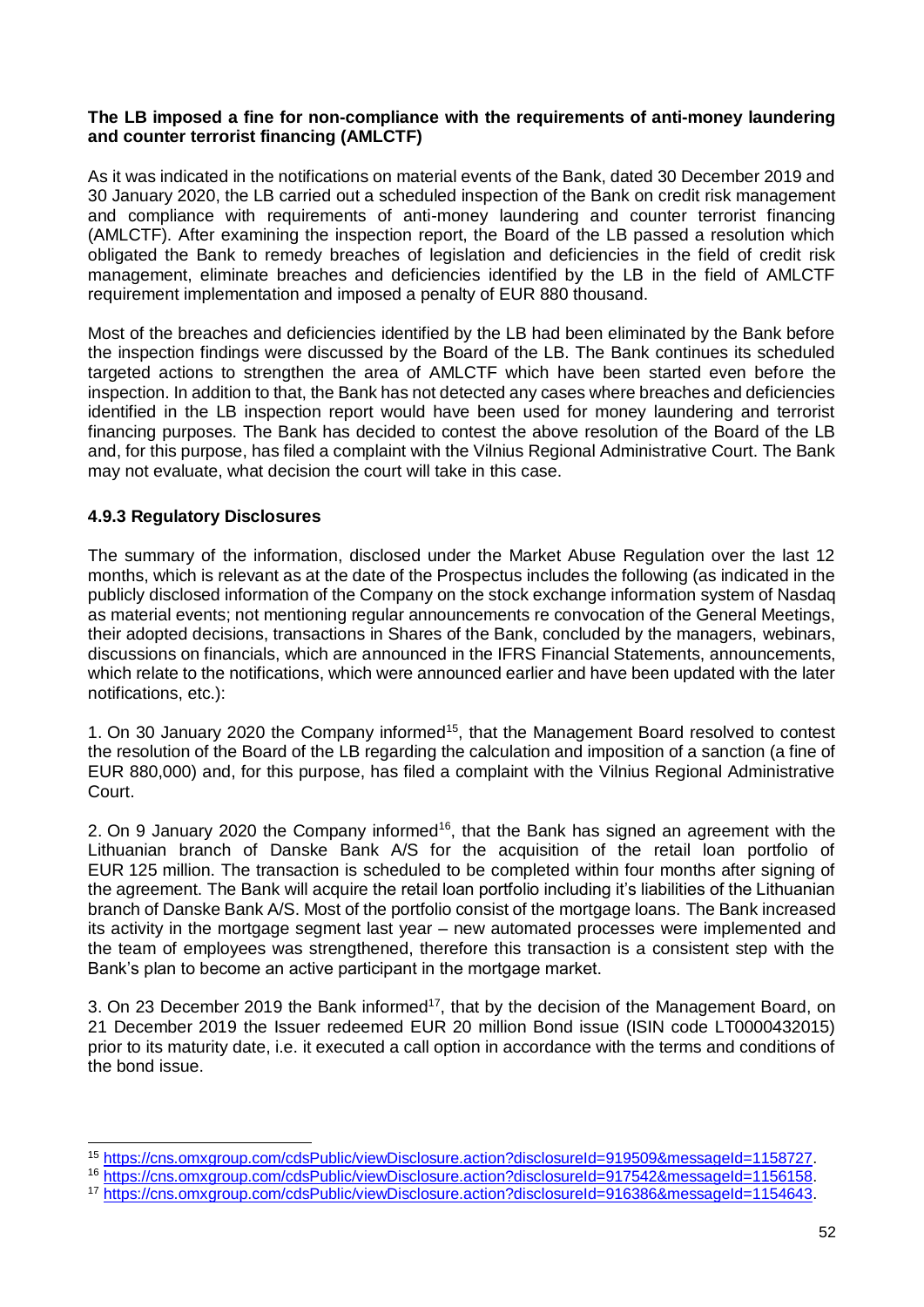4. On 5 December 2019 the Bank informed<sup>18</sup>, that it was classified as significant entity directly supervised by the ECB as one of the three largest credit institutions in Lithuania. The ECB will directly supervise the Bank as from 1 January 2020.

5. On 12 August 2019 the Bank informed<sup>19</sup>, that it engaged Wood & Co to assist in review of strategic alternatives.

6. On 29 May 2019 the Bank informed<sup>20</sup>, that it has transferred 1,176,485 own Shares to the employees of the Bank and the Subsidiaries as a deferred part of variable remuneration for 2015, 2016 and 2017.

7. On 17 May 2019 the Bank informed<sup>21</sup>, that International rating agency Moody's Investors Service announced about upgrade of ratings of the Bank. Long-term deposit rating increased from Baa3 to Baa2, rating outlook is stable.

### <span id="page-52-0"></span>**4.10 Material Contracts**

-

Neither the Company nor any Subsidiary has entered into a material contract other than contracts entered into in the ordinary course of business, which could result in any Group member being under an obligation or an entitlement that is material to the Issuer's ability to meet its obligations to Bondholders in respect of the Bonds being issued.

<sup>18</sup> [https://cns.omxgroup.com/cdsPublic/viewDisclosure.action?disclosureId=914115&messageId=1151688.](https://cns.omxgroup.com/cdsPublic/viewDisclosure.action?disclosureId=914115&messageId=1151688)

<sup>19</sup> [https://cns.omxgroup.com/cdsPublic/viewDisclosure.action?disclosureId=899273&messageId=1132451.](https://cns.omxgroup.com/cdsPublic/viewDisclosure.action?disclosureId=899273&messageId=1132451)

<sup>&</sup>lt;sup>20</sup> [https://cns.omxgroup.com/cdsPublic/viewDisclosure.action?disclosureId=892134&messageId=1123065.](https://cns.omxgroup.com/cdsPublic/viewDisclosure.action?disclosureId=892134&messageId=1123065)

<sup>&</sup>lt;sup>21</sup> [https://cns.omxgroup.com/cdsPublic/viewDisclosure.action?disclosureId=890678&messageId=1121153.](https://cns.omxgroup.com/cdsPublic/viewDisclosure.action?disclosureId=890678&messageId=1121153)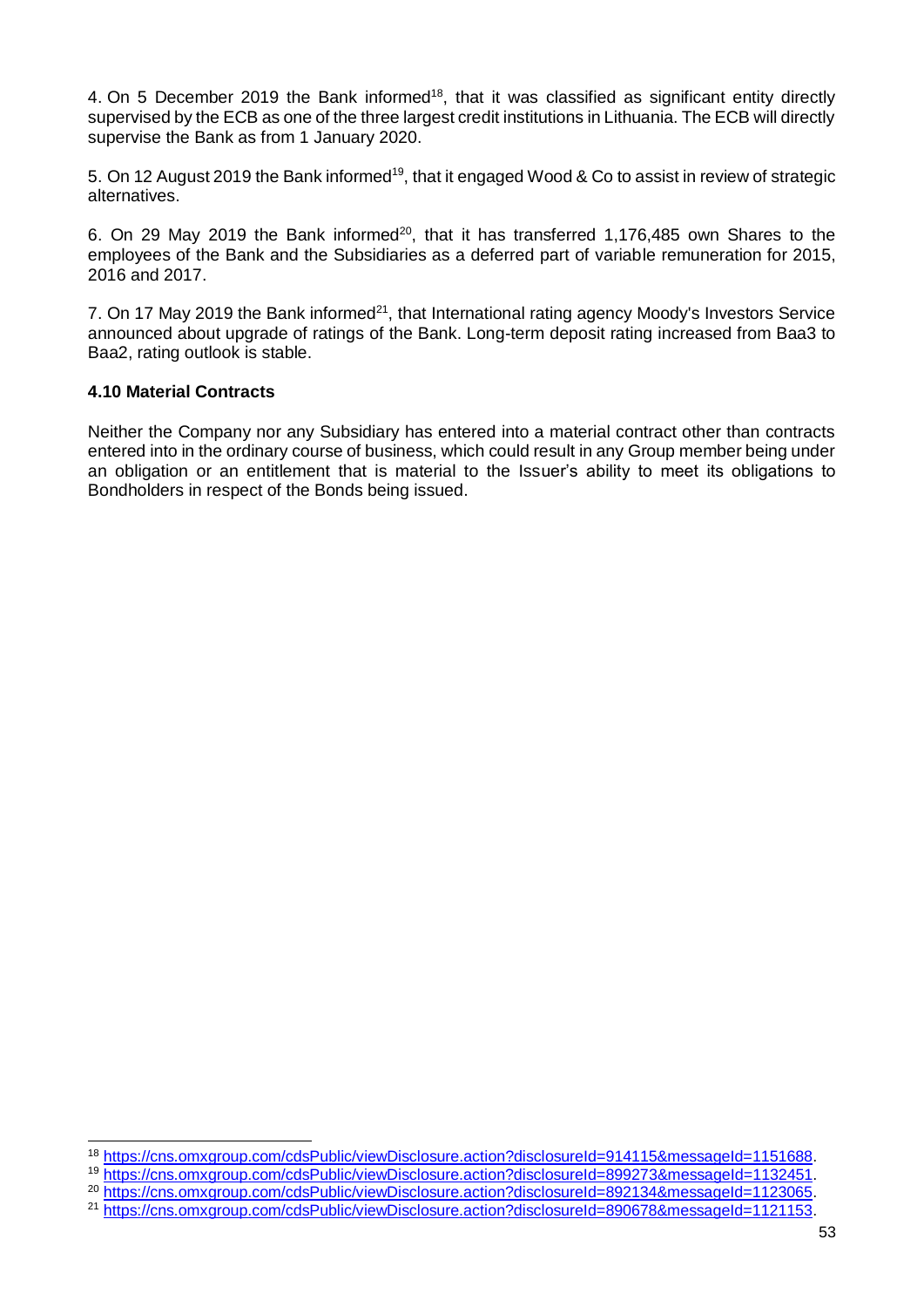# <span id="page-53-0"></span>**V DEBT SECURITIES NOTE**

## <span id="page-53-1"></span>**5.1 Interest of Natural and Legal Persons Involved in the Issue/Offer**

Not applicable. Taking into consideration that this Prospectus was prepared solely for the purpose of the Admission of the Bonds of the Issuer to trading on Nasdaq as well as that there is no public issue/offer of the Bonds (or any part thereof), there are no interests, including conflicting ones related to the Admission of the Bonds to trading on Nasdaq.

## <span id="page-53-2"></span>**5.2 Reasons for the Issue and Use of Proceeds**

Not applicable, as this Prospectus was prepared solely for the purpose of the Admission of the Bonds of the Company to trading on Nasdaq.

There is no public issue/offer of the Bonds (or any part thereof). Furthermore, no proceeds will be received by the Company as a result of the Admission.

### <span id="page-53-3"></span>**5.3 Information Concerning the Securities to be Admitted to Trading**

### **Description of the issued Bonds of the Company**

| <b>Securities</b><br>be<br>to<br>admitted to trading on<br>Nasdag: | 2,000 subordinated Bonds with a nominal value of EUR 10,000 each<br>(of an aggregate principal amount of EUR 20,000,000), qualifying as<br>Tier 2 instrument (subordinated debt instrument included in the capital<br>structure of the Bank), issued by the Company on 23 December 2019                                                                                                                                                                                                                                                                                                  |
|--------------------------------------------------------------------|------------------------------------------------------------------------------------------------------------------------------------------------------------------------------------------------------------------------------------------------------------------------------------------------------------------------------------------------------------------------------------------------------------------------------------------------------------------------------------------------------------------------------------------------------------------------------------------|
| <b>Type of securities:</b>                                         | Subordinated bonds of the Company - unsecured debt bonds with a<br>fixed-term, non-equity (debt) securities under which the Company shall<br>become the debtor of the Bondholders and shall assume obligations<br>for the benefit of the Bondholders                                                                                                                                                                                                                                                                                                                                     |
| <b>ISIN:</b>                                                       | LT0000404287                                                                                                                                                                                                                                                                                                                                                                                                                                                                                                                                                                             |
| <b>Currency of Bonds:</b>                                          | <b>EUR</b>                                                                                                                                                                                                                                                                                                                                                                                                                                                                                                                                                                               |
| Legislation,<br>under<br>which the Bonds shall<br>be created:      | The Civil Code, the Law on Companies, the Law on Securities, Law on<br>Banks and other related legal acts. All the relations of the Company<br>and the investors in connection with the Bonds shall be determined in<br>accordance with the laws of the Republic of Lithuania, including without<br>limitation, the Law on Companies, Law on Banks and the Law on<br>Protection of Interests of Bondholders.<br>Any disputes, relating to or arising in relation to the Bonds shall be<br>finally settled solely by the courts of the Republic of Lithuania of<br>competent jurisdiction |
| <b>Number of Bonds:</b>                                            | 2,000                                                                                                                                                                                                                                                                                                                                                                                                                                                                                                                                                                                    |
| <b>Nominal</b><br>value<br>and<br>issue price per Bond:            | EUR 10,000                                                                                                                                                                                                                                                                                                                                                                                                                                                                                                                                                                               |
| <b>Total nominal value of</b><br><b>Bonds:</b>                     | EUR 20,000,000                                                                                                                                                                                                                                                                                                                                                                                                                                                                                                                                                                           |
| Form of Bonds:                                                     | The Bonds are registered in book-entry form. According to the Law on<br>Markets in Financial Instruments the book-entry and accounting of the<br>dematerialized securities in the Republic of Lithuania, which will be<br>admitted to trading on the regulated market (Nasdaq), shall be made<br>by Nasdaq CSD. Entity to be in charge of keeping the records is the<br><b>Bank</b> itself                                                                                                                                                                                               |
| Interest rate:                                                     | 6.15% per annum (act/act)                                                                                                                                                                                                                                                                                                                                                                                                                                                                                                                                                                |
| <b>Issue date:</b>                                                 | 23 December 2019                                                                                                                                                                                                                                                                                                                                                                                                                                                                                                                                                                         |
| Interest payment date:                                             | 23 December each year from 2020 to 2029. If such day is not a<br>Business Day, the interest payment day shall be the next Business                                                                                                                                                                                                                                                                                                                                                                                                                                                       |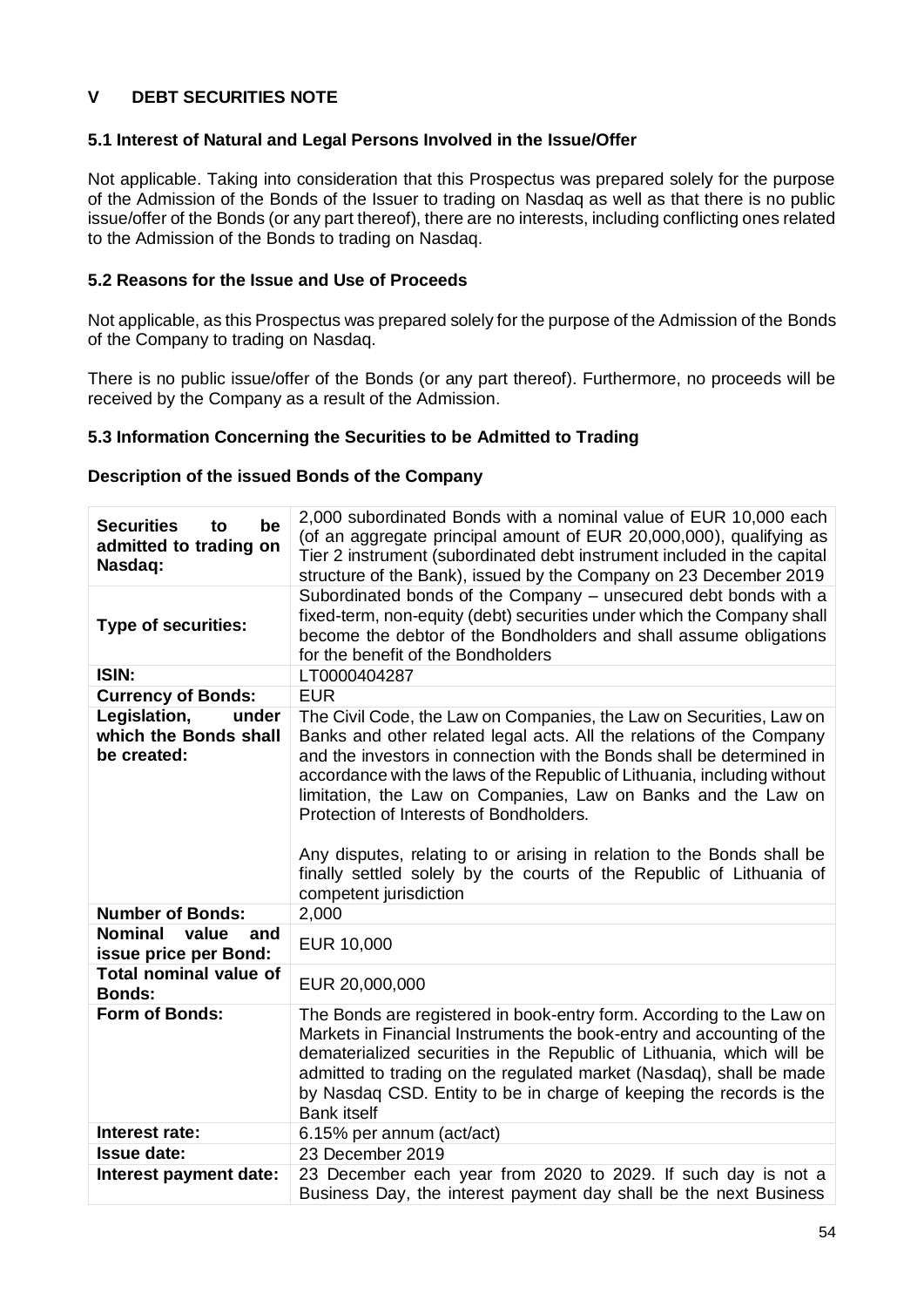|                                                              | Day following such date, when the Issuer has to pay interest for the<br>Bonds. The first interest payment date shall be 23 December 2020 and<br>the last interest payment date shall be the Maturity Date.<br>Interest Calculation Date (fixing date) – 1 Business Day before interest<br>payment date. On Interest Calculation Date Nasdaq CSD, after<br>request of the Issuer, shall set the list of Bondholders who are eligible<br>for Interest or redemption payment.<br>Interest period shall mean (i) in respect of the first interest period, the<br>period from (and excluding) the issue date to (but including) the first<br>interest payment date, and (ii) in respect of subsequent interest<br>periods, the period from (and excluding) an interest payment date to<br>(but including) the next succeeding interest payment date.<br>Interest (yield) shall be calculated on the "act / act" basis as specified<br>by the International Capital Market Association. A formula for<br>calculation of the Interest shall be the following:<br>$AI = F \times C \times Fractional number of days;$<br>$AI = accrued interest in EUR;$<br>$F =$ nominal value of the Bond;<br>$C =$ Annual interest rate payable on Bonds;<br>Fractional number of days:<br>Number of days in the period, which falls on a leap year / 366;<br>Number of days in the period, which falls on a non-leap year / 365. |
|--------------------------------------------------------------|--------------------------------------------------------------------------------------------------------------------------------------------------------------------------------------------------------------------------------------------------------------------------------------------------------------------------------------------------------------------------------------------------------------------------------------------------------------------------------------------------------------------------------------------------------------------------------------------------------------------------------------------------------------------------------------------------------------------------------------------------------------------------------------------------------------------------------------------------------------------------------------------------------------------------------------------------------------------------------------------------------------------------------------------------------------------------------------------------------------------------------------------------------------------------------------------------------------------------------------------------------------------------------------------------------------------------------------------------------------------------------------------------------------|
| <b>Maturity Date:</b>                                        | 23 December 2029.                                                                                                                                                                                                                                                                                                                                                                                                                                                                                                                                                                                                                                                                                                                                                                                                                                                                                                                                                                                                                                                                                                                                                                                                                                                                                                                                                                                            |
|                                                              | Following a performance of the redemption payment to the account of<br>the Bondholder, in particular the Issuer having made a successful<br>money transfer to the bank of the Bondholder (and the Bondholder<br>having received corresponding money transfer on its account indicated<br>by it, when purchasing the Bonds), the relevant Bonds possessed by<br>the said Bondholder shall be considered redeemed and shall be<br>removed from the securities accounts.                                                                                                                                                                                                                                                                                                                                                                                                                                                                                                                                                                                                                                                                                                                                                                                                                                                                                                                                        |
|                                                              | If the Maturity Date is a holiday, the Issuer shall make redemption<br>payment on the first Business Day after the holiday observing the<br>terms and conditions stated in this clause. However, if the nearest<br>Business Day after the holiday falls in the next month, Redemption<br>Payment shall be made on the Business Day preceding the holiday.                                                                                                                                                                                                                                                                                                                                                                                                                                                                                                                                                                                                                                                                                                                                                                                                                                                                                                                                                                                                                                                    |
|                                                              | The Bondholders, eligible for redemption payments, will be indicated<br>on the last interest calculation date in the Bondholders list, compiled<br>by Nasdag CSD. The redemption payments shall be paid by the Issuer<br>itself.                                                                                                                                                                                                                                                                                                                                                                                                                                                                                                                                                                                                                                                                                                                                                                                                                                                                                                                                                                                                                                                                                                                                                                             |
|                                                              | The Bondholders do not have a right to require to redeem the Bonds<br>prior to the Maturity Date                                                                                                                                                                                                                                                                                                                                                                                                                                                                                                                                                                                                                                                                                                                                                                                                                                                                                                                                                                                                                                                                                                                                                                                                                                                                                                             |
| Redemption price of<br>the Bonds:                            | On the day of redemption, the Bonds shall be repaid in full at their<br>nominal value, with the cumulative interest accrued (unless early<br>redeemed, as indicated below)                                                                                                                                                                                                                                                                                                                                                                                                                                                                                                                                                                                                                                                                                                                                                                                                                                                                                                                                                                                                                                                                                                                                                                                                                                   |
| Early redemption as a<br>result of Tax Event <sup>22</sup> : | Upon the occurrence of a Tax Event, as indicated in the Terms and<br>Conditions, signed when subscribing the Bonds, but subject to having                                                                                                                                                                                                                                                                                                                                                                                                                                                                                                                                                                                                                                                                                                                                                                                                                                                                                                                                                                                                                                                                                                                                                                                                                                                                    |

<sup>22</sup> "Tax Event" means:

<sup>-</sup> any amendment to, or change in, the laws or treaties (or any regulations thereunder) of the Taxing Jurisdiction affecting taxation;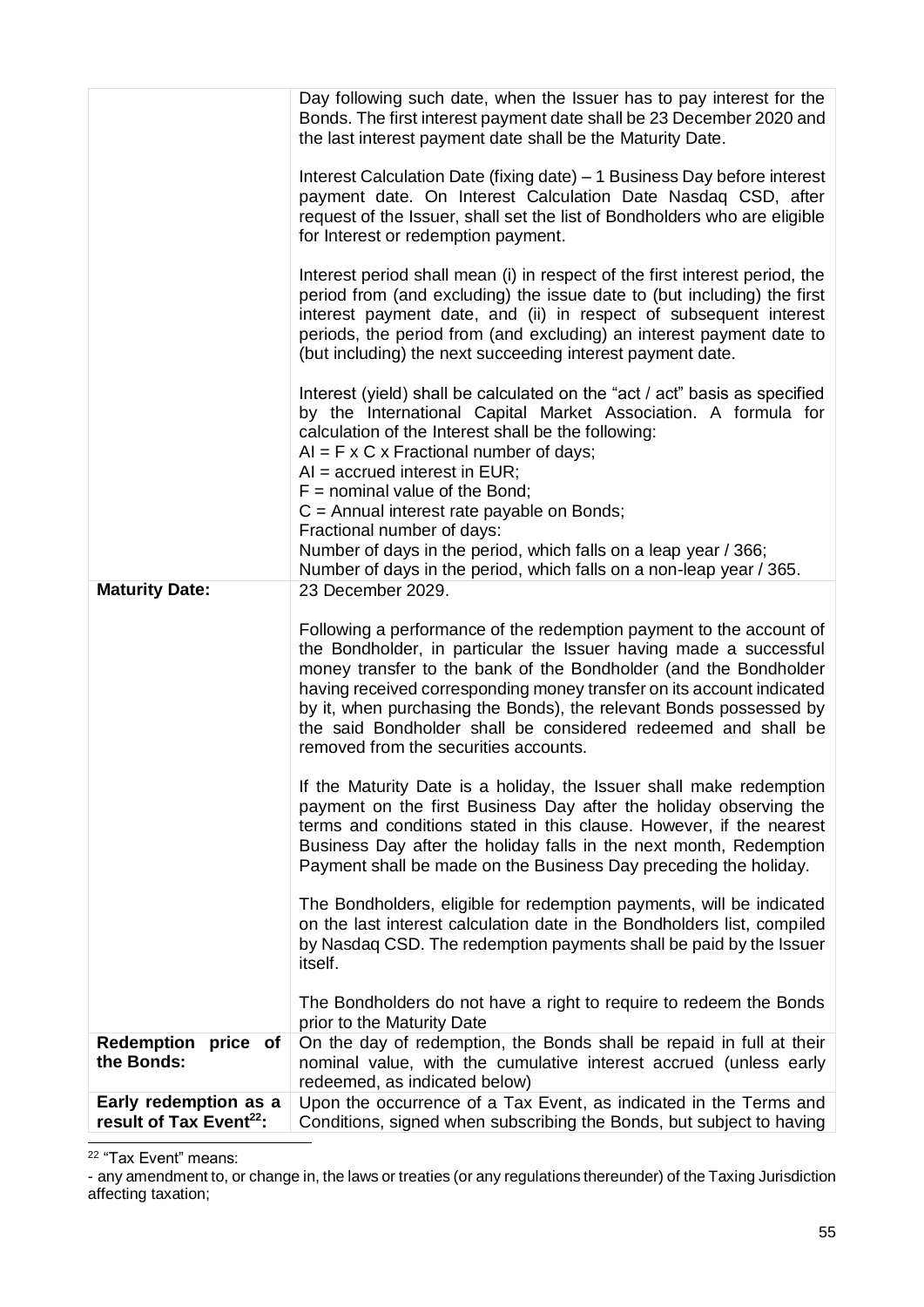|                                                                                  | obtained the relevant supervisory authority permission if such<br>permission is then required under the applicable regulations, the Issuer<br>may, at its option, having given not less than 30 days' notice to the<br>Bondholders redeem all (but not some only) of the outstanding Bonds<br>at any time at a redemption amount equal to their outstanding principal<br>amount together with interest (if any) accrued up to but excluding the<br>date of redemption                                                                                                                                                                                                                                                                                                                                                                                                                                                                                                                                                                                                                                                                     |
|----------------------------------------------------------------------------------|-------------------------------------------------------------------------------------------------------------------------------------------------------------------------------------------------------------------------------------------------------------------------------------------------------------------------------------------------------------------------------------------------------------------------------------------------------------------------------------------------------------------------------------------------------------------------------------------------------------------------------------------------------------------------------------------------------------------------------------------------------------------------------------------------------------------------------------------------------------------------------------------------------------------------------------------------------------------------------------------------------------------------------------------------------------------------------------------------------------------------------------------|
| Early redemption as a<br><b>Capital</b><br>result<br>of<br>Event <sup>23</sup> : | Upon the occurrence of a Capital Event, as indicated in the Terms and<br>Conditions, signed when subscribing the Bonds, but subject to having<br>obtained the relevant supervisory authority permission if such<br>permission is then required under the applicable regulations, the Issuer<br>may, at its option, having given not less than 30 days' notice to the<br>Bondholders at any time redeem all (but not some only) of the<br>outstanding Bonds at a redemption amount equal to their outstanding<br>principal amount, together with interest accrued up to but excluding the<br>date of redemption                                                                                                                                                                                                                                                                                                                                                                                                                                                                                                                            |
| <b>Optional Early</b><br><b>Redemption (Call):</b>                               | After 5 years have passed from the Issue Date of the Bonds and having<br>obtained the relevant supervisory authority permission if such<br>permission is then required under the applicable regulations, the Issuer<br>may, having given not less than 30 days' notice to the Bondholders<br>redeem fully Bonds at their outstanding principal amount, together with<br>accrued interest thereon.<br>The appropriate notice shall be signed by a duly authorized officer of<br>the Issuer and shall specify:<br>(i) whether Bonds are to be redeemed in whole or in part only and, if in<br>part only, the aggregate outstanding principal amount of the Bonds<br>which are to be redeemed;<br>(ii) the due date for such redemption, which shall be not less than 30<br>days after the date on which such notice is validly given; and<br>(iii) the amount at which such Bonds are to be redeemed, which shall<br>be their outstanding principal amount together with accrued interest<br>thereon.<br>Any such notice shall be irrevocable, and the delivery thereof shall<br>oblige the Issuer to make the redemption therein specified |
| <b>Cancellation</b><br><b>of</b><br>the                                          | All Bonds redeemed will be cancelled and may not be reissued or                                                                                                                                                                                                                                                                                                                                                                                                                                                                                                                                                                                                                                                                                                                                                                                                                                                                                                                                                                                                                                                                           |
| redeemed Bonds:                                                                  | resold nor can the Issuer use any voting rights arising from the Bonds,<br>if at any time should the Bonds be partially repurchased                                                                                                                                                                                                                                                                                                                                                                                                                                                                                                                                                                                                                                                                                                                                                                                                                                                                                                                                                                                                       |

- any governmental action in the Taxing Jurisdiction; or

<sup>-</sup> any amendment to, or change in, the official position or the interpretation of such law, treaty (or regulations thereunder) or governmental action or any interpretation, decision or pronouncement that provides for a position with respect to such law, treaty (or regulations thereunder) or governmental action that differs from the theretofore generally accepted position, in each case, by any legislative body, court, governmental authority or regulatory body in the Taxing Jurisdiction, irrespective of the manner in which such amendment, change, action, pronouncement, interpretation or decision is made known,

which amendment or change is effective or such governmental action, pronouncement, interpretation or decision is announced, on or after the Issue Date of the Bonds and as a result of which:

<sup>-</sup> the Issuer is, or will be, subject to additional taxes, duties or other governmental charges with respect to such Bonds or is not, or will not be, entitled to claim a deduction in respect of payments in respect of such Bonds in computing its taxation liabilities (or the value of such deduction would be materially reduced); or

<sup>-</sup> the treatment of any of the Issuer's items of income or expense with respect to such Bonds as reflected on the tax returns (including estimated returns) filed (or to be filed) by the Issuer will not be respected by a taxing authority, which subjects the Issuer to additional taxes, duties or other governmental charges.

<sup>&</sup>lt;sup>23</sup> "Capital Event" means the determination by the Issuer, after consultation with the Supervisory Authority, that the outstanding principal amount of the Bonds ceases or would be likely to cease to be included in whole or in any part, or count in whole or in any part, towards the Tier 2 Capital of the Issuer in the essence of CRR.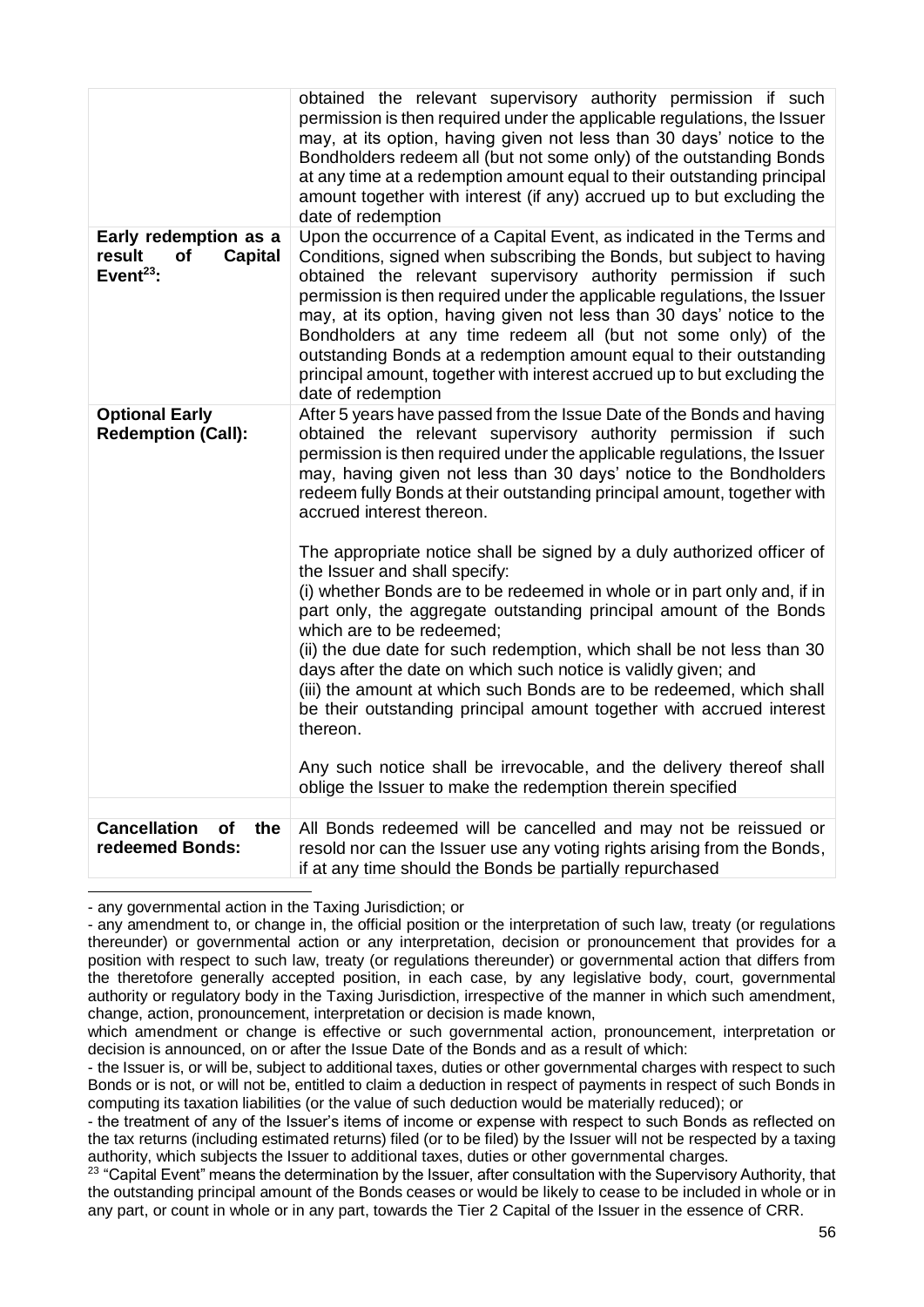| <b>Payments:</b>                                                    | Payments of amounts (whether principal, interest or otherwise,<br>including on the final redemption) due on the Bonds will be made to<br>the Bondholders thereof, as appearing in Nasdaq CSD at the close of<br>business on the Business Day preceding the due date for such<br>payment (the "Record Date"). Payment of amounts due on the final<br>redemption of the Bonds will be made simultaneously with deletion of<br>the Bonds. If the due date for payment of the final redemption amount<br>of the Bonds is not a Business Day, the Bondholder thereof will not be<br>entitled to payment thereof until the next following Business Day and<br>no further payment shall be due in respect of such delay save in the<br>event that there is a subsequent failure to pay in accordance with the<br>Terms and Conditions.<br>Payments of amounts (whether principal, interest or otherwise,<br>including on the final redemption) due on the Bonds will be made by<br>the Issuer itself to the Bondholders' accounts indicated, when<br>purchasing the Bonds |
|---------------------------------------------------------------------|--------------------------------------------------------------------------------------------------------------------------------------------------------------------------------------------------------------------------------------------------------------------------------------------------------------------------------------------------------------------------------------------------------------------------------------------------------------------------------------------------------------------------------------------------------------------------------------------------------------------------------------------------------------------------------------------------------------------------------------------------------------------------------------------------------------------------------------------------------------------------------------------------------------------------------------------------------------------------------------------------------------------------------------------------------------------|
| <b>Credit ratings</b><br>assigned to the Issuer<br>or the Bonds and | The Bonds are not rated and shall not be assigned with the credit<br>ratings as a result of the Admission.                                                                                                                                                                                                                                                                                                                                                                                                                                                                                                                                                                                                                                                                                                                                                                                                                                                                                                                                                         |
| status thereof:                                                     | As indicated in the material event notification, dated 17 May 2019<br>Moody's Investors Service announced that it upgraded ratings of the<br>Bank. Long-term deposit rating was improved to Baa2 from Baa3, the<br>rating outlook is stable.                                                                                                                                                                                                                                                                                                                                                                                                                                                                                                                                                                                                                                                                                                                                                                                                                       |
|                                                                     | Moody's specified that the higher rating for the Bank has been driven<br>by a continued strengthening of the Bank's capitalisation and<br>sustained improvement in profitability supported by lending growth and<br>good margins                                                                                                                                                                                                                                                                                                                                                                                                                                                                                                                                                                                                                                                                                                                                                                                                                                   |
| <b>Listing (Admission) of</b><br><b>Bonds:</b>                      | The Issuer is obliged in the Terms and Conditions to list the Bonds in<br>regulated market (Nasdaq Bond List) within 12 months from the issue<br>date.                                                                                                                                                                                                                                                                                                                                                                                                                                                                                                                                                                                                                                                                                                                                                                                                                                                                                                             |
|                                                                     | The Admission of the Bonds to trading on Nasdaq is subject to the<br>approval of the Prospectus by the LB, announcement thereof as well<br>as of summary translation of the Prospectus into Lithuanian by the<br>Company and adoption of the decision by the Board of Nasdaq<br>regarding admission of Bonds to trading on Nasdaq.                                                                                                                                                                                                                                                                                                                                                                                                                                                                                                                                                                                                                                                                                                                                 |
|                                                                     | The Issuer shall submit an application to Nasdaq Board regarding<br>Admission of the Bonds to trading on Nasdaq (the Baltic Bond List).<br>The Company shall take implement all the measures, established in<br>Nasdag rules, needed that the Bonds would be admitted to trading on<br>Nasdaq as soon as practicably possible.                                                                                                                                                                                                                                                                                                                                                                                                                                                                                                                                                                                                                                                                                                                                     |
|                                                                     | The Management expects that the Bonds shall be admitted to trading<br>on Nasdaq within 1 (one) month as from approval and announcement<br>of the Prospectus. Disregarding this, the Management will put its best<br>endeavours so that this term would be as short as practicable possible.                                                                                                                                                                                                                                                                                                                                                                                                                                                                                                                                                                                                                                                                                                                                                                        |
|                                                                     | The Issuer shall also put its best efforts to ensure that the Bonds<br>remain listed on Nasdaq. The Issuer shall, following a listing or<br>Admission to trading, take all reasonable actions on its part required<br>as a result of such listing or trading of the Bonds.                                                                                                                                                                                                                                                                                                                                                                                                                                                                                                                                                                                                                                                                                                                                                                                         |
|                                                                     | The Issuer will cover all costs which are related to the Admission of the<br><b>Bonds to Nasdaq</b>                                                                                                                                                                                                                                                                                                                                                                                                                                                                                                                                                                                                                                                                                                                                                                                                                                                                                                                                                                |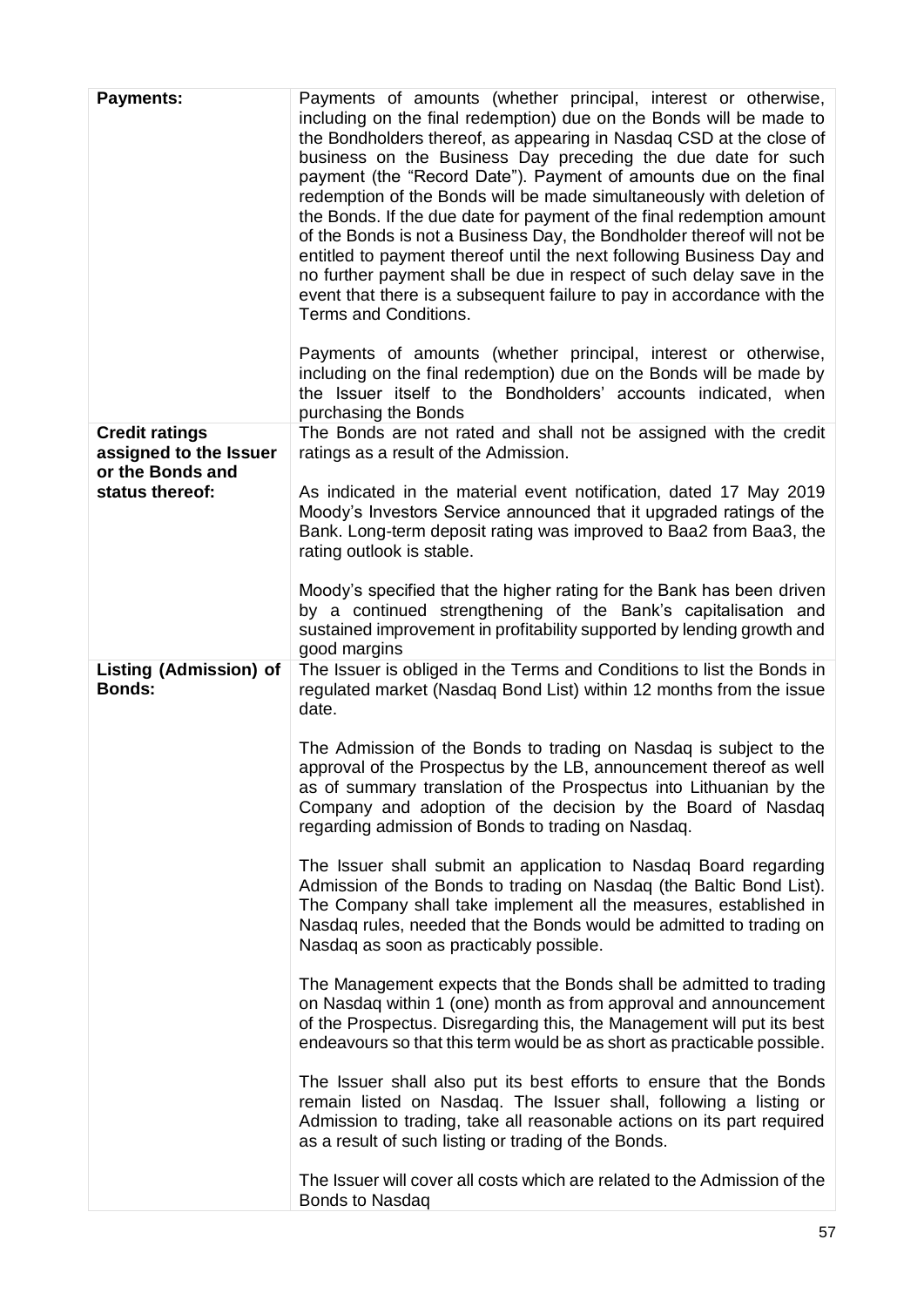| No collateral:                                    | The Issuer will not provide any collateral                                                                                                                                                                                                                                                                                                                                                                                                                                                                                                                                                                                                                                                                                                                                                                                                                                                                                                                                                                                                                                                                                                                                                                                                                                                                                                                                                                                                                                                                                                                                                                                                                                      |
|---------------------------------------------------|---------------------------------------------------------------------------------------------------------------------------------------------------------------------------------------------------------------------------------------------------------------------------------------------------------------------------------------------------------------------------------------------------------------------------------------------------------------------------------------------------------------------------------------------------------------------------------------------------------------------------------------------------------------------------------------------------------------------------------------------------------------------------------------------------------------------------------------------------------------------------------------------------------------------------------------------------------------------------------------------------------------------------------------------------------------------------------------------------------------------------------------------------------------------------------------------------------------------------------------------------------------------------------------------------------------------------------------------------------------------------------------------------------------------------------------------------------------------------------------------------------------------------------------------------------------------------------------------------------------------------------------------------------------------------------|
| No negative pledge:                               | No negative pledge provision                                                                                                                                                                                                                                                                                                                                                                                                                                                                                                                                                                                                                                                                                                                                                                                                                                                                                                                                                                                                                                                                                                                                                                                                                                                                                                                                                                                                                                                                                                                                                                                                                                                    |
| Decision by which the<br><b>Bonds are issued:</b> | The Bonds were issued and will be applied for admission to trading on<br>Nasdaq based on the decision of the Management Board No. 52,                                                                                                                                                                                                                                                                                                                                                                                                                                                                                                                                                                                                                                                                                                                                                                                                                                                                                                                                                                                                                                                                                                                                                                                                                                                                                                                                                                                                                                                                                                                                           |
|                                                   | dated 20 December 2019                                                                                                                                                                                                                                                                                                                                                                                                                                                                                                                                                                                                                                                                                                                                                                                                                                                                                                                                                                                                                                                                                                                                                                                                                                                                                                                                                                                                                                                                                                                                                                                                                                                          |
| <b>Transfer restrictions:</b>                     | The Bonds are freely transferrable. However, any Bondholder wishing<br>to transfer the Bonds must ensure that any offering related to such<br>transfer would not be qualified as a public offering in the meaning of<br>the applicable law. Ensuring that any offering of the Bonds does not<br>fall under the definition of public offering under the applicable law is the<br>obligation and liability of the Bondholder. The securities account<br>managers may temporarily block the Bonds on a Bondholder's<br>securities account to ensure performance of corporate actions<br>regarding the Bonds. In addition to that, the Bonds have not been and<br>will not be registered under the U.S. Securities Act of 1933, as<br>amended, or any U.S. state securities laws. Subject to certain<br>exemptions, a holder of the Bonds may not offer or sell the Bonds in<br>the United States. The Issuer has not undertaken to register the Bonds<br>under the U.S. Securities Act or any U.S. state securities laws or to<br>effect any exchange offer for the Bonds in the future. Furthermore, the<br>Issuer has not registered the Bonds under any other country's<br>securities laws, other than laws of the Republic of Lithuania. It is the<br>Bondholder's obligation to ensure that the offers and sales of Bonds<br>comply with all applicable securities laws. It is the Bondholder's<br>obligation to ensure that the offers and sales of Bonds comply with all<br>applicable securities laws                                                                                                                                                                      |
| <b>Taxation:</b>                                  | All payments to be made in connection with the Bonds shall be<br>calculated and paid taking into account any taxes and other deductions<br>mandatory under applicable law. For more information, related to<br>taxation of the Bonds, please see Section Taxation below                                                                                                                                                                                                                                                                                                                                                                                                                                                                                                                                                                                                                                                                                                                                                                                                                                                                                                                                                                                                                                                                                                                                                                                                                                                                                                                                                                                                         |
| Acknowledgement<br>Οf<br>bail-in powers:          | Notwithstanding and to the exclusion of any other term of the Bonds or<br>any other agreements, arrangements or understanding between the<br>Issuer and any Bondholder, by its acquisition of the Bonds, each<br>Bondholder acknowledges and accepts that any liability arising under<br>the Bonds may be subject to the exercise of Bail-in powers by the<br>relevant resolution authority and acknowledges, accepts, consents to<br>and agrees to be bound by:<br>1) the effect of the exercise of any Bail-in powers by the relevant<br>resolution authority, which exercise (without limitation) may include<br>and result in any of the following, or a combination thereof:<br>(i) the reduction of all, or a portion, of the relevant amounts in respect<br>of the Bonds;<br>(ii) the conversion of all, or a portion, of the relevant amounts in respect<br>of the Bonds into shares, other securities or other obligations of the<br>Issuer or another person, and the issue to or conferral on the<br>Bondholder of such shares, securities or obligations, including by<br>means of an amendment, modification or variation of the terms of the<br>Bonds;<br>(iii) the cancellation of the Bonds or the relevant amounts in respect of<br>the Bonds;<br>(iv) the amendment or alteration of the amount of interest payable on<br>the Bonds, or the date on which interest becomes payable, including<br>by suspending payment for a temporary period; and<br>2) the variation of the terms of the Bonds, as deemed necessary by the<br>relevant resolution authority, to give effect to the exercise of any Bail-<br>in Powers by the relevant resolution authority. |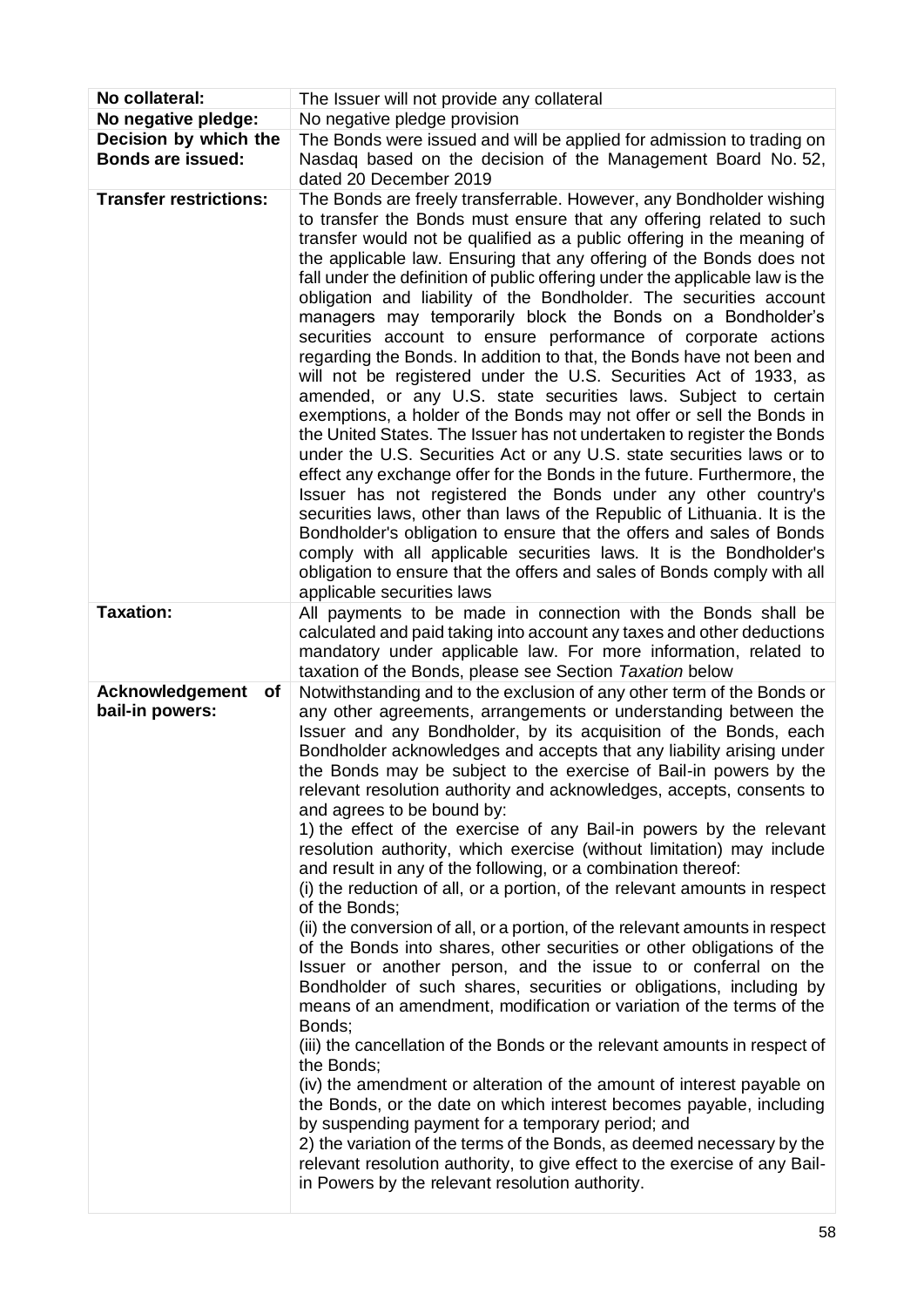|                                           |                              | For more information on this issue, please see Section 3.3 Risks<br>related to the Bonds, risk factor Bail-in                                                                                                                                                                                                                                                                                                                                                                                                                                                                                                                                           |
|-------------------------------------------|------------------------------|---------------------------------------------------------------------------------------------------------------------------------------------------------------------------------------------------------------------------------------------------------------------------------------------------------------------------------------------------------------------------------------------------------------------------------------------------------------------------------------------------------------------------------------------------------------------------------------------------------------------------------------------------------|
| <b>Estimated</b><br>Charged<br>investors: | <b>Expenses</b><br>the<br>to | No expenses or taxes will be charged to the investors by the Issuer in<br>respect to the Admission of the Bonds. However, the investors may be<br>obliged to cover expenses which are related to the opening of<br>securities accounts with credit institutions or investment brokerage<br>firms, as well as commissions which are charged by the credit<br>institutions or investment brokerage firms in relation to the execution<br>of the Investor's purchase or selling orders of the Bonds, the holding<br>of the Bonds or any other operations in relation to the Bonds. The<br>Issuer will not compensate the Bondholders for any such expenses |

#### **Rights of the Bondholders**

A Bond is a fixed-term non-equity (debt) security under which the Company which is the Issuer of the Bond becomes the debtor of the Bondholder and assumes obligations for the benefit of the Bondholder. The Bonds are incorporeal and shall be fixed by entries in the securities accounts of their holders. The Bonds shall grant their holders equal rights.

As from the Maturity Date of the Bonds, Bondholders shall have a right to receive from the Company the nominal value of Bonds and the interest, as indicated above, i.e. he/she/it shall have a right to require, that the Bonds would be redeemed for their redemption price.

Bondholders shall have the rights provided in Law on Protection of Interests of Bondholders, the Civil Code, the Law on Companies, the Law on Banks and other laws regulating the rights of bondholders, as well as the rights specified in the respective decision to issue Bonds. The Bondholders shall have the following main rights:

- to receive the cumulative interest accrued annually;
- to receive the nominal value of Bonds and the cumulative interest accrued on the Maturity Date of the Bonds;
- to sell or transfer otherwise all or part of the Bonds;
- to bequeath all or part of owned Bonds to the ownership of other persons (applicable only towards natural persons);
- to participate in the Bondholders' Meetings;
- to vote in the Bondholders' Meetings;
- to initiate the convocation of the Bondholders' Meetings following the procedure and in cases provided for in the Law on Protection of Interests of Bondholders;
- to adopt a decision to convene the Bondholders' Meeting following the procedure and in cases provided for in the Law on Protection of Interests of Bondholders;
- to obtain the information about the Issuer, the issue of Bonds or other information related to the protection of his/her/its interests;
- to receive the copy of the contract concluded between the Issuer and the Trustee;
- other rights, established in the applicable laws or in the documents of establishment of the Issuer.

No Bondholder shall be entitled to exercise any right of set-off against moneys owed by the Issuer in respect of such Bonds.

The rights of Bondholders shall be executed during the term of validity of Bonds according to the order, indicated in this Prospectus and the applicable Lithuanian laws.

### **Representation of Bondholders**

Law on Protection of Interests of Bondholders foresees that before issuing Bonds offered for public trading, a company must conclude a civil contract with a trustee of the bond holders (the "Trustee") for representation of bondholders' interest. Under this contract, the Trustee shall undertake to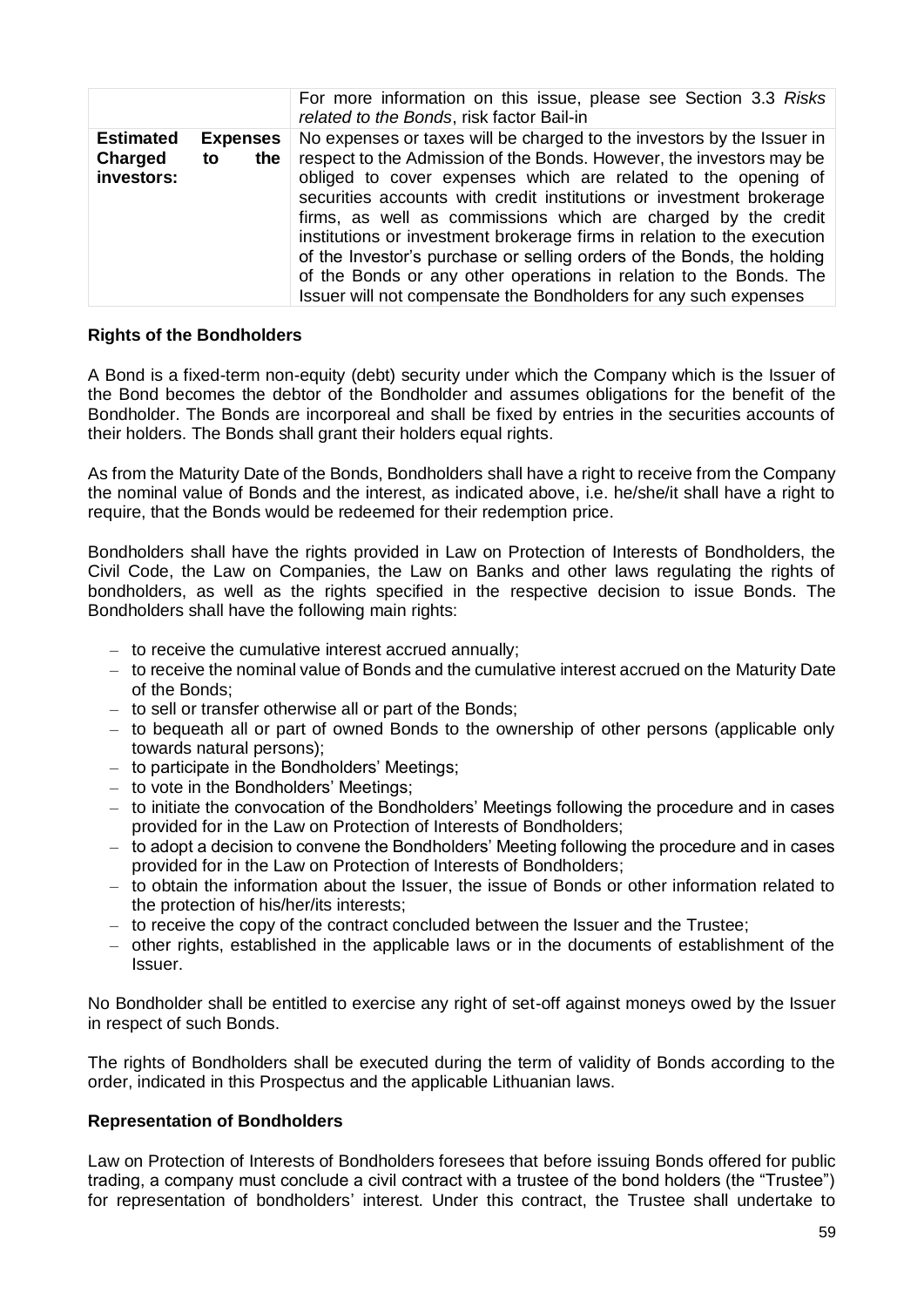safeguard the interests of the holders of a certain bonds issue in their relations with the Issuer and the Issuer shall undertake to pay remuneration thereto. The CEO has the right to conclude and to terminate the contract with the Trustee.

On 20 December 2019, the Issuer has concluded the civil contract with the Trustee (Legisperitus UAB), which meets the requirements established for the trustees in the Law on Protection of Interests of Bondholders. Contact data of this Trustee is the following: registration address A. Juozapavičiaus str. 6, Vilnius, Lithuania, address for correspondence Šeimyniškių str. 1A, Vilnius, Lithuania, tel. +370 698 16 674, e-mail [info@legis.lt.](mailto:info@legis.lt) As indicated above, each Bondholder is entitled to receive the copy of the civil contract concluded between the Issuer and the Trustee from the Issuer or from the Trustee, applying among other via an email of the Bank info@sb.lt or an e-mail of the Trustee [info@legis.lt.](mailto:info@legis.lt)

The Company shall pay to the Trustee the fee, indicated in the above contract. The fee shall be paid until full execution of the obligations, indicated in the respective decision to issue the Bonds, except for the cases when the contract ceases earlier.

A contract on protection of Bondholders' interests expires:

- 1) when the Company properly discharges all its obligations to Bondholders;
- 2) when an auditor (in this particular case) loses the right to provide relevant services or when the Trustee acquires the legal status of a "legal entity in bankruptcy" or "liquidation";
- 3) in other cases, set in the contract on protection of Bondholders' interests;
- 4) in other cases, set in the Law on Protection of Interests of Bondholders, in the Civil Code, the Enterprise Insolvensy Law of the Republic of Lithuania.

Below please find a brief description of certain provisions of the above contract with the Trustee as well as of the applicable Lithuanian laws, related to rights and obligations of the Trustee. For full description of the respective provisions please see the Law on Protection of Interests of Bondholders and the contract, concluded with the Trustee.

# *Main Rights of the Trustee*

- 1) to receive the lists of Bondholders from the Issuer;
- 2) to receive the copy of the Issuer's decision to issue the Bonds;
- 3) to get acquainted with the documents and information which are necessary to fulfil its functions and to receive the copies of such documents;
- 4) after having obtained the consent of the Bondholders' Meeting, to conclude contracts with third parties when it is necessary to ensure the protection of the interest of Bondholders;
- 5) to bring an action to the court for the purpose of safeguarding the rights of the Bondholders.

Trustee, acting on behalf of and for the benefit of Bondholders, has the right to exercise rights of a pledgee and mortgagee when Bonds issued by the Company are secured with a pledge or mortgage, respectively.

# *Main Obligations of the Trustee*

- 1) to take actions in order that the Company fulfilled its obligations towards the Bondholders;
- 2) to convene Bondholders' Meetings;
- 3) to publish information regarding the Bondholders' Meetings being convened under procedure of the Law on Protection of Interests of Bondholders;
- 4) to provide the Bondholders' Meetings with all relevant documents and information;
- 5) to provide Bondholders' Meeting, in which the question is being addressed regarding approval of the enforcement measures in respect of Issuer's outstanding commitments to Bondholders, the recommendatory opinion, whereby the reasoned opinion to approve or reject the enforcement measures suggested by the Issuer is provided;
- 6) to execute the decisions of the Bondholders' Meetings;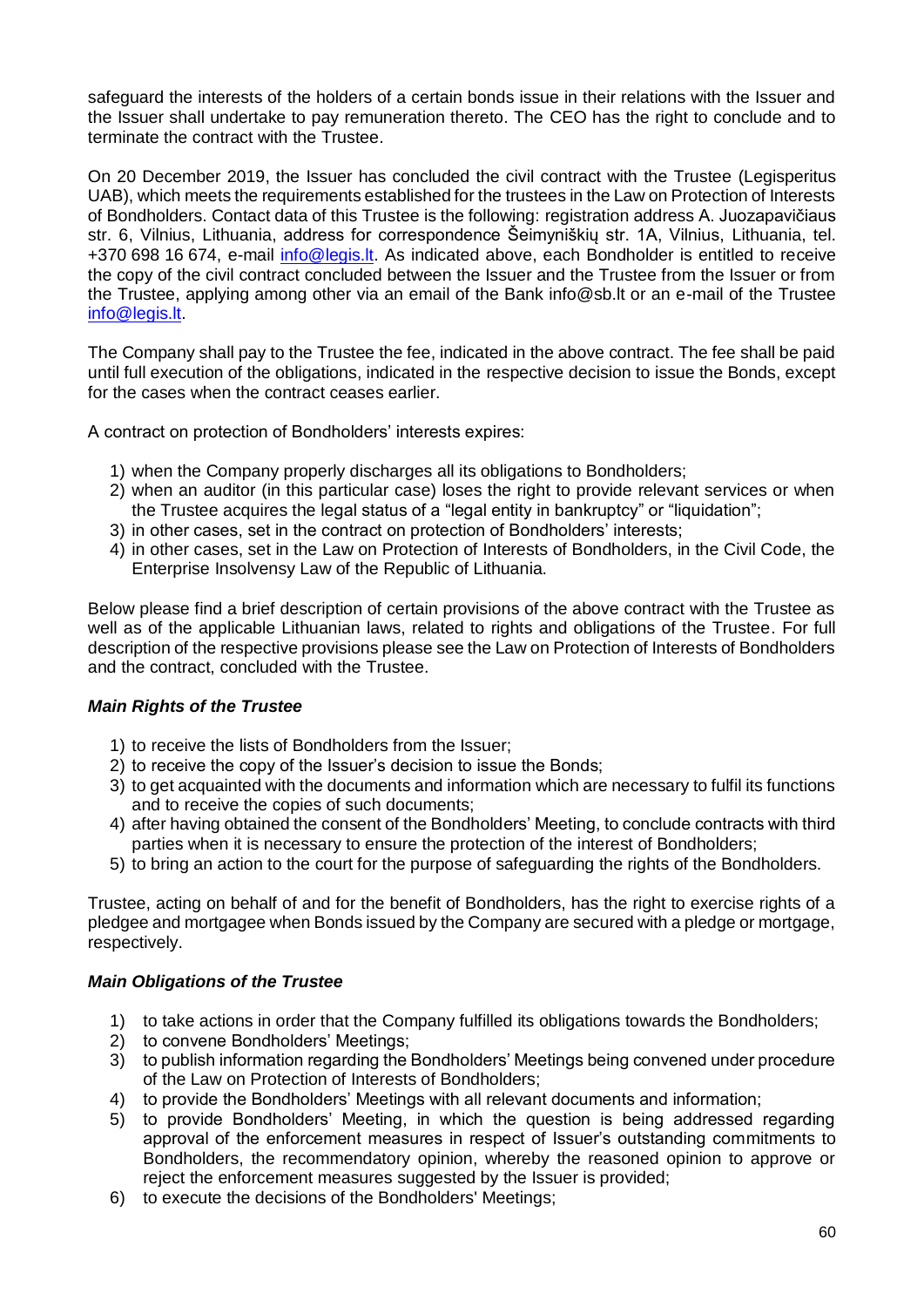- 7) no later than within 5 (five) Business Days as from the day of receipt of a request of the Bondholder(s) to provide information, to gratuitously present all the information about the Issuer, the issue of Bonds or other information related to the protection of his/her/its/their interests;
- 8) no later than within 3 (three) Business Days as from the day of receipt of a request of the Bondholder(s) to provide a contract concluded between the Issuer and the Trustee, to gratuitously provide to the Bondholder(s) the copy of such contract;
- 9) to provide the Bondholder(s) with all other information related to the protection of his/her/its/their interests;
- 10) no later than on the next Business Day to inform the Issuer that the Trustee has lost the right to provide bankruptcy administration services (in this particular case), or acquired legal status "in bankruptcy" or "in liquidation".

## **Bondholders' Meetings**

The right to convene the Bondholders' Meeting shall be vested in the Trustee, the Bondholders who hold no less than one-tenth of the Bonds of the same issue, providing voting right in the Bondholders' Meeting and the Issuer. As a general rule, the Bondholders' Meetings are convened by a decision of the Trustee. The Bondholders and Trustee shall have the right to attend the Bondholders' Meetings. The Trustee must attend the Bondholders' Meeting in cases when the Bondholders who hold no less than one-tenth of the Bonds of the same issue providing voting right in the Bondholders' Meeting approve such a need. The CEO or his authorised person may also attend the Bondholders' Meeting, unless the Bondholders who hold no less than one-tenth of the Bonds of the same issue providing voting right in the Bondholders' Meeting contradict thereto.

All expenses in relation to the convening and holding the Bondholders' Meeting shall be covered by the Issuer.

A notice of convocation of the Bondholders' Meeting no later than 15 (fifteen) Business Days before the date of the Bondholders' Meeting shall be published on the Company's website [www.sb.lt](http://www.sb.lt/) as well as a material event notification via Nasdaq information system. If any of the Bondholders expressed his/hers/its request to get notifications on the convocation of the Bondholders' Meetings via email and provided the email address, the notice of convocation of the Bondholders' Meeting no later than 15 (fifteen) Business Days before the date of the Bondholders' Meeting shall also be send via the indicated email. The notice of convocation of the Bondholders' Meeting shall specify the details of the Issuer, the ISIN of the Bonds, time, place and agenda of the meeting.

The Trustee is obliged to announce on the convocation of the Bondholders' Meetings on its website (https://legis.lt/) as well.

The Bondholders' Meeting may be convened without observing the above terms, if all the Bondholders of the same issue, the Bonds held by which carry voting right in the Bondholders' Meeting, consents thereto in writing.

A Bondholders' Meeting may take decisions and shall be held valid if attended by the Bondholders who hold more than  $\frac{1}{2}$  of Bonds of the same issue, providing voting right in the Bondholders' Meeting. After the presence of a quorum has been established, the quorum shall be deemed to be present throughout the Bondholders' Meeting. If the quorum is not present, the Bondholders' Meeting shall be considered invalid and a repeated Bondholders' Meeting shall be convened, to which the quorum requirement shall not be aplicable.

A repeated Bondholders' Meeting shall be convened after the lapse of at least 5 (five) Business Days and not later than after the lapse of 10 (ten) Business Days following the day of the Bondholders' Meeting which was not held. The Bondholders must be notified of the repeat Bondholders' Meeting not later than 5 (five) Business Days before the repeat Bondholders' Meeting following the order, indicated above.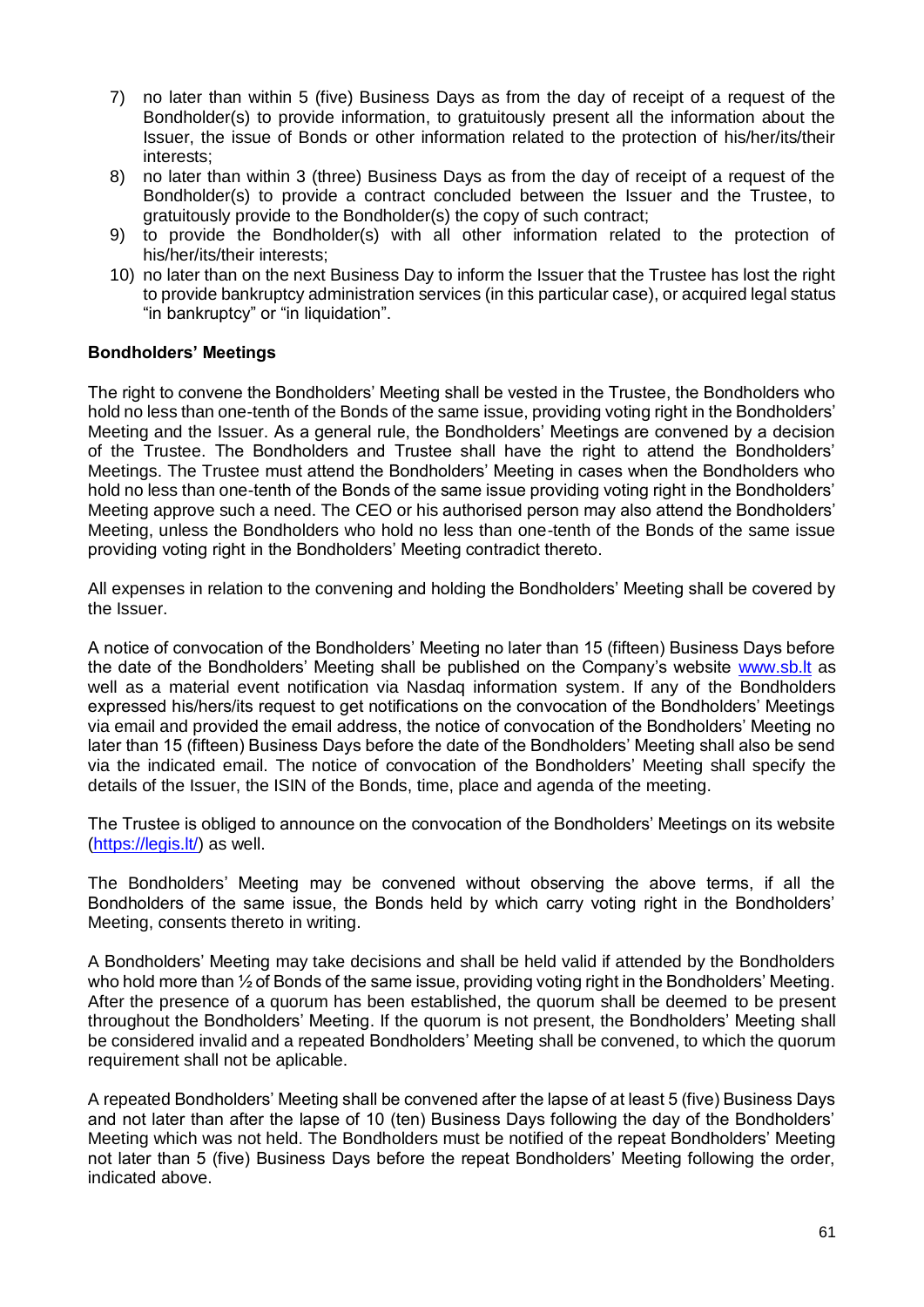One Bond of the Company carries one vote. A decision of the Bondholders' Meeting shall be considered taken if more votes of the Bondholders, participating in the Bondholders' Meeting and having a voting right have been cast for it than against it, unless this Law on Protection of Interests of Bondholders requires a larger majority.

The Trustee shall chair the Bondholders' Meetings, unless that meeting decides otherwise. The meeting must also elect the secretary thereof. Minutes of the Bondholders' Meeting shall be taken. The minutes shall be signed in 2 (two) copies (to the Company and to the Trustee) by the chairman and the secretary of the Bondholders' Meeting.

The decisions of the Bondholders' Meeting shall be published on the website of the Trustee after the Bondholders' Meeting as soon as possible and without any delay, except parts of the decisions, which include confidential information.

The Bondholders' Meeting shall take the following decisions, which as a general rule bind all the Bondholders:

- 1) to remove the Trustee from its position and appoint a new trustee, which meets the requirements of the applicable laws and to also oblige the Issuer to terminate the contract with the existing Trustee and to conclude the contract with the new appointed trustee:
- 2) to indicate to the Trustee that the violation committed by the Issuer is minor, thus, there is no necessity to take action regarding protection of rights of Bondholders;
- 3) to approve the enforcement measures in respect of the Issuer's failed commitments to Bondholders, suggested by the Issuer. This decision shall be adopted by a qualified majority of no less than  $\frac{3}{4}$  of Bondholders, participating in the Bondholders' Meeting and having a voting right:
- 4) to determine, which information the Trustee will have to provide to the Bondholders' Meetings periodically or at the request of the Bondholders and to establish the procedure of provision such information;
- 5) to adopt other decisions which according to the provisions of Law on Protection of Interests of Bondholders are assigned to the competence of the Bondholders' Meeting.

Resolutions passed at the Bondholders' Meeting shall be binding on all Bondholders of the same issue, except for the cases, when in the decision of the Bondholders' Meeting the instructions to the Trustee are provided to execute certain actions.

Disputes regarding the decisions, adopted in the Bondholders' Meetings shall be settled in the court. The claim may be brought to the court by the Trustee, the Company or any Bondholder, if there are suspicions, that the content of the decision and/or its form, and/or its adoption procedure contradict to the laws regulating these issues or infringes the legitimate interests of the Bondholders. The term of 20 (twenty) Business Days is established for provision of such claims as from the the date on which the claimant found out or had to find out the respective decision.

### **Notices**

Bondholders shall be advised of matters relating to the Bonds by a notice published in English and Lithuanian on the Issuer's website at www.sb. It as well as on [www.nasdaqbaltic.com,](http://www.nasdaqbaltic.com/) as well as in Central Regulated Information Base [\(www.crib.lt\)](http://www.crib.lt/). Any such notice shall be deemed to have been received by the Bondholders when published in the manner specified in this Section.

# **Purchases**

The Issuer and any of its Subsidiaries may at any time purchase the Bonds in any manner and at any price on the secondary market. Bonds held by or for the account of the Issuer or any of its Subsidiaries for their own account will not carry the right to vote at the Bondholders' Meetings and will not be taken into account in determining how many Bonds are outstanding for the purposes of these terms of the Prospectus.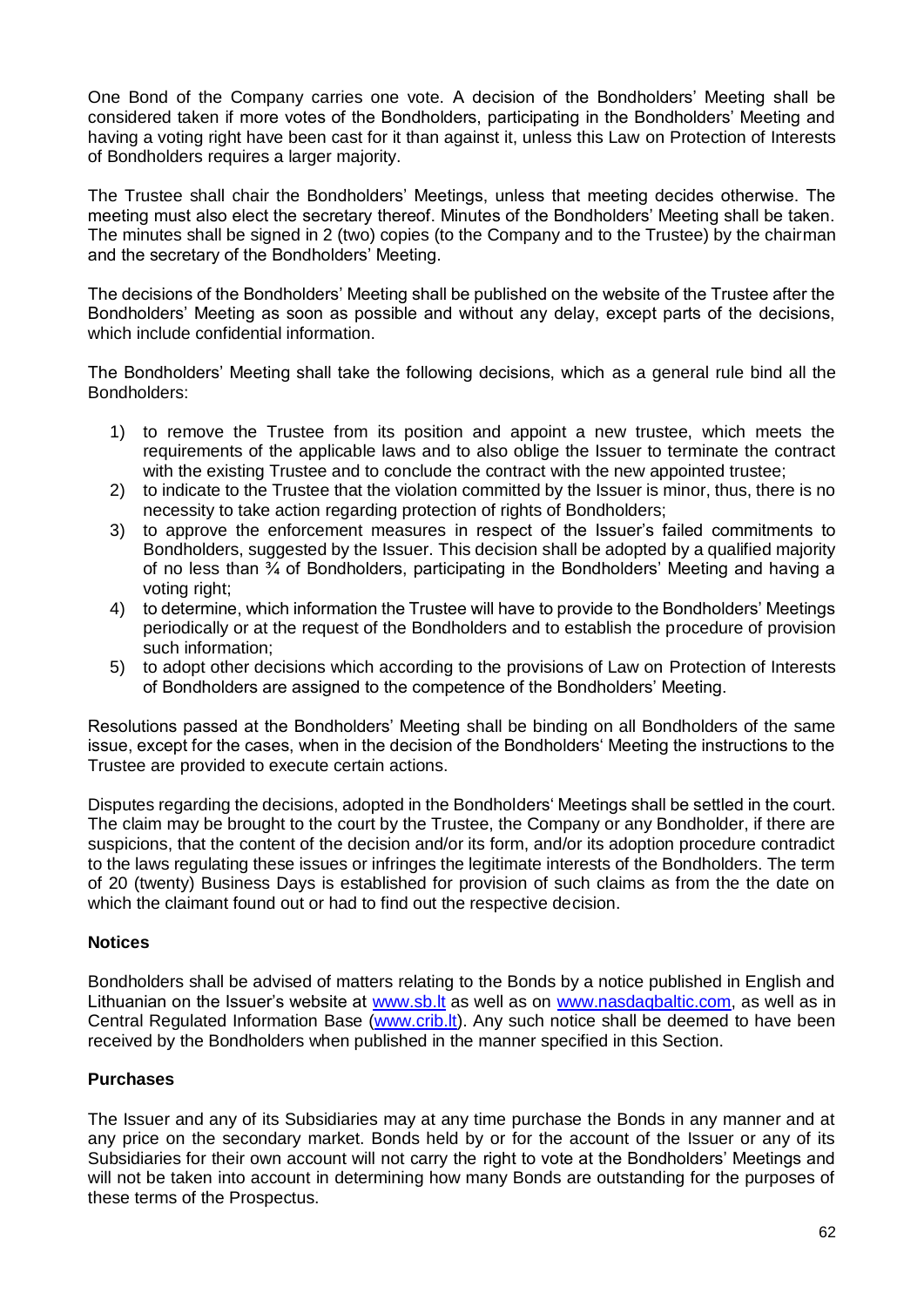### **Force Majeure**

The Issuer and/or Nasdaq CSD shall be entitled to postpone the fulfilment of their obligations hereunder, in case the performance is not possible due to continuous existence of any of the Force Majeure circumstances under the applicable laws.

In such case the fulfilment of the obligations may be postponed for the period of the existence of the respective circumstances and shall be resumed immediately after such circumstances cease to exist, provided that the Issuer and/or Nasdaq CSD shall put all best efforts to limit the effect of the above referred circumstances and to resume the fulfilment of their obligations, as soon as possible.

## **Further Issues**

The Issuer may from time to time, without the consent of and notice to the Bondholders, create and issue further bonds. Thus, this Section shall not limit the Issuer's right to issue any other bonds.

## **Taxation in the Republic of Lithuania**

*The following is a general description, inter alia, of certain tax considerations relating to the Bonds in the Republic of Lithuania. It does not purport to be a complete analysis of all tax considerations relating to the Bonds, whether in this country or elsewhere. Prospective purchasers of Bonds should consult their own tax advisers as to which countries' tax laws could be relevant to acquiring, holding and disposing of Bonds and receiving payments of interest, principal and/or other amounts under the Bonds and the consequences of such actions under the tax laws of those countries. This summary* is based upon the law as in effect on the date of this Prospectus and is subject to any change in law *that may take effect after such date.*

*The information contained within this Section is limited to Lithuanian withholding and income tax issues and prospective purchasers of Bonds are advised to consult their own tax advisers concerning the overall Lithuanian tax consequences of the ownership of Bonds.*

A "**resident individual**" means an individual whose permanent place of residence is in Lithuania, or whose personal, social or economic interests are located in Lithuania or who is present in Lithuania for more than 183 days in the relevant tax period or more than 280 days in two consecutive tax periods and at least 90 days in one of these tax periods, and a "**resident entity**" means an entity which is legally established in Lithuania, and a "**non-resident individual**" means an individual whose permanent place of residence is outside Lithuania, whose personal, social or economic interests are located outside Lithuania and who is present in Lithuania for less than 183 days in the relevant tax period and less than 280 days in two consecutive tax periods and less than 90 days in one of these tax periods, and a "**non-resident entity**" means an entity which is legally established outside Lithuania. Taxation of interest income and capital gains received by non-resident entities acting through a permanent establishment in Lithuania is the same as that of resident entities defined above, therefore, it is not separately outlined in the further Sections of this Prospectus. For relevant details on the taxation of Lithuanian permanent establishments as Bondholders, please refer to the taxation of resident entities. Taxation of non-resident individuals acting through a fixed base in Lithuania is the same as that of resident individuals defined above, if such a non-resident individual earns interest income performing activity through a fixed base in Lithuania.

# *Withholding Tax, Income Tax*

### *Taxation of interest*

### *Payments to individuals*

Payments in respect of interest on the Bonds (including, to the extent applicable, the difference between the redemption price and the issue price of the Bonds) to a resident individual will be subject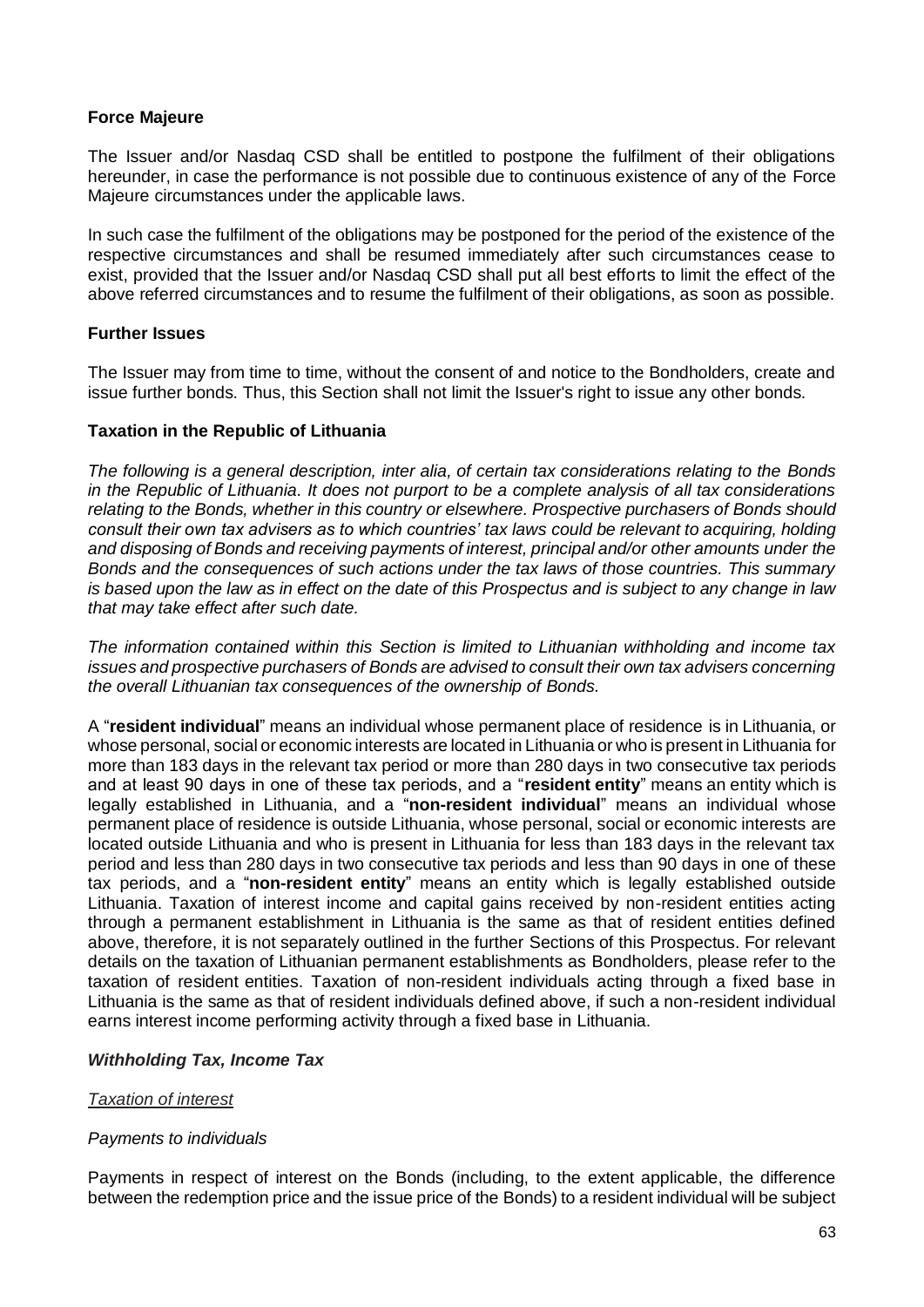to personal income tax at progressive tax rates of (i) 15 per cent, up to the total amount of income (excluding income from employment, self-employment, dividends, renumeration of board members and certain other types of income) received by an individual during a calendar year not exceeding the sum of 120 Lithuanian gross average salaries (in 2020, this figure shall be EUR 148,968) and (ii) 20 per cent, which will apply to any income (excluding income from employment, selfemployment, dividends, renumeration of board members and certain other types of income) received by an individual during a calendar year, exceeding the aforementioned threshold.

The total amount of interest (including interest on the Bonds) received during a calendar year up to EUR 500 will be exempt from the personal income tax. The personal income tax is to be paid by a resident individual himself/herself.

When interest is earned by a non-resident individual, the Issuer as an interest-paying entity will withhold and pay the 15 per cent personal income tax. If it turns out at the end of the year that the Lithuanian-source income of a non-resident individual that is taxable in Lithuania (interest, royalties, income from sports and entertainment activities, capital gains and rent from real estate located in Lithuania, capital gains from movable property registerable in Lithuania) exceeded the sum of 120 Lithuanian gross average salaries and, as a result, a part of the amount is subject to the 20 per cent rate, the individual will pay the difference himself/herself.

Separate double taxation treaties with the Republic of Lithuania can provide for a lower tax rate for non-residents.

### *Payments to entities*

Payments in respect of interest on the Bonds (including, to the extent applicable, the difference between the redemption price and the issue price of the Bonds):

- (i) to a resident entity will be included into calculation of its taxable profit. Taxable profit will be subject to the 15 per cent corporate income tax (5 per cent for small-sized entities). Banks and credit unions, including branches of foreign banks in Lithuania, for the fiscal years 2020 – 2022 shall pay additional 5 per cent corporate income tax on profits (subject to special calculation rules) exceeding EUR 2 million;
- (ii) to a non-resident entity, which is registered or otherwise organized in a state of the EEA or in a country with which the Republic of Lithuania has concluded and brought into effect a double tax treaty, will not be subject to the withholding tax in Lithuania;
- (iii) to a non-resident entity other than those listed above will be subject to the 10 per cent withholding tax.

If the Issuer as an interest-paying entity is unable to identify the Bondholder (including either as a legal entity or an individual, tax resident or non-tax resident) and determine such Holder's eligibility for a lower tax rate or exemption from the withholding tax, payments of interest in respect of the Bonds (which also includes as interest, if applicable, the difference between the redemption price and the issue price of the Bonds) to any such Bondholder will be subject to the 15 per cent personal income tax to be withheld and paid by the Issuer.

### *Taxation on Disposition of Bonds*

### *Payments to individuals*

Capital gains (i.e. the difference between the sale price and acquisition costs) on disposal of the Bonds received by a resident individual will be subject to progressive tax rates of (i) 15 per cent, up to the total amount of income (excluding income from employment, self-employment, dividends, renumeration of board members and certain other types of income) received by a resident individual during a calendar year not exceeding the sum of 120 Lithuanian gross average salaries (in 2020, this figure shall be EUR 148,968) and (ii) 20 per cent, which will be applied to any income (excluding income from employment, self-employment, dividends, renumeration of board members and certain other types of income) received by a resident individual during a calendar year, exceeding the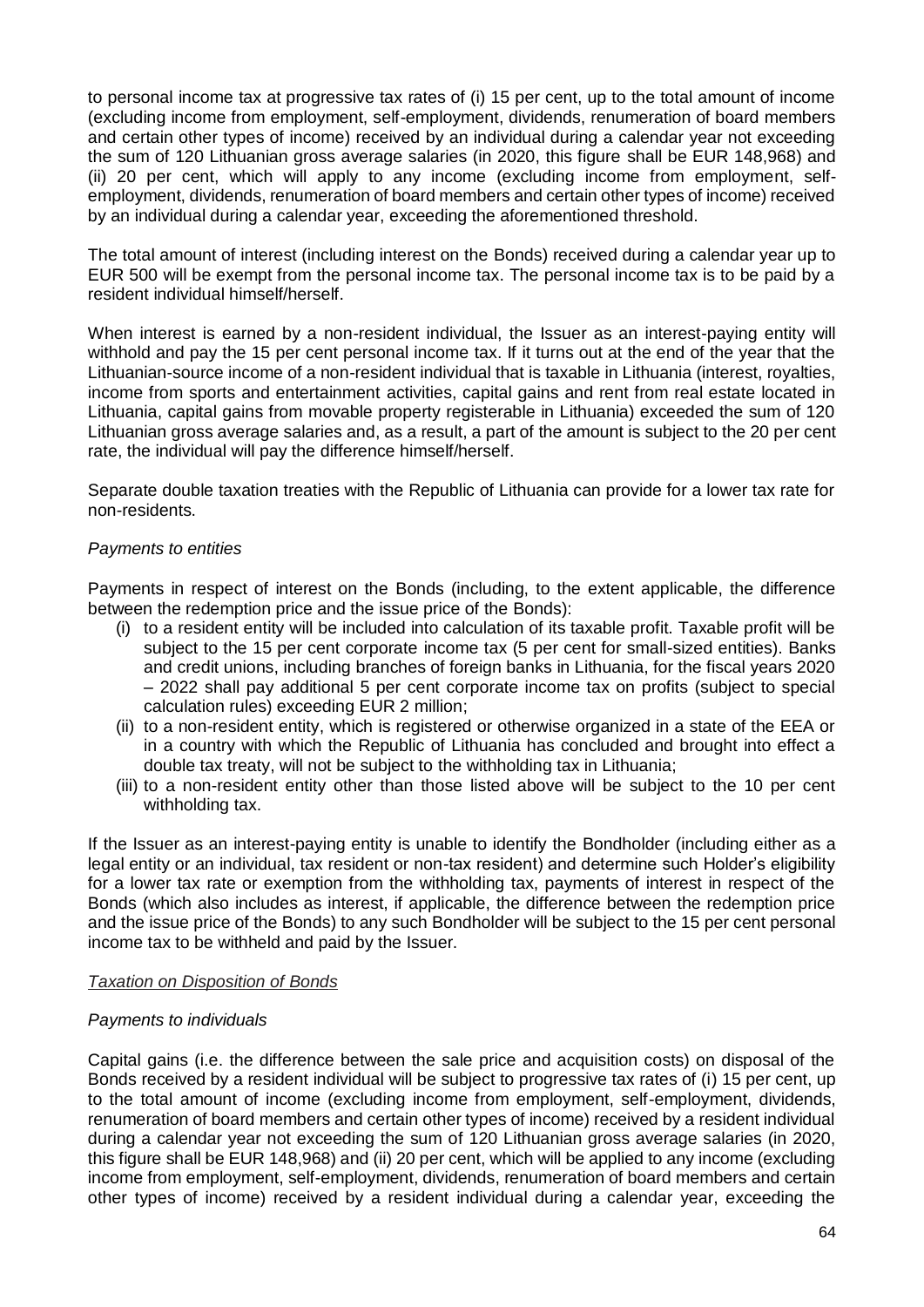aforementioned threshold. Any capital gains received from the sale of securities (including the Bonds) during a calendar year up to total amount of EUR 500 will be exempt from the personal income tax. The tax exemption will not apply if the sale proceeds are received from entities established in a tax haven or from individuals whose permanent place of residence is in a tax haven.

The disposition of the Bonds by non-resident individuals will not be subject to any Lithuanian income or capital gains tax.

## *Payments to entities*

Capital gains (i.e. the difference between the sale price and acquisition costs) on disposal of the Bonds received by a resident entity will be included into calculation of its taxable profit. Taxable profit will be subject to the 15 per cent corporate income tax (5 per cent for small-sized entities). Banks and credit unions, including branches of foreign banks in Lithuania, for the fiscal years 2020 – 2022 shall pay additional 5 per cent corporate income tax on profits (subject to special calculation rules) exceeding EUR 2 million.

The disposition of the Bonds by non-resident entities will not be subject to any Lithuanian income or capital gains tax.

## *Registration and Stamp Duty*

Transfers of Bonds will not be subject to any registration or stamp duty in Lithuania.

## <span id="page-64-0"></span>**5.4 Terms and Conditions of the Offer**

Not applicable. This Prospectus was not prepared for the public offering of the Bonds (or any part thereof) and was prepared solely for the purpose of the Admission of the Bonds of the Issuer to trading on Nasdaq.

The Bonds were offered to the investors non-publicly following the exemption of Article 1(4) of the Prospectus Regulation. Six investors have acquired and hold all the Bonds issued.

### <span id="page-64-1"></span>**5.5 Admission to Trading**

As of the date of this Prospectus, all the existing Bonds of the Issuer (2,000 units) are not listed on the regulated market. This Prospectus was prepared solely for the purpose of the Admission of the Bonds to trading on Nasdaq.

This Prospectus was not prepared for a public offering of the Bonds (or part thereof).

The Admission of the Bonds to trading on Nasdaq is subject to the approval of the Prospectus by the LB, announcement thereof as well as of summary translation of the Prospectus into Lithuanian by the Company and adoption of the decision by the Board of Nasdaq regarding admission of Bonds to trading on Nasdaq.

The Issuer shall submit an application to Nasdaq Board regarding Admission of the Bonds to trading on Nasdaq (the Baltic Bond List) as soon as practically possible. The Company shall take implement all the measures, established in Nasdaq rules, needed that the Bonds would be admitted to trading on Nasdaq as soon as practicably possible.

The Management expects that the Bonds shall be admitted to trading on Nasdaq within 1 (one) month as from approval and announcement of the Prospectus. Disregarding this, the Management will put its best endeavours so that this term would be as short as practicable possible.